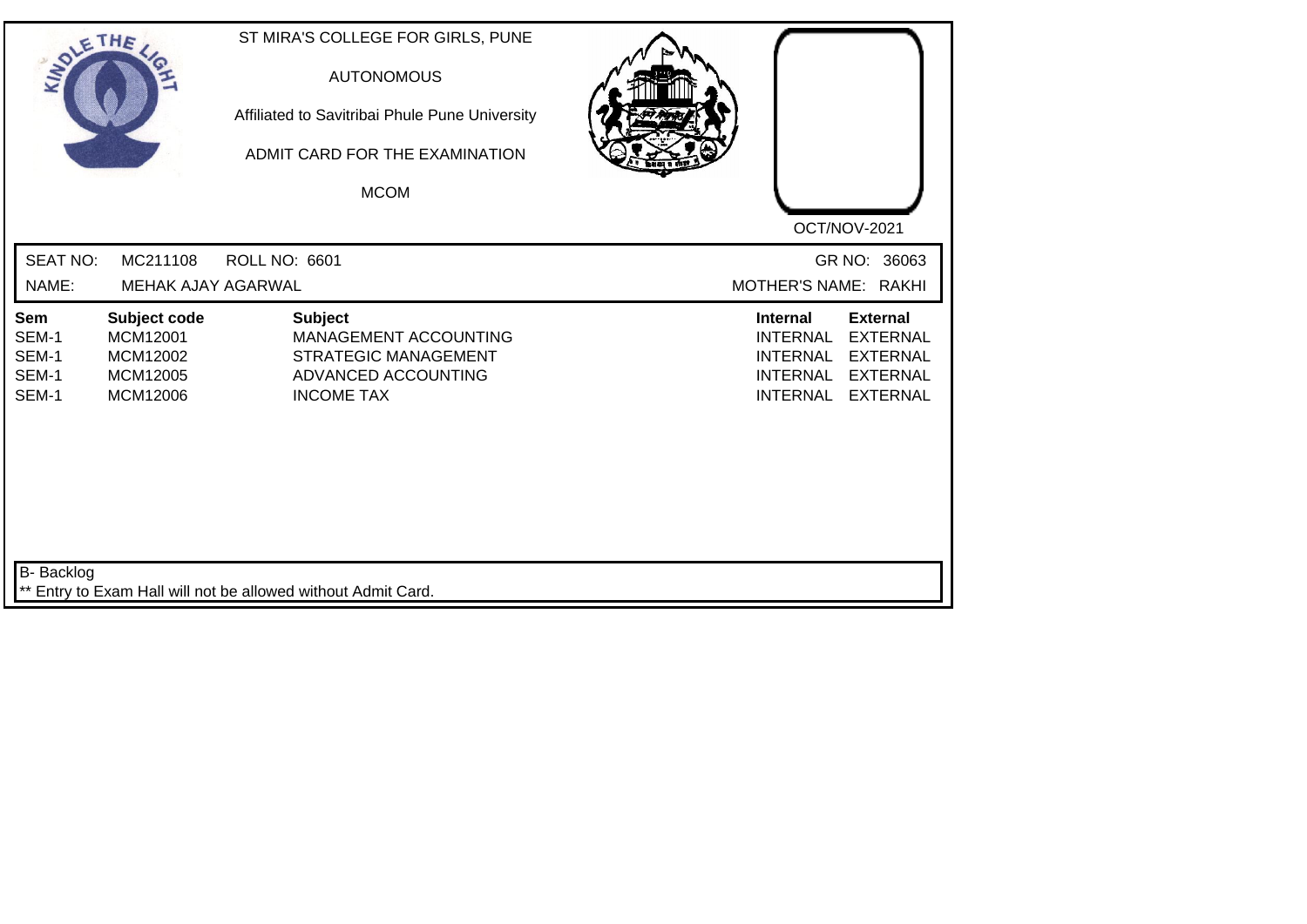| SOLETHE .                               |                                                              | ST MIRA'S COLLEGE FOR GIRLS, PUNE<br><b>AUTONOMOUS</b><br>Affiliated to Savitribai Phule Pune University<br>ADMIT CARD FOR THE EXAMINATION<br><b>MCOM</b> | OCT/NOV-2021                                                                                                                            |
|-----------------------------------------|--------------------------------------------------------------|-----------------------------------------------------------------------------------------------------------------------------------------------------------|-----------------------------------------------------------------------------------------------------------------------------------------|
| <b>SEAT NO:</b><br>NAME:                | MC211130                                                     | <b>ROLL NO: 6602</b><br><b>JOSEPH MERIN ELIZABETH</b>                                                                                                     | GR NO: 37847<br>MOTHER'S NAME: SHEEBA                                                                                                   |
| Sem<br>SEM-1<br>SEM-1<br>SEM-1<br>SEM-1 | Subject code<br>MCM12001<br>MCM12002<br>MCM12005<br>MCM12006 | <b>Subject</b><br>MANAGEMENT ACCOUNTING<br><b>STRATEGIC MANAGEMENT</b><br>ADVANCED ACCOUNTING<br><b>INCOME TAX</b>                                        | <b>External</b><br><b>Internal</b><br><b>INTERNAL</b><br><b>EXTERNAL</b><br>INTERNAL EXTERNAL<br>INTERNAL EXTERNAL<br>INTERNAL EXTERNAL |
| <b>B-</b> Backlog                       |                                                              | ** Entry to Exam Hall will not be allowed without Admit Card.                                                                                             |                                                                                                                                         |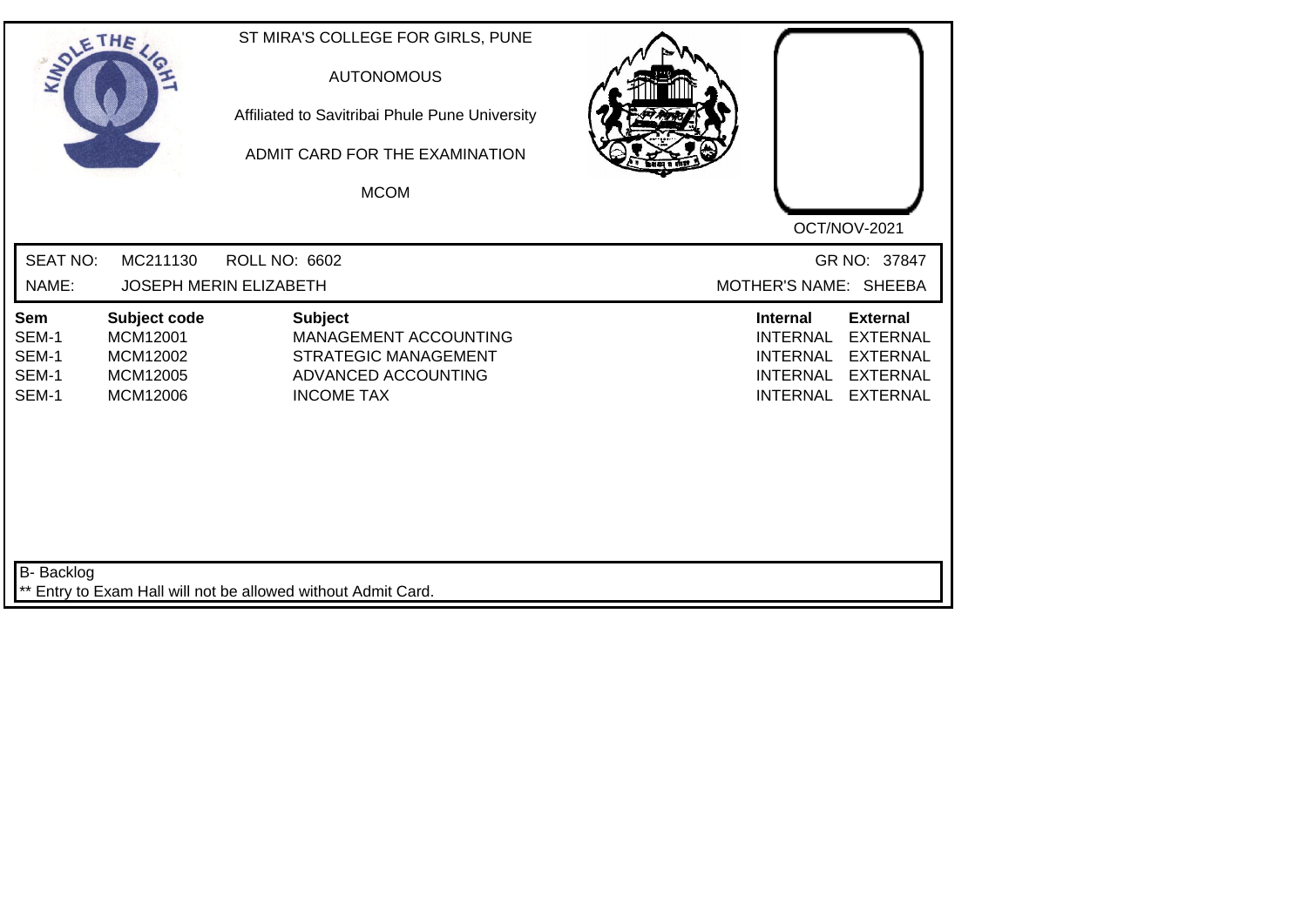| SOLETHE,                                |                                                              | ST MIRA'S COLLEGE FOR GIRLS, PUNE<br><b>AUTONOMOUS</b><br>Affiliated to Savitribai Phule Pune University<br>ADMIT CARD FOR THE EXAMINATION<br><b>MCOM</b> | OCT/NOV-2021                                                                                                                                                                               |  |
|-----------------------------------------|--------------------------------------------------------------|-----------------------------------------------------------------------------------------------------------------------------------------------------------|--------------------------------------------------------------------------------------------------------------------------------------------------------------------------------------------|--|
| <b>SEAT NO:</b><br>NAME:                | MC211143<br>PATHAK NEHA DINESH                               | <b>ROLL NO: 6604</b>                                                                                                                                      | GR NO: 36045<br>MOTHER'S NAME: SUNITA                                                                                                                                                      |  |
| Sem<br>SEM-1<br>SEM-1<br>SEM-1<br>SEM-1 | Subject code<br>MCM12001<br>MCM12002<br>MCM12005<br>MCM12006 | <b>Subject</b><br>MANAGEMENT ACCOUNTING<br><b>STRATEGIC MANAGEMENT</b><br>ADVANCED ACCOUNTING<br><b>INCOME TAX</b>                                        | <b>Internal</b><br><b>External</b><br><b>INTERNAL</b><br><b>EXTERNAL</b><br><b>INTERNAL</b><br><b>EXTERNAL</b><br><b>INTERNAL</b><br><b>EXTERNAL</b><br><b>INTERNAL</b><br><b>EXTERNAL</b> |  |
| <b>B-</b> Backlog                       |                                                              | ** Entry to Exam Hall will not be allowed without Admit Card.                                                                                             |                                                                                                                                                                                            |  |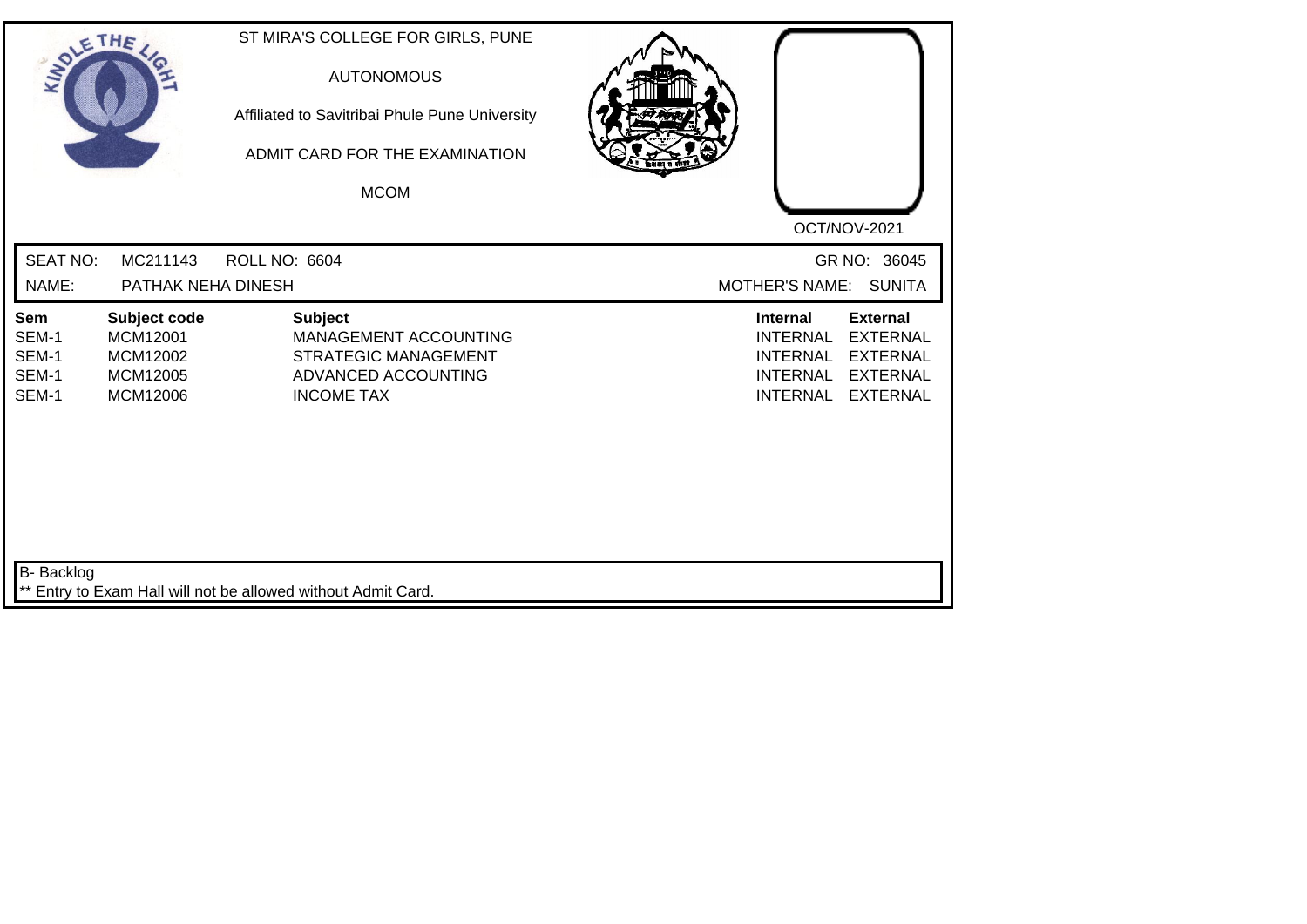| SOLETHE,                                |                                                              | ST MIRA'S COLLEGE FOR GIRLS, PUNE<br><b>AUTONOMOUS</b><br>Affiliated to Savitribai Phule Pune University<br>ADMIT CARD FOR THE EXAMINATION<br><b>MCOM</b> | OCT/NOV-2021                                                                                                                                             |
|-----------------------------------------|--------------------------------------------------------------|-----------------------------------------------------------------------------------------------------------------------------------------------------------|----------------------------------------------------------------------------------------------------------------------------------------------------------|
| <b>SEAT NO:</b><br>NAME:                | MC211121                                                     | <b>ROLL NO: 6605</b><br>DEHKHANPUR ESMATH GULAM HUSSAIN                                                                                                   | GR NO: 36279<br>MOTHER'S NAME: ZAINAB                                                                                                                    |
| Sem<br>SEM-1<br>SEM-1<br>SEM-1<br>SEM-1 | Subject code<br>MCM12001<br>MCM12002<br>MCM12005<br>MCM12006 | <b>Subject</b><br>MANAGEMENT ACCOUNTING<br><b>STRATEGIC MANAGEMENT</b><br>ADVANCED ACCOUNTING<br><b>INCOME TAX</b>                                        | <b>External</b><br><b>Internal</b><br><b>INTERNAL</b><br><b>EXTERNAL</b><br>INTERNAL EXTERNAL<br>INTERNAL EXTERNAL<br><b>INTERNAL</b><br><b>EXTERNAL</b> |
| B- Backlog                              |                                                              | ** Entry to Exam Hall will not be allowed without Admit Card.                                                                                             |                                                                                                                                                          |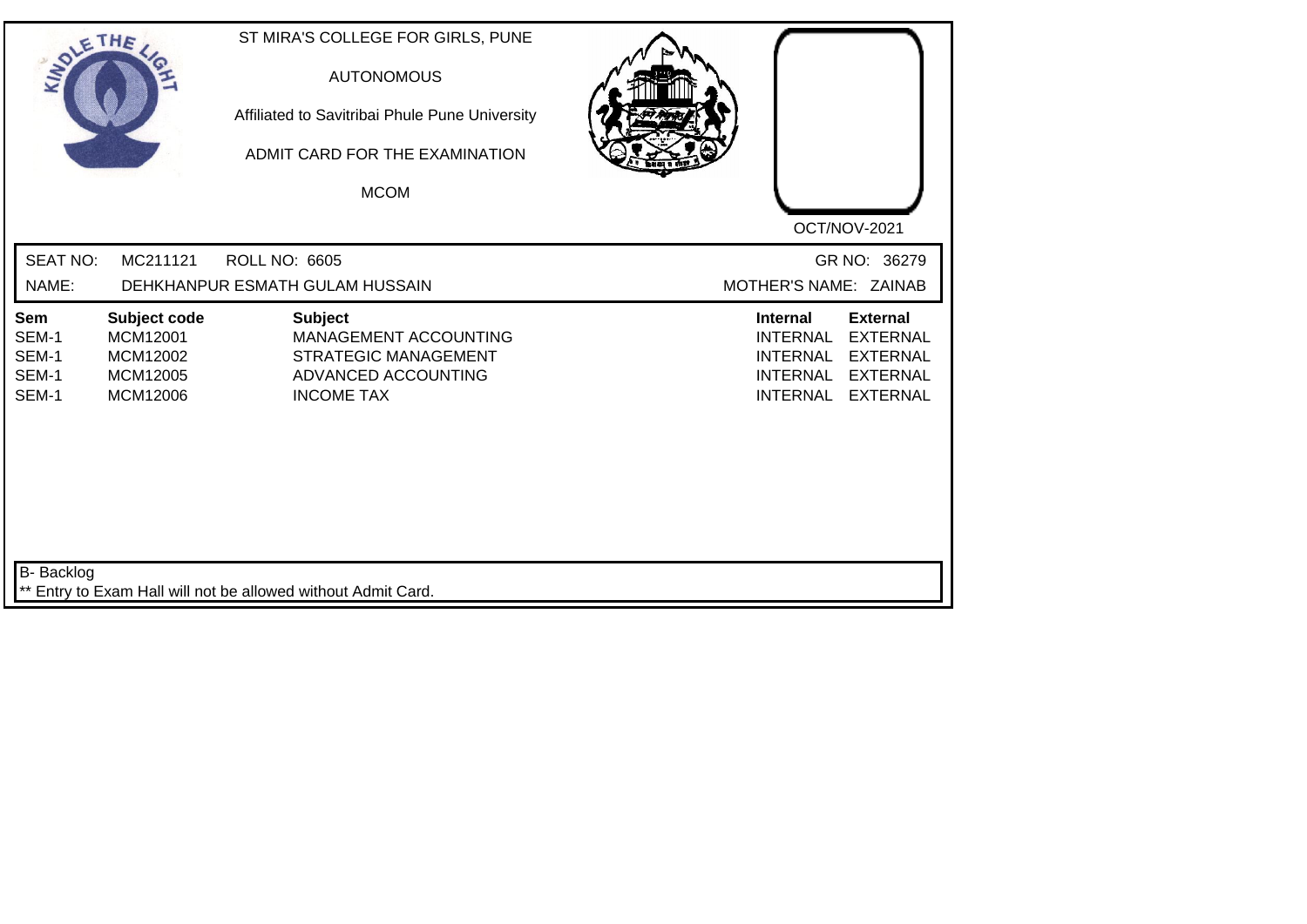| SOLETHE,                                |                                                              | ST MIRA'S COLLEGE FOR GIRLS, PUNE<br><b>AUTONOMOUS</b><br>Affiliated to Savitribai Phule Pune University<br>ADMIT CARD FOR THE EXAMINATION<br><b>MCOM</b> |                                                                                                                                                                                            |  |
|-----------------------------------------|--------------------------------------------------------------|-----------------------------------------------------------------------------------------------------------------------------------------------------------|--------------------------------------------------------------------------------------------------------------------------------------------------------------------------------------------|--|
| <b>SEAT NO:</b><br>NAME:                | MC211110<br><b>ASHTEKAR GOURI VILAS</b>                      | <b>ROLL NO: 6606</b>                                                                                                                                      | OCT/NOV-2021<br>GR NO: 36281<br>MOTHER'S NAME: PRABHA                                                                                                                                      |  |
| Sem<br>SEM-1<br>SEM-1<br>SEM-1<br>SEM-1 | Subject code<br>MCM12001<br>MCM12002<br>MCM12005<br>MCM12006 | <b>Subject</b><br>MANAGEMENT ACCOUNTING<br>STRATEGIC MANAGEMENT<br>ADVANCED ACCOUNTING<br><b>INCOME TAX</b>                                               | <b>Internal</b><br><b>External</b><br><b>INTERNAL</b><br><b>EXTERNAL</b><br><b>INTERNAL</b><br><b>EXTERNAL</b><br><b>INTERNAL</b><br><b>EXTERNAL</b><br><b>INTERNAL</b><br><b>EXTERNAL</b> |  |
| <b>B-</b> Backlog                       |                                                              | ** Entry to Exam Hall will not be allowed without Admit Card.                                                                                             |                                                                                                                                                                                            |  |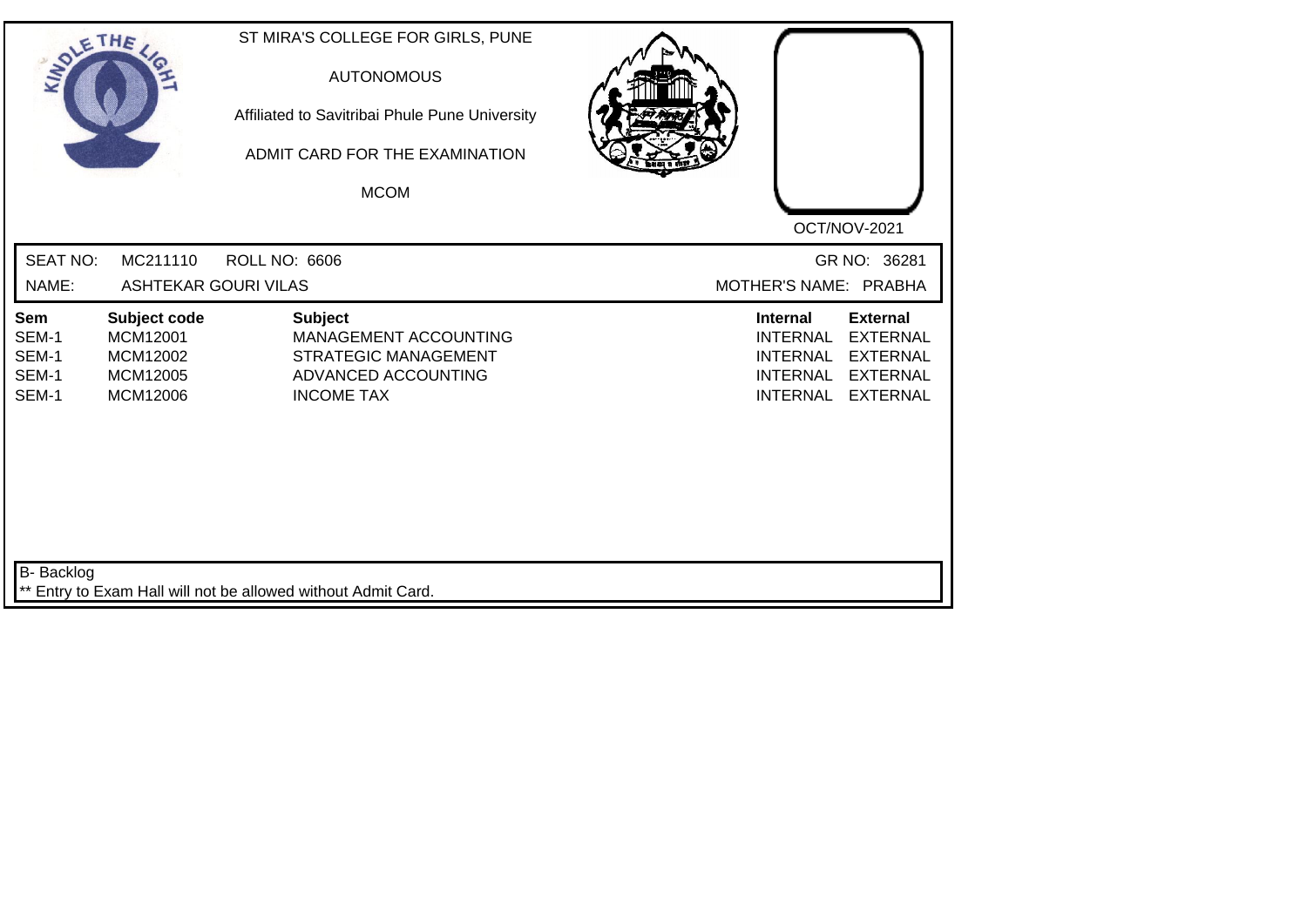| SOLETHE .                               |                                                              | ST MIRA'S COLLEGE FOR GIRLS, PUNE<br><b>AUTONOMOUS</b><br>Affiliated to Savitribai Phule Pune University<br>ADMIT CARD FOR THE EXAMINATION<br><b>MCOM</b> | OCT/NOV-2021                                                                                                                                             |
|-----------------------------------------|--------------------------------------------------------------|-----------------------------------------------------------------------------------------------------------------------------------------------------------|----------------------------------------------------------------------------------------------------------------------------------------------------------|
| <b>SEAT NO:</b><br>NAME:                | MC211115                                                     | <b>ROLL NO: 6607</b><br>BHADORIYA KU RUCHITA BHARAT SINGH                                                                                                 | GR NO: 36074<br>MOTHER'S NAME: PRABHA                                                                                                                    |
| Sem<br>SEM-1<br>SEM-1<br>SEM-1<br>SEM-1 | Subject code<br>MCM12001<br>MCM12002<br>MCM12005<br>MCM12006 | <b>Subject</b><br>MANAGEMENT ACCOUNTING<br><b>STRATEGIC MANAGEMENT</b><br>ADVANCED ACCOUNTING<br><b>INCOME TAX</b>                                        | <b>External</b><br><b>Internal</b><br><b>INTERNAL</b><br><b>EXTERNAL</b><br>INTERNAL EXTERNAL<br>INTERNAL EXTERNAL<br><b>INTERNAL</b><br><b>EXTERNAL</b> |
| B- Backlog                              |                                                              | ** Entry to Exam Hall will not be allowed without Admit Card.                                                                                             |                                                                                                                                                          |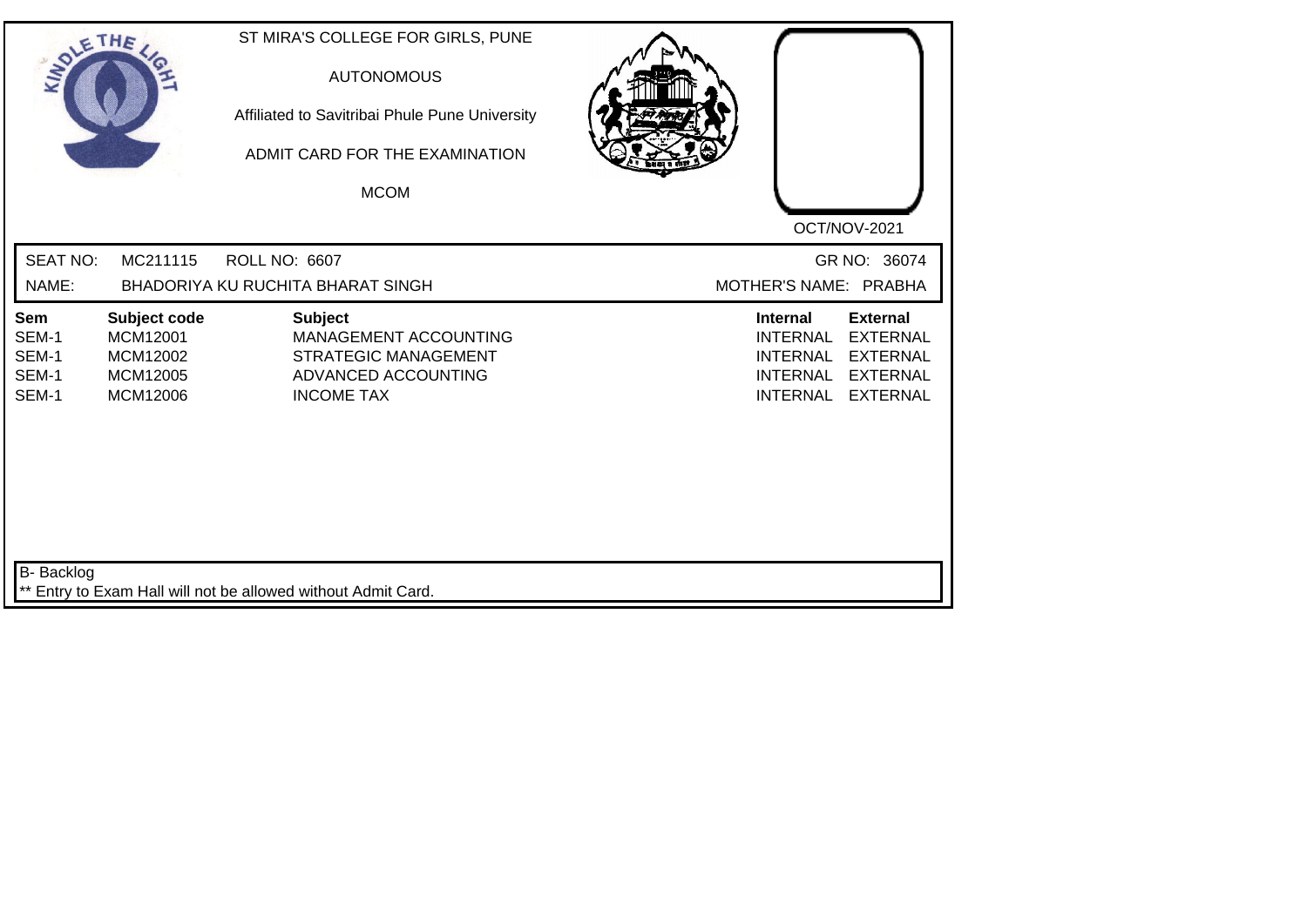| SOLETHE,                                |                                                              | ST MIRA'S COLLEGE FOR GIRLS, PUNE<br><b>AUTONOMOUS</b><br>Affiliated to Savitribai Phule Pune University<br>ADMIT CARD FOR THE EXAMINATION<br><b>MCOM</b> | OCT/NOV-2021                                                                                                                                                                               |
|-----------------------------------------|--------------------------------------------------------------|-----------------------------------------------------------------------------------------------------------------------------------------------------------|--------------------------------------------------------------------------------------------------------------------------------------------------------------------------------------------|
| <b>SEAT NO:</b><br>NAME:                | MC211106<br><b>USHA YADAV</b>                                | <b>ROLL NO: 6608</b>                                                                                                                                      | GR NO: 37960<br>MOTHER'S NAME: HEERAVATI DEVI                                                                                                                                              |
| Sem<br>SEM-1<br>SEM-1<br>SEM-1<br>SEM-1 | Subject code<br>MCM12001<br>MCM12002<br>MCM12005<br>MCM12006 | <b>Subject</b><br>MANAGEMENT ACCOUNTING<br><b>STRATEGIC MANAGEMENT</b><br>ADVANCED ACCOUNTING<br><b>INCOME TAX</b>                                        | <b>External</b><br><b>Internal</b><br><b>INTERNAL</b><br><b>EXTERNAL</b><br><b>INTERNAL</b><br><b>EXTERNAL</b><br><b>INTERNAL</b><br><b>EXTERNAL</b><br><b>INTERNAL</b><br><b>EXTERNAL</b> |
| <b>B-</b> Backlog                       |                                                              | ** Entry to Exam Hall will not be allowed without Admit Card.                                                                                             |                                                                                                                                                                                            |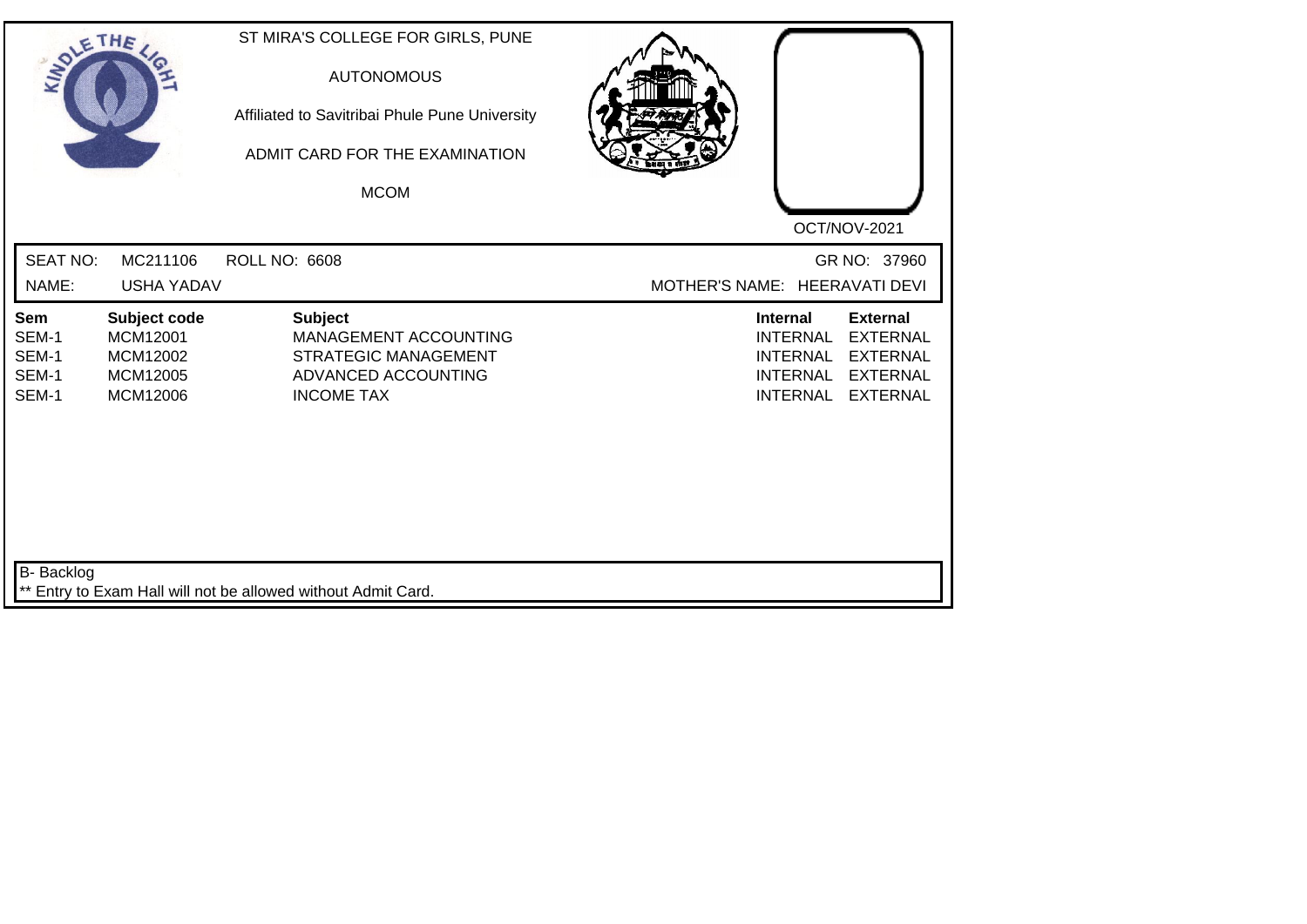| SOLETHE .                               |                                                              | ST MIRA'S COLLEGE FOR GIRLS, PUNE<br><b>AUTONOMOUS</b><br>Affiliated to Savitribai Phule Pune University<br>ADMIT CARD FOR THE EXAMINATION<br><b>MCOM</b> | OCT/NOV-2021                                                                                                                                             |
|-----------------------------------------|--------------------------------------------------------------|-----------------------------------------------------------------------------------------------------------------------------------------------------------|----------------------------------------------------------------------------------------------------------------------------------------------------------|
| <b>SEAT NO:</b><br>NAME:                | MCN201038                                                    | <b>ROLL NO: 6609</b><br>SULTHANA TAHSIN HABIBULLAH                                                                                                        | GR NO: 34657<br>MOTHER'S NAME: KHAIRUNNISA                                                                                                               |
| Sem<br>SEM-1<br>SEM-1<br>SEM-1<br>SEM-1 | Subject code<br>MCM12001<br>MCM12002<br>MCM12005<br>MCM12006 | <b>Subject</b><br>MANAGEMENT ACCOUNTING<br><b>STRATEGIC MANAGEMENT</b><br>ADVANCED ACCOUNTING<br><b>INCOME TAX</b>                                        | <b>External</b><br><b>Internal</b><br><b>INTERNAL</b><br><b>EXTERNAL</b><br>INTERNAL EXTERNAL<br>INTERNAL EXTERNAL<br><b>INTERNAL</b><br><b>EXTERNAL</b> |
| <b>B-</b> Backlog                       |                                                              | ** Entry to Exam Hall will not be allowed without Admit Card.                                                                                             |                                                                                                                                                          |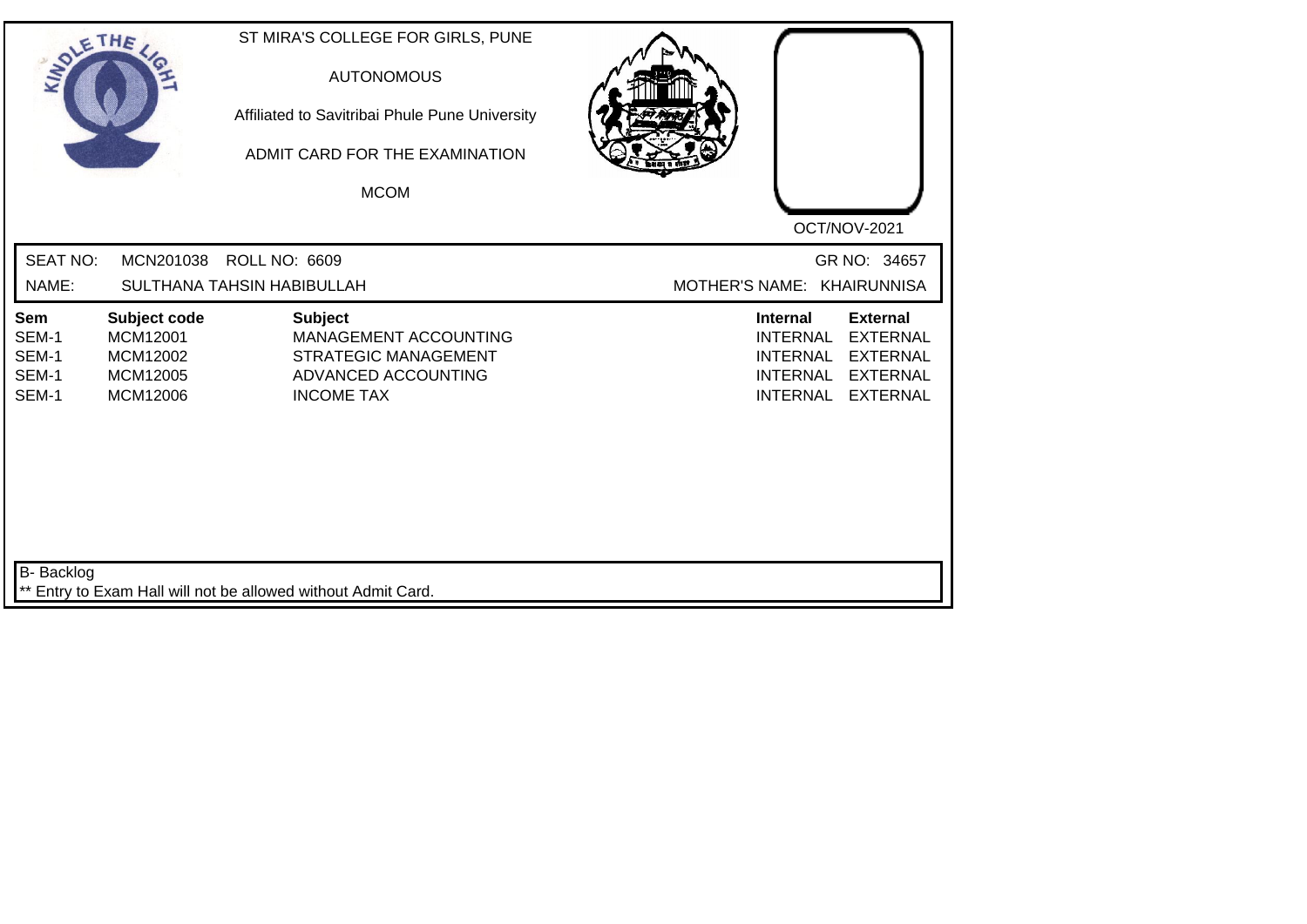| SOLETHE ,                               |                                                              | ST MIRA'S COLLEGE FOR GIRLS, PUNE<br><b>AUTONOMOUS</b><br>Affiliated to Savitribai Phule Pune University<br>ADMIT CARD FOR THE EXAMINATION<br><b>MCOM</b> |                                                                          |                                                                                               |
|-----------------------------------------|--------------------------------------------------------------|-----------------------------------------------------------------------------------------------------------------------------------------------------------|--------------------------------------------------------------------------|-----------------------------------------------------------------------------------------------|
| <b>SEAT NO:</b><br>NAME:                | <b>JOSHI SHREYA PRAMOD</b>                                   | MCN201014 ROLL NO: 6610                                                                                                                                   | MOTHER'S NAME: SHYAMALI                                                  | OCT/NOV-2021<br>GR NO: 34790                                                                  |
| Sem<br>SEM-1<br>SEM-1<br>SEM-1<br>SEM-1 | Subject code<br>MCM12001<br>MCM12002<br>MCM12005<br>MCM12006 | <b>Subject</b><br>MANAGEMENT ACCOUNTING<br><b>STRATEGIC MANAGEMENT</b><br>ADVANCED ACCOUNTING<br><b>INCOME TAX</b>                                        | <b>Internal</b><br><b>INTERNAL</b><br><b>INTERNAL</b><br><b>INTERNAL</b> | <b>External</b><br><b>EXTERNAL</b><br><b>EXTERNAL</b><br>INTERNAL EXTERNAL<br><b>EXTERNAL</b> |
| <b>B-</b> Backlog                       |                                                              | ** Entry to Exam Hall will not be allowed without Admit Card.                                                                                             |                                                                          |                                                                                               |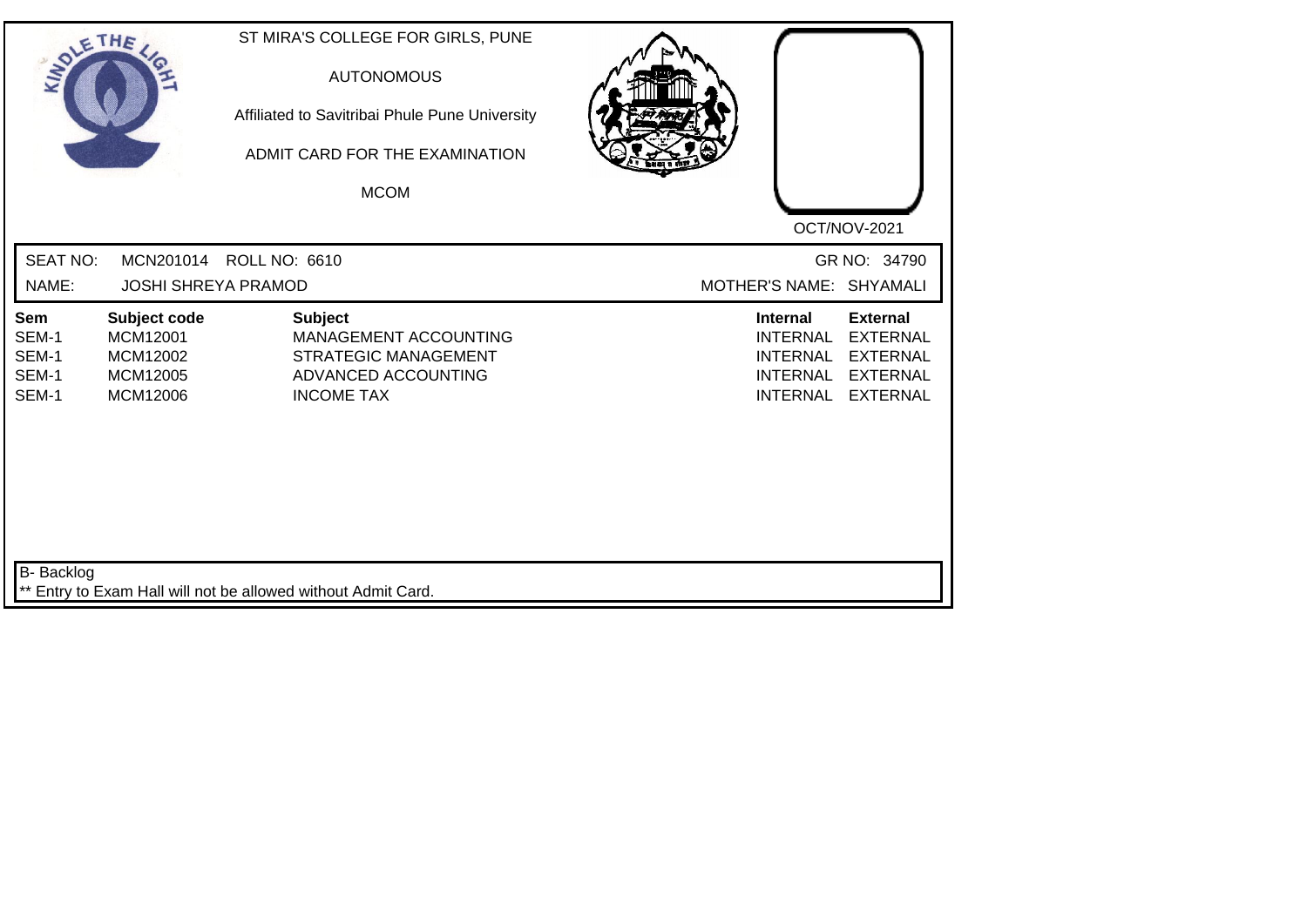| SOLE THE                                |                                                              | ST MIRA'S COLLEGE FOR GIRLS, PUNE<br><b>AUTONOMOUS</b><br>Affiliated to Savitribai Phule Pune University<br>ADMIT CARD FOR THE EXAMINATION |                                                                                                                                                                                            |
|-----------------------------------------|--------------------------------------------------------------|--------------------------------------------------------------------------------------------------------------------------------------------|--------------------------------------------------------------------------------------------------------------------------------------------------------------------------------------------|
|                                         |                                                              | <b>MCOM</b>                                                                                                                                |                                                                                                                                                                                            |
|                                         |                                                              |                                                                                                                                            | OCT/NOV-2021                                                                                                                                                                               |
| <b>SEAT NO:</b>                         | MCN201033                                                    | <b>ROLL NO: 6611</b>                                                                                                                       | GR NO: 36751                                                                                                                                                                               |
| NAME:                                   | <b>SANGITA SOLANKI</b>                                       |                                                                                                                                            | MOTHER'S NAME: PUSHPA                                                                                                                                                                      |
| Sem<br>SEM-1<br>SEM-1<br>SEM-1<br>SEM-1 | Subject code<br>MCM12001<br>MCM12002<br>MCM12005<br>MCM12006 | <b>Subject</b><br>MANAGEMENT ACCOUNTING<br><b>STRATEGIC MANAGEMENT</b><br>ADVANCED ACCOUNTING<br><b>INCOME TAX</b>                         | <b>External</b><br><b>Internal</b><br><b>EXTERNAL</b><br><b>INTERNAL</b><br><b>EXTERNAL</b><br><b>INTERNAL</b><br><b>INTERNAL</b><br><b>EXTERNAL</b><br><b>INTERNAL</b><br><b>EXTERNAL</b> |
| <b>B-</b> Backlog                       |                                                              | ** Entry to Exam Hall will not be allowed without Admit Card.                                                                              |                                                                                                                                                                                            |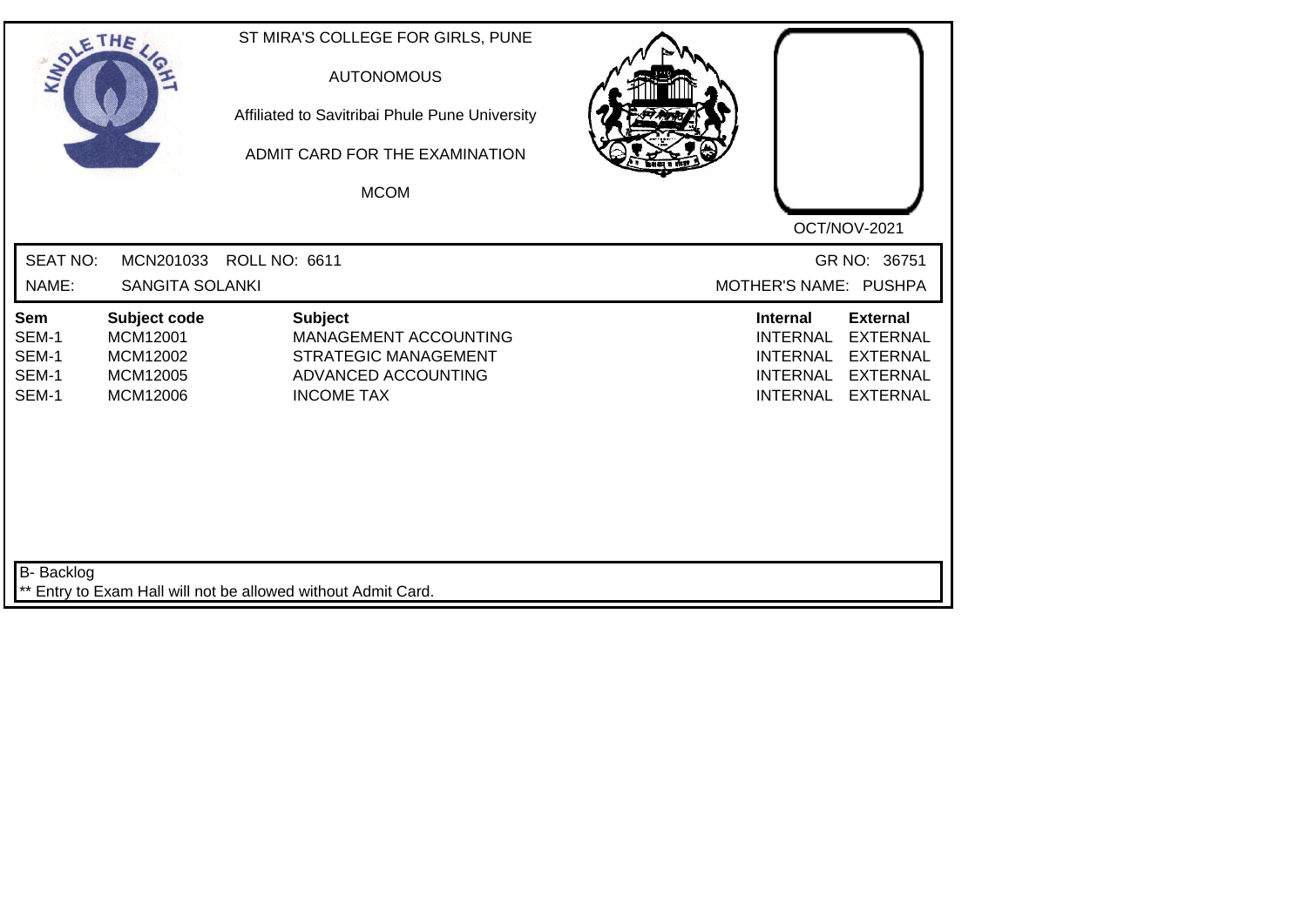| SOLETHE,                                |                                                              | ST MIRA'S COLLEGE FOR GIRLS, PUNE<br><b>AUTONOMOUS</b><br>Affiliated to Savitribai Phule Pune University<br>ADMIT CARD FOR THE EXAMINATION<br><b>MCOM</b> |                                                                                                                                                                           |
|-----------------------------------------|--------------------------------------------------------------|-----------------------------------------------------------------------------------------------------------------------------------------------------------|---------------------------------------------------------------------------------------------------------------------------------------------------------------------------|
| <b>SEAT NO:</b><br>NAME:                | MC211158                                                     | <b>ROLL NO: 6612</b><br>PRIYANKA JOGINDAR SINGH                                                                                                           | OCT/NOV-2021<br>GR NO: 36309<br>MOTHER'S NAME: SUNDARI                                                                                                                    |
| Sem<br>SEM-1<br>SEM-1<br>SEM-1<br>SEM-1 | Subject code<br>MCM12001<br>MCM12002<br>MCM12005<br>MCM12006 | <b>Subject</b><br>MANAGEMENT ACCOUNTING<br><b>STRATEGIC MANAGEMENT</b><br>ADVANCED ACCOUNTING<br><b>INCOME TAX</b>                                        | <b>Internal</b><br><b>External</b><br><b>INTERNAL</b><br><b>EXTERNAL</b><br><b>INTERNAL</b><br><b>EXTERNAL</b><br>INTERNAL EXTERNAL<br><b>INTERNAL</b><br><b>EXTERNAL</b> |
| <b>B-</b> Backlog                       |                                                              | ** Entry to Exam Hall will not be allowed without Admit Card.                                                                                             |                                                                                                                                                                           |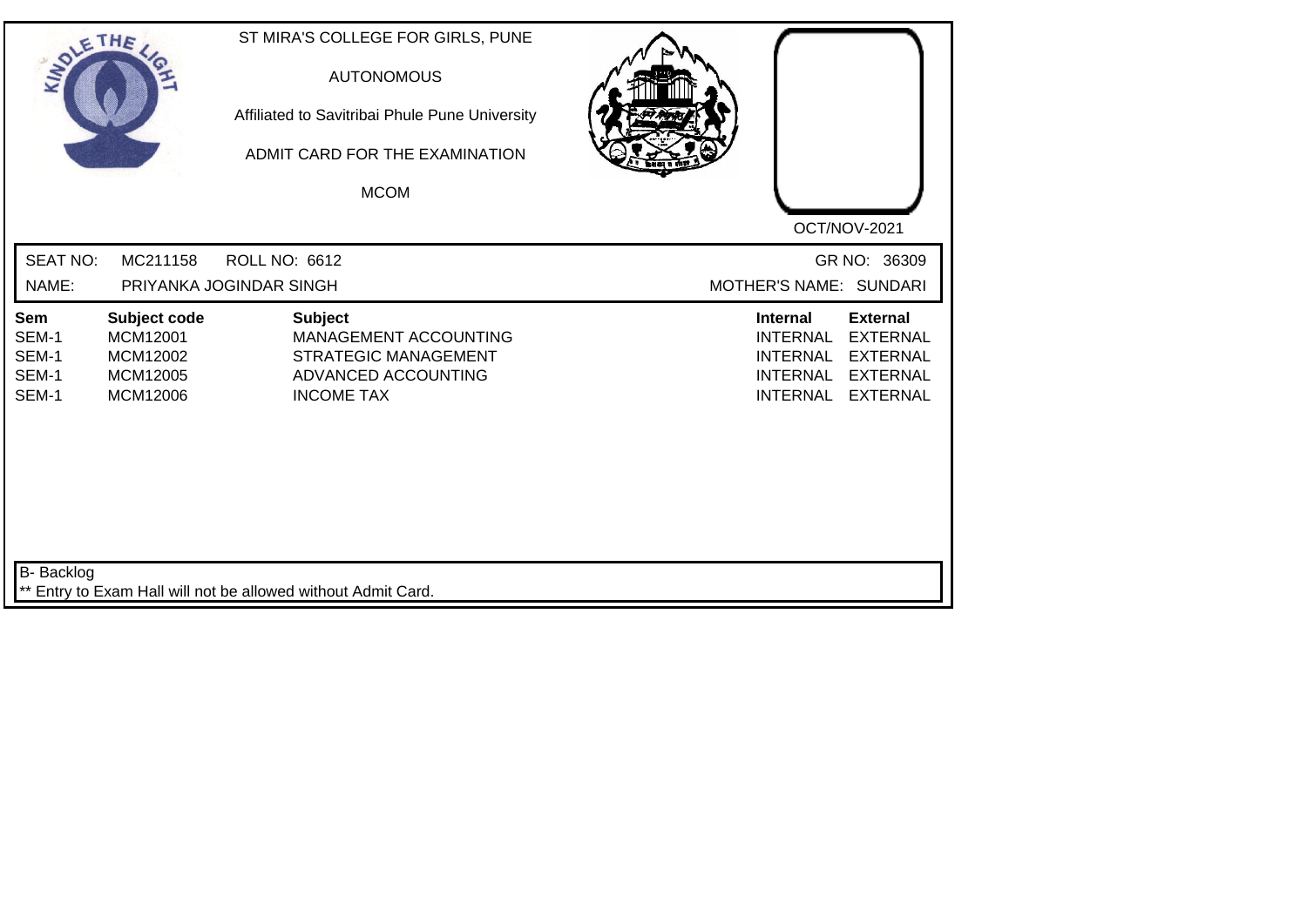| SOLETHE,                                |                                                              | ST MIRA'S COLLEGE FOR GIRLS, PUNE<br><b>AUTONOMOUS</b><br>Affiliated to Savitribai Phule Pune University<br>ADMIT CARD FOR THE EXAMINATION<br><b>MCOM</b> |                                                                                                                                                          |
|-----------------------------------------|--------------------------------------------------------------|-----------------------------------------------------------------------------------------------------------------------------------------------------------|----------------------------------------------------------------------------------------------------------------------------------------------------------|
| <b>SEAT NO:</b><br>NAME:                | MC211139                                                     | <b>ROLL NO: 6613</b><br>MISHRA MADHURA SHAILESH                                                                                                           | OCT/NOV-2021<br>GR NO: 38017<br>MOTHER'S NAME: RUPALI                                                                                                    |
| Sem<br>SEM-1<br>SEM-1<br>SEM-1<br>SEM-1 | Subject code<br>MCM12001<br>MCM12002<br>MCM12005<br>MCM12006 | <b>Subject</b><br>MANAGEMENT ACCOUNTING<br><b>STRATEGIC MANAGEMENT</b><br>ADVANCED ACCOUNTING<br><b>INCOME TAX</b>                                        | <b>External</b><br><b>Internal</b><br><b>INTERNAL</b><br><b>EXTERNAL</b><br>INTERNAL EXTERNAL<br>INTERNAL EXTERNAL<br><b>INTERNAL</b><br><b>EXTERNAL</b> |
| <b>B-</b> Backlog                       |                                                              | ** Entry to Exam Hall will not be allowed without Admit Card.                                                                                             |                                                                                                                                                          |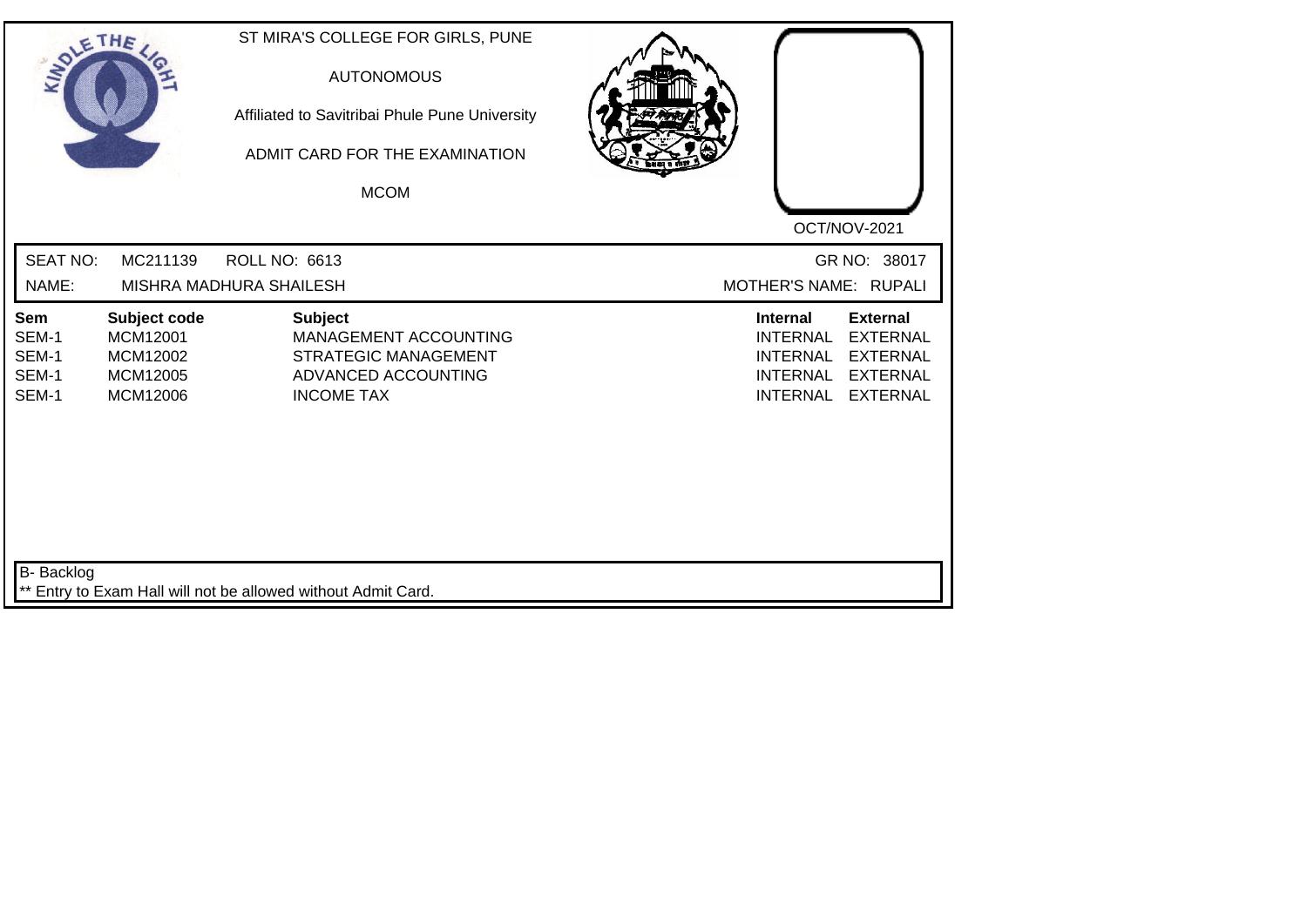| SOLETHE ,                               |                                                              | ST MIRA'S COLLEGE FOR GIRLS, PUNE<br><b>AUTONOMOUS</b><br>Affiliated to Savitribai Phule Pune University<br>ADMIT CARD FOR THE EXAMINATION |                                                                                                                                                                                     |
|-----------------------------------------|--------------------------------------------------------------|--------------------------------------------------------------------------------------------------------------------------------------------|-------------------------------------------------------------------------------------------------------------------------------------------------------------------------------------|
|                                         |                                                              | <b>MCOM</b>                                                                                                                                |                                                                                                                                                                                     |
|                                         |                                                              |                                                                                                                                            | OCT/NOV-2021                                                                                                                                                                        |
| <b>SEAT NO:</b><br>NAME:                | MC211126<br><b>JADHAV SWATI ANIL</b>                         | <b>ROLL NO: 6614</b>                                                                                                                       | GR NO: 36206<br><b>MOTHER'S NAME:</b><br><b>SUVARANA</b>                                                                                                                            |
| Sem<br>SEM-1<br>SEM-1<br>SEM-1<br>SEM-1 | Subject code<br>MCM12001<br>MCM12002<br>MCM12005<br>MCM12006 | <b>Subject</b><br>MANAGEMENT ACCOUNTING<br><b>STRATEGIC MANAGEMENT</b><br>ADVANCED ACCOUNTING<br><b>INCOME TAX</b>                         | Internal<br><b>External</b><br><b>INTERNAL</b><br><b>EXTERNAL</b><br><b>EXTERNAL</b><br><b>INTERNAL</b><br><b>INTERNAL</b><br><b>EXTERNAL</b><br><b>INTERNAL</b><br><b>EXTERNAL</b> |
| <b>B-</b> Backlog                       |                                                              | ** Entry to Exam Hall will not be allowed without Admit Card.                                                                              |                                                                                                                                                                                     |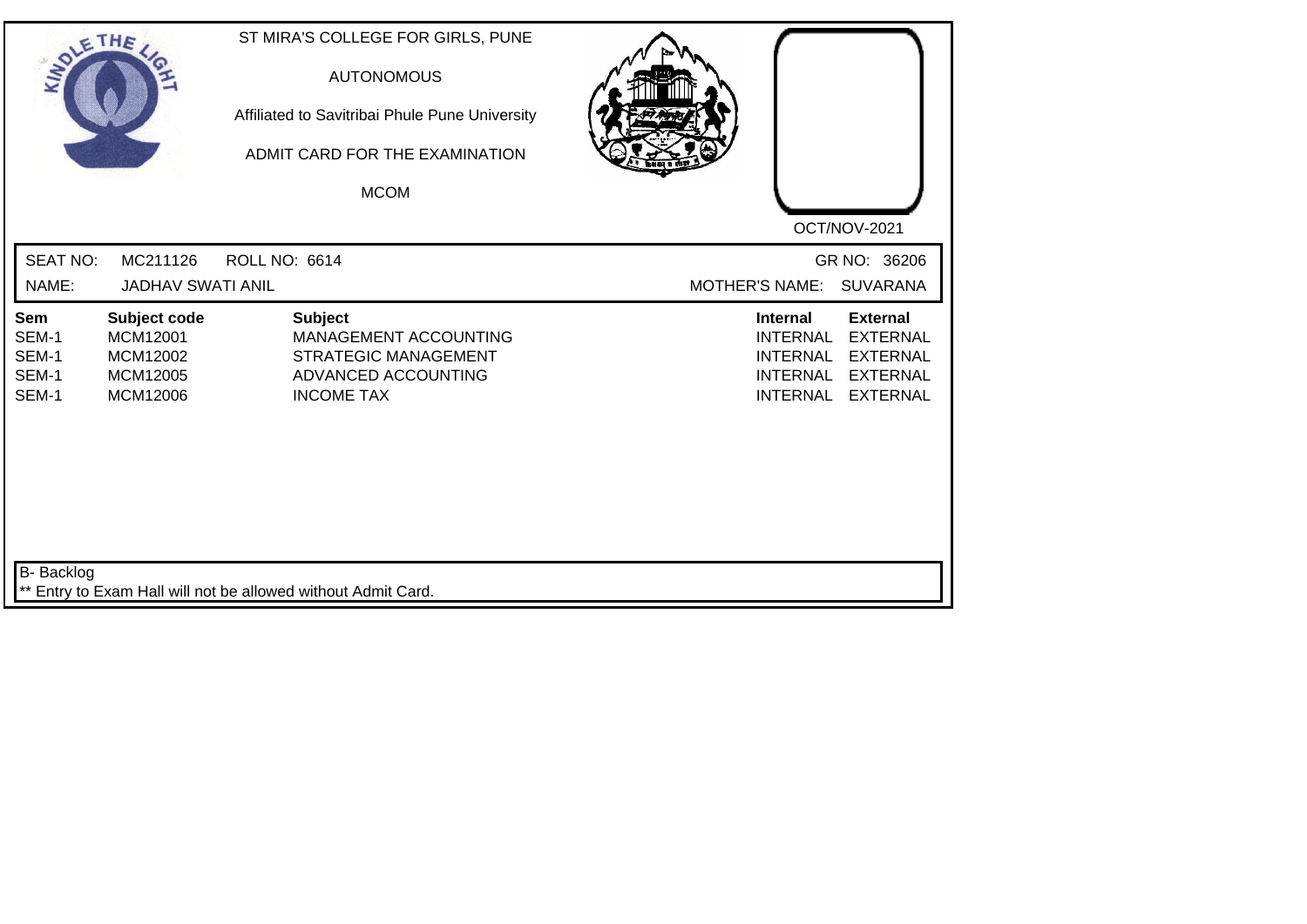| SOLE THE                                |                                                              | ST MIRA'S COLLEGE FOR GIRLS, PUNE<br><b>AUTONOMOUS</b><br>Affiliated to Savitribai Phule Pune University<br>ADMIT CARD FOR THE EXAMINATION<br><b>MCOM</b> |                                                                                                                                                                                            |
|-----------------------------------------|--------------------------------------------------------------|-----------------------------------------------------------------------------------------------------------------------------------------------------------|--------------------------------------------------------------------------------------------------------------------------------------------------------------------------------------------|
|                                         |                                                              |                                                                                                                                                           | OCT/NOV-2021                                                                                                                                                                               |
| <b>SEAT NO:</b><br>NAME:                | MC211105<br>YAMINI JOSHI                                     | <b>ROLL NO: 6615</b>                                                                                                                                      | GR NO: 35623<br>MOTHER'S NAME: SARITA                                                                                                                                                      |
| Sem<br>SEM-1<br>SEM-1<br>SEM-1<br>SEM-1 | Subject code<br>MCM12001<br>MCM12002<br>MCM12005<br>MCM12006 | <b>Subject</b><br>MANAGEMENT ACCOUNTING<br><b>STRATEGIC MANAGEMENT</b><br>ADVANCED ACCOUNTING<br><b>INCOME TAX</b>                                        | <b>External</b><br><b>Internal</b><br><b>INTERNAL</b><br><b>EXTERNAL</b><br><b>INTERNAL</b><br><b>EXTERNAL</b><br><b>INTERNAL</b><br><b>EXTERNAL</b><br><b>INTERNAL</b><br><b>EXTERNAL</b> |
| <b>B-</b> Backlog                       |                                                              | ** Entry to Exam Hall will not be allowed without Admit Card.                                                                                             |                                                                                                                                                                                            |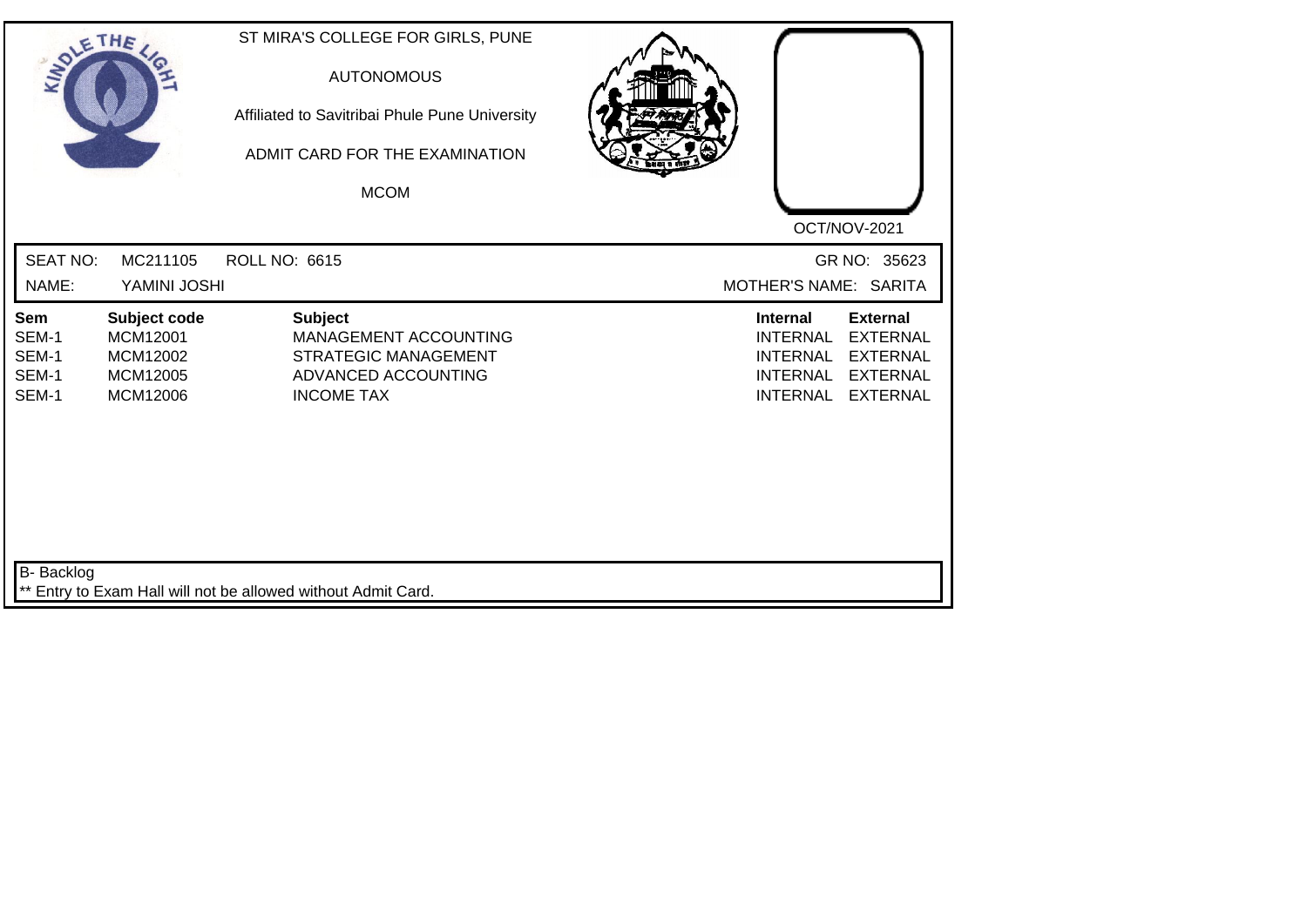| SOLETHE .                               |                                                              | ST MIRA'S COLLEGE FOR GIRLS, PUNE<br><b>AUTONOMOUS</b><br>Affiliated to Savitribai Phule Pune University<br>ADMIT CARD FOR THE EXAMINATION<br><b>MCOM</b> |                                                                                                                                                                                            |
|-----------------------------------------|--------------------------------------------------------------|-----------------------------------------------------------------------------------------------------------------------------------------------------------|--------------------------------------------------------------------------------------------------------------------------------------------------------------------------------------------|
| <b>SEAT NO:</b><br>NAME:                | MC211138                                                     | <b>ROLL NO: 6616</b><br><b>GAURI NANDAN MAVKAR</b>                                                                                                        | OCT/NOV-2021<br>GR NO: 37947<br>MOTHER'S NAME: SUJATA                                                                                                                                      |
| Sem<br>SEM-1<br>SEM-1<br>SEM-1<br>SEM-1 | Subject code<br>MCM12001<br>MCM12002<br>MCM12005<br>MCM12006 | <b>Subject</b><br>MANAGEMENT ACCOUNTING<br><b>STRATEGIC MANAGEMENT</b><br>ADVANCED ACCOUNTING<br><b>INCOME TAX</b>                                        | <b>External</b><br><b>Internal</b><br><b>INTERNAL</b><br><b>EXTERNAL</b><br><b>INTERNAL</b><br><b>EXTERNAL</b><br><b>INTERNAL</b><br><b>EXTERNAL</b><br><b>INTERNAL</b><br><b>EXTERNAL</b> |
| <b>B-</b> Backlog                       |                                                              | ** Entry to Exam Hall will not be allowed without Admit Card.                                                                                             |                                                                                                                                                                                            |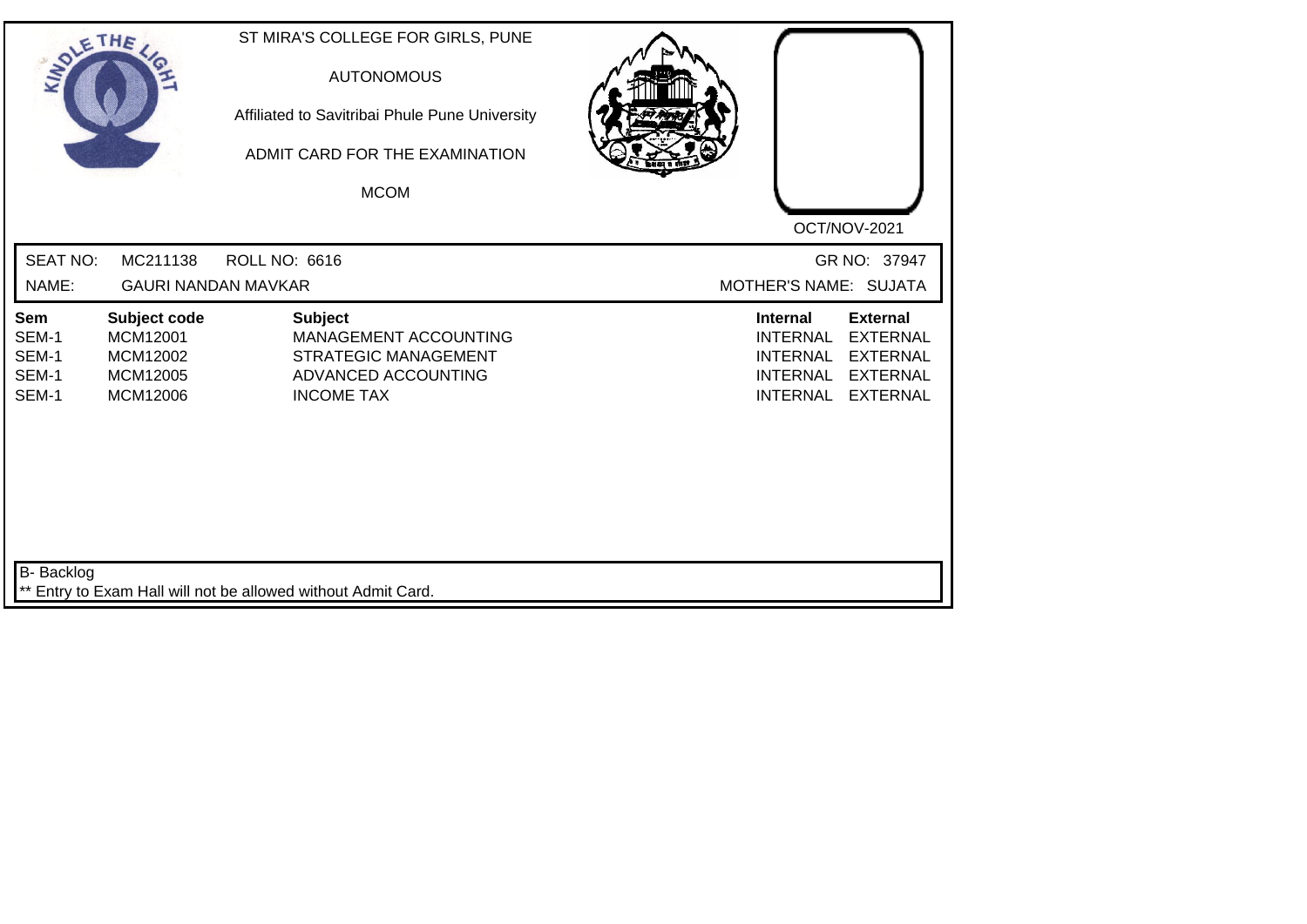| SOLETHE,                                |                                                              | ST MIRA'S COLLEGE FOR GIRLS, PUNE<br><b>AUTONOMOUS</b><br>Affiliated to Savitribai Phule Pune University<br>ADMIT CARD FOR THE EXAMINATION<br><b>MCOM</b> |                                                                                               |                                                                          |
|-----------------------------------------|--------------------------------------------------------------|-----------------------------------------------------------------------------------------------------------------------------------------------------------|-----------------------------------------------------------------------------------------------|--------------------------------------------------------------------------|
| <b>SEAT NO:</b><br>NAME:                | MC211137                                                     | <b>ROLL NO: 6617</b><br>SHUBHANGI ASHOK MAHAJAN                                                                                                           | OCT/NOV-2021<br>MOTHER'S NAME: VANDANA                                                        | GR NO: 37887                                                             |
| Sem<br>SEM-1<br>SEM-1<br>SEM-1<br>SEM-1 | Subject code<br>MCM12001<br>MCM12002<br>MCM12005<br>MCM12006 | <b>Subject</b><br>MANAGEMENT ACCOUNTING<br><b>STRATEGIC MANAGEMENT</b><br>ADVANCED ACCOUNTING<br><b>INCOME TAX</b>                                        | <b>Internal</b><br><b>INTERNAL</b><br><b>INTERNAL</b><br>INTERNAL EXTERNAL<br><b>INTERNAL</b> | <b>External</b><br><b>EXTERNAL</b><br><b>EXTERNAL</b><br><b>EXTERNAL</b> |
| <b>B-</b> Backlog                       |                                                              | ** Entry to Exam Hall will not be allowed without Admit Card.                                                                                             |                                                                                               |                                                                          |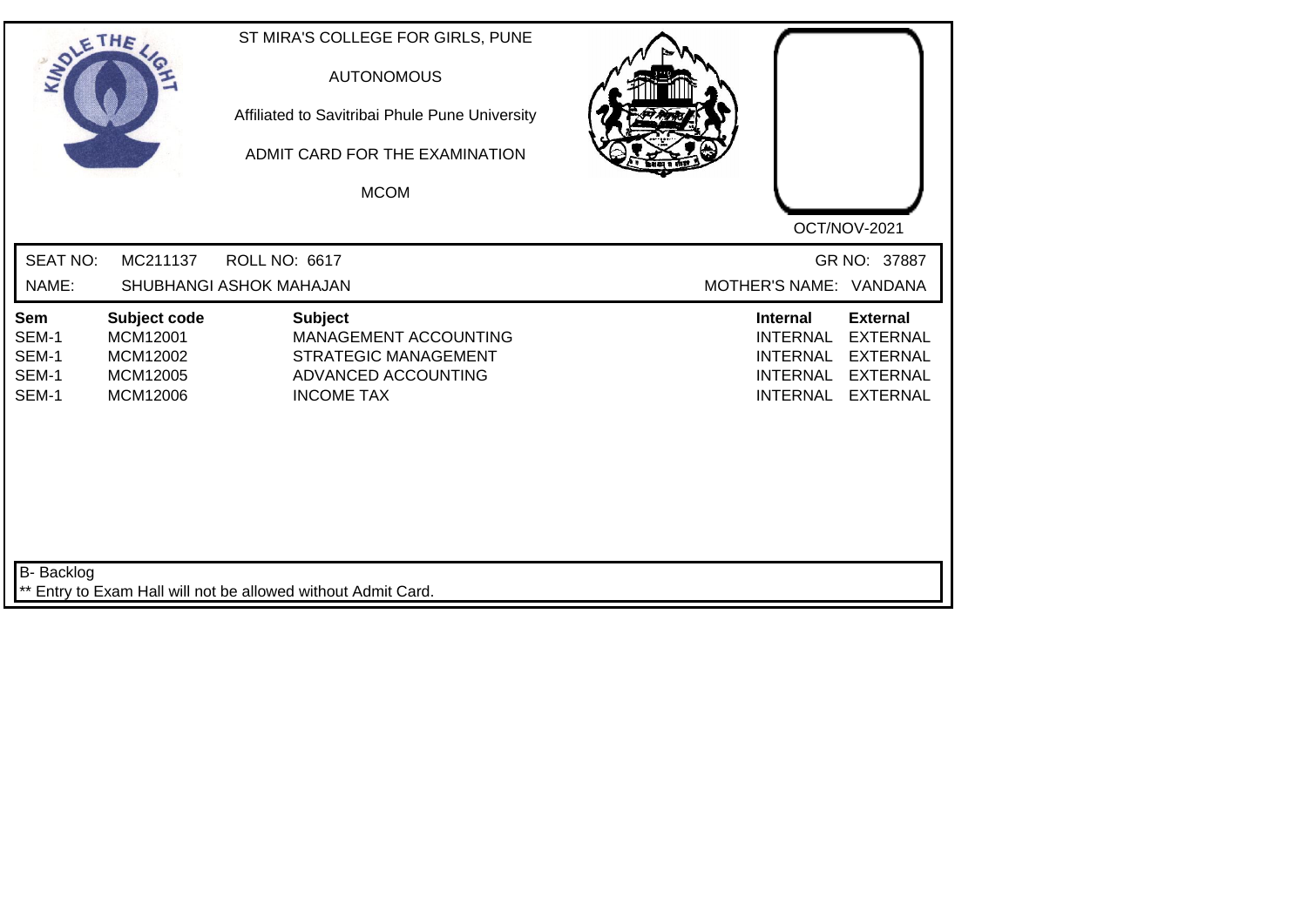| SOLE THE                                |                                                              | ST MIRA'S COLLEGE FOR GIRLS, PUNE<br><b>AUTONOMOUS</b><br>Affiliated to Savitribai Phule Pune University<br>ADMIT CARD FOR THE EXAMINATION<br><b>MCOM</b> |                                                                                                                                                                                            |
|-----------------------------------------|--------------------------------------------------------------|-----------------------------------------------------------------------------------------------------------------------------------------------------------|--------------------------------------------------------------------------------------------------------------------------------------------------------------------------------------------|
| <b>SEAT NO:</b>                         | MCN201039                                                    | ROLL NO: 6618                                                                                                                                             | OCT/NOV-2021<br>GR NO: 2021070                                                                                                                                                             |
| NAME:                                   | <b>UMMEHANI HATIM SAYA</b>                                   |                                                                                                                                                           | MOTHER'S NAME: RASHIDA                                                                                                                                                                     |
| Sem<br>SEM-1<br>SEM-1<br>SEM-1<br>SEM-1 | Subject code<br>MCM12001<br>MCM12002<br>MCM12005<br>MCM12006 | <b>Subject</b><br>MANAGEMENT ACCOUNTING<br><b>STRATEGIC MANAGEMENT</b><br>ADVANCED ACCOUNTING<br><b>INCOME TAX</b>                                        | <b>External</b><br><b>Internal</b><br><b>EXTERNAL</b><br><b>INTERNAL</b><br><b>EXTERNAL</b><br><b>INTERNAL</b><br><b>INTERNAL</b><br><b>EXTERNAL</b><br><b>INTERNAL</b><br><b>EXTERNAL</b> |
| <b>B-</b> Backlog                       |                                                              | Entry to Exam Hall will not be allowed without Admit Card.                                                                                                |                                                                                                                                                                                            |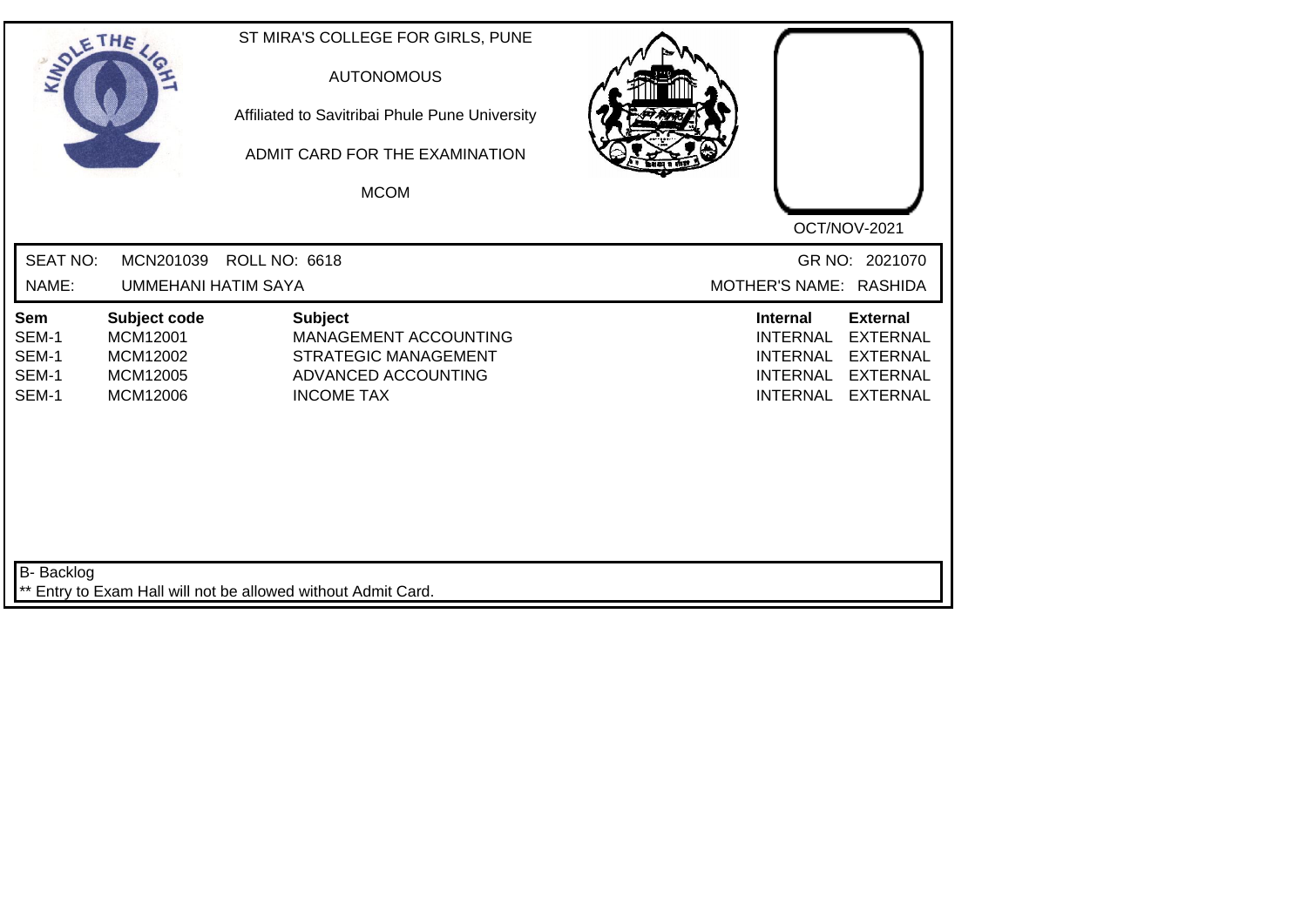| SOLETHE,                                |                                                              | ST MIRA'S COLLEGE FOR GIRLS, PUNE<br><b>AUTONOMOUS</b><br>Affiliated to Savitribai Phule Pune University<br>ADMIT CARD FOR THE EXAMINATION<br><b>MCOM</b> |                                                                                             | OCT/NOV-2021                                                                                |
|-----------------------------------------|--------------------------------------------------------------|-----------------------------------------------------------------------------------------------------------------------------------------------------------|---------------------------------------------------------------------------------------------|---------------------------------------------------------------------------------------------|
| <b>SEAT NO:</b><br>NAME:                | MCN201015                                                    | ROLL NO: 6619<br>KAMTHE AKANKSHA SANJAY                                                                                                                   | MOTHER'S NAME: PRATIBHA                                                                     | GR NO: 34848                                                                                |
| Sem<br>SEM-1<br>SEM-1<br>SEM-1<br>SEM-1 | Subject code<br>MCM12001<br>MCM12002<br>MCM12005<br>MCM12006 | <b>Subject</b><br>MANAGEMENT ACCOUNTING<br><b>STRATEGIC MANAGEMENT</b><br>ADVANCED ACCOUNTING<br><b>INCOME TAX</b>                                        | <b>Internal</b><br><b>INTERNAL</b><br><b>INTERNAL</b><br><b>INTERNAL</b><br><b>INTERNAL</b> | <b>External</b><br><b>EXTERNAL</b><br><b>EXTERNAL</b><br><b>EXTERNAL</b><br><b>EXTERNAL</b> |
| <b>B-</b> Backlog                       |                                                              | ** Entry to Exam Hall will not be allowed without Admit Card.                                                                                             |                                                                                             |                                                                                             |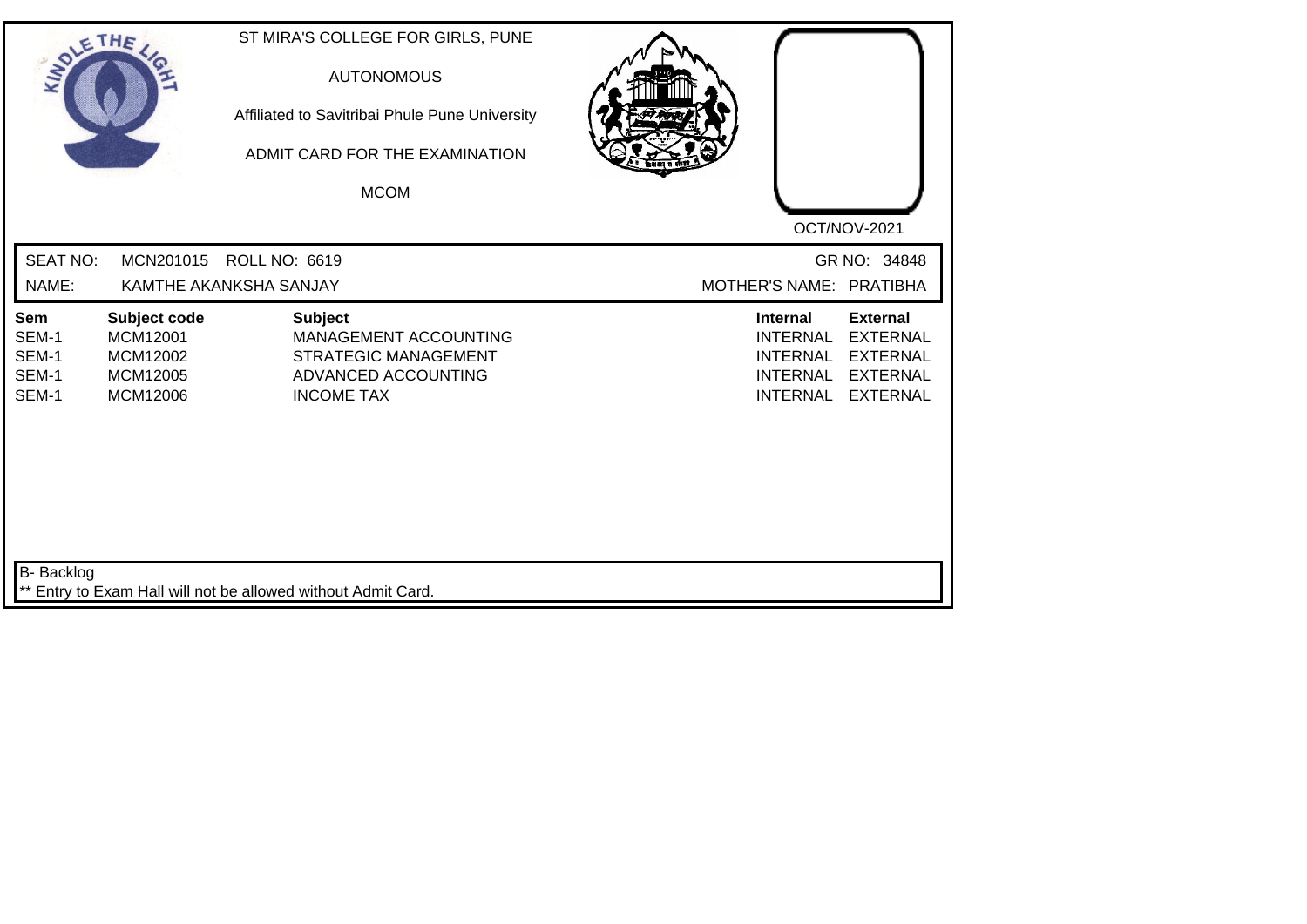| SOLETHE .                               |                                                              | ST MIRA'S COLLEGE FOR GIRLS, PUNE<br><b>AUTONOMOUS</b><br>Affiliated to Savitribai Phule Pune University<br>ADMIT CARD FOR THE EXAMINATION<br><b>MCOM</b> | OCT/NOV-2021                                                                                                                            |
|-----------------------------------------|--------------------------------------------------------------|-----------------------------------------------------------------------------------------------------------------------------------------------------------|-----------------------------------------------------------------------------------------------------------------------------------------|
| <b>SEAT NO:</b><br>NAME:                |                                                              | MCN201032 ROLL NO: 6620<br>SANCHETI FALGUNI SHARAD                                                                                                        | GR NO: 34781<br>MOTHER'S NAME: SWATI                                                                                                    |
| Sem<br>SEM-1<br>SEM-1<br>SEM-1<br>SEM-1 | Subject code<br>MCM12001<br>MCM12002<br>MCM12005<br>MCM12006 | <b>Subject</b><br>MANAGEMENT ACCOUNTING<br><b>STRATEGIC MANAGEMENT</b><br>ADVANCED ACCOUNTING<br><b>INCOME TAX</b>                                        | <b>External</b><br><b>Internal</b><br><b>INTERNAL</b><br><b>EXTERNAL</b><br>INTERNAL EXTERNAL<br>INTERNAL EXTERNAL<br>INTERNAL EXTERNAL |
| <b>B-</b> Backlog                       |                                                              | ** Entry to Exam Hall will not be allowed without Admit Card.                                                                                             |                                                                                                                                         |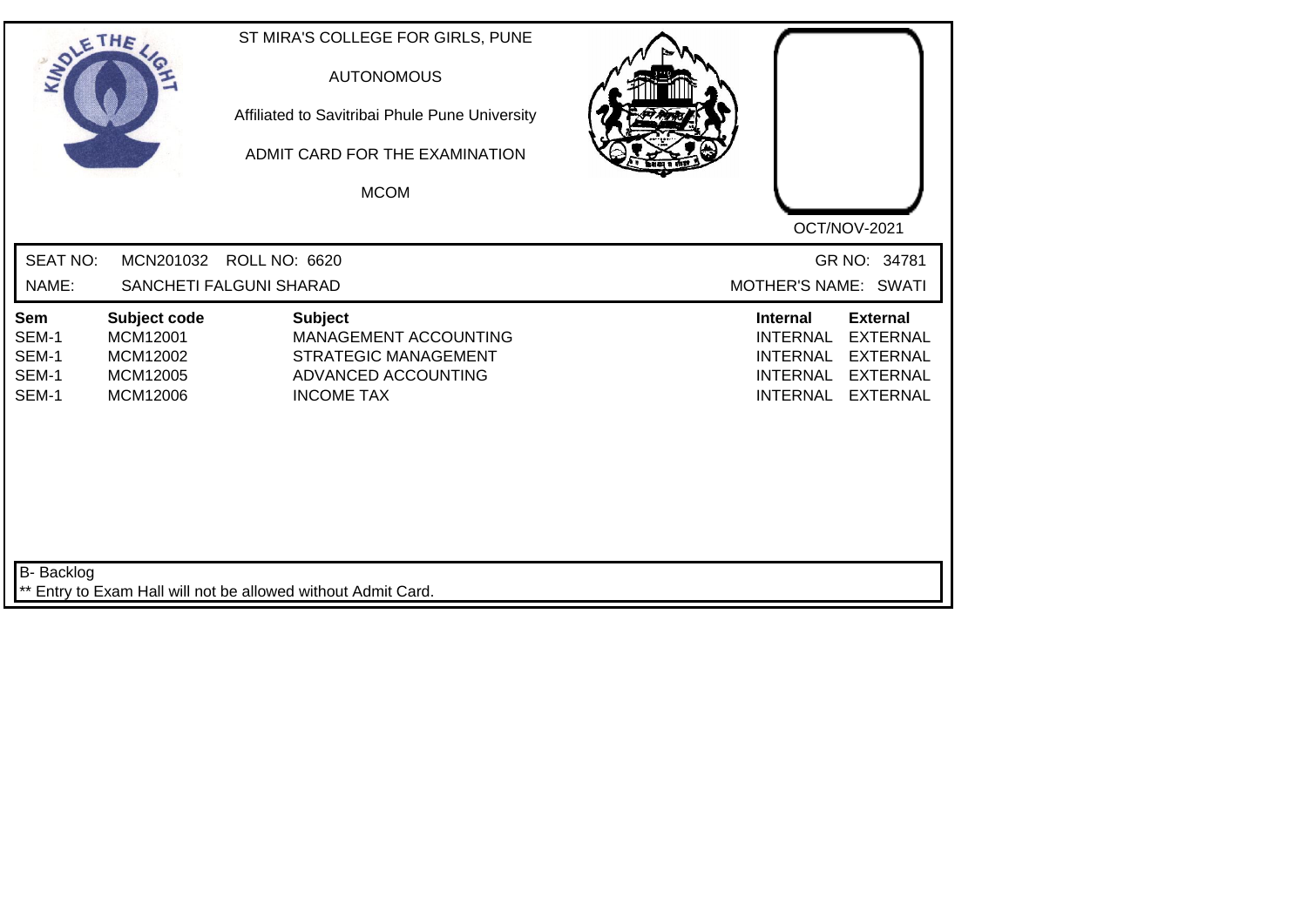| SOLE THE                                |                                                              | ST MIRA'S COLLEGE FOR GIRLS, PUNE<br><b>AUTONOMOUS</b><br>Affiliated to Savitribai Phule Pune University<br>ADMIT CARD FOR THE EXAMINATION<br><b>MCOM</b> |                                                                                                                                         |
|-----------------------------------------|--------------------------------------------------------------|-----------------------------------------------------------------------------------------------------------------------------------------------------------|-----------------------------------------------------------------------------------------------------------------------------------------|
|                                         |                                                              |                                                                                                                                                           | OCT/NOV-2021                                                                                                                            |
| <b>SEAT NO:</b><br>NAME:                | MCN201001<br>AFREEN ALTAF SHAIKH                             | <b>ROLL NO: 6621</b>                                                                                                                                      | GR NO: 33779<br>MOTHER'S NAME: ZEENAT                                                                                                   |
| Sem<br>SEM-1<br>SEM-1<br>SEM-1<br>SEM-1 | Subject code<br>MCM12001<br>MCM12002<br>MCM12005<br>MCM12006 | <b>Subject</b><br>MANAGEMENT ACCOUNTING<br><b>STRATEGIC MANAGEMENT</b><br>ADVANCED ACCOUNTING<br><b>INCOME TAX</b>                                        | <b>External</b><br><b>Internal</b><br><b>INTERNAL</b><br><b>EXTERNAL</b><br>INTERNAL EXTERNAL<br>INTERNAL EXTERNAL<br>INTERNAL EXTERNAL |
| B- Backlog                              |                                                              | ** Entry to Exam Hall will not be allowed without Admit Card.                                                                                             |                                                                                                                                         |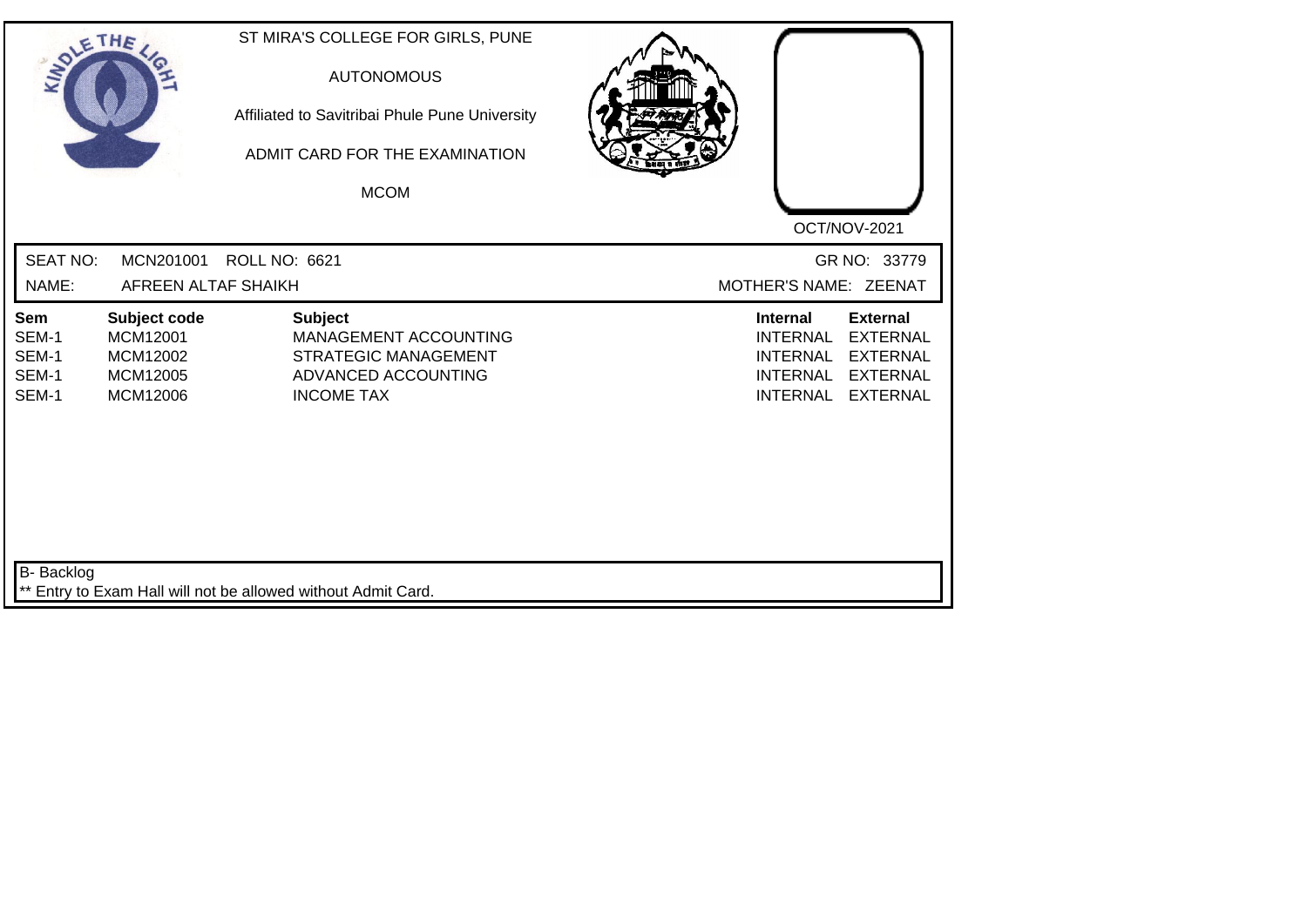| SOLE THE                                |                                                              | ST MIRA'S COLLEGE FOR GIRLS, PUNE<br><b>AUTONOMOUS</b><br>Affiliated to Savitribai Phule Pune University<br>ADMIT CARD FOR THE EXAMINATION<br><b>MCOM</b> |                 |                                                                                                                      |
|-----------------------------------------|--------------------------------------------------------------|-----------------------------------------------------------------------------------------------------------------------------------------------------------|-----------------|----------------------------------------------------------------------------------------------------------------------|
|                                         |                                                              |                                                                                                                                                           |                 | OCT/NOV-2021                                                                                                         |
| <b>SEAT NO:</b><br>NAME:                | MCN201020<br><b>MARTIN FLORINA PHILIP</b>                    | <b>ROLL NO: 6622</b>                                                                                                                                      |                 | GR NO: 36760<br>MOTHER'S NAME: JOYCEE                                                                                |
|                                         |                                                              |                                                                                                                                                           |                 |                                                                                                                      |
| Sem<br>SEM-1<br>SEM-1<br>SEM-1<br>SEM-1 | Subject code<br>MCM12001<br>MCM12002<br>MCM12005<br>MCM12006 | <b>Subject</b><br>MANAGEMENT ACCOUNTING<br><b>STRATEGIC MANAGEMENT</b><br>ADVANCED ACCOUNTING<br><b>INCOME TAX</b>                                        | <b>Internal</b> | <b>External</b><br><b>INTERNAL</b><br><b>EXTERNAL</b><br>INTERNAL EXTERNAL<br>INTERNAL EXTERNAL<br>INTERNAL EXTERNAL |
| B- Backlog                              |                                                              | ** Entry to Exam Hall will not be allowed without Admit Card.                                                                                             |                 |                                                                                                                      |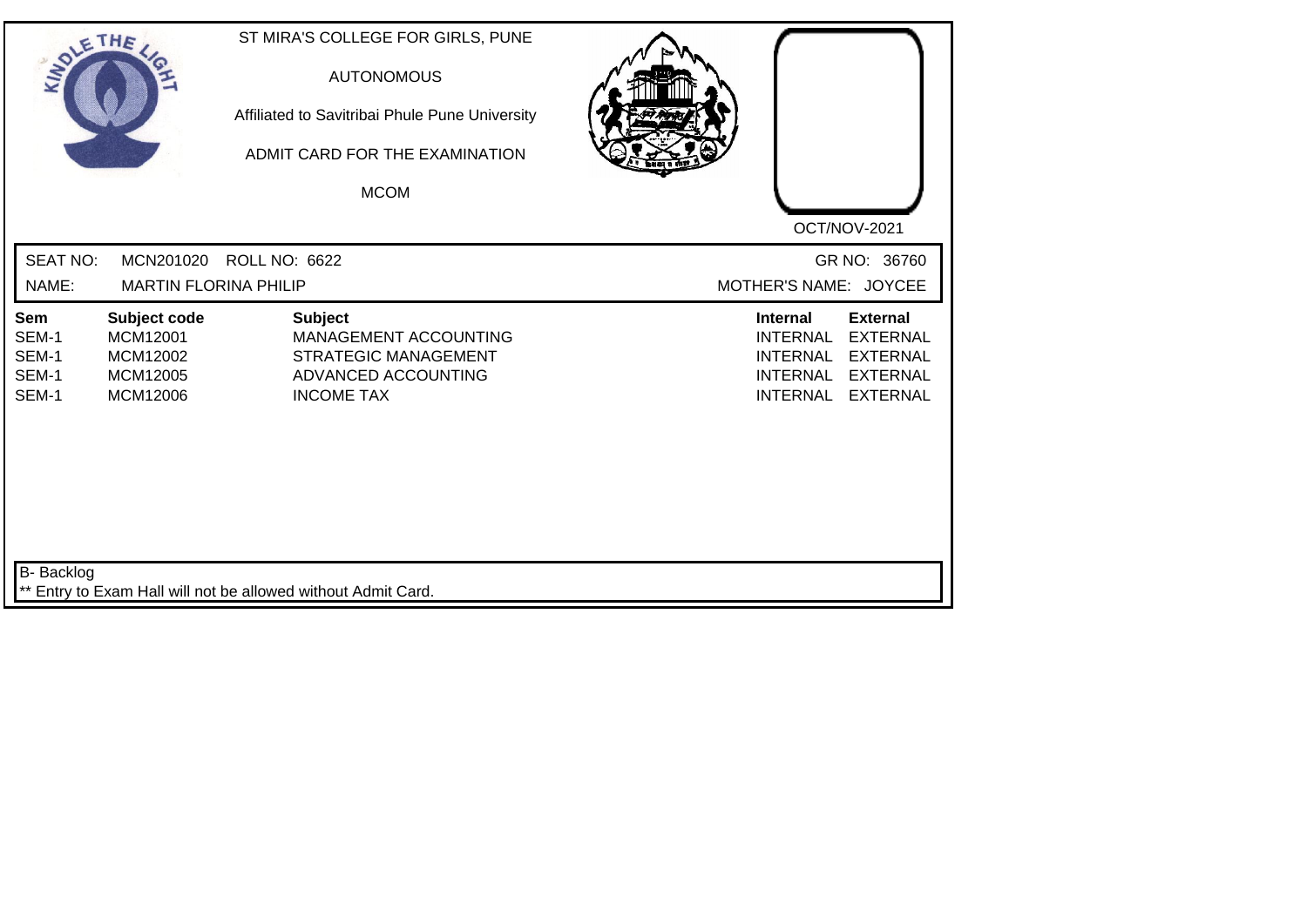| SOLETHE ,                               |                                                              | ST MIRA'S COLLEGE FOR GIRLS, PUNE<br><b>AUTONOMOUS</b><br>Affiliated to Savitribai Phule Pune University<br>ADMIT CARD FOR THE EXAMINATION<br><b>MCOM</b> |                                                                                                                                                                                     |  |
|-----------------------------------------|--------------------------------------------------------------|-----------------------------------------------------------------------------------------------------------------------------------------------------------|-------------------------------------------------------------------------------------------------------------------------------------------------------------------------------------|--|
|                                         |                                                              |                                                                                                                                                           | OCT/NOV-2021                                                                                                                                                                        |  |
| <b>SEAT NO:</b>                         | MC211154                                                     | <b>ROLL NO: 6623</b>                                                                                                                                      | GR NO:                                                                                                                                                                              |  |
| NAME:                                   |                                                              | SHARMA PINKY MUKESH KUMAR                                                                                                                                 | MOTHER'S NAME: SITARANI                                                                                                                                                             |  |
| Sem<br>SEM-1<br>SEM-1<br>SEM-1<br>SEM-1 | Subject code<br>MCM12001<br>MCM12002<br>MCM12005<br>MCM12006 | <b>Subject</b><br>MANAGEMENT ACCOUNTING<br><b>STRATEGIC MANAGEMENT</b><br>ADVANCED ACCOUNTING<br><b>INCOME TAX</b>                                        | Internal<br><b>External</b><br><b>INTERNAL</b><br><b>EXTERNAL</b><br><b>EXTERNAL</b><br><b>INTERNAL</b><br><b>INTERNAL</b><br><b>EXTERNAL</b><br><b>INTERNAL</b><br><b>EXTERNAL</b> |  |
| <b>B-</b> Backlog                       |                                                              | ** Entry to Exam Hall will not be allowed without Admit Card.                                                                                             |                                                                                                                                                                                     |  |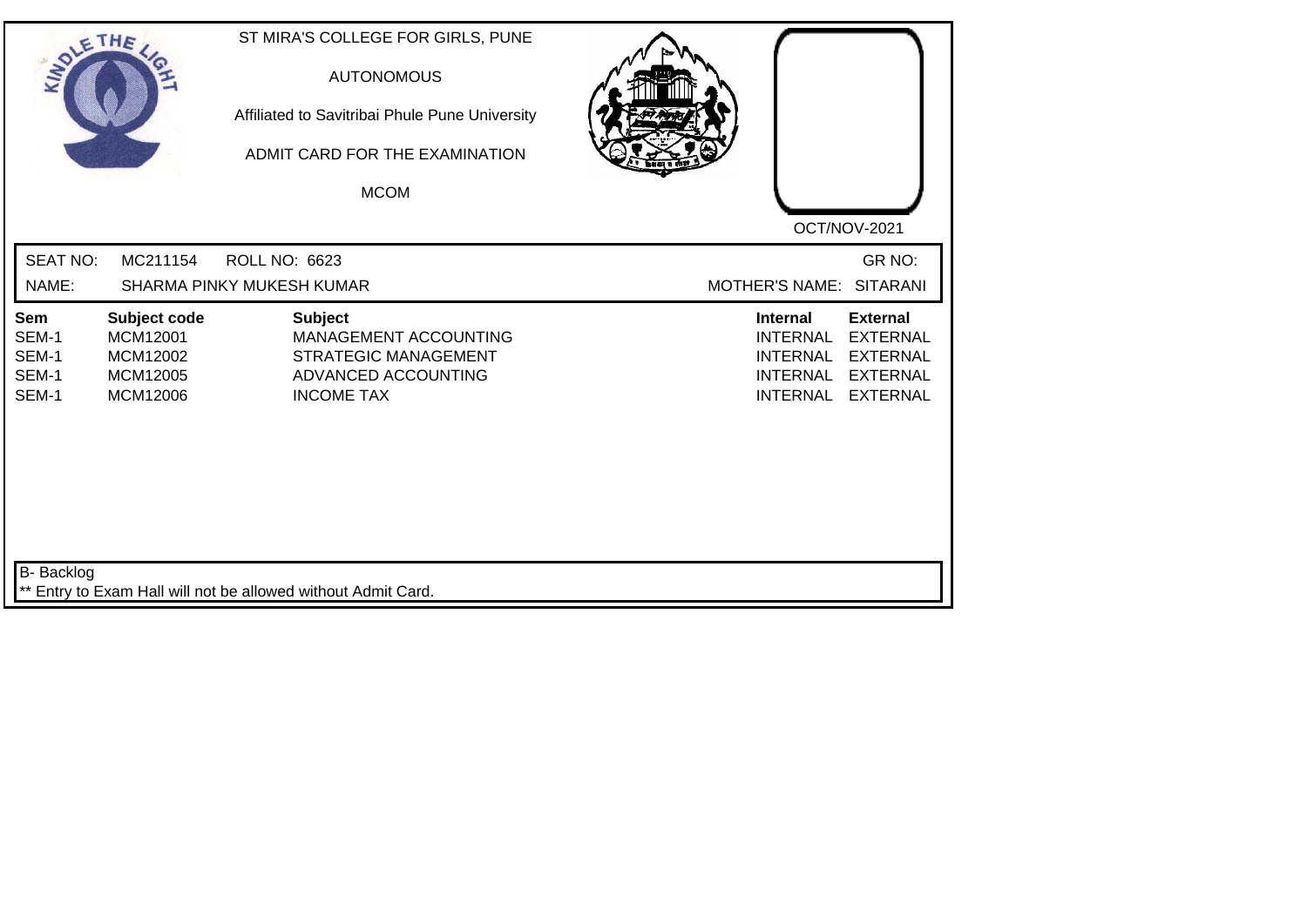| SOLETHE .                               |                                                              | ST MIRA'S COLLEGE FOR GIRLS, PUNE<br><b>AUTONOMOUS</b><br>Affiliated to Savitribai Phule Pune University<br>ADMIT CARD FOR THE EXAMINATION<br><b>MCOM</b> |                                                       | OCT/NOV-2021                                                                                    |
|-----------------------------------------|--------------------------------------------------------------|-----------------------------------------------------------------------------------------------------------------------------------------------------------|-------------------------------------------------------|-------------------------------------------------------------------------------------------------|
| <b>SEAT NO:</b><br>NAME:                | MC211145                                                     | ROLL NO: 6624<br>PANDEY PRATIMA RANGNATH                                                                                                                  | MOTHER'S NAME: KRISHNAWATI                            | GR NO: 35110                                                                                    |
| Sem<br>SEM-1<br>SEM-1<br>SEM-1<br>SEM-1 | Subject code<br>MCM12001<br>MCM12002<br>MCM12005<br>MCM12006 | <b>Subject</b><br>MANAGEMENT ACCOUNTING<br><b>STRATEGIC MANAGEMENT</b><br>ADVANCED ACCOUNTING<br><b>INCOME TAX</b>                                        | <b>Internal</b><br><b>INTERNAL</b><br><b>INTERNAL</b> | <b>External</b><br><b>EXTERNAL</b><br>INTERNAL EXTERNAL<br>INTERNAL EXTERNAL<br><b>EXTERNAL</b> |
| B- Backlog                              |                                                              | ** Entry to Exam Hall will not be allowed without Admit Card.                                                                                             |                                                       |                                                                                                 |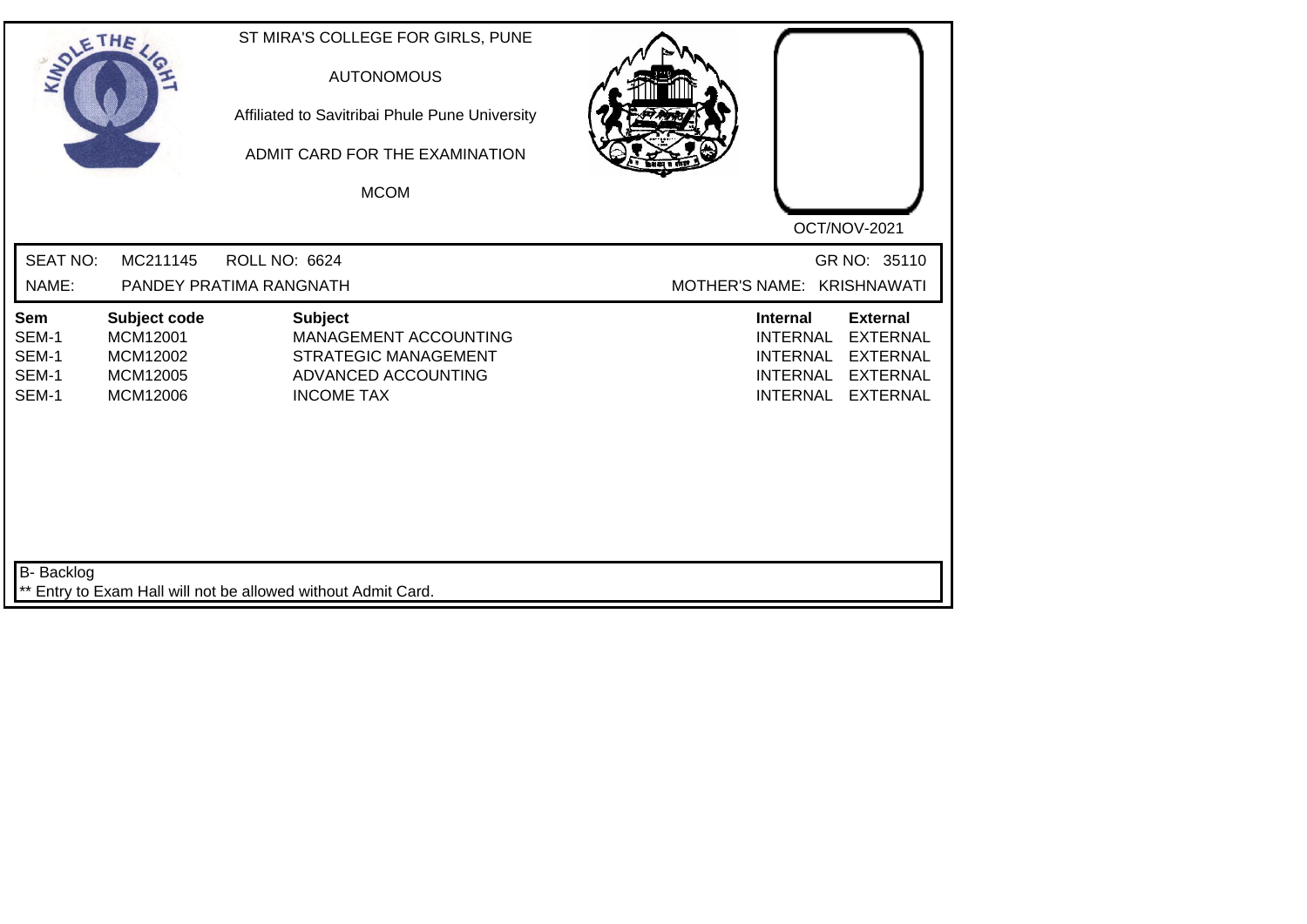| SOLETHE,                                |                                                              | ST MIRA'S COLLEGE FOR GIRLS, PUNE<br><b>AUTONOMOUS</b><br>Affiliated to Savitribai Phule Pune University<br>ADMIT CARD FOR THE EXAMINATION<br><b>MCOM</b> |                                                                                                                                                                                            |
|-----------------------------------------|--------------------------------------------------------------|-----------------------------------------------------------------------------------------------------------------------------------------------------------|--------------------------------------------------------------------------------------------------------------------------------------------------------------------------------------------|
| <b>SEAT NO:</b><br>NAME:                | MC211134                                                     | <b>ROLL NO: 6625</b><br>KURHADE SHRADDHA ANIL                                                                                                             | OCT/NOV-2021<br>GR NO: 36761<br>MOTHER'S NAME: RUPALI                                                                                                                                      |
| Sem<br>SEM-1<br>SEM-1<br>SEM-1<br>SEM-1 | Subject code<br>MCM12001<br>MCM12002<br>MCM12005<br>MCM12006 | <b>Subject</b><br>MANAGEMENT ACCOUNTING<br><b>STRATEGIC MANAGEMENT</b><br>ADVANCED ACCOUNTING<br><b>INCOME TAX</b>                                        | <b>External</b><br><b>Internal</b><br><b>INTERNAL</b><br><b>EXTERNAL</b><br><b>EXTERNAL</b><br><b>INTERNAL</b><br><b>INTERNAL</b><br><b>EXTERNAL</b><br><b>INTERNAL</b><br><b>EXTERNAL</b> |
| <b>B-</b> Backlog                       |                                                              | ** Entry to Exam Hall will not be allowed without Admit Card.                                                                                             |                                                                                                                                                                                            |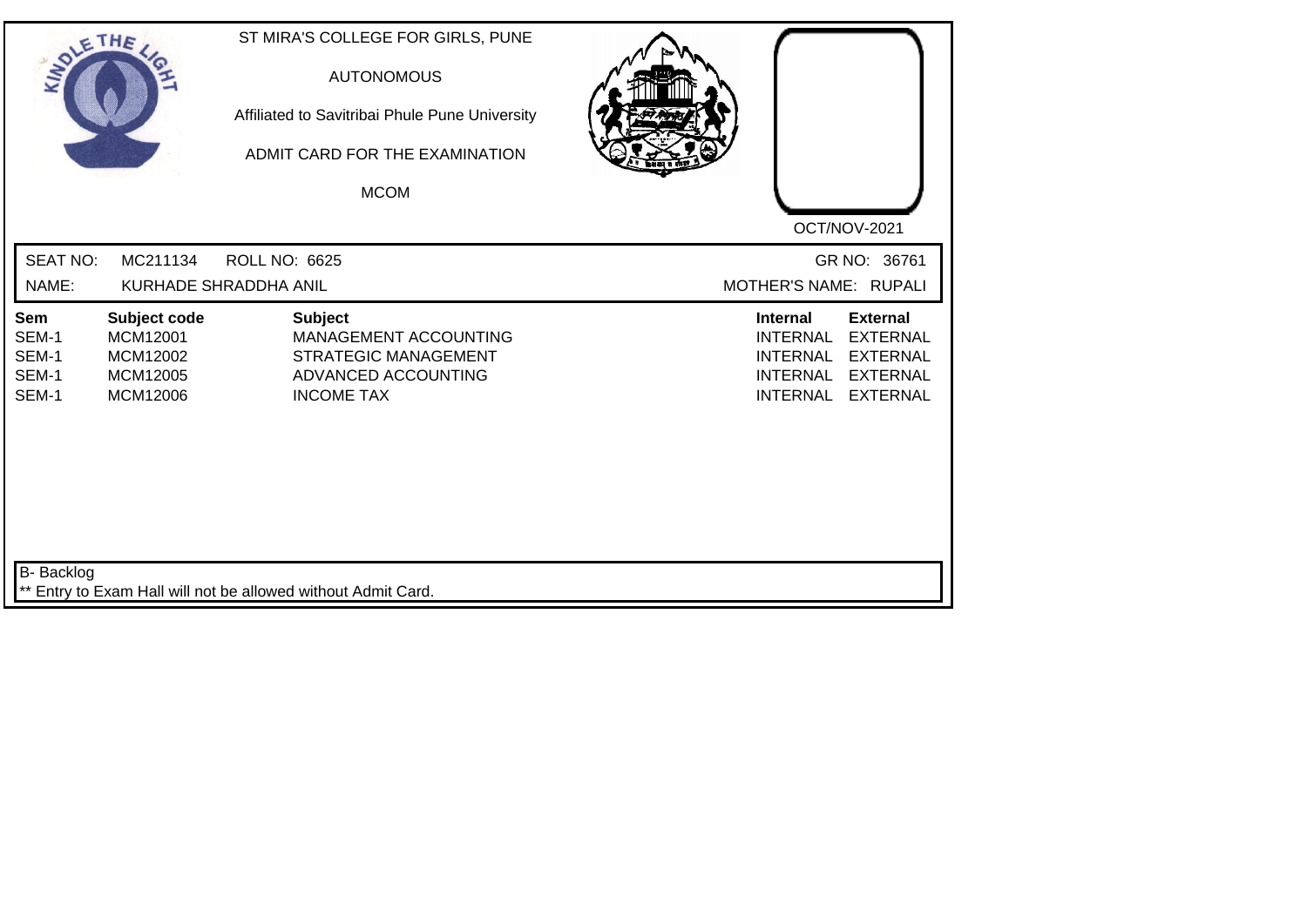| SOLETHE,                                |                                                              | ST MIRA'S COLLEGE FOR GIRLS, PUNE<br><b>AUTONOMOUS</b><br>Affiliated to Savitribai Phule Pune University<br>ADMIT CARD FOR THE EXAMINATION<br><b>MCOM</b> | OCT/NOV-2021                                                                                                                                             |
|-----------------------------------------|--------------------------------------------------------------|-----------------------------------------------------------------------------------------------------------------------------------------------------------|----------------------------------------------------------------------------------------------------------------------------------------------------------|
| <b>SEAT NO:</b><br>NAME:                | MC211150                                                     | <b>ROLL NO: 6626</b><br>SHAIKH SABA FAROOQUE                                                                                                              | GR NO: 36469<br>MOTHER'S NAME: AHKTAR JAHAN                                                                                                              |
| Sem<br>SEM-1<br>SEM-1<br>SEM-1<br>SEM-1 | Subject code<br>MCM12001<br>MCM12002<br>MCM12005<br>MCM12006 | <b>Subject</b><br>MANAGEMENT ACCOUNTING<br><b>STRATEGIC MANAGEMENT</b><br>ADVANCED ACCOUNTING<br><b>INCOME TAX</b>                                        | <b>External</b><br><b>Internal</b><br><b>INTERNAL</b><br><b>EXTERNAL</b><br>INTERNAL EXTERNAL<br>INTERNAL EXTERNAL<br><b>INTERNAL</b><br><b>EXTERNAL</b> |
| B- Backlog                              |                                                              | ** Entry to Exam Hall will not be allowed without Admit Card.                                                                                             |                                                                                                                                                          |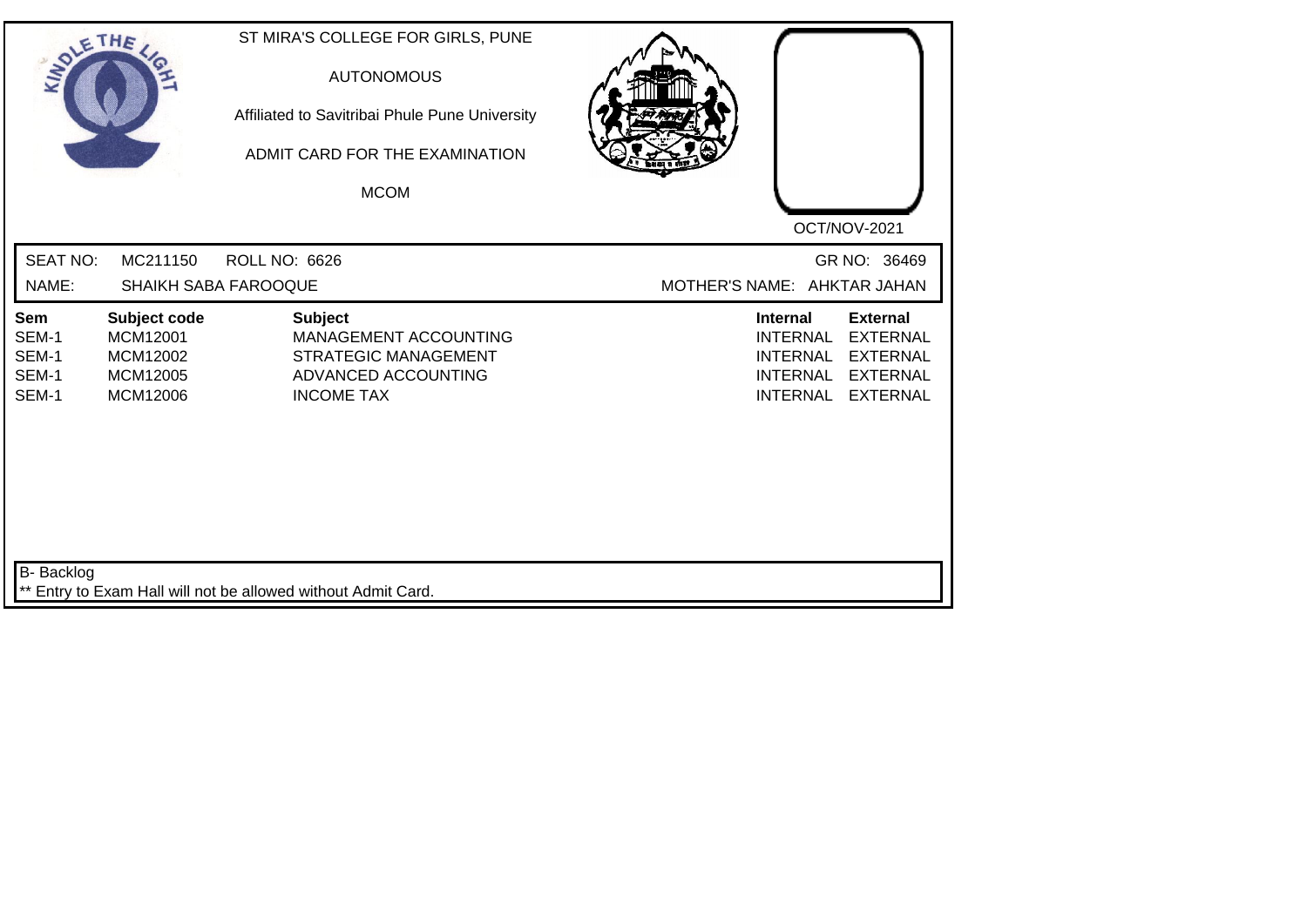| SOLETHE ,                               |                                                              | ST MIRA'S COLLEGE FOR GIRLS, PUNE<br><b>AUTONOMOUS</b><br>Affiliated to Savitribai Phule Pune University<br>ADMIT CARD FOR THE EXAMINATION<br><b>MCOM</b> |                                                                                                                                                                                            |
|-----------------------------------------|--------------------------------------------------------------|-----------------------------------------------------------------------------------------------------------------------------------------------------------|--------------------------------------------------------------------------------------------------------------------------------------------------------------------------------------------|
|                                         |                                                              |                                                                                                                                                           | OCT/NOV-2021                                                                                                                                                                               |
| <b>SEAT NO:</b>                         | MC211135                                                     | ROLL NO: 6627                                                                                                                                             | GR NO: 35494                                                                                                                                                                               |
| NAME:                                   | SONIYA P LASHKARI                                            |                                                                                                                                                           | MOTHER'S NAME: GEETA                                                                                                                                                                       |
| Sem<br>SEM-1<br>SEM-1<br>SEM-1<br>SEM-1 | Subject code<br>MCM12001<br>MCM12002<br>MCM12005<br>MCM12006 | <b>Subject</b><br>MANAGEMENT ACCOUNTING<br><b>STRATEGIC MANAGEMENT</b><br>ADVANCED ACCOUNTING<br><b>INCOME TAX</b>                                        | <b>Internal</b><br><b>External</b><br><b>INTERNAL</b><br><b>EXTERNAL</b><br><b>INTERNAL</b><br><b>EXTERNAL</b><br><b>INTERNAL</b><br><b>EXTERNAL</b><br><b>INTERNAL</b><br><b>EXTERNAL</b> |
| <b>B-</b> Backlog                       |                                                              | ** Entry to Exam Hall will not be allowed without Admit Card.                                                                                             |                                                                                                                                                                                            |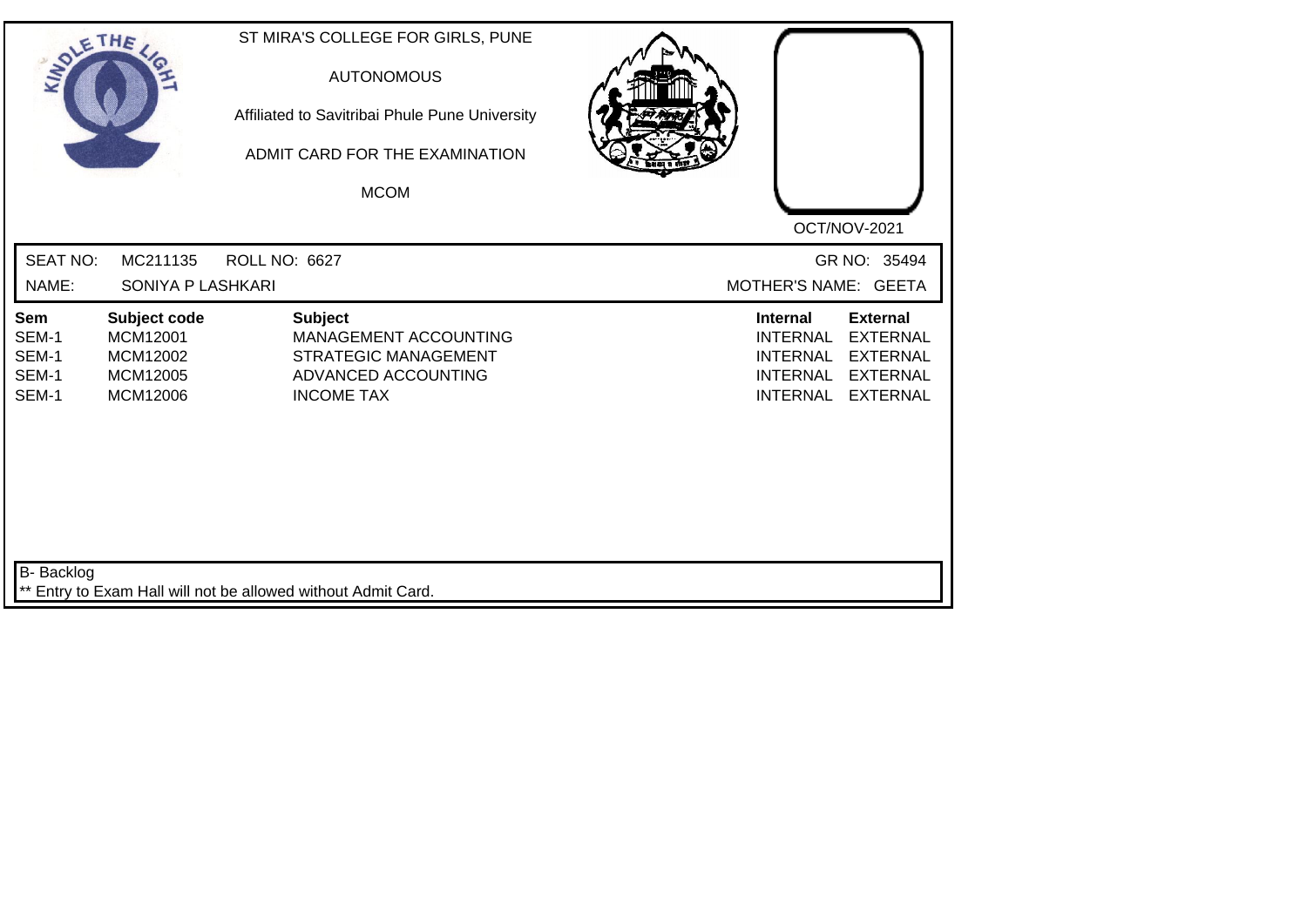| SOLETHE,                                       |                                                              | ST MIRA'S COLLEGE FOR GIRLS, PUNE<br><b>AUTONOMOUS</b><br>Affiliated to Savitribai Phule Pune University<br>ADMIT CARD FOR THE EXAMINATION<br><b>MCOM</b> | OCT/NOV-2021                                                                                                                            |
|------------------------------------------------|--------------------------------------------------------------|-----------------------------------------------------------------------------------------------------------------------------------------------------------|-----------------------------------------------------------------------------------------------------------------------------------------|
| <b>SEAT NO:</b><br>NAME:                       | MC211144                                                     | <b>ROLL NO: 6628</b><br>PILLAI SUNANDA VEERABAGU                                                                                                          | GR NO: 36046<br>MOTHER'S NAME: THIRUMALAIKUMARI                                                                                         |
| <b>Sem</b><br>SEM-1<br>SEM-1<br>SEM-1<br>SEM-1 | Subject code<br>MCM12001<br>MCM12002<br>MCM12005<br>MCM12006 | <b>Subject</b><br>MANAGEMENT ACCOUNTING<br><b>STRATEGIC MANAGEMENT</b><br>ADVANCED ACCOUNTING<br><b>INCOME TAX</b>                                        | <b>External</b><br><b>Internal</b><br><b>INTERNAL</b><br><b>EXTERNAL</b><br>INTERNAL EXTERNAL<br>INTERNAL EXTERNAL<br>INTERNAL EXTERNAL |
| <b>B-</b> Backlog                              |                                                              | Entry to Exam Hall will not be allowed without Admit Card.                                                                                                |                                                                                                                                         |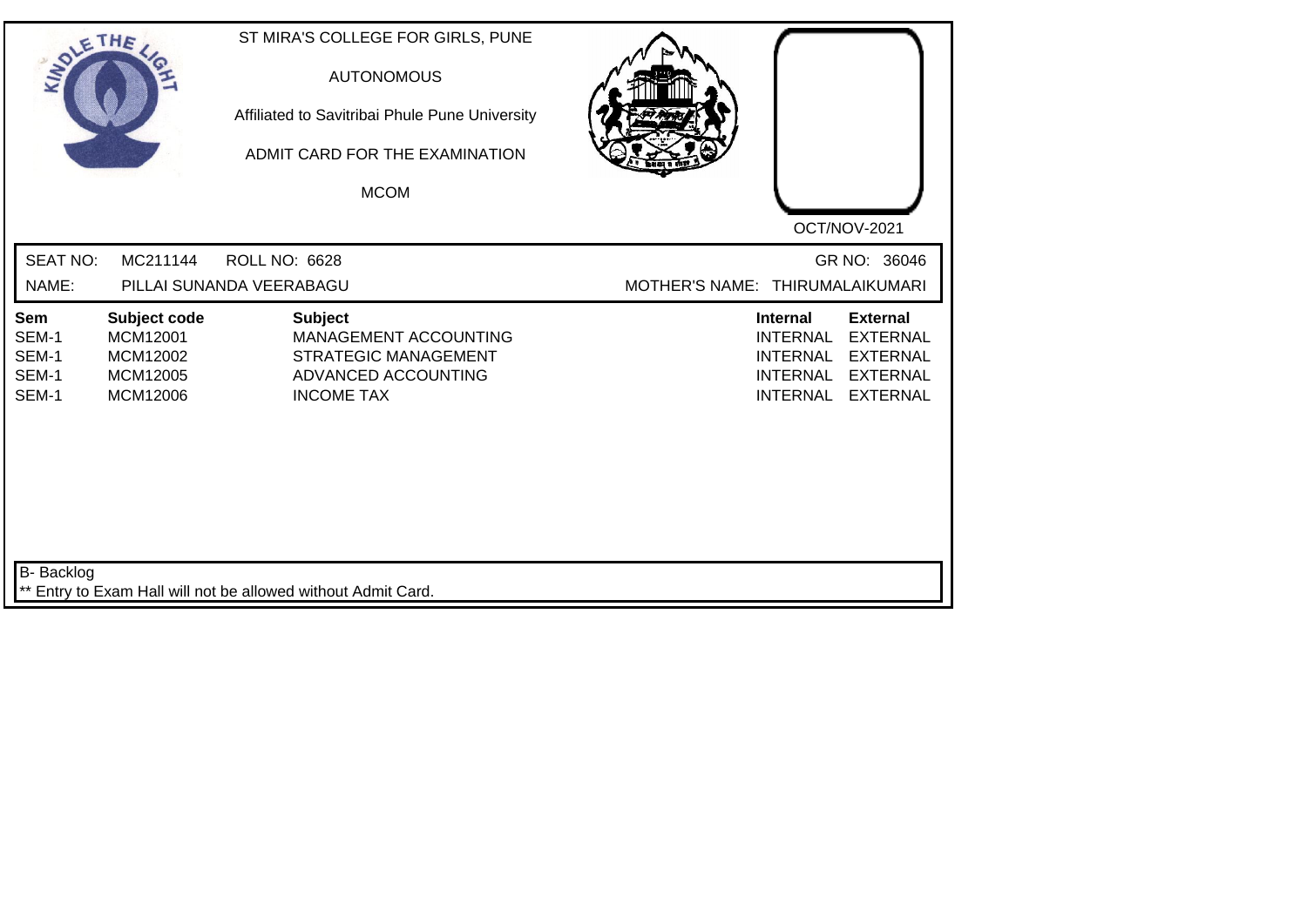| SOLETHE,                                |                                                              | ST MIRA'S COLLEGE FOR GIRLS, PUNE<br><b>AUTONOMOUS</b><br>Affiliated to Savitribai Phule Pune University<br>ADMIT CARD FOR THE EXAMINATION<br><b>MCOM</b> | OCT/NOV-2021                                                                                                                                                                               |
|-----------------------------------------|--------------------------------------------------------------|-----------------------------------------------------------------------------------------------------------------------------------------------------------|--------------------------------------------------------------------------------------------------------------------------------------------------------------------------------------------|
| <b>SEAT NO:</b><br>NAME:                | MC211146                                                     | <b>ROLL NO: 6629</b><br>RAJPUROHIT POOJA UMEDSINGH                                                                                                        | GR NO: 34565<br>MOTHER'S NAME: SANTOSH                                                                                                                                                     |
| Sem<br>SEM-1<br>SEM-1<br>SEM-1<br>SEM-1 | Subject code<br>MCM12001<br>MCM12002<br>MCM12005<br>MCM12006 | <b>Subject</b><br>MANAGEMENT ACCOUNTING<br><b>STRATEGIC MANAGEMENT</b><br>ADVANCED ACCOUNTING<br><b>INCOME TAX</b>                                        | <b>Internal</b><br><b>External</b><br><b>INTERNAL</b><br><b>EXTERNAL</b><br><b>EXTERNAL</b><br><b>INTERNAL</b><br><b>INTERNAL</b><br><b>EXTERNAL</b><br><b>INTERNAL</b><br><b>EXTERNAL</b> |
| <b>B-</b> Backlog                       |                                                              | ** Entry to Exam Hall will not be allowed without Admit Card.                                                                                             |                                                                                                                                                                                            |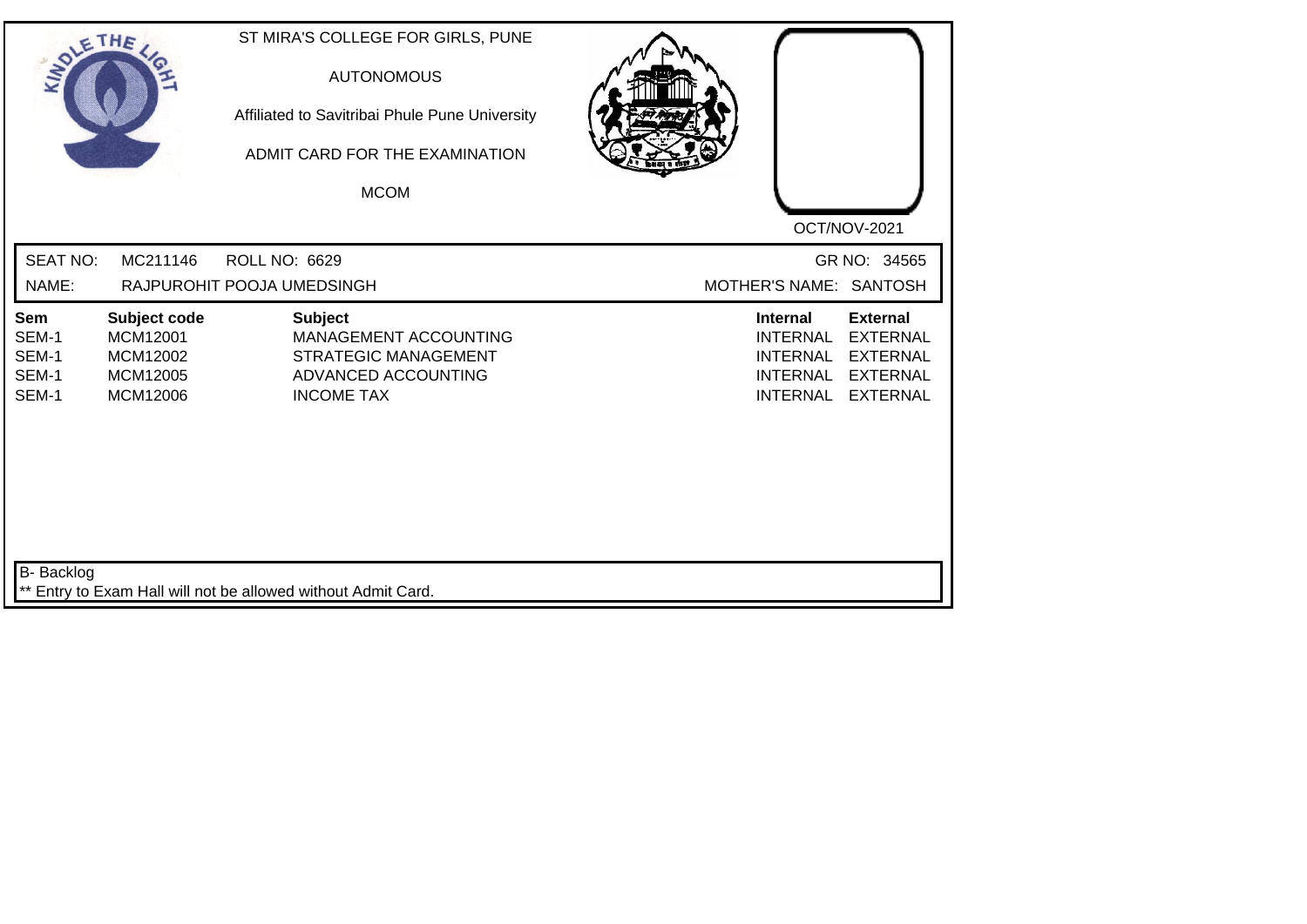| SOLETHE,                                |                                                              | ST MIRA'S COLLEGE FOR GIRLS, PUNE<br><b>AUTONOMOUS</b><br>Affiliated to Savitribai Phule Pune University<br>ADMIT CARD FOR THE EXAMINATION<br><b>MCOM</b> | OCT/NOV-2021                                                                                                                                             |
|-----------------------------------------|--------------------------------------------------------------|-----------------------------------------------------------------------------------------------------------------------------------------------------------|----------------------------------------------------------------------------------------------------------------------------------------------------------|
| <b>SEAT NO:</b><br>NAME:                | MC211149                                                     | ROLL NO: 6630<br>DEEPSIKHA RATAN SETHIA                                                                                                                   | GR NO: 36048<br>MOTHER'S NAME: KUSUM DEVI                                                                                                                |
| Sem<br>SEM-1<br>SEM-1<br>SEM-1<br>SEM-1 | Subject code<br>MCM12001<br>MCM12002<br>MCM12005<br>MCM12006 | <b>Subject</b><br>MANAGEMENT ACCOUNTING<br><b>STRATEGIC MANAGEMENT</b><br>ADVANCED ACCOUNTING<br><b>INCOME TAX</b>                                        | <b>External</b><br><b>Internal</b><br><b>INTERNAL</b><br><b>EXTERNAL</b><br>INTERNAL EXTERNAL<br>INTERNAL EXTERNAL<br><b>INTERNAL</b><br><b>EXTERNAL</b> |
| B- Backlog                              |                                                              | ** Entry to Exam Hall will not be allowed without Admit Card.                                                                                             |                                                                                                                                                          |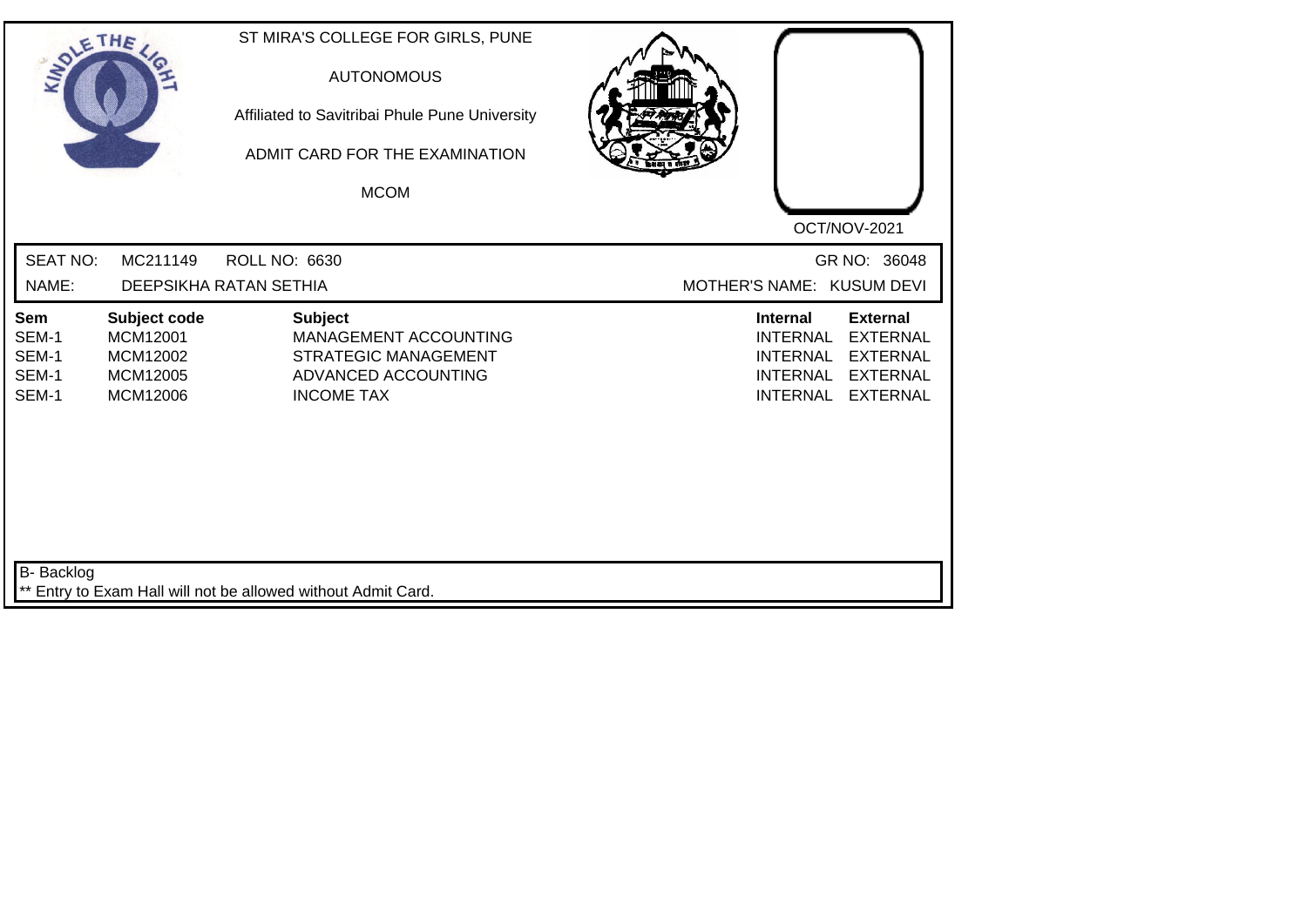| SOLETHE ,                               |                                                              | ST MIRA'S COLLEGE FOR GIRLS, PUNE<br><b>AUTONOMOUS</b><br>Affiliated to Savitribai Phule Pune University<br>ADMIT CARD FOR THE EXAMINATION<br><b>MCOM</b> |                                                                                                                                                                                            |
|-----------------------------------------|--------------------------------------------------------------|-----------------------------------------------------------------------------------------------------------------------------------------------------------|--------------------------------------------------------------------------------------------------------------------------------------------------------------------------------------------|
|                                         |                                                              |                                                                                                                                                           | OCT/NOV-2021                                                                                                                                                                               |
| <b>SEAT NO:</b><br>NAME:                | MC211141                                                     | <b>ROLL NO: 6631</b><br>RUTIKA BALASAHEB NAWALE                                                                                                           | GR NO: 37897<br>MOTHER'S NAME: SWATI                                                                                                                                                       |
| Sem<br>SEM-1<br>SEM-1<br>SEM-1<br>SEM-1 | Subject code<br>MCM12001<br>MCM12002<br>MCM12005<br>MCM12006 | <b>Subject</b><br>MANAGEMENT ACCOUNTING<br><b>STRATEGIC MANAGEMENT</b><br>ADVANCED ACCOUNTING<br><b>INCOME TAX</b>                                        | <b>External</b><br><b>Internal</b><br><b>INTERNAL</b><br><b>EXTERNAL</b><br><b>EXTERNAL</b><br><b>INTERNAL</b><br><b>INTERNAL</b><br><b>EXTERNAL</b><br><b>INTERNAL</b><br><b>EXTERNAL</b> |
| <b>B-</b> Backlog                       |                                                              | ** Entry to Exam Hall will not be allowed without Admit Card.                                                                                             |                                                                                                                                                                                            |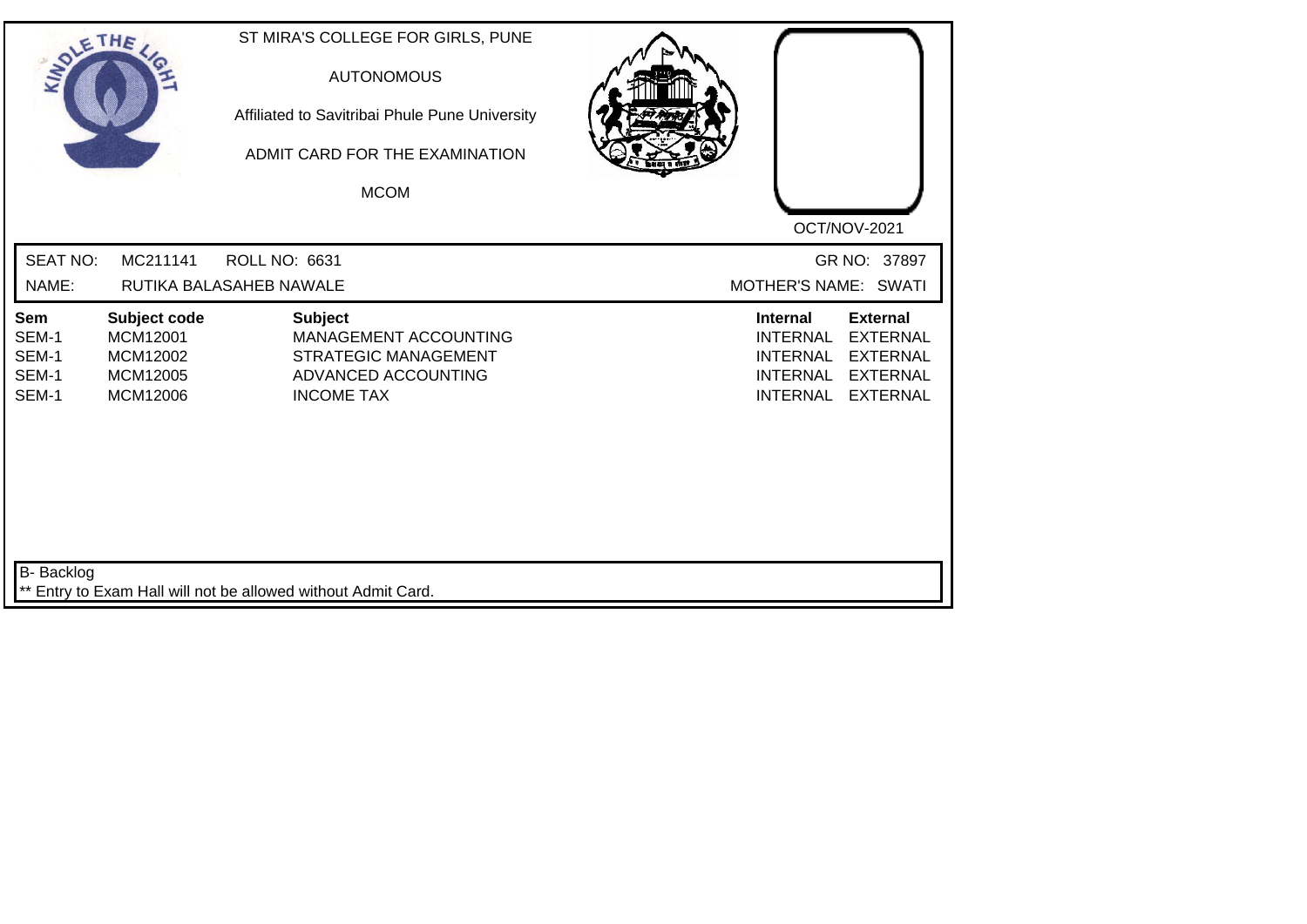| SOLETHE ,                               |                                                              | ST MIRA'S COLLEGE FOR GIRLS, PUNE<br><b>AUTONOMOUS</b><br>Affiliated to Savitribai Phule Pune University<br>ADMIT CARD FOR THE EXAMINATION<br><b>MCOM</b> |                                                                                                                                                                                            |  |
|-----------------------------------------|--------------------------------------------------------------|-----------------------------------------------------------------------------------------------------------------------------------------------------------|--------------------------------------------------------------------------------------------------------------------------------------------------------------------------------------------|--|
|                                         |                                                              |                                                                                                                                                           | OCT/NOV-2021                                                                                                                                                                               |  |
| <b>SEAT NO:</b><br>NAME:                | MC211119                                                     | ROLL NO: 6632<br><b>CHAVAN SAYALI SHARAD</b>                                                                                                              | GR NO: 36245<br>MOTHER'S NAME: ALKA                                                                                                                                                        |  |
| Sem<br>SEM-1<br>SEM-1<br>SEM-1<br>SEM-1 | Subject code<br>MCM12001<br>MCM12002<br>MCM12005<br>MCM12006 | <b>Subject</b><br>MANAGEMENT ACCOUNTING<br><b>STRATEGIC MANAGEMENT</b><br>ADVANCED ACCOUNTING<br><b>INCOME TAX</b>                                        | <b>Internal</b><br><b>External</b><br><b>INTERNAL</b><br><b>EXTERNAL</b><br><b>INTERNAL</b><br><b>EXTERNAL</b><br><b>INTERNAL</b><br><b>EXTERNAL</b><br><b>INTERNAL</b><br><b>EXTERNAL</b> |  |
| B- Backlog                              |                                                              | ** Entry to Exam Hall will not be allowed without Admit Card.                                                                                             |                                                                                                                                                                                            |  |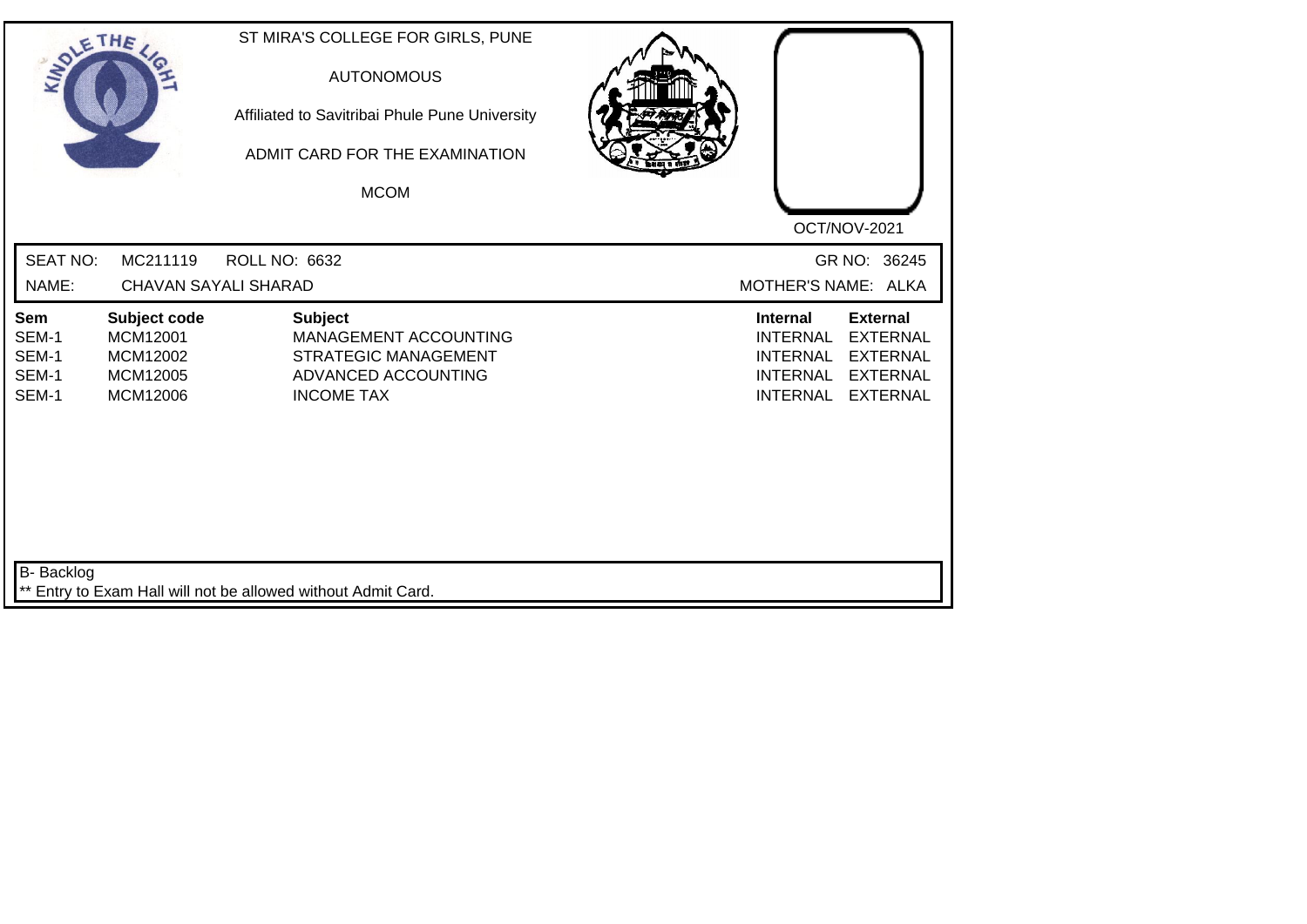| SOLETHE,                                |                                                              | ST MIRA'S COLLEGE FOR GIRLS, PUNE<br><b>AUTONOMOUS</b><br>Affiliated to Savitribai Phule Pune University<br>ADMIT CARD FOR THE EXAMINATION<br><b>MCOM</b> |                                                                                                                                                          |
|-----------------------------------------|--------------------------------------------------------------|-----------------------------------------------------------------------------------------------------------------------------------------------------------|----------------------------------------------------------------------------------------------------------------------------------------------------------|
| <b>SEAT NO:</b><br>NAME:                | MC211159                                                     | ROLL NO: 6633<br>THAKUR RADHIKA RUPESH                                                                                                                    | OCT/NOV-2021<br>GR NO: 36043<br>MOTHER'S NAME: SAVITA                                                                                                    |
| Sem<br>SEM-1<br>SEM-1<br>SEM-1<br>SEM-1 | Subject code<br>MCM12001<br>MCM12002<br>MCM12005<br>MCM12006 | <b>Subject</b><br>MANAGEMENT ACCOUNTING<br><b>STRATEGIC MANAGEMENT</b><br>ADVANCED ACCOUNTING<br><b>INCOME TAX</b>                                        | <b>External</b><br><b>Internal</b><br><b>EXTERNAL</b><br><b>INTERNAL</b><br>INTERNAL EXTERNAL<br>INTERNAL EXTERNAL<br><b>INTERNAL</b><br><b>EXTERNAL</b> |
| <b>B-</b> Backlog                       |                                                              | ** Entry to Exam Hall will not be allowed without Admit Card.                                                                                             |                                                                                                                                                          |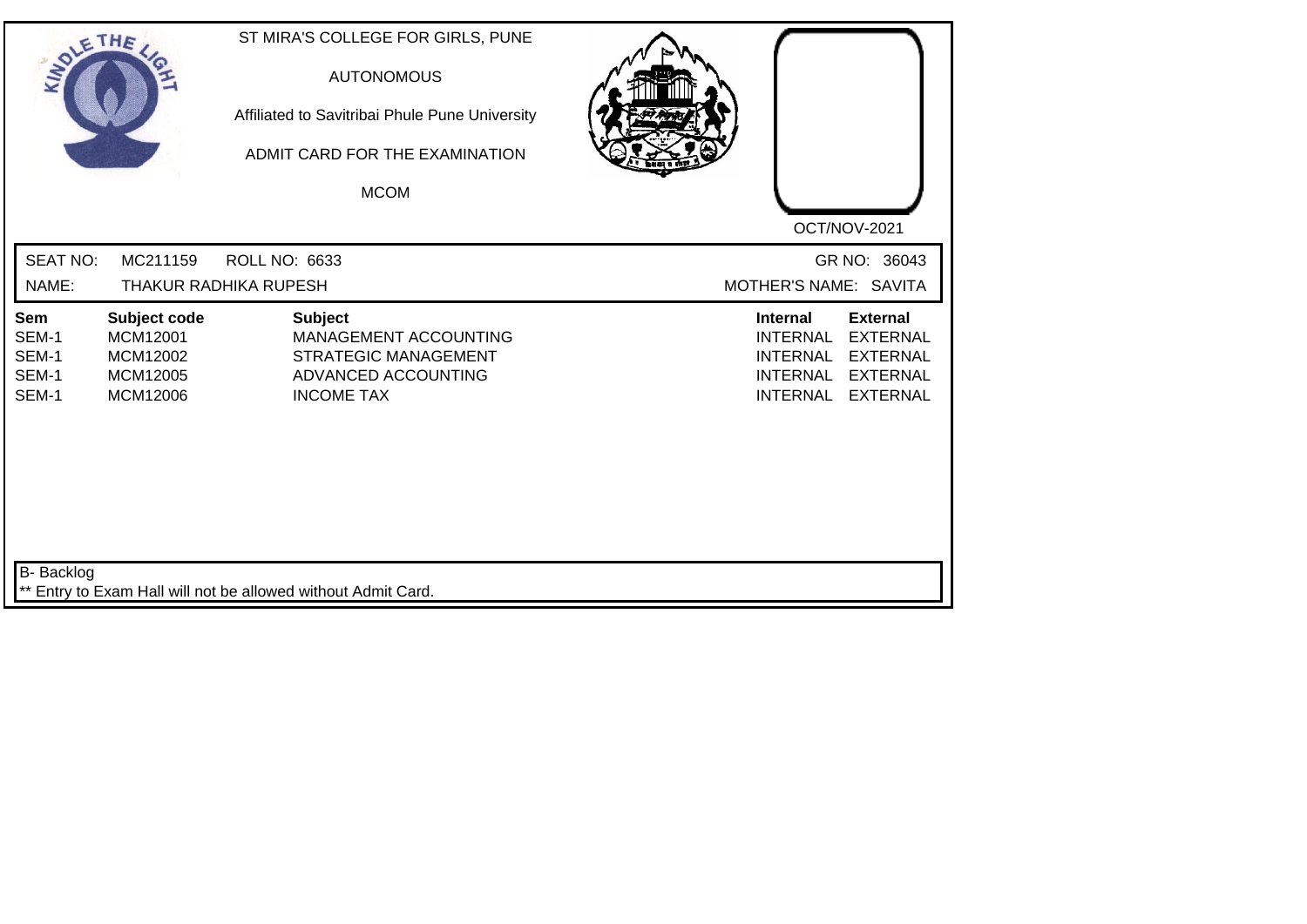| SOLE THE                                       |                                                              | ST MIRA'S COLLEGE FOR GIRLS, PUNE<br><b>AUTONOMOUS</b><br>Affiliated to Savitribai Phule Pune University<br>ADMIT CARD FOR THE EXAMINATION<br><b>MCOM</b> |                                                                                                                                                                                            |
|------------------------------------------------|--------------------------------------------------------------|-----------------------------------------------------------------------------------------------------------------------------------------------------------|--------------------------------------------------------------------------------------------------------------------------------------------------------------------------------------------|
|                                                |                                                              |                                                                                                                                                           | OCT/NOV-2021                                                                                                                                                                               |
| <b>SEAT NO:</b>                                | MC211157                                                     | ROLL NO: 6634                                                                                                                                             | GR NO: 37925                                                                                                                                                                               |
| NAME:                                          | PRABALTA SINGH                                               |                                                                                                                                                           | MOTHER'S NAME: SAVITRI                                                                                                                                                                     |
| <b>Sem</b><br>SEM-1<br>SEM-1<br>SEM-1<br>SEM-1 | Subject code<br>MCM12001<br>MCM12002<br>MCM12005<br>MCM12006 | <b>Subject</b><br>MANAGEMENT ACCOUNTING<br><b>STRATEGIC MANAGEMENT</b><br>ADVANCED ACCOUNTING<br><b>INCOME TAX</b>                                        | <b>External</b><br><b>Internal</b><br><b>INTERNAL</b><br><b>EXTERNAL</b><br><b>INTERNAL</b><br><b>EXTERNAL</b><br><b>INTERNAL</b><br><b>EXTERNAL</b><br><b>INTERNAL</b><br><b>EXTERNAL</b> |
| <b>B-</b> Backlog                              |                                                              | ** Entry to Exam Hall will not be allowed without Admit Card.                                                                                             |                                                                                                                                                                                            |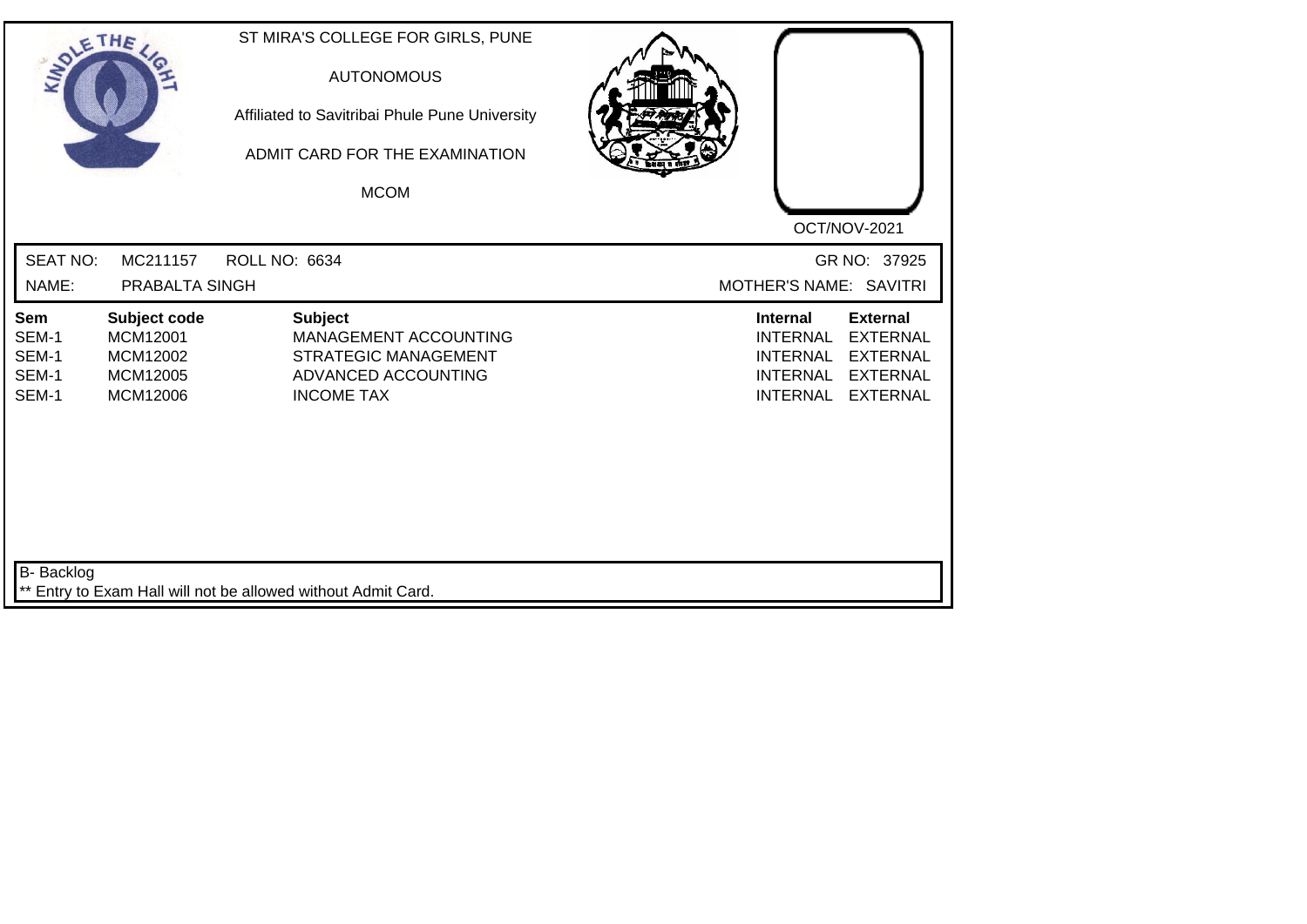| SOLE THE                                       |                                                              | ST MIRA'S COLLEGE FOR GIRLS, PUNE<br><b>AUTONOMOUS</b><br>Affiliated to Savitribai Phule Pune University<br>ADMIT CARD FOR THE EXAMINATION<br><b>MCOM</b> |                                                                                                                                                                           |
|------------------------------------------------|--------------------------------------------------------------|-----------------------------------------------------------------------------------------------------------------------------------------------------------|---------------------------------------------------------------------------------------------------------------------------------------------------------------------------|
|                                                |                                                              |                                                                                                                                                           | OCT/NOV-2021                                                                                                                                                              |
| <b>SEAT NO:</b><br>NAME:                       | MCN201017<br>KATKAR DIVYA SHIVAJI                            | <b>ROLL NO: 6636</b>                                                                                                                                      | GR NO: 34719<br>MOTHER'S NAME: ASHWINI                                                                                                                                    |
| <b>Sem</b><br>SEM-1<br>SEM-1<br>SEM-1<br>SEM-1 | Subject code<br>MCM12001<br>MCM12002<br>MCM12005<br>MCM12006 | <b>Subject</b><br>MANAGEMENT ACCOUNTING<br><b>STRATEGIC MANAGEMENT</b><br>ADVANCED ACCOUNTING<br><b>INCOME TAX</b>                                        | <b>External</b><br><b>Internal</b><br><b>INTERNAL</b><br><b>EXTERNAL</b><br>INTERNAL EXTERNAL<br><b>INTERNAL</b><br><b>EXTERNAL</b><br><b>INTERNAL</b><br><b>EXTERNAL</b> |
| <b>B-</b> Backlog                              |                                                              | ** Entry to Exam Hall will not be allowed without Admit Card.                                                                                             |                                                                                                                                                                           |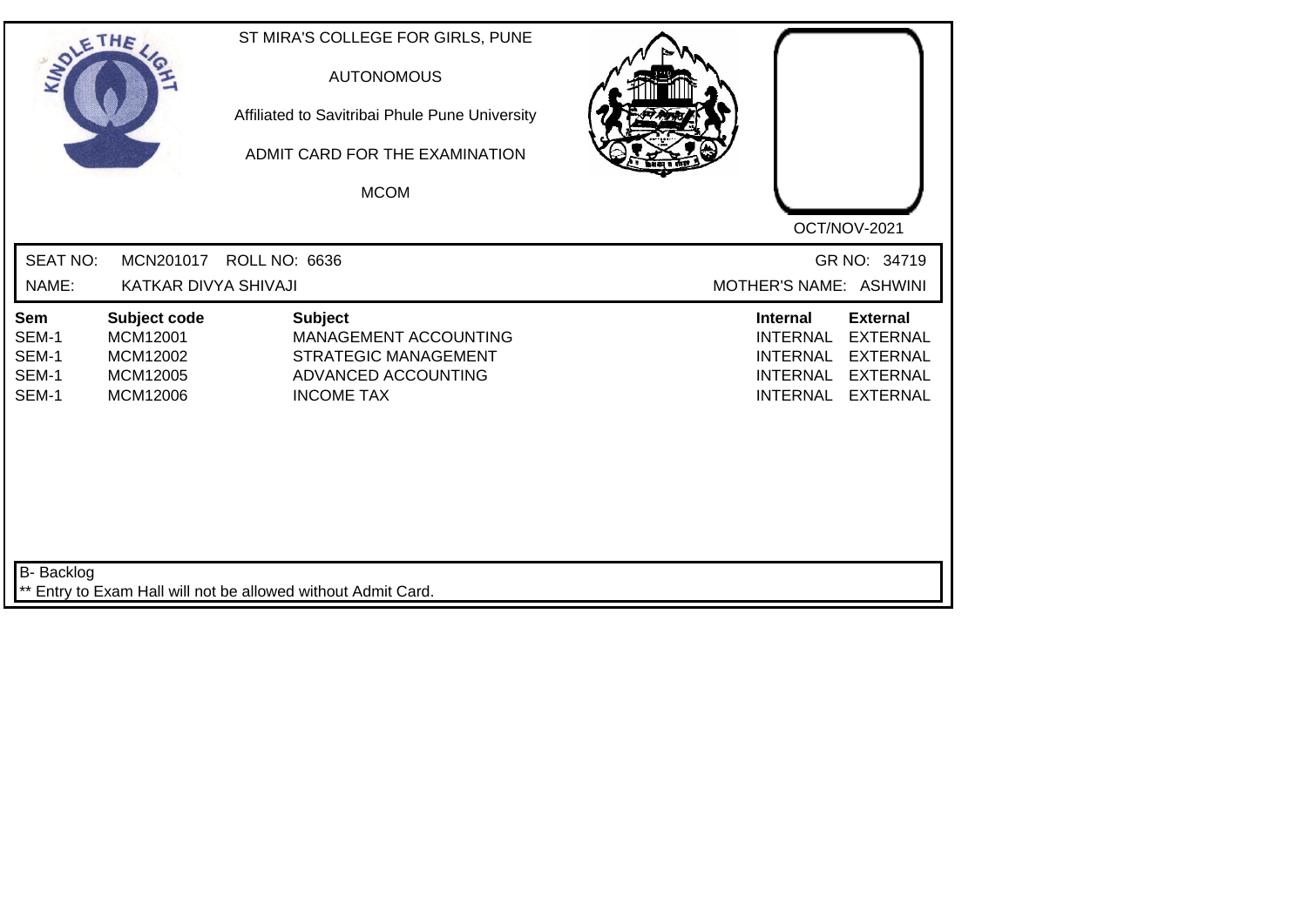| SOLETHE .                               |                                                              | ST MIRA'S COLLEGE FOR GIRLS, PUNE<br><b>AUTONOMOUS</b><br>Affiliated to Savitribai Phule Pune University<br>ADMIT CARD FOR THE EXAMINATION |                                                                                                                                                                                            |
|-----------------------------------------|--------------------------------------------------------------|--------------------------------------------------------------------------------------------------------------------------------------------|--------------------------------------------------------------------------------------------------------------------------------------------------------------------------------------------|
|                                         |                                                              | <b>MCOM</b>                                                                                                                                |                                                                                                                                                                                            |
|                                         |                                                              |                                                                                                                                            | OCT/NOV-2021                                                                                                                                                                               |
| <b>SEAT NO:</b>                         | MCN201026                                                    | <b>ROLL NO: 6637</b>                                                                                                                       | GR NO: 34779                                                                                                                                                                               |
| NAME:                                   | PASALKAR DIPTI ANIL                                          |                                                                                                                                            | MOTHER'S NAME: JYOTI                                                                                                                                                                       |
| Sem<br>SEM-1<br>SEM-1<br>SEM-1<br>SEM-1 | Subject code<br>MCM12001<br>MCM12002<br>MCM12005<br>MCM12006 | <b>Subject</b><br>MANAGEMENT ACCOUNTING<br><b>STRATEGIC MANAGEMENT</b><br>ADVANCED ACCOUNTING<br><b>INCOME TAX</b>                         | <b>External</b><br><b>Internal</b><br><b>INTERNAL</b><br><b>EXTERNAL</b><br><b>INTERNAL</b><br><b>EXTERNAL</b><br><b>INTERNAL</b><br><b>EXTERNAL</b><br><b>INTERNAL</b><br><b>EXTERNAL</b> |
| B- Backlog                              |                                                              | Entry to Exam Hall will not be allowed without Admit Card.                                                                                 |                                                                                                                                                                                            |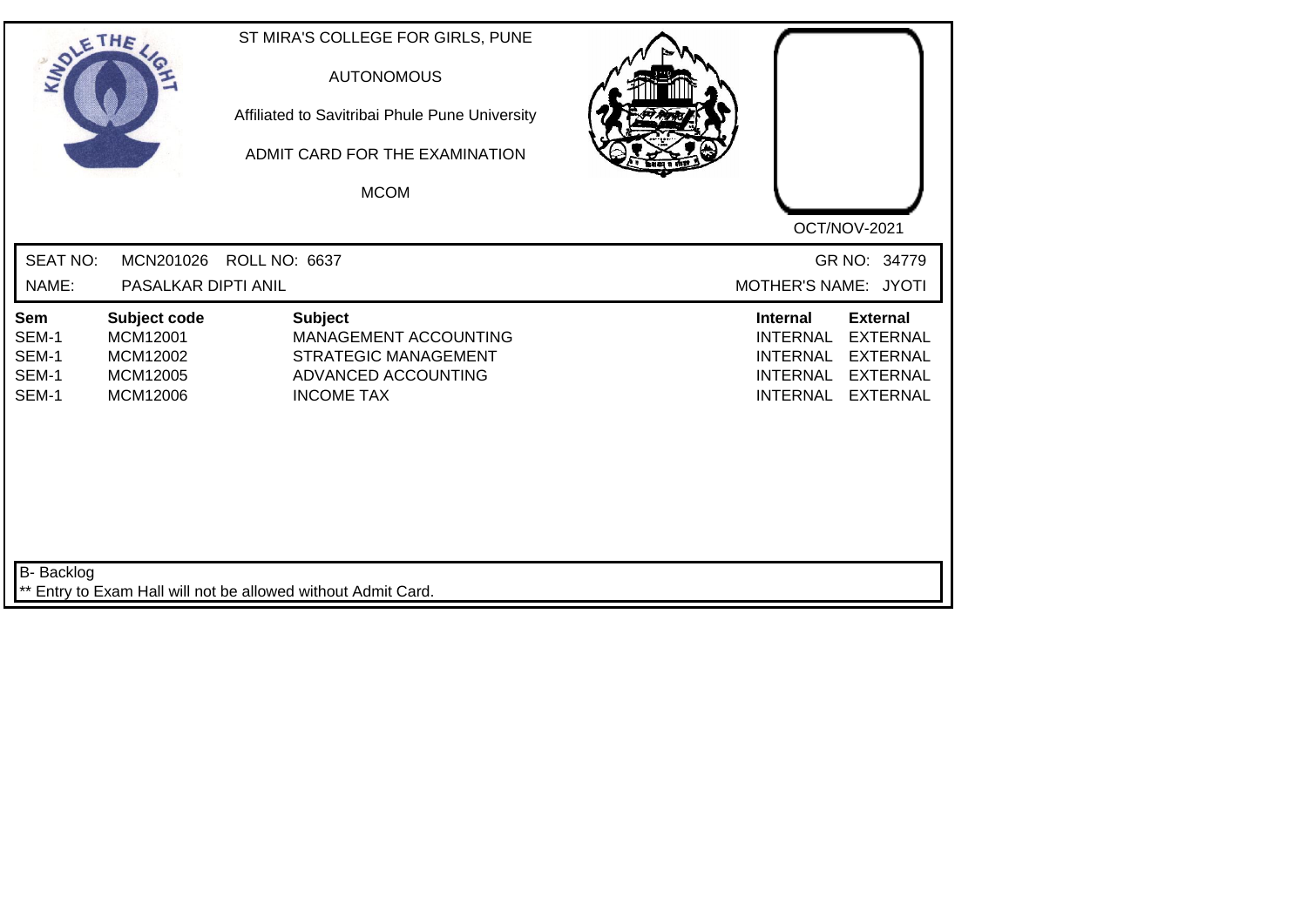| SOLETHE,                                |                                                              | ST MIRA'S COLLEGE FOR GIRLS, PUNE<br><b>AUTONOMOUS</b><br>Affiliated to Savitribai Phule Pune University<br>ADMIT CARD FOR THE EXAMINATION<br><b>MCOM</b> |                                                                                             | OCT/NOV-2021                                                                                |
|-----------------------------------------|--------------------------------------------------------------|-----------------------------------------------------------------------------------------------------------------------------------------------------------|---------------------------------------------------------------------------------------------|---------------------------------------------------------------------------------------------|
| <b>SEAT NO:</b><br>NAME:                |                                                              | MCN201024 ROLL NO: 6638<br>NEHA SANDEEP GALANDE                                                                                                           | MOTHER'S NAME: VANDANA                                                                      | GR NO: 34803                                                                                |
| Sem<br>SEM-1<br>SEM-1<br>SEM-1<br>SEM-1 | Subject code<br>MCM12001<br>MCM12002<br>MCM12005<br>MCM12006 | <b>Subject</b><br>MANAGEMENT ACCOUNTING<br><b>STRATEGIC MANAGEMENT</b><br>ADVANCED ACCOUNTING<br><b>INCOME TAX</b>                                        | <b>Internal</b><br><b>INTERNAL</b><br><b>INTERNAL</b><br><b>INTERNAL</b><br><b>INTERNAL</b> | <b>External</b><br><b>EXTERNAL</b><br><b>EXTERNAL</b><br><b>EXTERNAL</b><br><b>EXTERNAL</b> |
| <b>B-</b> Backlog                       |                                                              | ** Entry to Exam Hall will not be allowed without Admit Card.                                                                                             |                                                                                             |                                                                                             |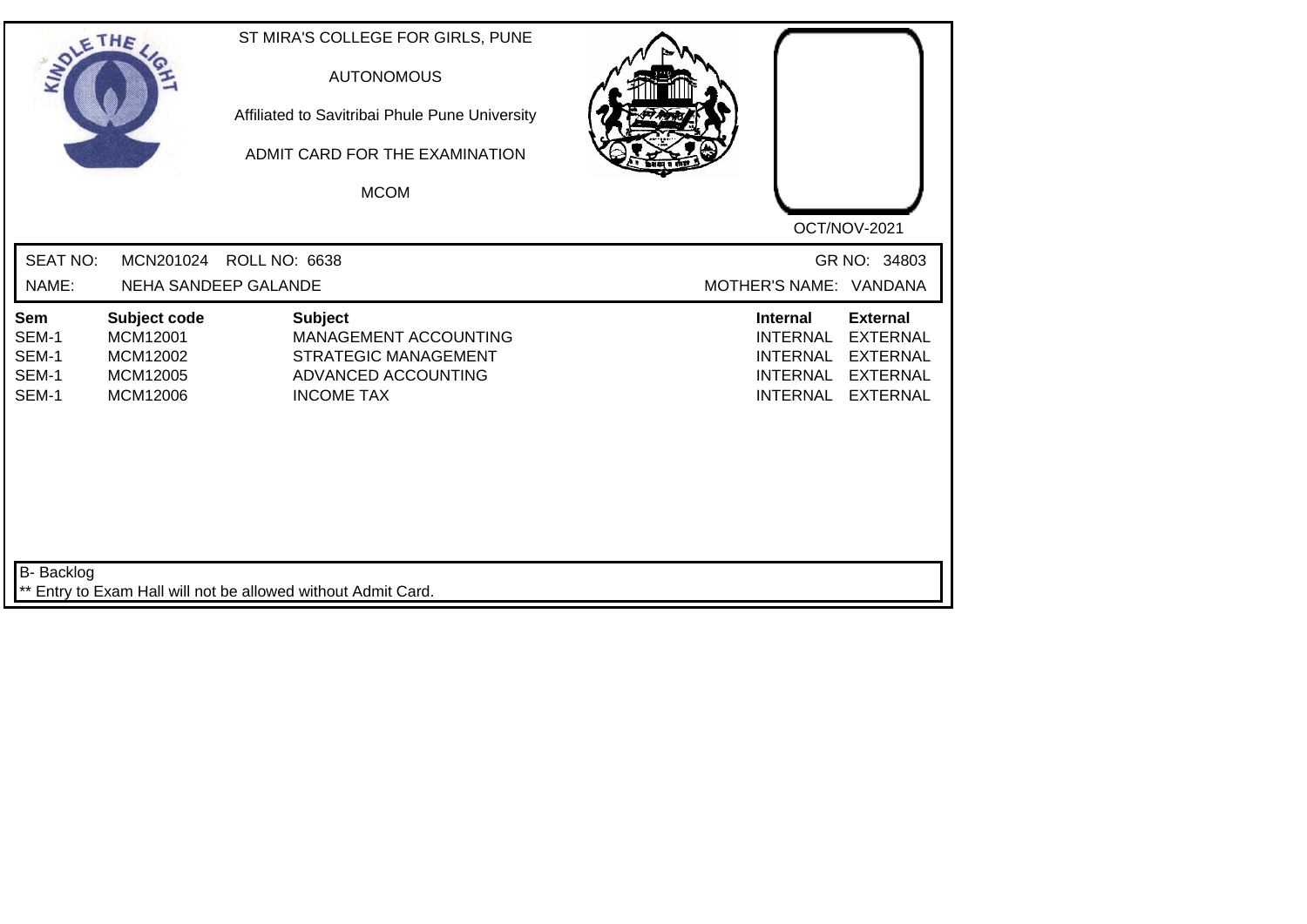| SOLETHE .                               |                                                              | ST MIRA'S COLLEGE FOR GIRLS, PUNE<br><b>AUTONOMOUS</b><br>Affiliated to Savitribai Phule Pune University<br>ADMIT CARD FOR THE EXAMINATION<br><b>MCOM</b> | OCT/NOV-2021                                                                                                                            |  |
|-----------------------------------------|--------------------------------------------------------------|-----------------------------------------------------------------------------------------------------------------------------------------------------------|-----------------------------------------------------------------------------------------------------------------------------------------|--|
| <b>SEAT NO:</b><br>NAME:                | MCN201008                                                    | <b>ROLL NO: 6639</b><br>DEVIKA KASHINATH PUJARI                                                                                                           | GR NO: 36962<br>MOTHER'S NAME: MADHAVI                                                                                                  |  |
| Sem<br>SEM-1<br>SEM-1<br>SEM-1<br>SEM-1 | Subject code<br>MCM12001<br>MCM12002<br>MCM12005<br>MCM12006 | <b>Subject</b><br>MANAGEMENT ACCOUNTING<br><b>STRATEGIC MANAGEMENT</b><br>ADVANCED ACCOUNTING<br><b>INCOME TAX</b>                                        | <b>External</b><br><b>Internal</b><br><b>INTERNAL</b><br><b>EXTERNAL</b><br>INTERNAL EXTERNAL<br>INTERNAL EXTERNAL<br>INTERNAL EXTERNAL |  |
| <b>B-</b> Backlog                       |                                                              | ** Entry to Exam Hall will not be allowed without Admit Card.                                                                                             |                                                                                                                                         |  |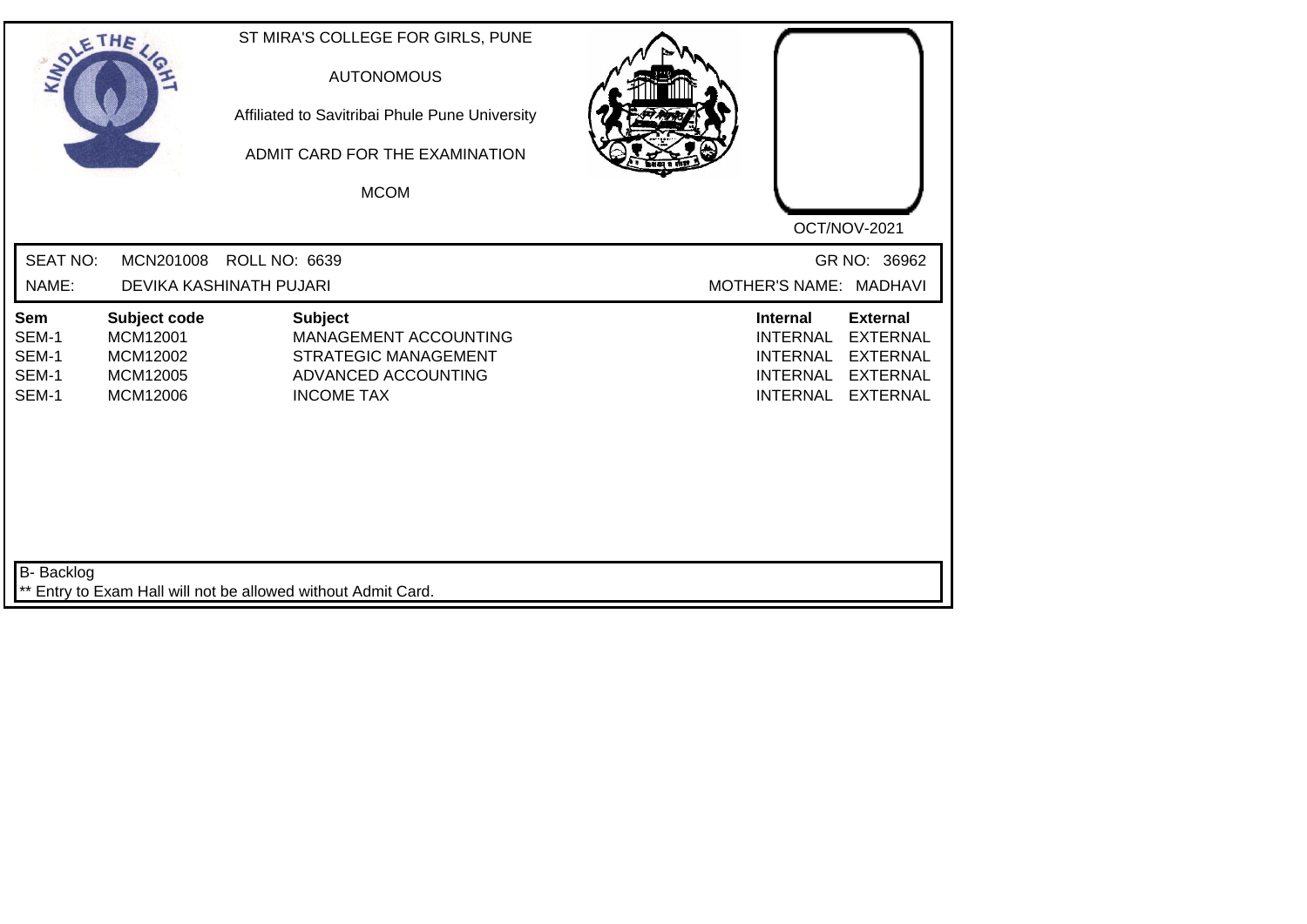| SOLE THE                                |                                                              | ST MIRA'S COLLEGE FOR GIRLS, PUNE<br><b>AUTONOMOUS</b><br>Affiliated to Savitribai Phule Pune University<br>ADMIT CARD FOR THE EXAMINATION |                                                                                                                                                                                            |
|-----------------------------------------|--------------------------------------------------------------|--------------------------------------------------------------------------------------------------------------------------------------------|--------------------------------------------------------------------------------------------------------------------------------------------------------------------------------------------|
|                                         |                                                              | <b>MCOM</b>                                                                                                                                |                                                                                                                                                                                            |
|                                         |                                                              |                                                                                                                                            | OCT/NOV-2021                                                                                                                                                                               |
| <b>SEAT NO:</b>                         |                                                              | MCN201013 ROLL NO: 6640                                                                                                                    | GR NO: 2021065                                                                                                                                                                             |
| NAME:                                   | JONGRA KAJAL MANOJ                                           |                                                                                                                                            | MOTHER'S NAME: SAVITA                                                                                                                                                                      |
| Sem<br>SEM-1<br>SEM-1<br>SEM-1<br>SEM-1 | Subject code<br>MCM12001<br>MCM12002<br>MCM12005<br>MCM12006 | <b>Subject</b><br>MANAGEMENT ACCOUNTING<br><b>STRATEGIC MANAGEMENT</b><br>ADVANCED ACCOUNTING<br><b>INCOME TAX</b>                         | <b>External</b><br><b>Internal</b><br><b>EXTERNAL</b><br><b>INTERNAL</b><br><b>INTERNAL</b><br><b>EXTERNAL</b><br><b>INTERNAL</b><br><b>EXTERNAL</b><br><b>INTERNAL</b><br><b>EXTERNAL</b> |
| <b>B-</b> Backlog                       |                                                              | ** Entry to Exam Hall will not be allowed without Admit Card.                                                                              |                                                                                                                                                                                            |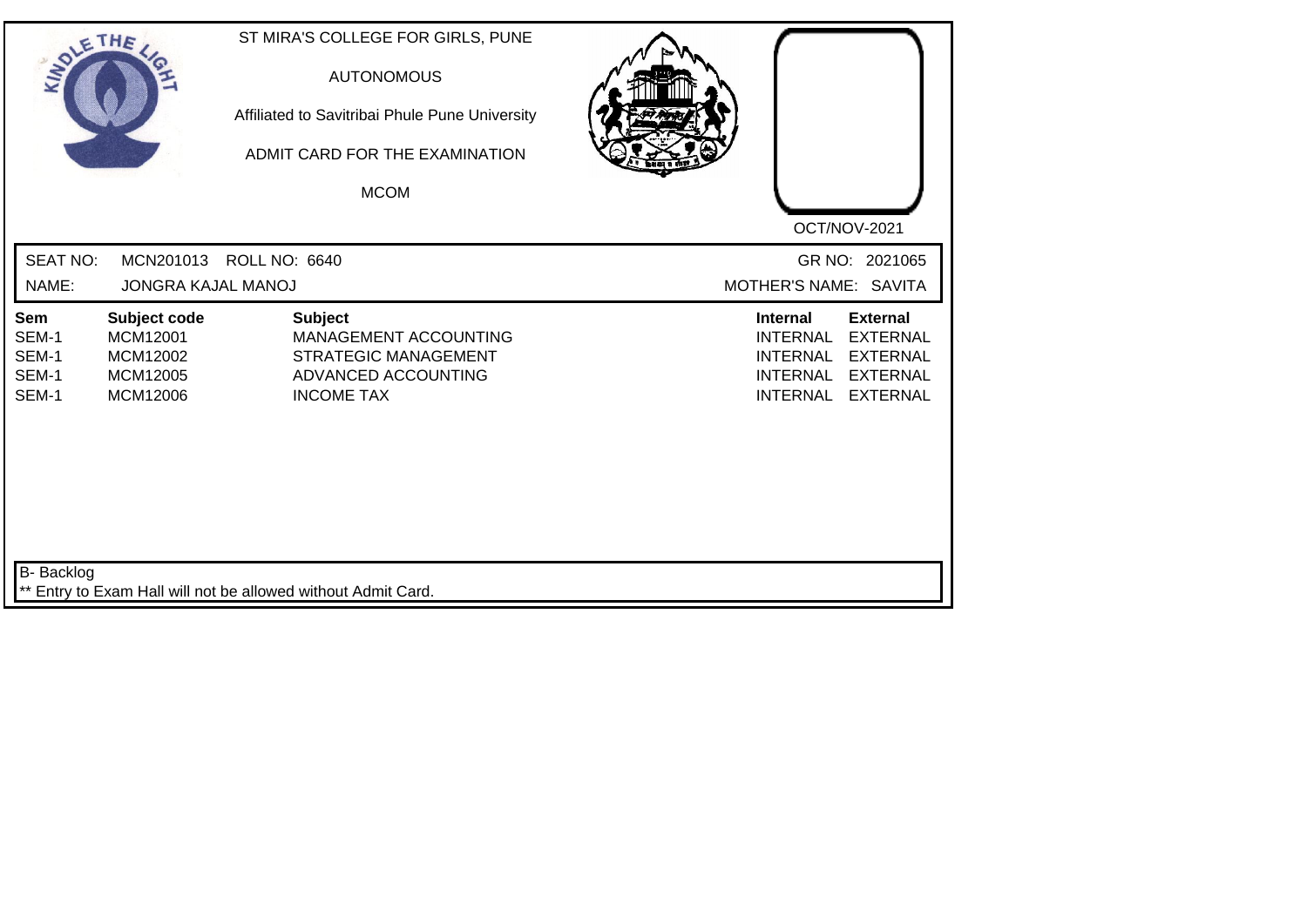| SOLETHE,                                |                                                              | ST MIRA'S COLLEGE FOR GIRLS, PUNE<br><b>AUTONOMOUS</b><br>Affiliated to Savitribai Phule Pune University<br>ADMIT CARD FOR THE EXAMINATION<br><b>MCOM</b> |                 |                                                                                                                                                                         |
|-----------------------------------------|--------------------------------------------------------------|-----------------------------------------------------------------------------------------------------------------------------------------------------------|-----------------|-------------------------------------------------------------------------------------------------------------------------------------------------------------------------|
| <b>SEAT NO:</b><br>NAME:                | MONIKA ASHOK JADHAV                                          | MCN201022 ROLL NO: 6641                                                                                                                                   |                 | OCT/NOV-2021<br>GR NO: 34595<br>MOTHER'S NAME: SUREKHA                                                                                                                  |
| Sem<br>SEM-1<br>SEM-1<br>SEM-1<br>SEM-1 | Subject code<br>MCM12001<br>MCM12002<br>MCM12005<br>MCM12006 | <b>Subject</b><br>MANAGEMENT ACCOUNTING<br><b>STRATEGIC MANAGEMENT</b><br>ADVANCED ACCOUNTING<br><b>INCOME TAX</b>                                        | <b>Internal</b> | <b>External</b><br><b>INTERNAL</b><br><b>EXTERNAL</b><br><b>EXTERNAL</b><br><b>INTERNAL</b><br><b>INTERNAL</b><br><b>EXTERNAL</b><br><b>INTERNAL</b><br><b>EXTERNAL</b> |
| <b>B-</b> Backlog                       |                                                              | ** Entry to Exam Hall will not be allowed without Admit Card.                                                                                             |                 |                                                                                                                                                                         |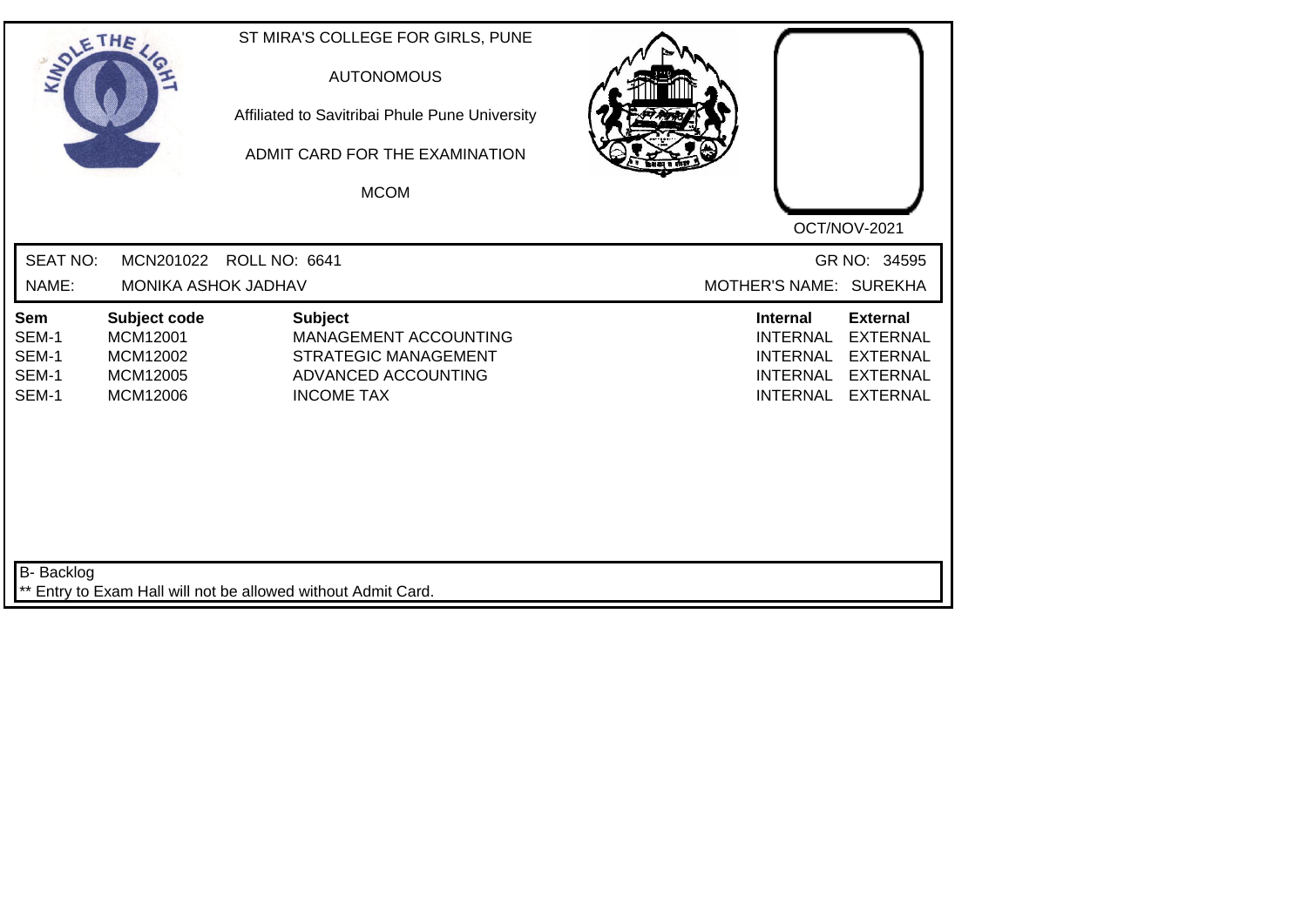| SOLETHE .                               |                                                              | ST MIRA'S COLLEGE FOR GIRLS, PUNE<br><b>AUTONOMOUS</b><br>Affiliated to Savitribai Phule Pune University<br>ADMIT CARD FOR THE EXAMINATION<br><b>MCOM</b> | OCT/NOV-2021                                                                                                                            |
|-----------------------------------------|--------------------------------------------------------------|-----------------------------------------------------------------------------------------------------------------------------------------------------------|-----------------------------------------------------------------------------------------------------------------------------------------|
| <b>SEAT NO:</b><br>NAME:                |                                                              | MCN201034 ROLL NO: 6642<br>SHELKE DIPALI CHINTAMAN                                                                                                        | GR NO: 36963<br>MOTHER'S NAME: SHANTA                                                                                                   |
| Sem<br>SEM-1<br>SEM-1<br>SEM-1<br>SEM-1 | Subject code<br>MCM12001<br>MCM12002<br>MCM12005<br>MCM12006 | <b>Subject</b><br>MANAGEMENT ACCOUNTING<br><b>STRATEGIC MANAGEMENT</b><br>ADVANCED ACCOUNTING<br><b>INCOME TAX</b>                                        | <b>External</b><br><b>Internal</b><br><b>INTERNAL</b><br><b>EXTERNAL</b><br>INTERNAL EXTERNAL<br>INTERNAL EXTERNAL<br>INTERNAL EXTERNAL |
| <b>B-</b> Backlog                       |                                                              | ** Entry to Exam Hall will not be allowed without Admit Card.                                                                                             |                                                                                                                                         |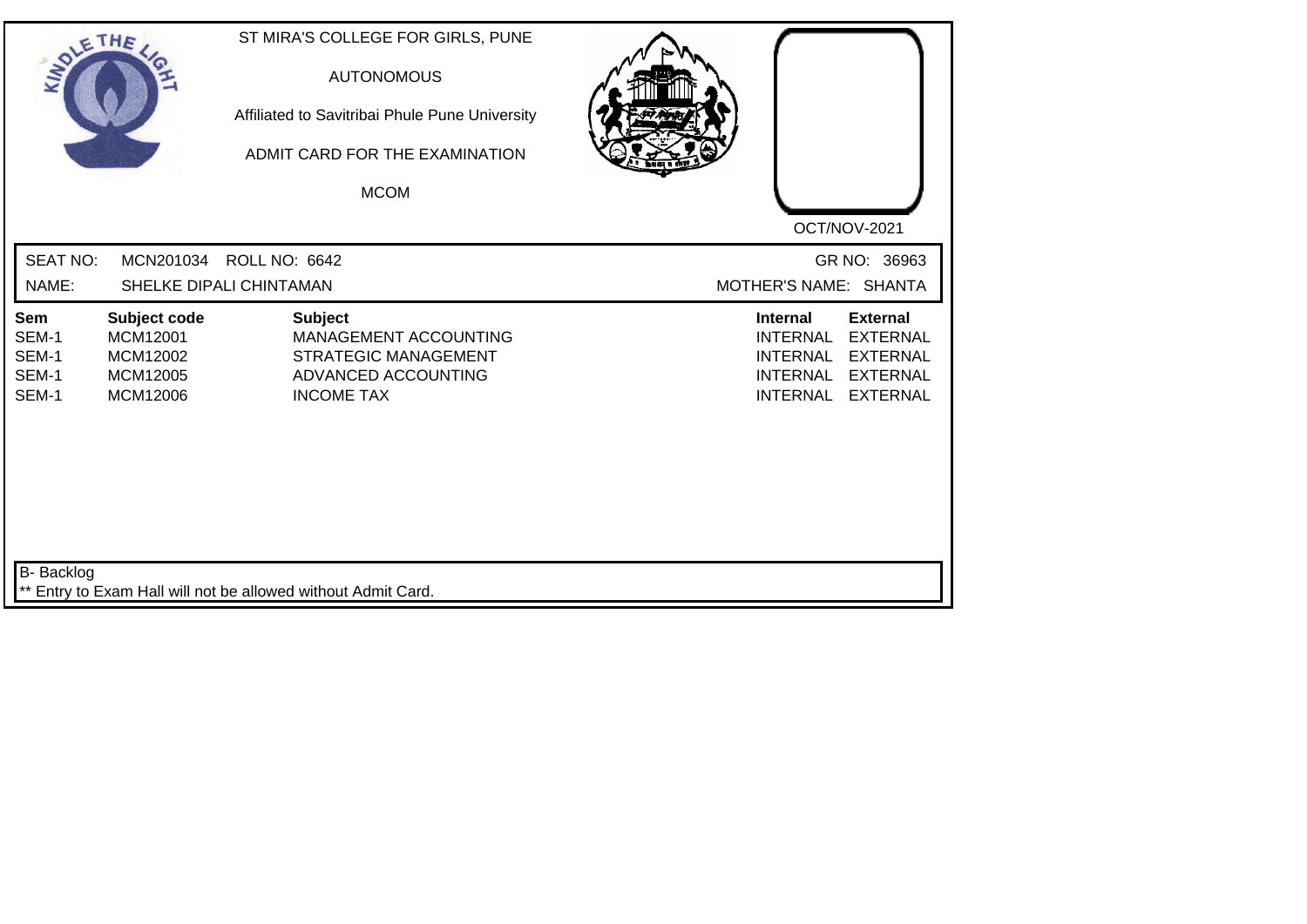| SOLETHE ,                               |                                                              | ST MIRA'S COLLEGE FOR GIRLS, PUNE<br><b>AUTONOMOUS</b><br>Affiliated to Savitribai Phule Pune University<br>ADMIT CARD FOR THE EXAMINATION<br><b>MCOM</b> | OCT/NOV-2021                                                                                                                                             |
|-----------------------------------------|--------------------------------------------------------------|-----------------------------------------------------------------------------------------------------------------------------------------------------------|----------------------------------------------------------------------------------------------------------------------------------------------------------|
| <b>SEAT NO:</b><br>NAME:                | MCN201019                                                    | <b>ROLL NO: 6643</b><br>KSHIRSAGAR PRATIKSHA PRABHAKAR                                                                                                    | GR NO: 34574<br><b>MOTHER'S NAME:</b><br><b>MEENA</b>                                                                                                    |
| Sem<br>SEM-1<br>SEM-1<br>SEM-1<br>SEM-1 | Subject code<br>MCM12001<br>MCM12002<br>MCM12005<br>MCM12006 | <b>Subject</b><br>MANAGEMENT ACCOUNTING<br><b>STRATEGIC MANAGEMENT</b><br>ADVANCED ACCOUNTING<br><b>INCOME TAX</b>                                        | <b>Internal</b><br><b>External</b><br><b>INTERNAL</b><br><b>EXTERNAL</b><br>INTERNAL EXTERNAL<br>INTERNAL EXTERNAL<br><b>INTERNAL</b><br><b>EXTERNAL</b> |
| <b>B-</b> Backlog                       |                                                              | ** Entry to Exam Hall will not be allowed without Admit Card.                                                                                             |                                                                                                                                                          |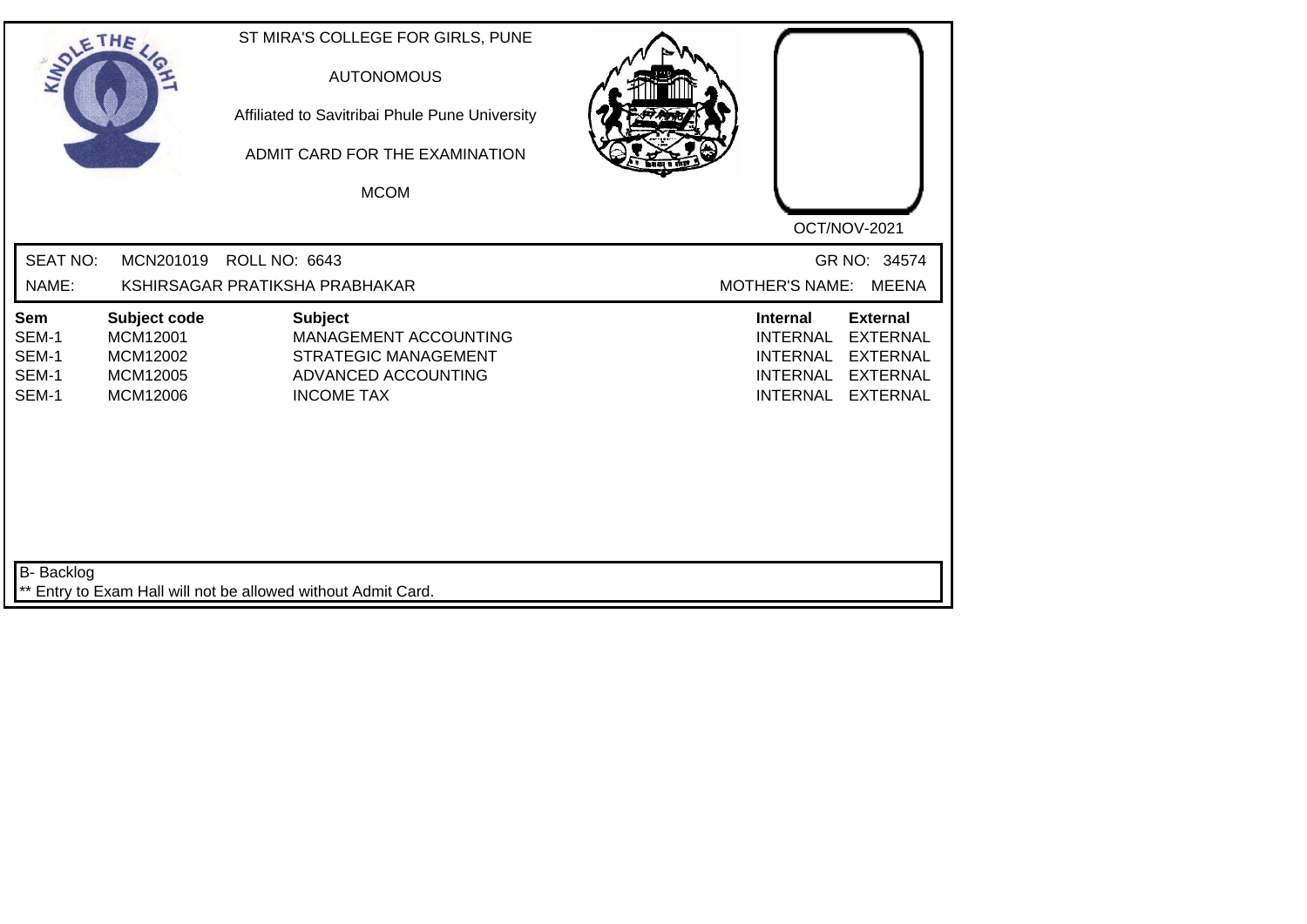| SOLETHE .                                                                                               | ST MIRA'S COLLEGE FOR GIRLS, PUNE<br><b>AUTONOMOUS</b><br>Affiliated to Savitribai Phule Pune University<br>ADMIT CARD FOR THE EXAMINATION<br><b>MCOM</b> |                                                                                                                                                                                            |
|---------------------------------------------------------------------------------------------------------|-----------------------------------------------------------------------------------------------------------------------------------------------------------|--------------------------------------------------------------------------------------------------------------------------------------------------------------------------------------------|
|                                                                                                         |                                                                                                                                                           | OCT/NOV-2021                                                                                                                                                                               |
| <b>SEAT NO:</b><br>MCN201030                                                                            | <b>ROLL NO: 6644</b>                                                                                                                                      | GR NO: 35619                                                                                                                                                                               |
| NAME:<br><b>PUJA BORGAON</b>                                                                            |                                                                                                                                                           | MOTHER'S NAME: SHIVKANYA                                                                                                                                                                   |
| Subject code<br>Sem<br>SEM-1<br>MCM12001<br>SEM-1<br>MCM12002<br>SEM-1<br>MCM12005<br>SEM-1<br>MCM12006 | <b>Subject</b><br>MANAGEMENT ACCOUNTING<br><b>STRATEGIC MANAGEMENT</b><br>ADVANCED ACCOUNTING<br><b>INCOME TAX</b>                                        | <b>Internal</b><br><b>External</b><br><b>INTERNAL</b><br><b>EXTERNAL</b><br><b>INTERNAL</b><br><b>EXTERNAL</b><br><b>INTERNAL</b><br><b>EXTERNAL</b><br><b>INTERNAL</b><br><b>EXTERNAL</b> |
| <b>B-</b> Backlog                                                                                       | ** Entry to Exam Hall will not be allowed without Admit Card.                                                                                             |                                                                                                                                                                                            |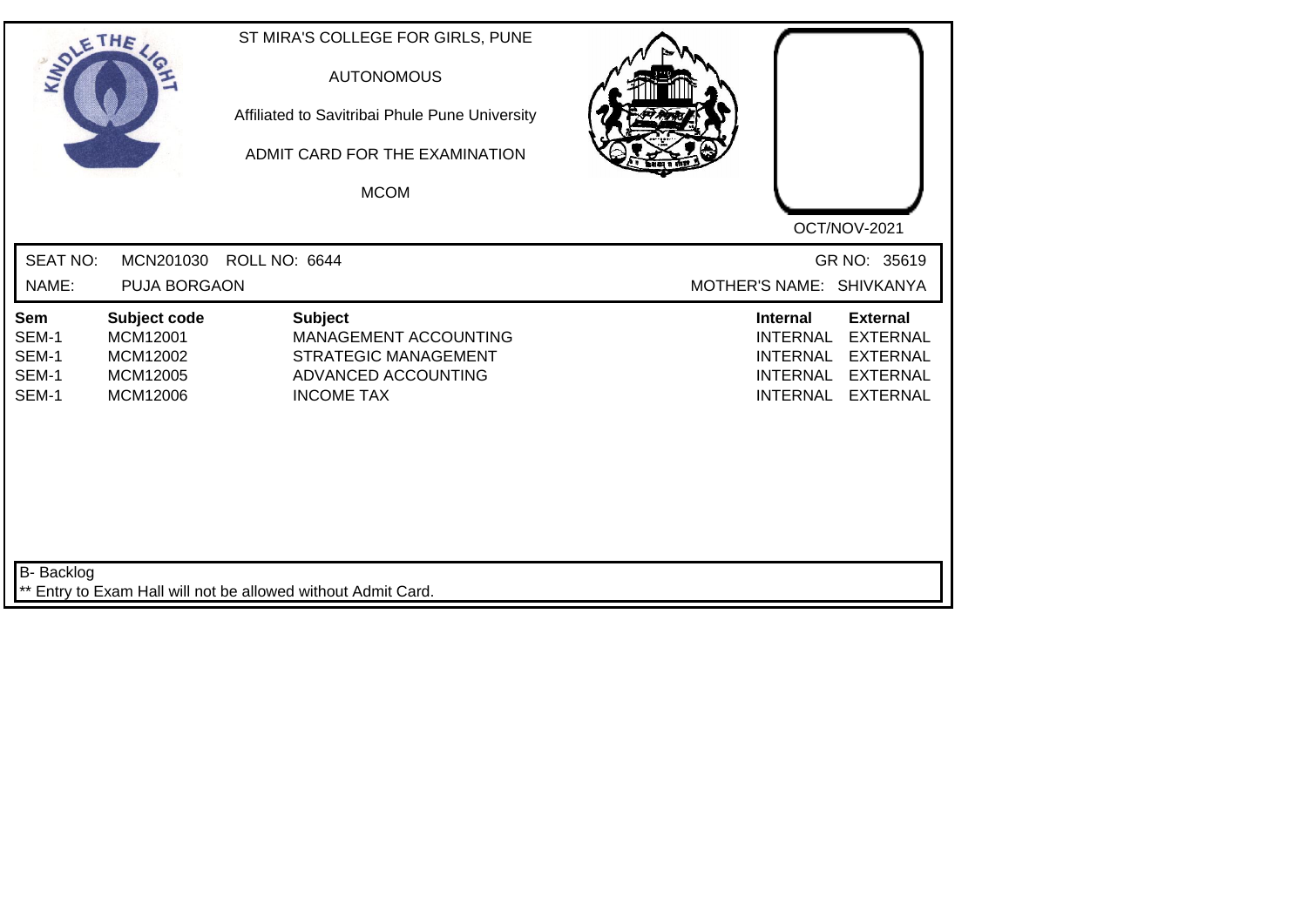| SOLETHE,                                |                                                              | ST MIRA'S COLLEGE FOR GIRLS, PUNE<br><b>AUTONOMOUS</b><br>Affiliated to Savitribai Phule Pune University<br>ADMIT CARD FOR THE EXAMINATION<br><b>MCOM</b> | OCT/NOV-2021                                                                                                                                                                               |
|-----------------------------------------|--------------------------------------------------------------|-----------------------------------------------------------------------------------------------------------------------------------------------------------|--------------------------------------------------------------------------------------------------------------------------------------------------------------------------------------------|
| <b>SEAT NO:</b><br>NAME:                | MCN201041                                                    | <b>ROLL NO: 6645</b><br><b>VIDHI LAKHMICHAND NARANG</b>                                                                                                   | GR NO: 34561<br>MOTHER'S NAME: DIMPLE                                                                                                                                                      |
| Sem<br>SEM-1<br>SEM-1<br>SEM-1<br>SEM-1 | Subject code<br>MCM12001<br>MCM12002<br>MCM12005<br>MCM12006 | <b>Subject</b><br>MANAGEMENT ACCOUNTING<br><b>STRATEGIC MANAGEMENT</b><br>ADVANCED ACCOUNTING<br><b>INCOME TAX</b>                                        | <b>Internal</b><br><b>External</b><br><b>INTERNAL</b><br><b>EXTERNAL</b><br><b>EXTERNAL</b><br><b>INTERNAL</b><br><b>INTERNAL</b><br><b>EXTERNAL</b><br><b>INTERNAL</b><br><b>EXTERNAL</b> |
| B- Backlog                              |                                                              | ** Entry to Exam Hall will not be allowed without Admit Card.                                                                                             |                                                                                                                                                                                            |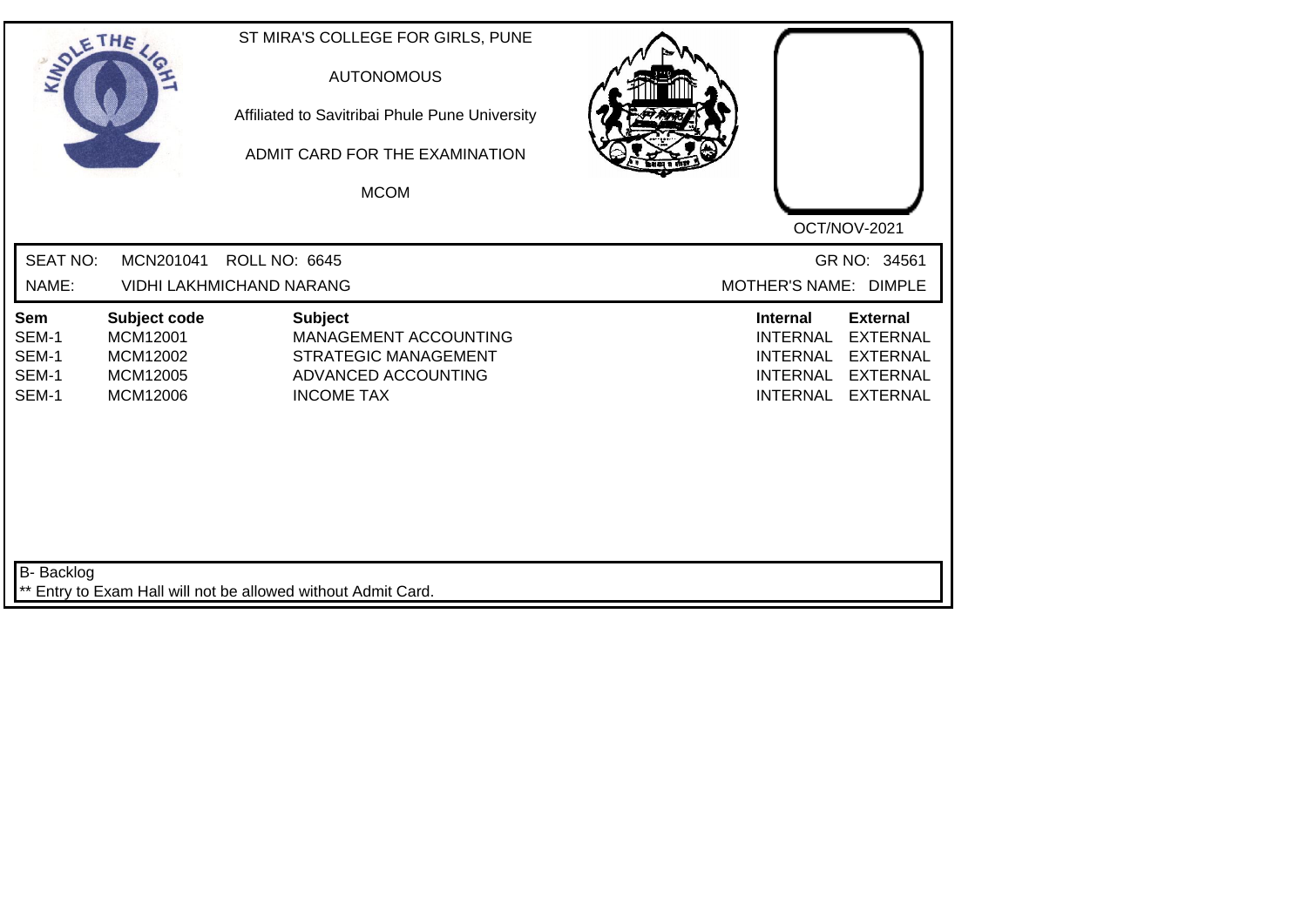| SOLETHE ,                               |                                                              | ST MIRA'S COLLEGE FOR GIRLS, PUNE<br><b>AUTONOMOUS</b><br>Affiliated to Savitribai Phule Pune University<br>ADMIT CARD FOR THE EXAMINATION<br><b>MCOM</b> |                                                                                                                                                                                            |
|-----------------------------------------|--------------------------------------------------------------|-----------------------------------------------------------------------------------------------------------------------------------------------------------|--------------------------------------------------------------------------------------------------------------------------------------------------------------------------------------------|
|                                         |                                                              |                                                                                                                                                           | OCT/NOV-2021                                                                                                                                                                               |
| <b>SEAT NO:</b>                         | MCN201003                                                    | <b>ROLL NO: 6646</b>                                                                                                                                      | GR NO: 34768                                                                                                                                                                               |
| NAME:                                   | ALFARA SHAHIB SHAIKH                                         |                                                                                                                                                           | MOTHER'S NAME: SULTANA                                                                                                                                                                     |
| Sem<br>SEM-1<br>SEM-1<br>SEM-1<br>SEM-1 | Subject code<br>MCM12001<br>MCM12002<br>MCM12005<br>MCM12006 | <b>Subject</b><br>MANAGEMENT ACCOUNTING<br><b>STRATEGIC MANAGEMENT</b><br>ADVANCED ACCOUNTING<br><b>INCOME TAX</b>                                        | <b>Internal</b><br><b>External</b><br><b>INTERNAL</b><br><b>EXTERNAL</b><br><b>EXTERNAL</b><br><b>INTERNAL</b><br><b>INTERNAL</b><br><b>EXTERNAL</b><br><b>INTERNAL</b><br><b>EXTERNAL</b> |
| B- Backlog                              |                                                              | ** Entry to Exam Hall will not be allowed without Admit Card.                                                                                             |                                                                                                                                                                                            |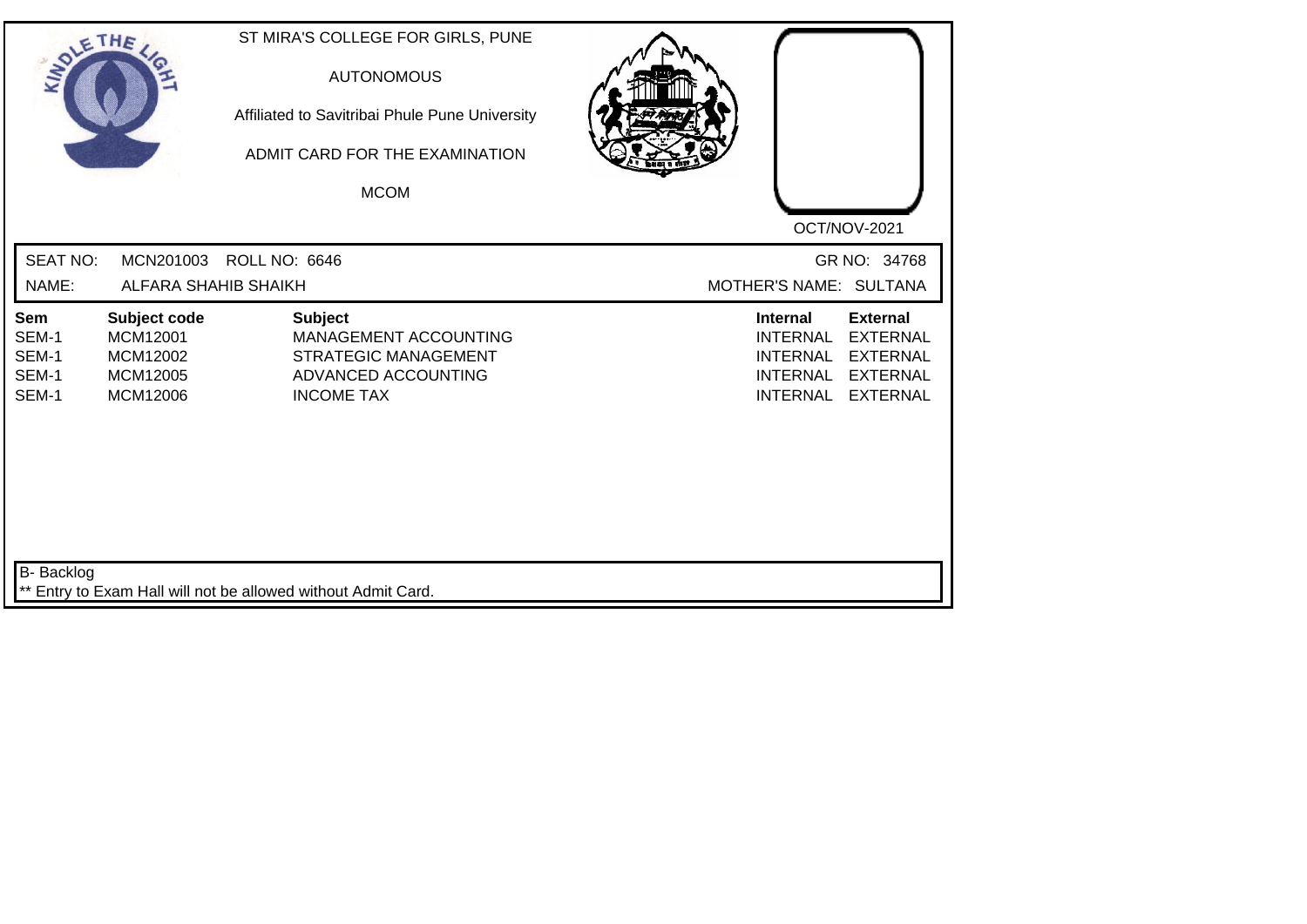| SOLE THE                                |                                                              | ST MIRA'S COLLEGE FOR GIRLS, PUNE<br><b>AUTONOMOUS</b><br>Affiliated to Savitribai Phule Pune University<br>ADMIT CARD FOR THE EXAMINATION<br><b>MCOM</b> |                                                                                                                                                          |
|-----------------------------------------|--------------------------------------------------------------|-----------------------------------------------------------------------------------------------------------------------------------------------------------|----------------------------------------------------------------------------------------------------------------------------------------------------------|
|                                         |                                                              |                                                                                                                                                           | OCT/NOV-2021                                                                                                                                             |
| <b>SEAT NO:</b>                         | MCN201027                                                    | <b>ROLL NO: 6647</b>                                                                                                                                      | GR NO: 36766                                                                                                                                             |
| NAME:                                   |                                                              | PAURNIMA MACHINDRA TAPKIR                                                                                                                                 | MOTHER'S NAME: SHOBHA                                                                                                                                    |
| Sem<br>SEM-1<br>SEM-1<br>SEM-1<br>SEM-1 | Subject code<br>MCM12001<br>MCM12002<br>MCM12005<br>MCM12006 | <b>Subject</b><br>MANAGEMENT ACCOUNTING<br><b>STRATEGIC MANAGEMENT</b><br>ADVANCED ACCOUNTING<br><b>INCOME TAX</b>                                        | <b>Internal</b><br><b>External</b><br><b>INTERNAL</b><br><b>EXTERNAL</b><br>INTERNAL EXTERNAL<br><b>INTERNAL</b><br><b>EXTERNAL</b><br>INTERNAL EXTERNAL |
| <b>B-</b> Backlog                       |                                                              | ** Entry to Exam Hall will not be allowed without Admit Card.                                                                                             |                                                                                                                                                          |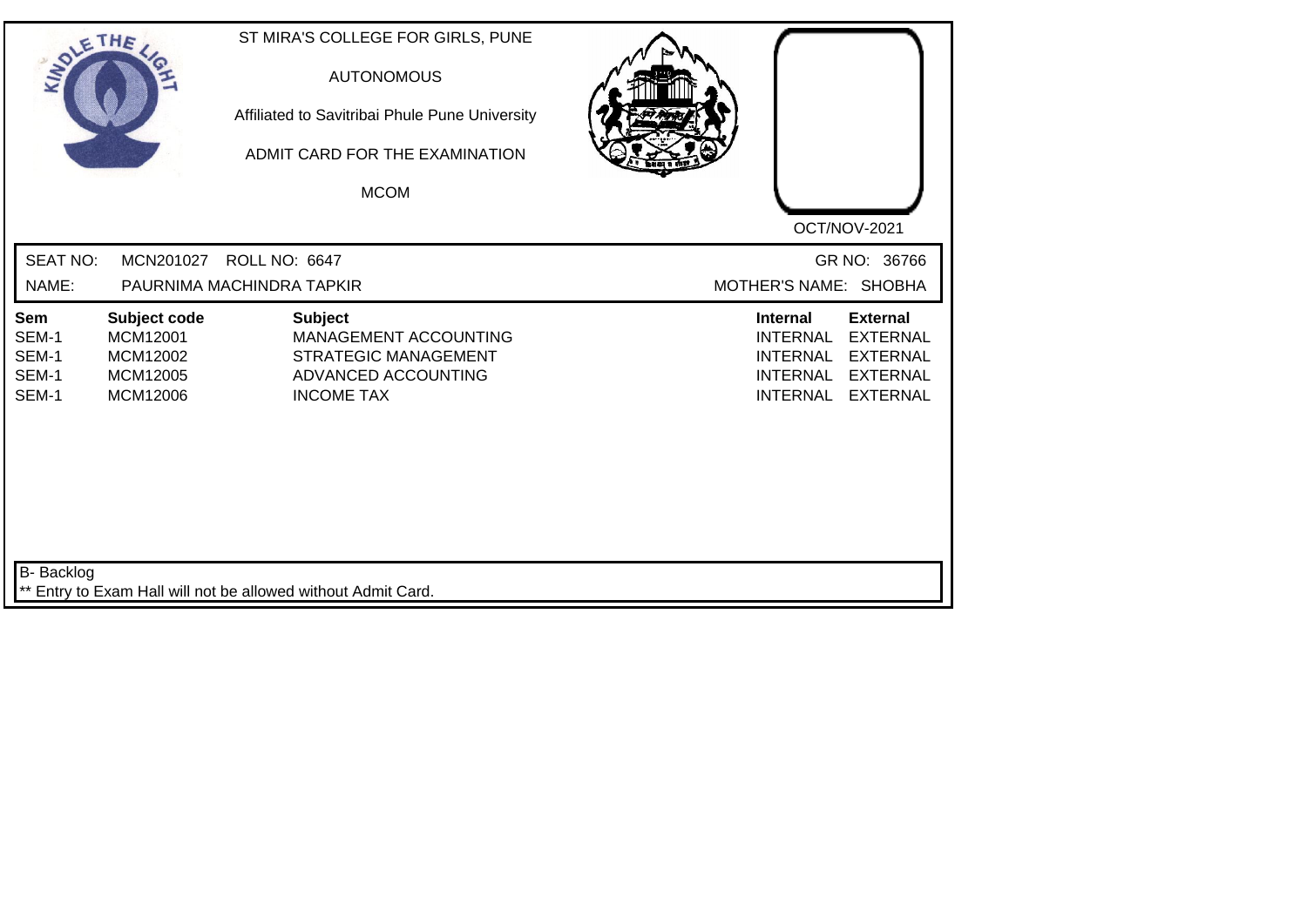| SOLE THE                                |                                                              | ST MIRA'S COLLEGE FOR GIRLS, PUNE<br><b>AUTONOMOUS</b><br>Affiliated to Savitribai Phule Pune University<br>ADMIT CARD FOR THE EXAMINATION |                                                                                                                                                                                            |
|-----------------------------------------|--------------------------------------------------------------|--------------------------------------------------------------------------------------------------------------------------------------------|--------------------------------------------------------------------------------------------------------------------------------------------------------------------------------------------|
|                                         |                                                              | <b>MCOM</b>                                                                                                                                |                                                                                                                                                                                            |
|                                         |                                                              |                                                                                                                                            | OCT/NOV-2021                                                                                                                                                                               |
| <b>SEAT NO:</b>                         | MCN201025                                                    | <b>ROLL NO: 6648</b>                                                                                                                       | GR NO: 38903                                                                                                                                                                               |
| NAME:                                   | NITIKA CHATURVEDI                                            |                                                                                                                                            | MOTHER'S NAME: MAYA                                                                                                                                                                        |
| Sem<br>SEM-1<br>SEM-1<br>SEM-1<br>SEM-1 | Subject code<br>MCM12001<br>MCM12002<br>MCM12005<br>MCM12006 | <b>Subject</b><br>MANAGEMENT ACCOUNTING<br><b>STRATEGIC MANAGEMENT</b><br>ADVANCED ACCOUNTING<br><b>INCOME TAX</b>                         | <b>External</b><br><b>Internal</b><br><b>INTERNAL</b><br><b>EXTERNAL</b><br><b>INTERNAL</b><br><b>EXTERNAL</b><br><b>INTERNAL</b><br><b>EXTERNAL</b><br><b>INTERNAL</b><br><b>EXTERNAL</b> |
| <b>B-</b> Backlog                       |                                                              | Entry to Exam Hall will not be allowed without Admit Card.                                                                                 |                                                                                                                                                                                            |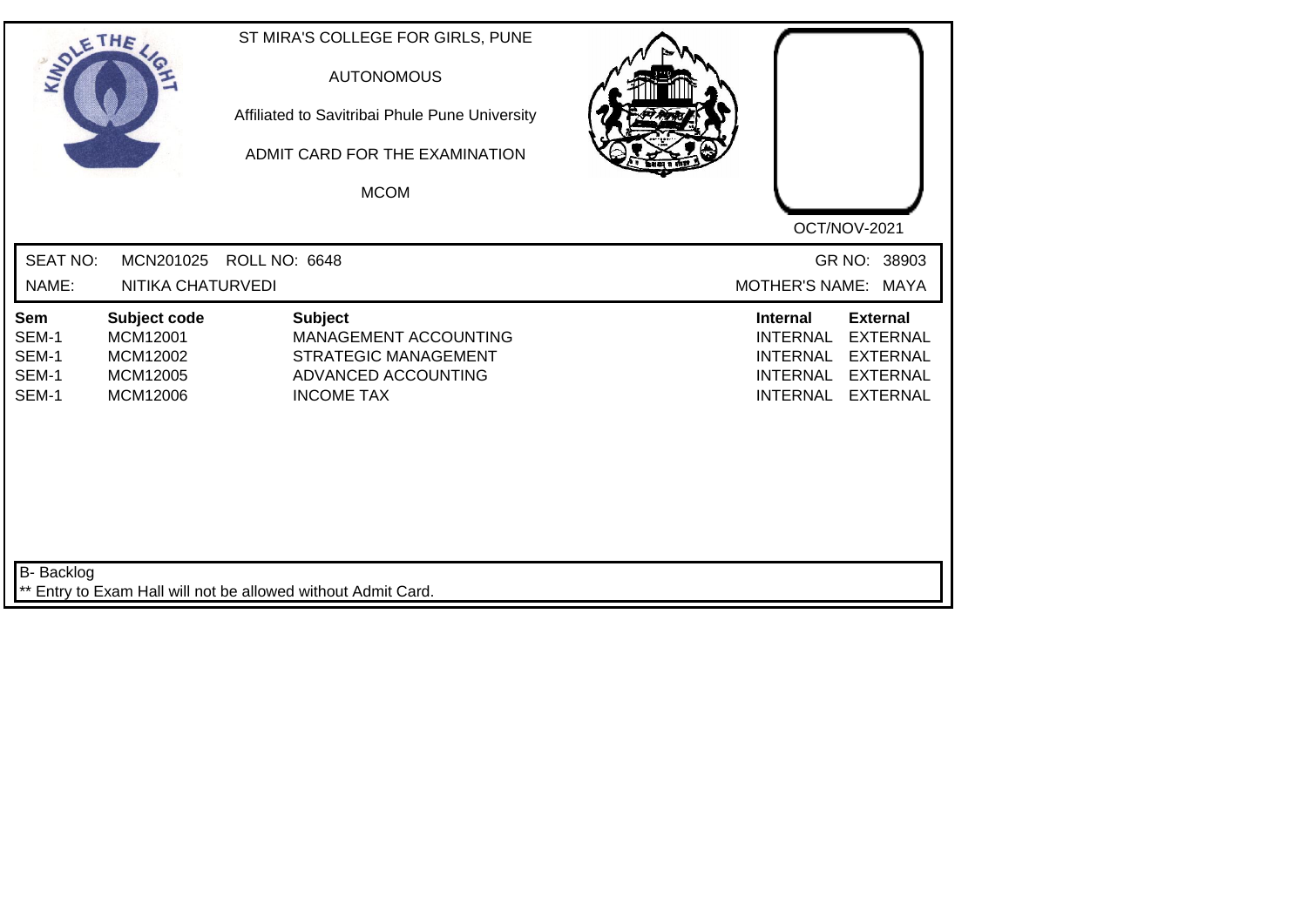| SOLETHE,                                |                                                              | ST MIRA'S COLLEGE FOR GIRLS, PUNE<br><b>AUTONOMOUS</b><br>Affiliated to Savitribai Phule Pune University<br>ADMIT CARD FOR THE EXAMINATION<br><b>MCOM</b> | OCT/NOV-2021                                                                                                                                                                               |
|-----------------------------------------|--------------------------------------------------------------|-----------------------------------------------------------------------------------------------------------------------------------------------------------|--------------------------------------------------------------------------------------------------------------------------------------------------------------------------------------------|
| <b>SEAT NO:</b><br>NAME:                | MC211113                                                     | <b>ROLL NO: 6649</b><br><b>VAISHALI BALAKOTAIAH BONDLA</b>                                                                                                | GR NO: 37952<br>MOTHER'S NAME: PADMAWATI                                                                                                                                                   |
| Sem<br>SEM-1<br>SEM-1<br>SEM-1<br>SEM-1 | Subject code<br>MCM12001<br>MCM12002<br>MCM12005<br>MCM12006 | <b>Subject</b><br>MANAGEMENT ACCOUNTING<br><b>STRATEGIC MANAGEMENT</b><br>ADVANCED ACCOUNTING<br><b>INCOME TAX</b>                                        | <b>Internal</b><br><b>External</b><br><b>INTERNAL</b><br><b>EXTERNAL</b><br><b>EXTERNAL</b><br><b>INTERNAL</b><br><b>INTERNAL</b><br><b>EXTERNAL</b><br><b>INTERNAL</b><br><b>EXTERNAL</b> |
| B- Backlog                              |                                                              | ** Entry to Exam Hall will not be allowed without Admit Card.                                                                                             |                                                                                                                                                                                            |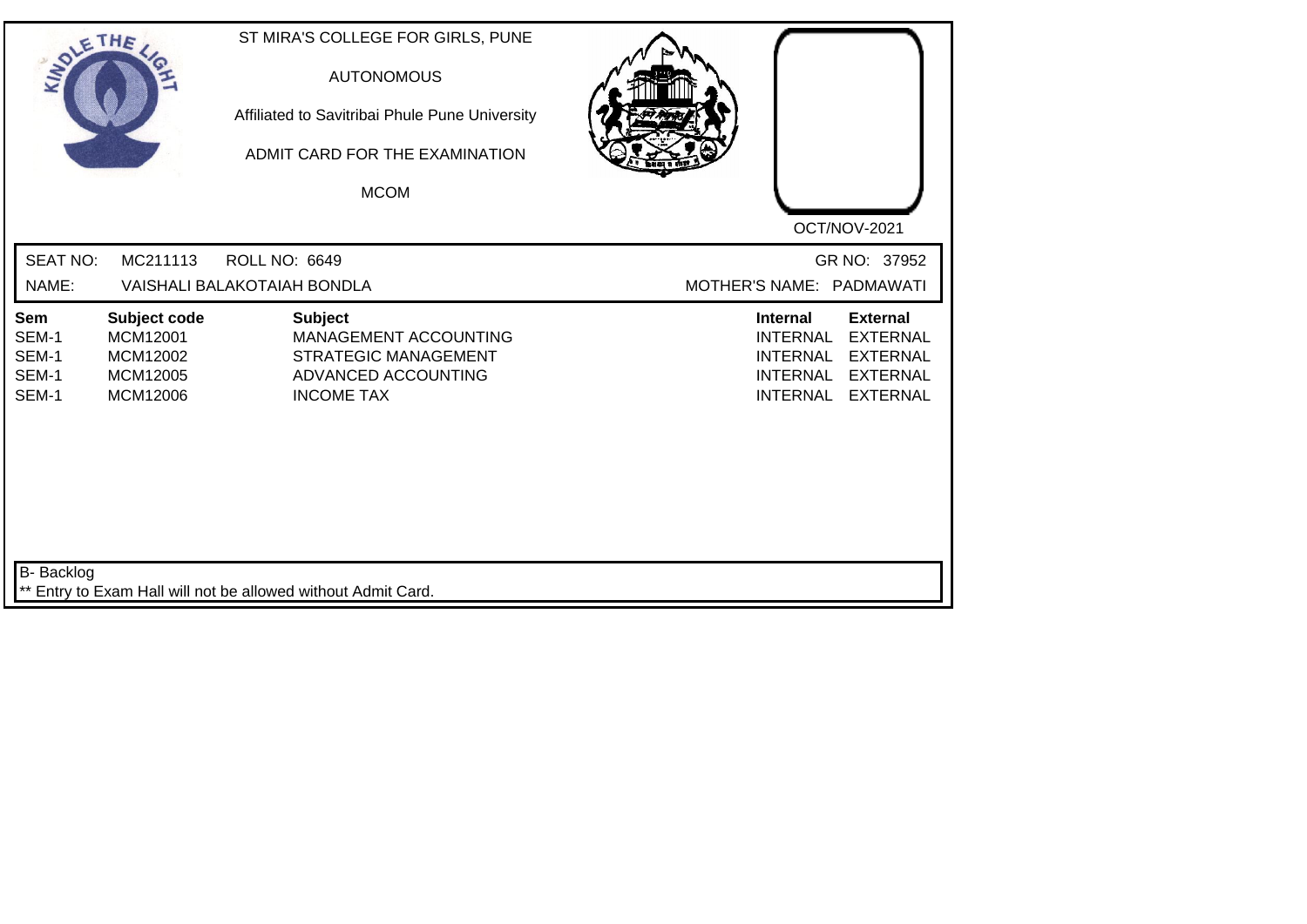| SOLETHE ,                               |                                                              | ST MIRA'S COLLEGE FOR GIRLS, PUNE<br><b>AUTONOMOUS</b><br>Affiliated to Savitribai Phule Pune University<br>ADMIT CARD FOR THE EXAMINATION<br><b>MCOM</b> |                                                                                                                                                                                     |
|-----------------------------------------|--------------------------------------------------------------|-----------------------------------------------------------------------------------------------------------------------------------------------------------|-------------------------------------------------------------------------------------------------------------------------------------------------------------------------------------|
|                                         |                                                              |                                                                                                                                                           | OCT/NOV-2021                                                                                                                                                                        |
| <b>SEAT NO:</b><br>NAME:                | MC211109                                                     | <b>ROLL NO: 6650</b><br>AKKALKOTE GAYATRI NAGNATH                                                                                                         | GR NO:<br>MOTHER'S NAME: GAYATRI                                                                                                                                                    |
| Sem<br>SEM-1<br>SEM-1<br>SEM-1<br>SEM-1 | Subject code<br>MCM12001<br>MCM12002<br>MCM12005<br>MCM12006 | <b>Subject</b><br>MANAGEMENT ACCOUNTING<br><b>STRATEGIC MANAGEMENT</b><br>ADVANCED ACCOUNTING<br><b>INCOME TAX</b>                                        | Internal<br><b>External</b><br><b>INTERNAL</b><br><b>EXTERNAL</b><br><b>EXTERNAL</b><br><b>INTERNAL</b><br><b>INTERNAL</b><br><b>EXTERNAL</b><br><b>INTERNAL</b><br><b>EXTERNAL</b> |
| <b>B-</b> Backlog                       |                                                              | ** Entry to Exam Hall will not be allowed without Admit Card.                                                                                             |                                                                                                                                                                                     |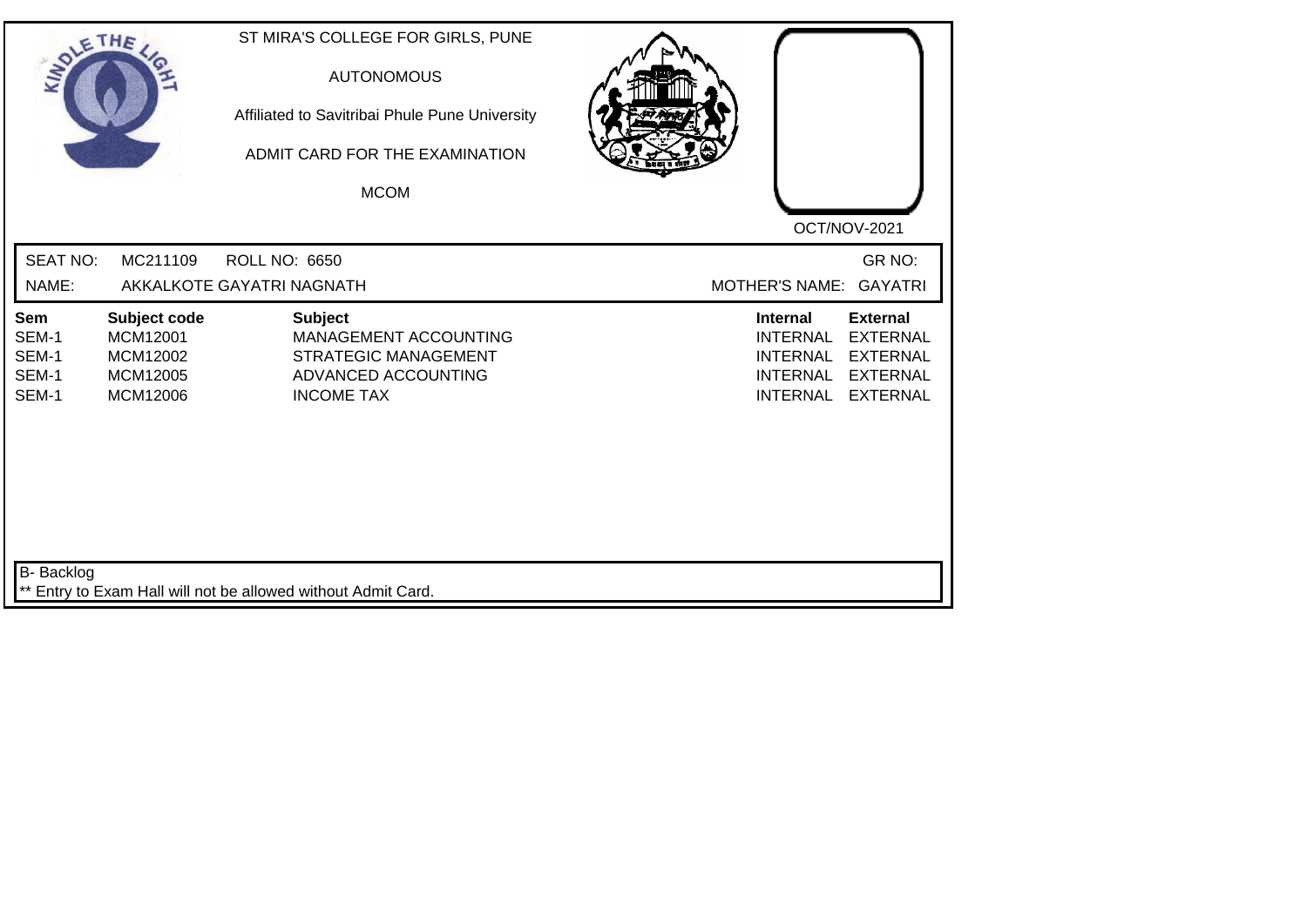| SOLETHE ,                               |                                                              | ST MIRA'S COLLEGE FOR GIRLS, PUNE<br><b>AUTONOMOUS</b><br>Affiliated to Savitribai Phule Pune University<br>ADMIT CARD FOR THE EXAMINATION<br><b>MCOM</b> |                                                                                                                                                                                            |
|-----------------------------------------|--------------------------------------------------------------|-----------------------------------------------------------------------------------------------------------------------------------------------------------|--------------------------------------------------------------------------------------------------------------------------------------------------------------------------------------------|
|                                         |                                                              |                                                                                                                                                           | OCT/NOV-2021                                                                                                                                                                               |
| <b>SEAT NO:</b><br>NAME:                | MC211153<br>SHAIKH SININ MEHMOOD                             | <b>ROLL NO: 6651</b>                                                                                                                                      | GR NO: 36813<br>MOTHER'S NAME: REHANA                                                                                                                                                      |
| Sem<br>SEM-1<br>SEM-1<br>SEM-1<br>SEM-1 | Subject code<br>MCM12001<br>MCM12002<br>MCM12005<br>MCM12006 | <b>Subject</b><br>MANAGEMENT ACCOUNTING<br><b>STRATEGIC MANAGEMENT</b><br>ADVANCED ACCOUNTING<br><b>INCOME TAX</b>                                        | <b>Internal</b><br><b>External</b><br><b>INTERNAL</b><br><b>EXTERNAL</b><br><b>INTERNAL</b><br><b>EXTERNAL</b><br><b>INTERNAL</b><br><b>EXTERNAL</b><br><b>INTERNAL</b><br><b>EXTERNAL</b> |
| B- Backlog                              |                                                              | ** Entry to Exam Hall will not be allowed without Admit Card.                                                                                             |                                                                                                                                                                                            |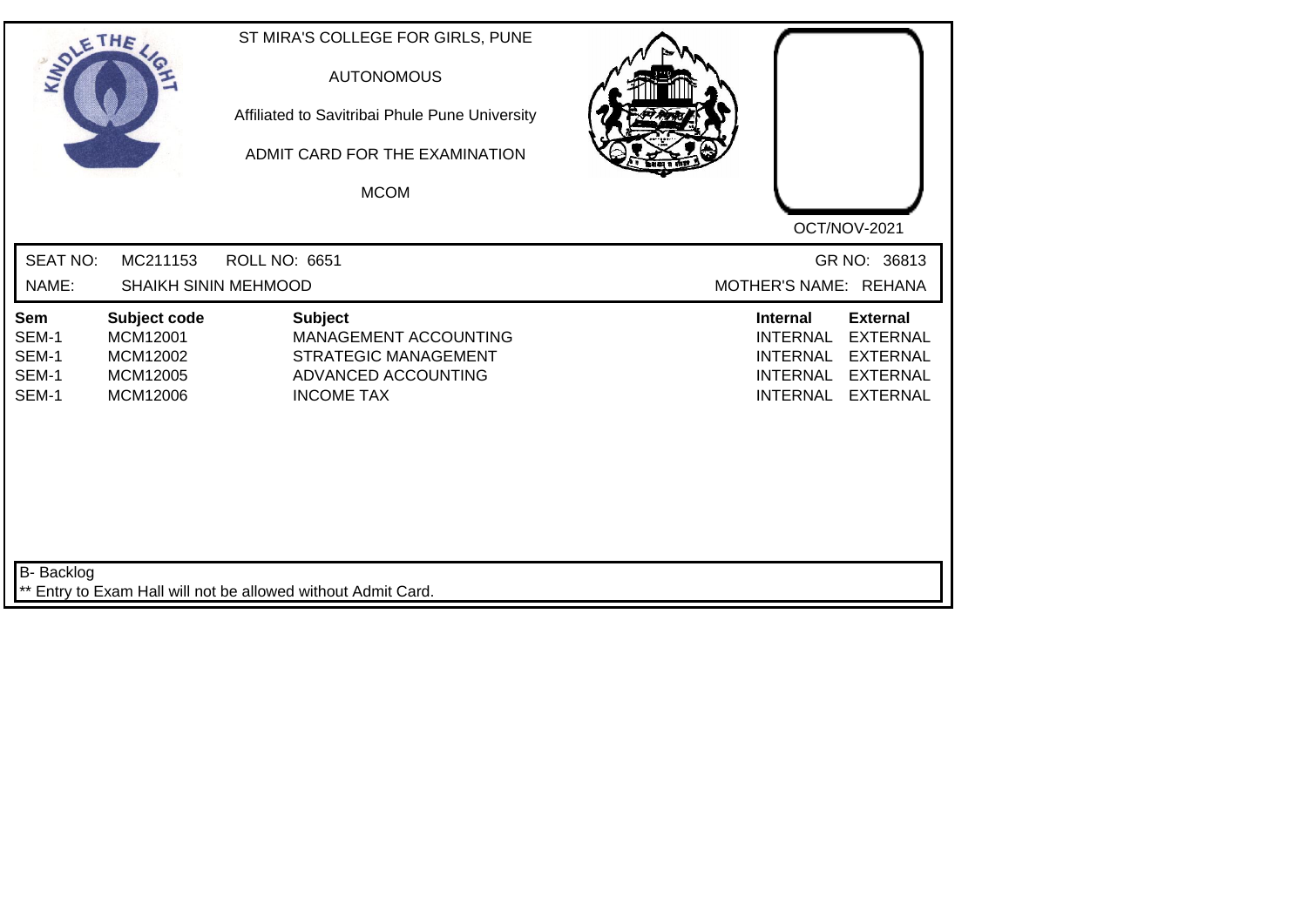| SOLETHE .                               |                                                              | ST MIRA'S COLLEGE FOR GIRLS, PUNE<br><b>AUTONOMOUS</b><br>Affiliated to Savitribai Phule Pune University<br>ADMIT CARD FOR THE EXAMINATION<br><b>MCOM</b> | OCT/NOV-2021                                                                                                                                                                               |  |
|-----------------------------------------|--------------------------------------------------------------|-----------------------------------------------------------------------------------------------------------------------------------------------------------|--------------------------------------------------------------------------------------------------------------------------------------------------------------------------------------------|--|
| <b>SEAT NO:</b><br>NAME:                | MC211131                                                     | <b>ROLL NO: 6652</b><br>KAND HARSHADA CHANDRAKANT                                                                                                         | GR NO: 36072<br>MOTHER'S NAME: VANDANA                                                                                                                                                     |  |
| Sem<br>SEM-1<br>SEM-1<br>SEM-1<br>SEM-1 | Subject code<br>MCM12001<br>MCM12002<br>MCM12005<br>MCM12006 | <b>Subject</b><br>MANAGEMENT ACCOUNTING<br><b>STRATEGIC MANAGEMENT</b><br>ADVANCED ACCOUNTING<br><b>INCOME TAX</b>                                        | <b>Internal</b><br><b>External</b><br><b>INTERNAL</b><br><b>EXTERNAL</b><br><b>EXTERNAL</b><br><b>INTERNAL</b><br><b>INTERNAL</b><br><b>EXTERNAL</b><br><b>INTERNAL</b><br><b>EXTERNAL</b> |  |
| B- Backlog                              |                                                              | ** Entry to Exam Hall will not be allowed without Admit Card.                                                                                             |                                                                                                                                                                                            |  |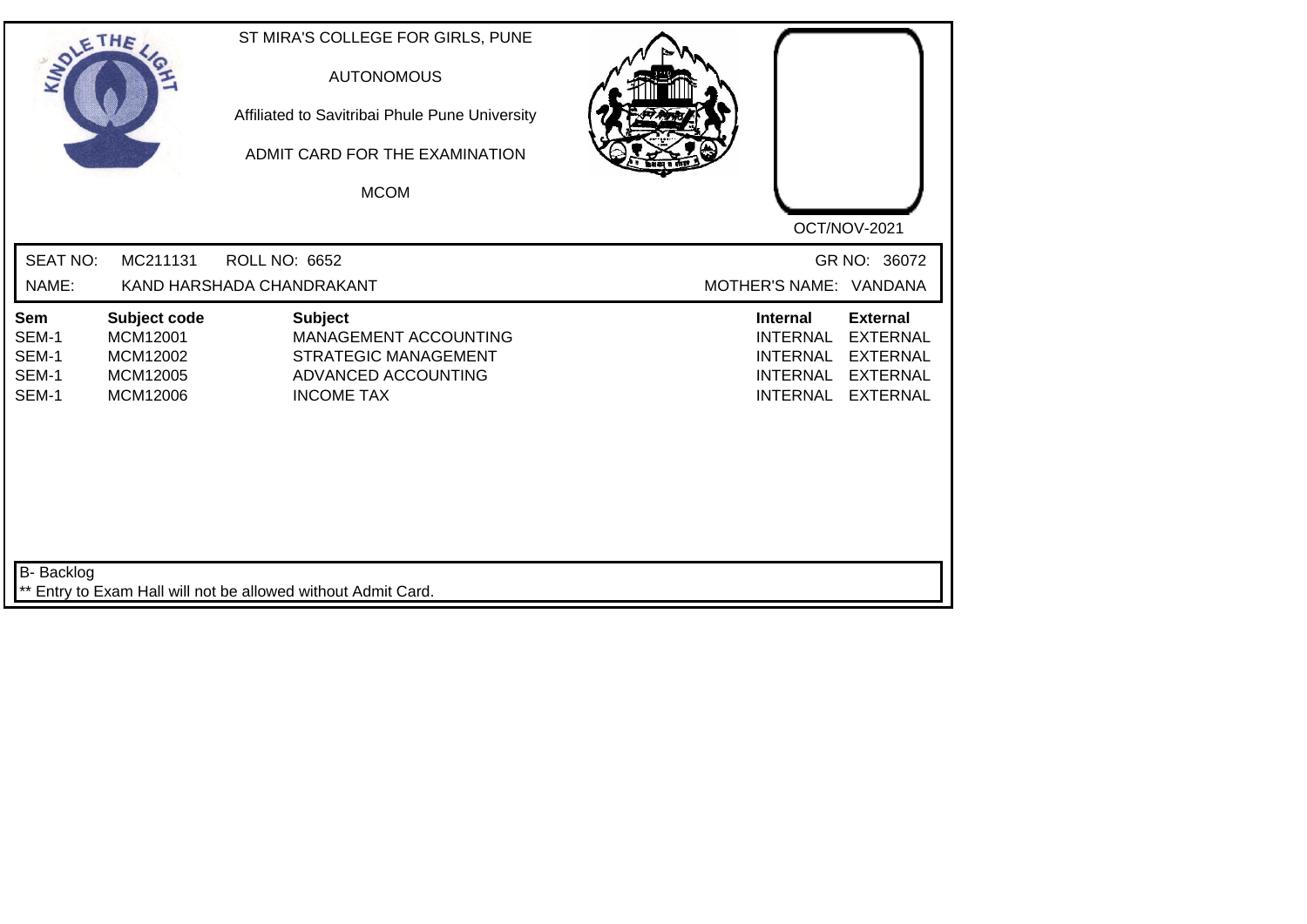| SOLE THE                                |                                                              | ST MIRA'S COLLEGE FOR GIRLS, PUNE<br><b>AUTONOMOUS</b><br>Affiliated to Savitribai Phule Pune University<br>ADMIT CARD FOR THE EXAMINATION<br><b>MCOM</b> | OCT/NOV-2021                                                                                                                                                                               |
|-----------------------------------------|--------------------------------------------------------------|-----------------------------------------------------------------------------------------------------------------------------------------------------------|--------------------------------------------------------------------------------------------------------------------------------------------------------------------------------------------|
| <b>SEAT NO:</b><br>NAME:                | MC211116<br><b>PRABIRKUMAR</b>                               | ROLL NO: 6653<br>BHATTACHARYA SUCHANDRA                                                                                                                   | GR NO: 37858<br>MOTHER'S NAME: RITA                                                                                                                                                        |
| Sem<br>SEM-1<br>SEM-1<br>SEM-1<br>SEM-1 | Subject code<br>MCM12001<br>MCM12002<br>MCM12005<br>MCM12006 | <b>Subject</b><br>MANAGEMENT ACCOUNTING<br><b>STRATEGIC MANAGEMENT</b><br>ADVANCED ACCOUNTING<br><b>INCOME TAX</b>                                        | <b>Internal</b><br><b>External</b><br><b>INTERNAL</b><br><b>EXTERNAL</b><br><b>INTERNAL</b><br><b>EXTERNAL</b><br><b>INTERNAL</b><br><b>EXTERNAL</b><br><b>INTERNAL</b><br><b>EXTERNAL</b> |
| <b>B-</b> Backlog                       |                                                              | ** Entry to Exam Hall will not be allowed without Admit Card.                                                                                             |                                                                                                                                                                                            |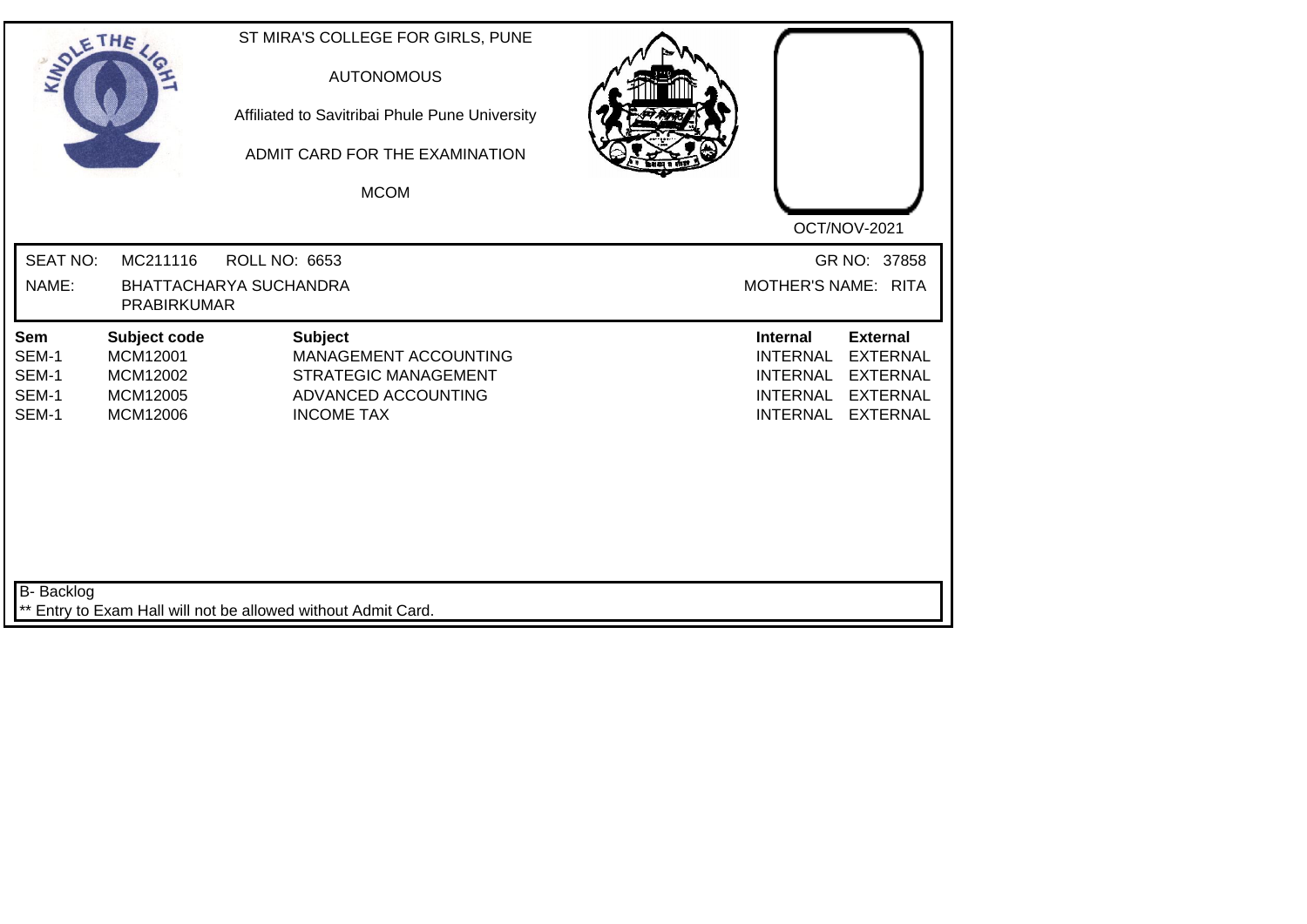| SOLETHE,                                |                                                              | ST MIRA'S COLLEGE FOR GIRLS, PUNE<br><b>AUTONOMOUS</b><br>Affiliated to Savitribai Phule Pune University<br>ADMIT CARD FOR THE EXAMINATION<br><b>MCOM</b> | OCT/NOV-2021                                                                                                                                             |
|-----------------------------------------|--------------------------------------------------------------|-----------------------------------------------------------------------------------------------------------------------------------------------------------|----------------------------------------------------------------------------------------------------------------------------------------------------------|
| <b>SEAT NO:</b><br>NAME:                | MC211136                                                     | <b>ROLL NO: 6654</b><br>PALLAVI LAXMAN DAUNDKAR                                                                                                           | GR NO: 35563<br>MOTHER'S NAME: JAYASHREE                                                                                                                 |
| Sem<br>SEM-1<br>SEM-1<br>SEM-1<br>SEM-1 | Subject code<br>MCM12001<br>MCM12002<br>MCM12005<br>MCM12006 | <b>Subject</b><br>MANAGEMENT ACCOUNTING<br><b>STRATEGIC MANAGEMENT</b><br>ADVANCED ACCOUNTING<br><b>INCOME TAX</b>                                        | <b>External</b><br><b>Internal</b><br><b>INTERNAL</b><br><b>EXTERNAL</b><br>INTERNAL EXTERNAL<br>INTERNAL EXTERNAL<br><b>INTERNAL</b><br><b>EXTERNAL</b> |
| <b>B-</b> Backlog                       |                                                              | ** Entry to Exam Hall will not be allowed without Admit Card.                                                                                             |                                                                                                                                                          |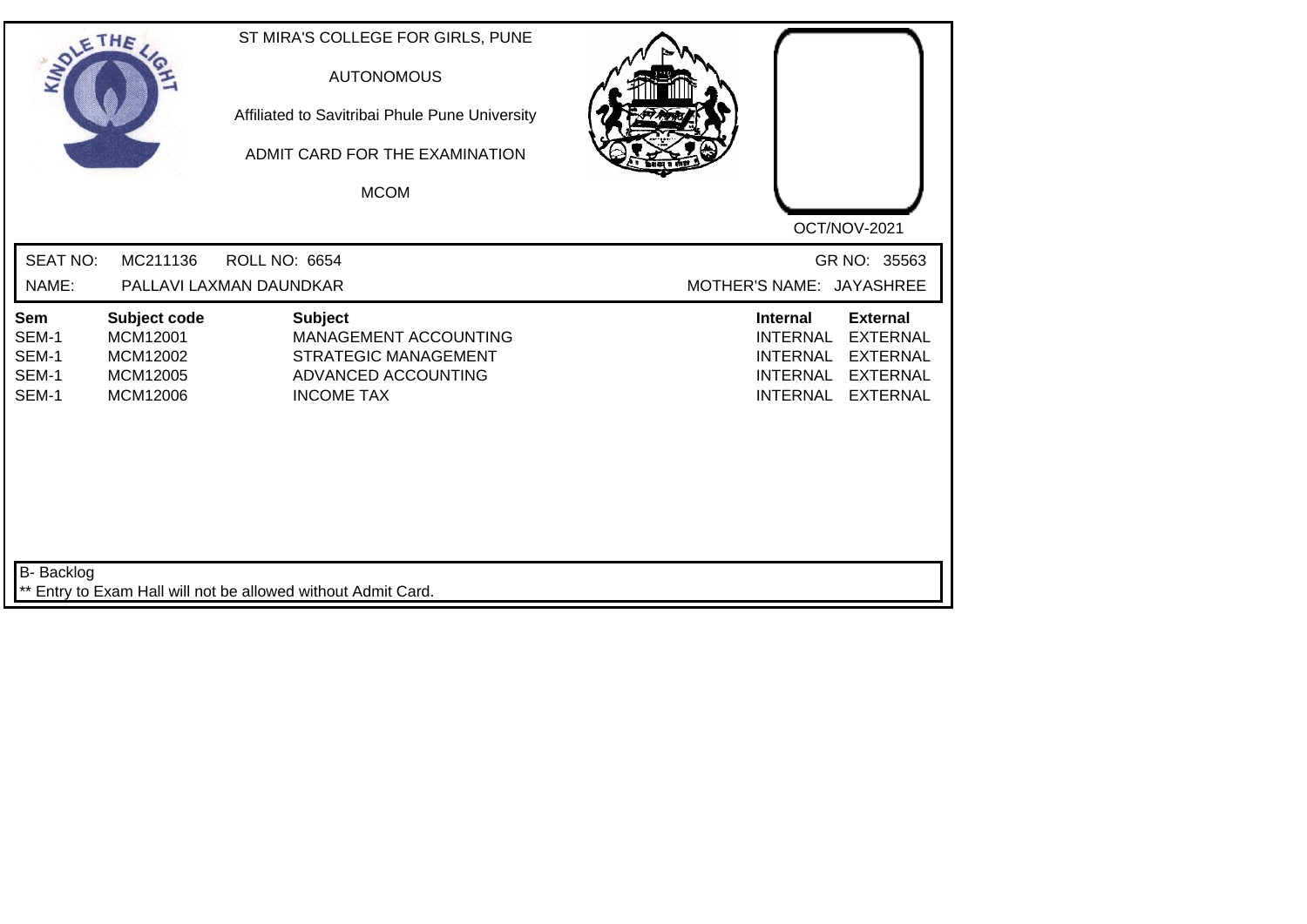| SOLETHE,                                |                                                              | ST MIRA'S COLLEGE FOR GIRLS, PUNE<br><b>AUTONOMOUS</b><br>Affiliated to Savitribai Phule Pune University<br>ADMIT CARD FOR THE EXAMINATION<br><b>MCOM</b> | OCT/NOV-2021                                                                                                                                                                               |
|-----------------------------------------|--------------------------------------------------------------|-----------------------------------------------------------------------------------------------------------------------------------------------------------|--------------------------------------------------------------------------------------------------------------------------------------------------------------------------------------------|
| <b>SEAT NO:</b><br>NAME:                | MC211162                                                     | <b>ROLL NO: 6655</b><br><b>VAISHNAVI SANJAY WARGHADE</b>                                                                                                  | GR NO: 37998<br>MOTHER'S NAME: BHARATI                                                                                                                                                     |
| Sem<br>SEM-1<br>SEM-1<br>SEM-1<br>SEM-1 | Subject code<br>MCM12001<br>MCM12002<br>MCM12005<br>MCM12006 | <b>Subject</b><br>MANAGEMENT ACCOUNTING<br><b>STRATEGIC MANAGEMENT</b><br>ADVANCED ACCOUNTING<br><b>INCOME TAX</b>                                        | <b>Internal</b><br><b>External</b><br><b>INTERNAL</b><br><b>EXTERNAL</b><br><b>EXTERNAL</b><br><b>INTERNAL</b><br><b>INTERNAL</b><br><b>EXTERNAL</b><br><b>INTERNAL</b><br><b>EXTERNAL</b> |
| B- Backlog                              |                                                              | ** Entry to Exam Hall will not be allowed without Admit Card.                                                                                             |                                                                                                                                                                                            |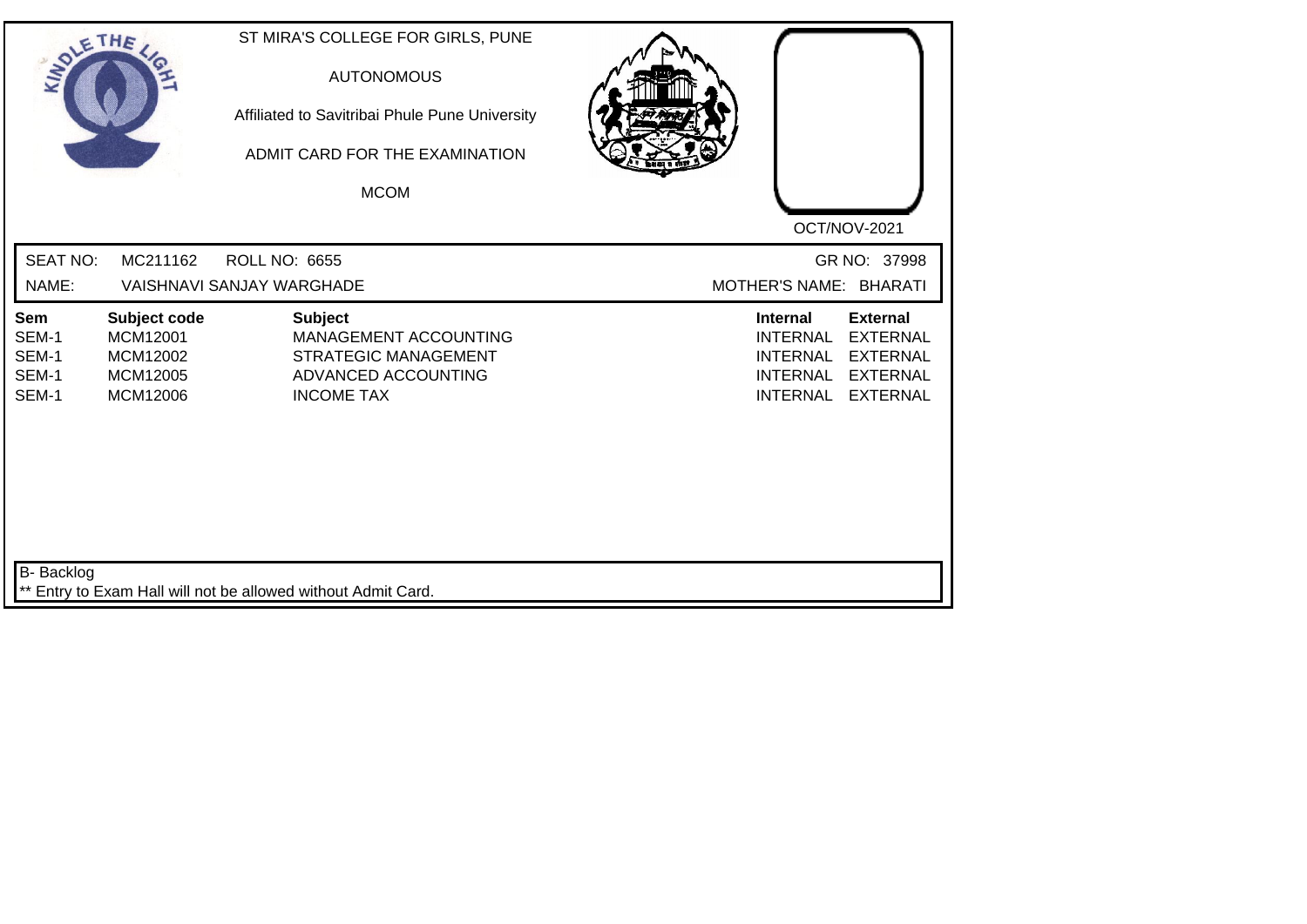| SOLETHE .                               |                                                              | ST MIRA'S COLLEGE FOR GIRLS, PUNE<br><b>AUTONOMOUS</b><br>Affiliated to Savitribai Phule Pune University<br>ADMIT CARD FOR THE EXAMINATION<br><b>MCOM</b> |                                                                                                                                                                                            |
|-----------------------------------------|--------------------------------------------------------------|-----------------------------------------------------------------------------------------------------------------------------------------------------------|--------------------------------------------------------------------------------------------------------------------------------------------------------------------------------------------|
|                                         |                                                              |                                                                                                                                                           | OCT/NOV-2021                                                                                                                                                                               |
| <b>SEAT NO:</b><br>NAME:                | MC211132                                                     | <b>ROLL NO: 6656</b><br>KANDHARKAR SAILEE SANJAY                                                                                                          | GR NO:<br><b>MOTHER'S NAME:</b><br><b>RENUKA</b>                                                                                                                                           |
| Sem<br>SEM-1<br>SEM-1<br>SEM-1<br>SEM-1 | Subject code<br>MCM12001<br>MCM12002<br>MCM12005<br>MCM12006 | <b>Subject</b><br>MANAGEMENT ACCOUNTING<br><b>STRATEGIC MANAGEMENT</b><br>ADVANCED ACCOUNTING<br><b>INCOME TAX</b>                                        | <b>Internal</b><br><b>External</b><br><b>INTERNAL</b><br><b>EXTERNAL</b><br><b>INTERNAL</b><br><b>EXTERNAL</b><br><b>INTERNAL</b><br><b>EXTERNAL</b><br><b>INTERNAL</b><br><b>EXTERNAL</b> |
| <b>B-</b> Backlog                       |                                                              | ** Entry to Exam Hall will not be allowed without Admit Card.                                                                                             |                                                                                                                                                                                            |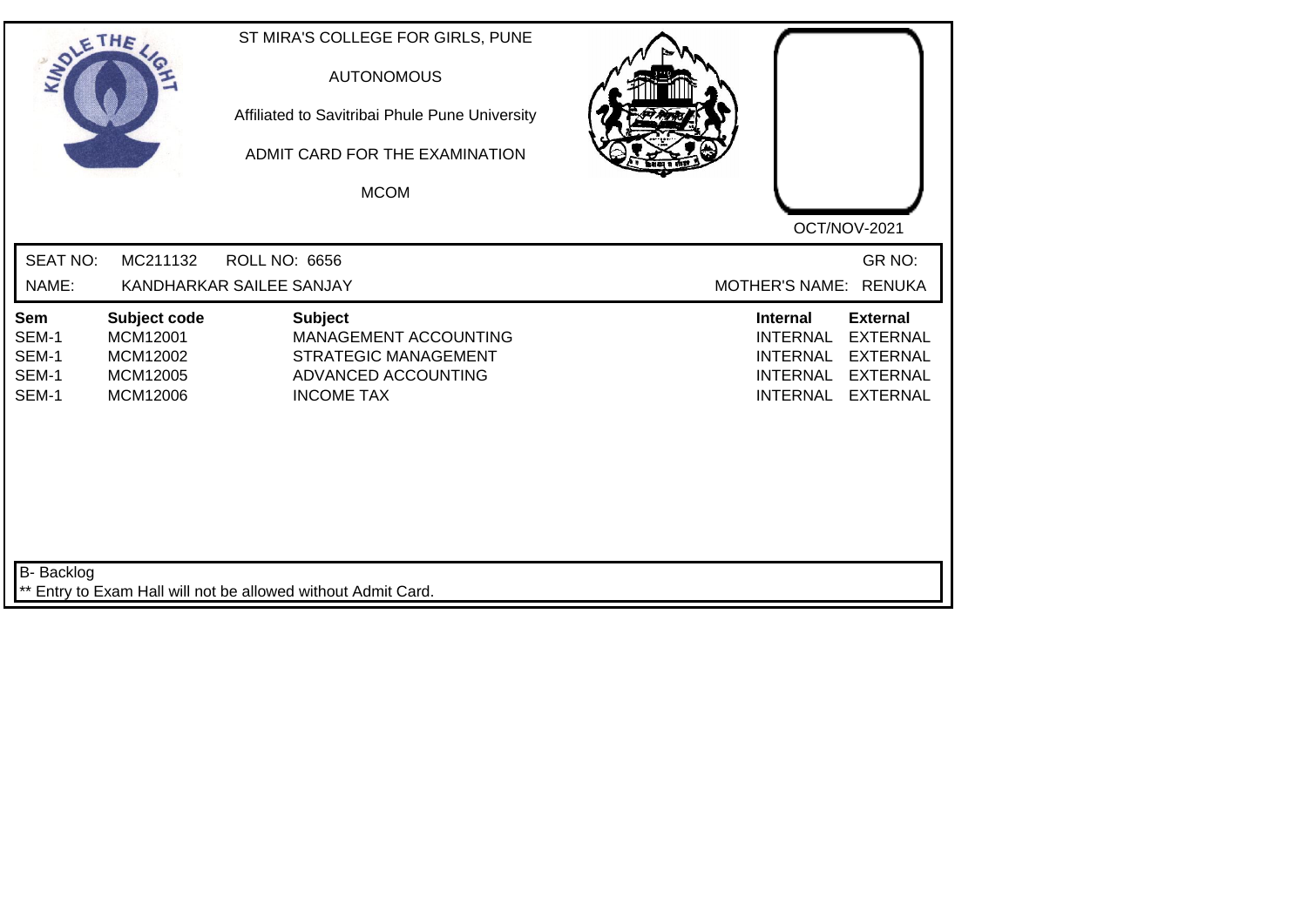| SOLETHE ,                               |                                                              | ST MIRA'S COLLEGE FOR GIRLS, PUNE<br><b>AUTONOMOUS</b><br>Affiliated to Savitribai Phule Pune University<br>ADMIT CARD FOR THE EXAMINATION<br><b>MCOM</b> |                                                                                             |                                                                                             |
|-----------------------------------------|--------------------------------------------------------------|-----------------------------------------------------------------------------------------------------------------------------------------------------------|---------------------------------------------------------------------------------------------|---------------------------------------------------------------------------------------------|
| <b>SEAT NO:</b><br>NAME:                | MC211161<br><b>BLESSY VARGHESE</b>                           | ROLL NO: 6657                                                                                                                                             | MOTHER'S NAME: ANNAMMA                                                                      | OCT/NOV-2021<br>GR NO: 37894                                                                |
| Sem<br>SEM-1<br>SEM-1<br>SEM-1<br>SEM-1 | Subject code<br>MCM12001<br>MCM12002<br>MCM12005<br>MCM12006 | <b>Subject</b><br>MANAGEMENT ACCOUNTING<br><b>STRATEGIC MANAGEMENT</b><br>ADVANCED ACCOUNTING<br><b>INCOME TAX</b>                                        | <b>Internal</b><br><b>INTERNAL</b><br><b>INTERNAL</b><br><b>INTERNAL</b><br><b>INTERNAL</b> | <b>External</b><br><b>EXTERNAL</b><br><b>EXTERNAL</b><br><b>EXTERNAL</b><br><b>EXTERNAL</b> |
| <b>B-</b> Backlog                       |                                                              | ** Entry to Exam Hall will not be allowed without Admit Card.                                                                                             |                                                                                             |                                                                                             |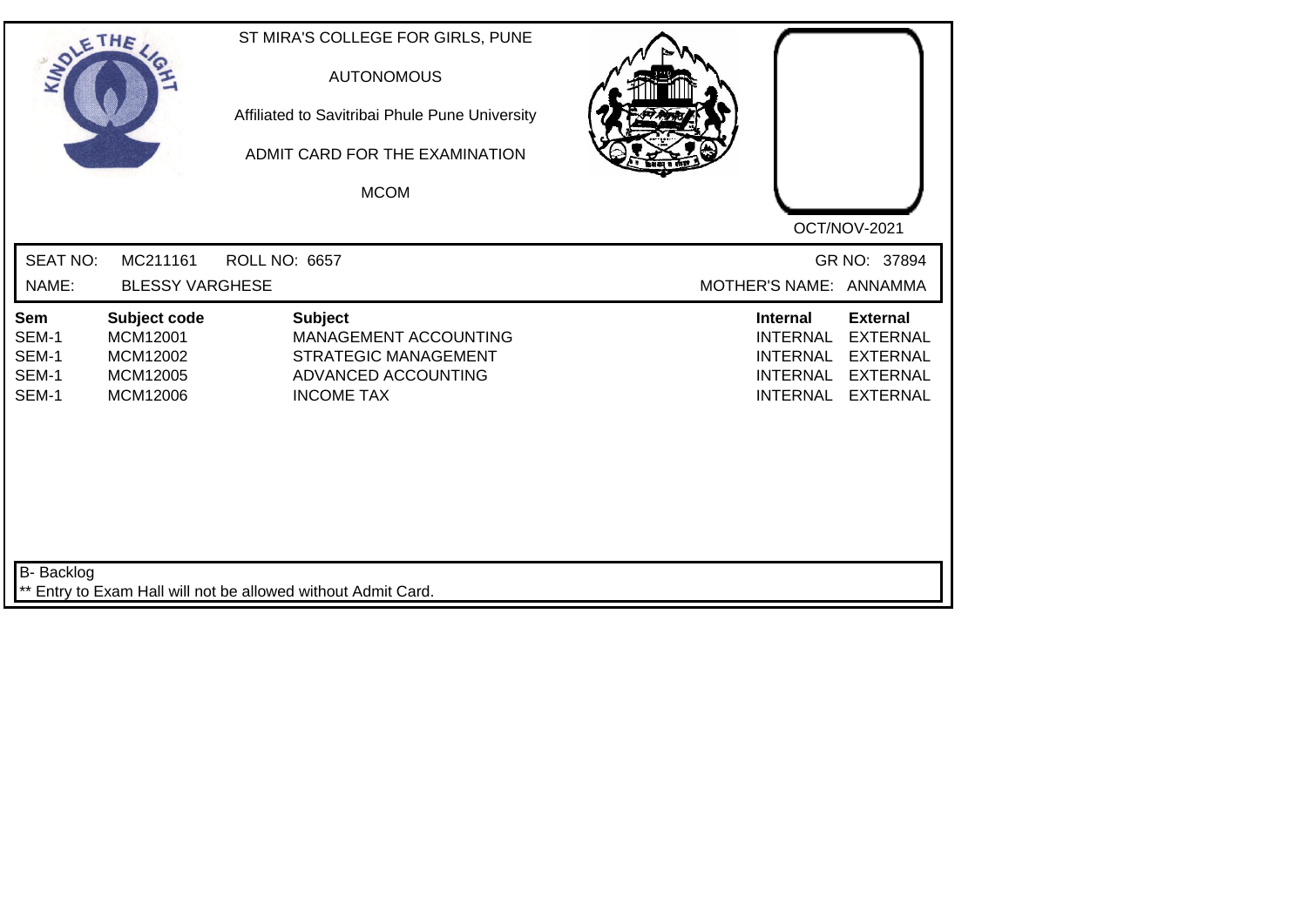| SOLETHE .                               |                                                              | ST MIRA'S COLLEGE FOR GIRLS, PUNE<br><b>AUTONOMOUS</b><br>Affiliated to Savitribai Phule Pune University<br>ADMIT CARD FOR THE EXAMINATION<br><b>MCOM</b> |                                                                                                                                                          |
|-----------------------------------------|--------------------------------------------------------------|-----------------------------------------------------------------------------------------------------------------------------------------------------------|----------------------------------------------------------------------------------------------------------------------------------------------------------|
|                                         |                                                              |                                                                                                                                                           | OCT/NOV-2021                                                                                                                                             |
| <b>SEAT NO:</b><br>NAME:                |                                                              | MCN201012 ROLL NO: 6658<br><b>ISHA HASANAND LALWANI</b>                                                                                                   | GR NO: 34505<br>MOTHER'S NAME: PUJA                                                                                                                      |
| Sem<br>SEM-1<br>SEM-1<br>SEM-1<br>SEM-1 | Subject code<br>MCM12001<br>MCM12002<br>MCM12005<br>MCM12006 | <b>Subject</b><br>MANAGEMENT ACCOUNTING<br><b>STRATEGIC MANAGEMENT</b><br>ADVANCED ACCOUNTING<br><b>INCOME TAX</b>                                        | <b>Internal</b><br><b>External</b><br><b>INTERNAL</b><br><b>EXTERNAL</b><br>INTERNAL EXTERNAL<br><b>INTERNAL</b><br><b>EXTERNAL</b><br>INTERNAL EXTERNAL |
| <b>B-</b> Backlog                       |                                                              | ** Entry to Exam Hall will not be allowed without Admit Card.                                                                                             |                                                                                                                                                          |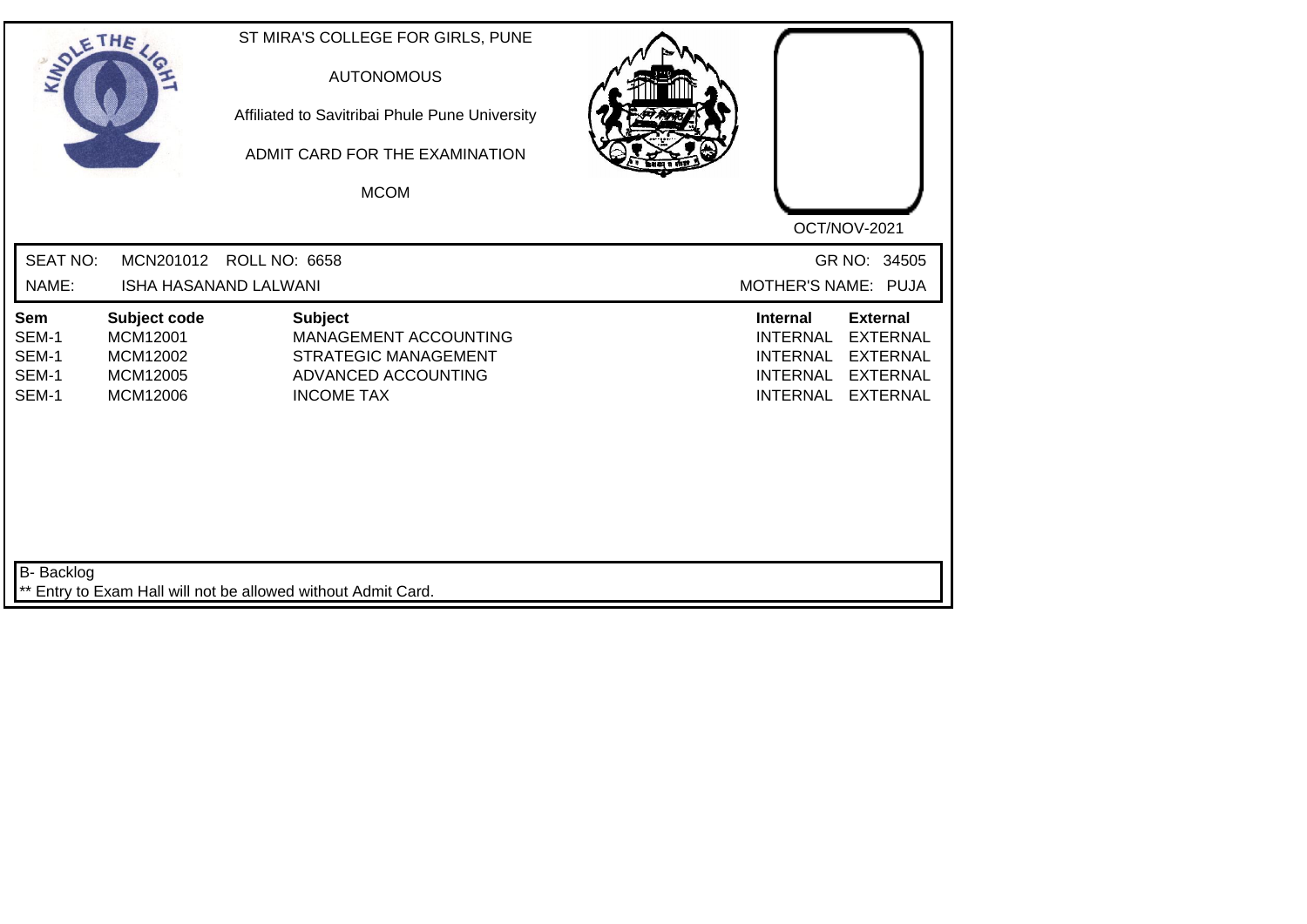| SOLETHE .                               |                                                              | ST MIRA'S COLLEGE FOR GIRLS, PUNE<br><b>AUTONOMOUS</b><br>Affiliated to Savitribai Phule Pune University<br>ADMIT CARD FOR THE EXAMINATION<br><b>MCOM</b> | OCT/NOV-2021                                                                                                                            |
|-----------------------------------------|--------------------------------------------------------------|-----------------------------------------------------------------------------------------------------------------------------------------------------------|-----------------------------------------------------------------------------------------------------------------------------------------|
| <b>SEAT NO:</b><br>NAME:                | MCN201028                                                    | ROLL NO: 6659<br>POONAM RAMCHANDRA DUBE                                                                                                                   | GR NO: 34830<br>MOTHER'S NAME: LALITA                                                                                                   |
| Sem<br>SEM-1<br>SEM-1<br>SEM-1<br>SEM-1 | Subject code<br>MCM12001<br>MCM12002<br>MCM12005<br>MCM12006 | <b>Subject</b><br>MANAGEMENT ACCOUNTING<br><b>STRATEGIC MANAGEMENT</b><br>ADVANCED ACCOUNTING<br><b>INCOME TAX</b>                                        | <b>Internal</b><br><b>External</b><br><b>INTERNAL</b><br><b>EXTERNAL</b><br>INTERNAL EXTERNAL<br>INTERNAL EXTERNAL<br>INTERNAL EXTERNAL |
| <b>B-</b> Backlog                       |                                                              | ** Entry to Exam Hall will not be allowed without Admit Card.                                                                                             |                                                                                                                                         |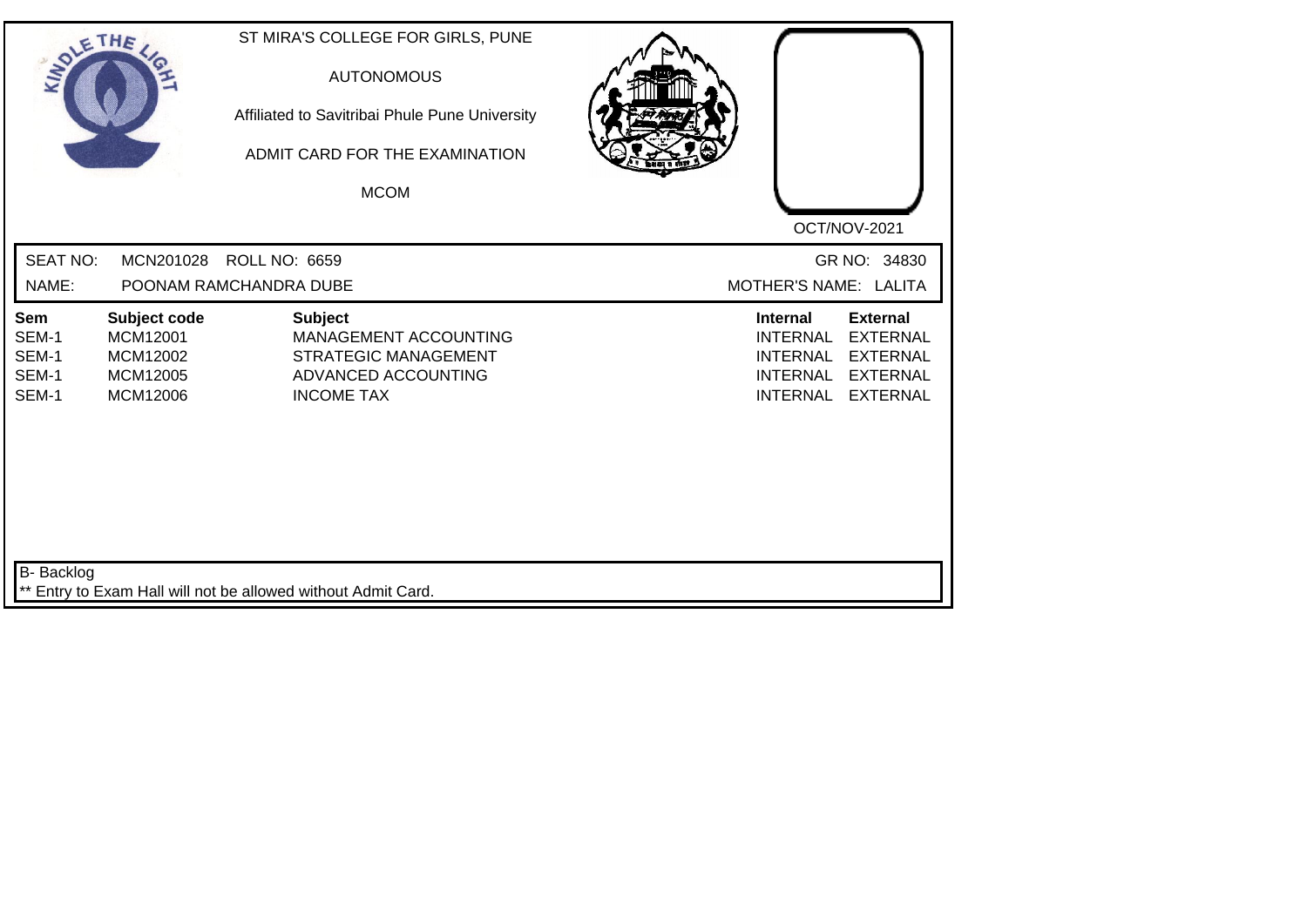| SOLETHE .<br><b>AUTONOMOUS</b><br>Affiliated to Savitribai Phule Pune University<br>ADMIT CARD FOR THE EXAMINATION<br><b>MCOM</b>                                                                                                                                                                                                                                                         |  |
|-------------------------------------------------------------------------------------------------------------------------------------------------------------------------------------------------------------------------------------------------------------------------------------------------------------------------------------------------------------------------------------------|--|
| OCT/NOV-2021                                                                                                                                                                                                                                                                                                                                                                              |  |
| <b>SEAT NO:</b><br>GR NO: 40244<br>MCN201005<br><b>ROLL NO: 6660</b>                                                                                                                                                                                                                                                                                                                      |  |
| NAME:<br>CHANDE JIGNYA CHANDRAKANT<br>MOTHER'S NAME: MAMTA                                                                                                                                                                                                                                                                                                                                |  |
| Subject code<br><b>Subject</b><br><b>Internal</b><br><b>External</b><br>Sem<br>SEM-1<br>MANAGEMENT ACCOUNTING<br><b>INTERNAL</b><br><b>EXTERNAL</b><br>MCM12001<br>SEM-1<br><b>STRATEGIC MANAGEMENT</b><br>INTERNAL EXTERNAL<br>MCM12002<br>SEM-1<br><b>INTERNAL</b><br><b>EXTERNAL</b><br>MCM12005<br>ADVANCED ACCOUNTING<br>SEM-1<br>MCM12006<br><b>INCOME TAX</b><br>INTERNAL EXTERNAL |  |
| B- Backlog<br>** Entry to Exam Hall will not be allowed without Admit Card.                                                                                                                                                                                                                                                                                                               |  |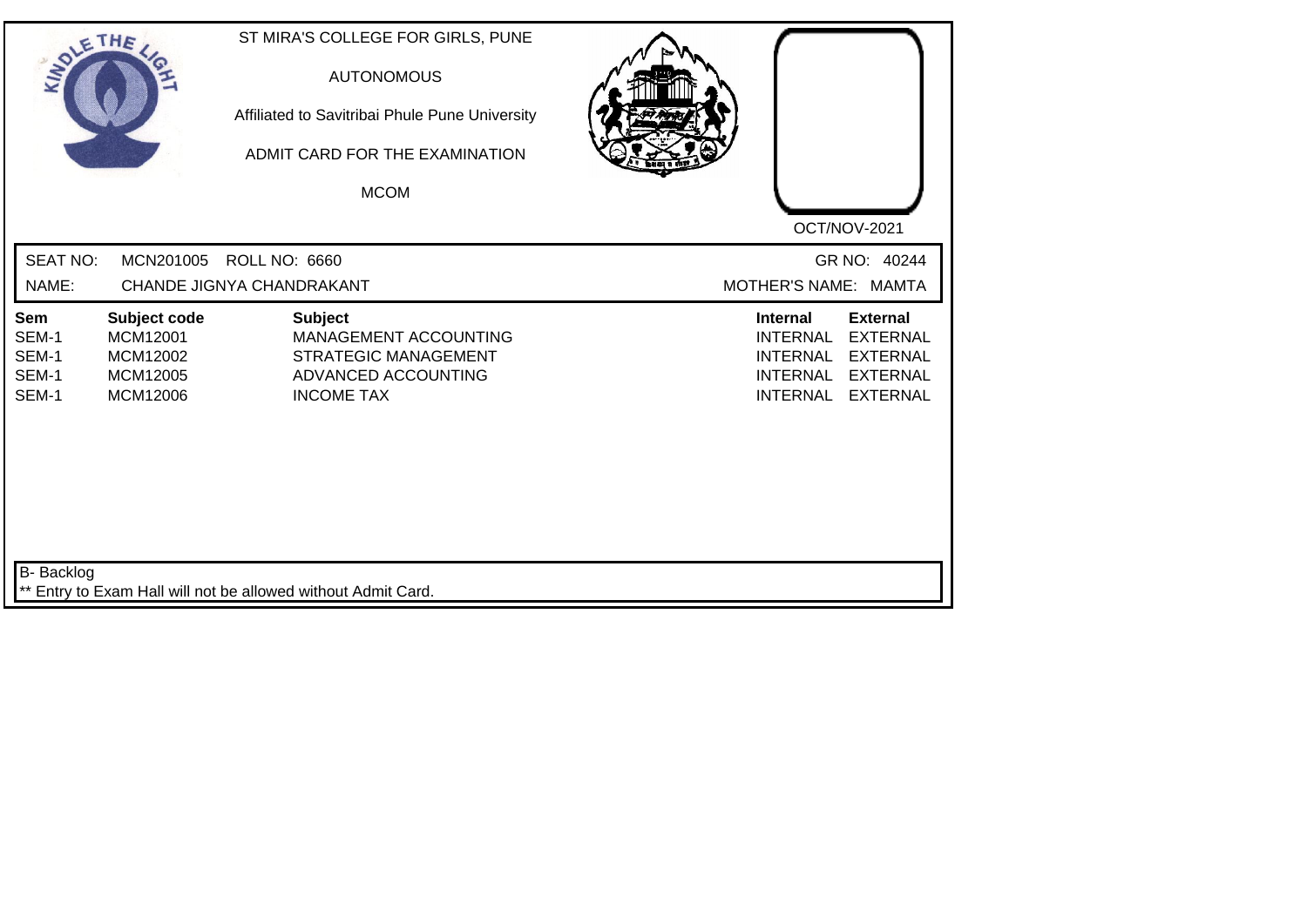| SOLE THE                                |                                                              | ST MIRA'S COLLEGE FOR GIRLS, PUNE<br><b>AUTONOMOUS</b><br>Affiliated to Savitribai Phule Pune University<br>ADMIT CARD FOR THE EXAMINATION |  |                                                                                             |                                                                                             |
|-----------------------------------------|--------------------------------------------------------------|--------------------------------------------------------------------------------------------------------------------------------------------|--|---------------------------------------------------------------------------------------------|---------------------------------------------------------------------------------------------|
|                                         |                                                              | <b>MCOM</b>                                                                                                                                |  |                                                                                             |                                                                                             |
|                                         |                                                              |                                                                                                                                            |  |                                                                                             | OCT/NOV-2021                                                                                |
| <b>SEAT NO:</b>                         | MCN201010                                                    | <b>ROLL NO: 6661</b>                                                                                                                       |  |                                                                                             | GR NO: 36720                                                                                |
| NAME:                                   | <b>HARSHADA VIJAY KAPSE</b>                                  |                                                                                                                                            |  | MOTHER'S NAME: SUVARNA                                                                      |                                                                                             |
| Sem<br>SEM-1<br>SEM-1<br>SEM-1<br>SEM-1 | Subject code<br>MCM12001<br>MCM12002<br>MCM12005<br>MCM12006 | <b>Subject</b><br>MANAGEMENT ACCOUNTING<br><b>STRATEGIC MANAGEMENT</b><br>ADVANCED ACCOUNTING<br><b>INCOME TAX</b>                         |  | <b>Internal</b><br><b>INTERNAL</b><br><b>INTERNAL</b><br><b>INTERNAL</b><br><b>INTERNAL</b> | <b>External</b><br><b>EXTERNAL</b><br><b>EXTERNAL</b><br><b>EXTERNAL</b><br><b>EXTERNAL</b> |
| B- Backlog                              |                                                              | ** Entry to Exam Hall will not be allowed without Admit Card.                                                                              |  |                                                                                             |                                                                                             |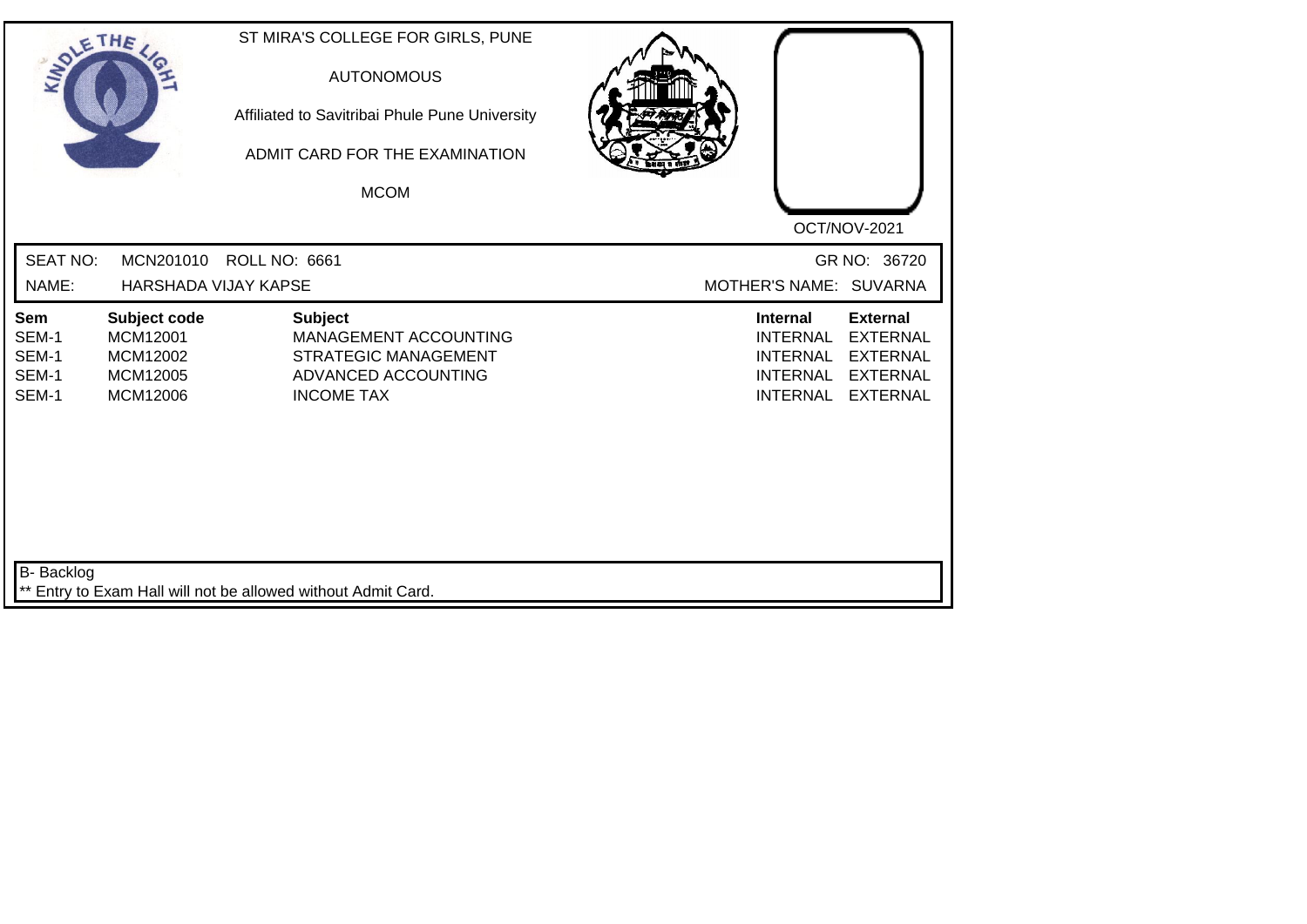| SOLE THE                                |                                                              | ST MIRA'S COLLEGE FOR GIRLS, PUNE<br><b>AUTONOMOUS</b><br>Affiliated to Savitribai Phule Pune University<br>ADMIT CARD FOR THE EXAMINATION<br><b>MCOM</b> |                                                                                                                                                                                            |
|-----------------------------------------|--------------------------------------------------------------|-----------------------------------------------------------------------------------------------------------------------------------------------------------|--------------------------------------------------------------------------------------------------------------------------------------------------------------------------------------------|
|                                         |                                                              |                                                                                                                                                           | OCT/NOV-2021                                                                                                                                                                               |
| <b>SEAT NO:</b><br>NAME:                | MCN201002                                                    | <b>ROLL NO: 6662</b><br>AISHWARYA RAJENDRA SHELKE                                                                                                         | GR NO: 34536<br>MOTHER'S NAME: LATA                                                                                                                                                        |
| Sem<br>SEM-1<br>SEM-1<br>SEM-1<br>SEM-1 | Subject code<br>MCM12001<br>MCM12002<br>MCM12005<br>MCM12006 | <b>Subject</b><br>MANAGEMENT ACCOUNTING<br><b>STRATEGIC MANAGEMENT</b><br>ADVANCED ACCOUNTING<br><b>INCOME TAX</b>                                        | <b>External</b><br><b>Internal</b><br><b>INTERNAL</b><br><b>EXTERNAL</b><br><b>INTERNAL</b><br><b>EXTERNAL</b><br><b>INTERNAL</b><br><b>EXTERNAL</b><br><b>INTERNAL</b><br><b>EXTERNAL</b> |
| <b>B-</b> Backlog                       |                                                              | Entry to Exam Hall will not be allowed without Admit Card.                                                                                                |                                                                                                                                                                                            |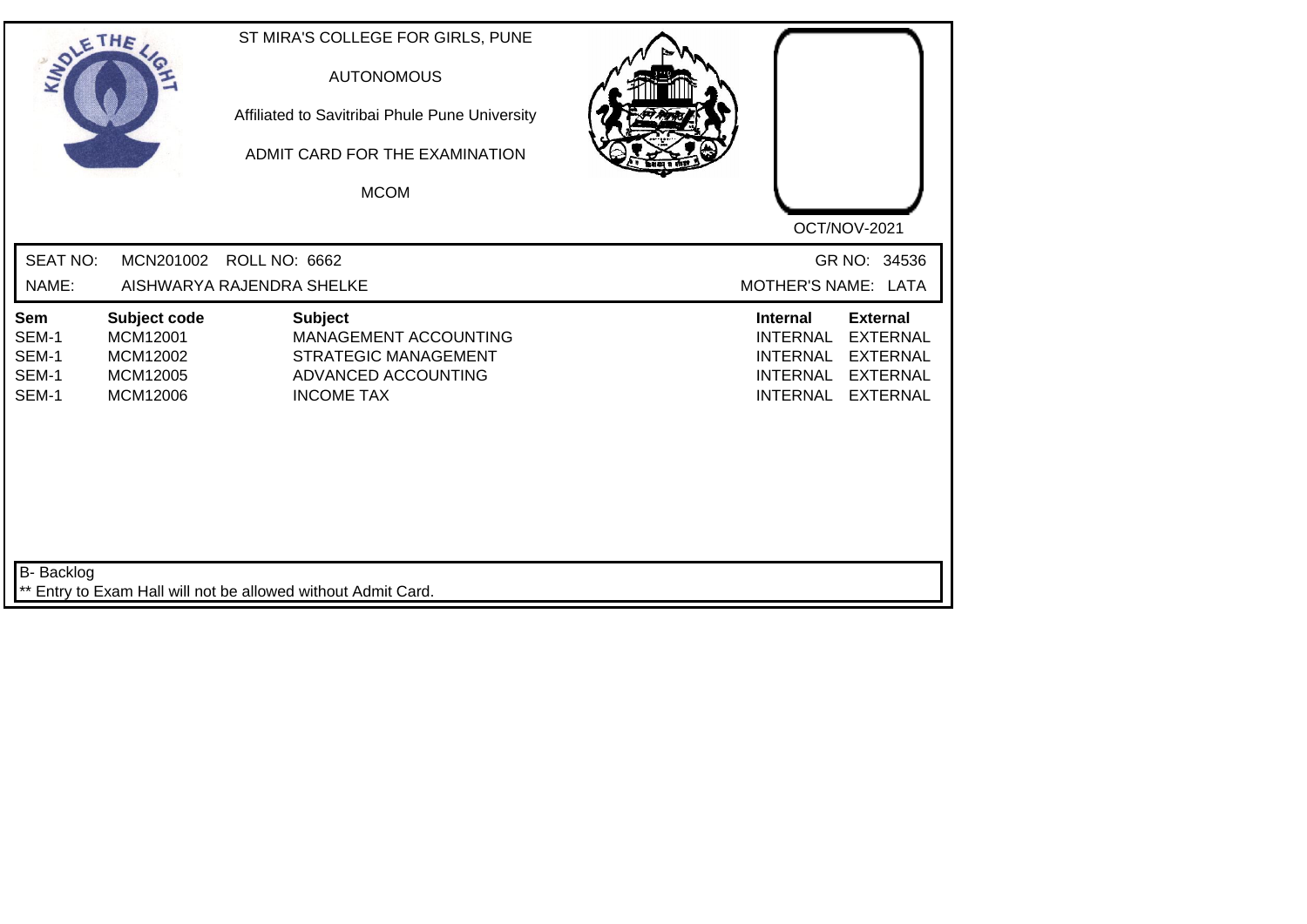| SOLETHE,                                |                                                              | ST MIRA'S COLLEGE FOR GIRLS, PUNE<br><b>AUTONOMOUS</b><br>Affiliated to Savitribai Phule Pune University<br>ADMIT CARD FOR THE EXAMINATION<br><b>MCOM</b> |                                                                                                                                                                                            |
|-----------------------------------------|--------------------------------------------------------------|-----------------------------------------------------------------------------------------------------------------------------------------------------------|--------------------------------------------------------------------------------------------------------------------------------------------------------------------------------------------|
| <b>SEAT NO:</b><br>NAME:                | MC211129                                                     | <b>ROLL NO: 6663</b><br>SHIVANI PADMAKAR JIRWANKAR                                                                                                        | OCT/NOV-2021<br>GR NO: 34525<br>MOTHER'S NAME: SEEMA                                                                                                                                       |
| Sem<br>SEM-1<br>SEM-1<br>SEM-1<br>SEM-1 | Subject code<br>MCM12001<br>MCM12002<br>MCM12005<br>MCM12006 | <b>Subject</b><br>MANAGEMENT ACCOUNTING<br><b>STRATEGIC MANAGEMENT</b><br>ADVANCED ACCOUNTING<br><b>INCOME TAX</b>                                        | <b>External</b><br><b>Internal</b><br><b>INTERNAL</b><br><b>EXTERNAL</b><br><b>EXTERNAL</b><br><b>INTERNAL</b><br><b>INTERNAL</b><br><b>EXTERNAL</b><br><b>INTERNAL</b><br><b>EXTERNAL</b> |
| B- Backlog                              |                                                              | ** Entry to Exam Hall will not be allowed without Admit Card.                                                                                             |                                                                                                                                                                                            |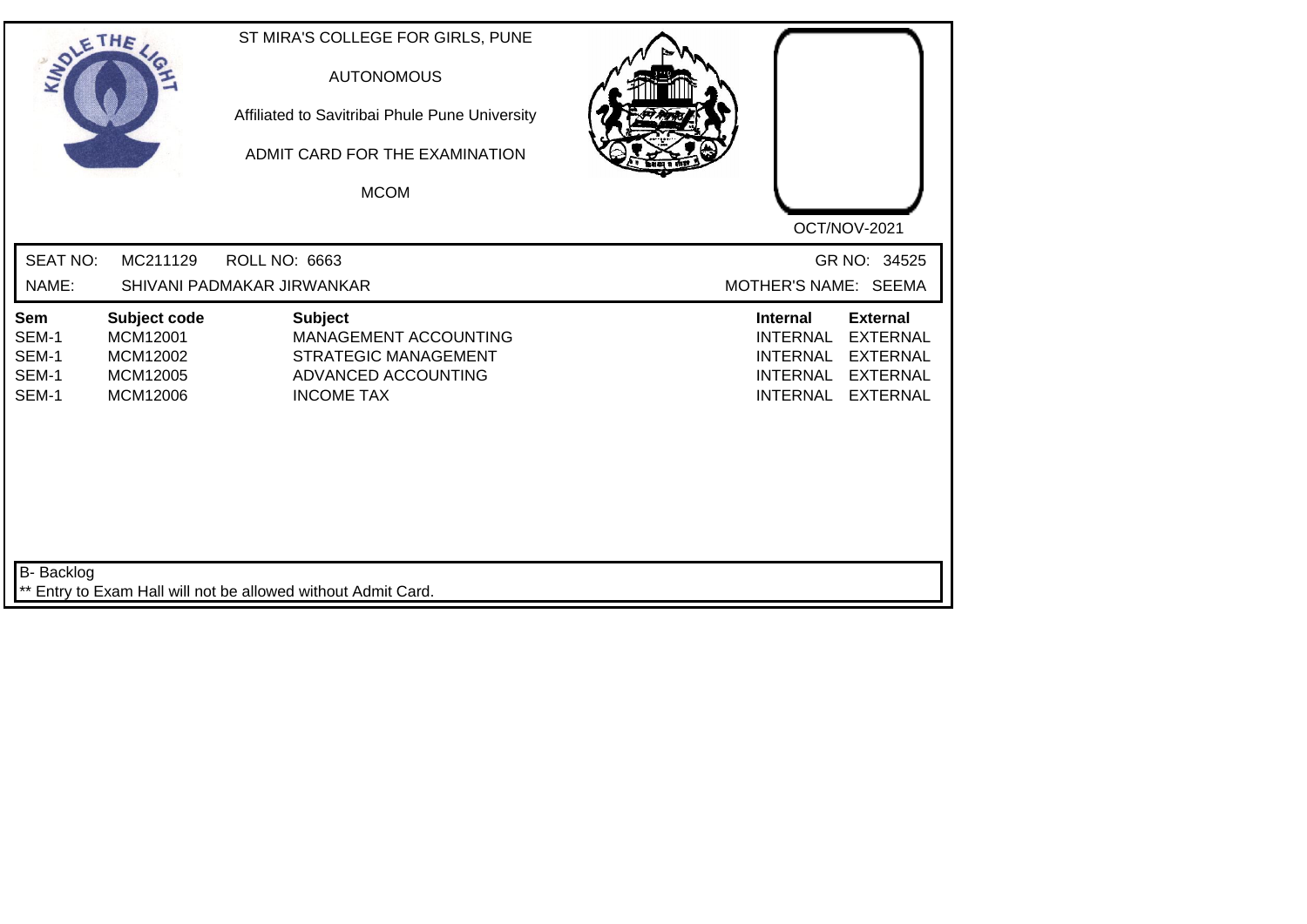| SOLETHE                                 |                                                              | ST MIRA'S COLLEGE FOR GIRLS, PUNE<br><b>AUTONOMOUS</b><br>Affiliated to Savitribai Phule Pune University<br>ADMIT CARD FOR THE EXAMINATION<br><b>MCOM</b> |                                                                                                                                                                                            |
|-----------------------------------------|--------------------------------------------------------------|-----------------------------------------------------------------------------------------------------------------------------------------------------------|--------------------------------------------------------------------------------------------------------------------------------------------------------------------------------------------|
|                                         |                                                              |                                                                                                                                                           | OCT/NOV-2021                                                                                                                                                                               |
| <b>SEAT NO:</b>                         | MC211155                                                     | <b>ROLL NO: 6664</b>                                                                                                                                      | GR NO: 37917                                                                                                                                                                               |
| NAME:                                   | <b>SHOW SATORUPA SUNIL</b>                                   |                                                                                                                                                           | MOTHER'S NAME: SUJATA                                                                                                                                                                      |
| Sem<br>SEM-1<br>SEM-1<br>SEM-1<br>SEM-1 | Subject code<br>MCM12001<br>MCM12002<br>MCM12005<br>MCM12006 | <b>Subject</b><br>MANAGEMENT ACCOUNTING<br><b>STRATEGIC MANAGEMENT</b><br>ADVANCED ACCOUNTING<br><b>INCOME TAX</b>                                        | <b>External</b><br><b>Internal</b><br><b>INTERNAL</b><br><b>EXTERNAL</b><br><b>INTERNAL</b><br><b>EXTERNAL</b><br><b>INTERNAL</b><br><b>EXTERNAL</b><br><b>INTERNAL</b><br><b>EXTERNAL</b> |
| <b>B-</b> Backlog                       |                                                              | ** Entry to Exam Hall will not be allowed without Admit Card.                                                                                             |                                                                                                                                                                                            |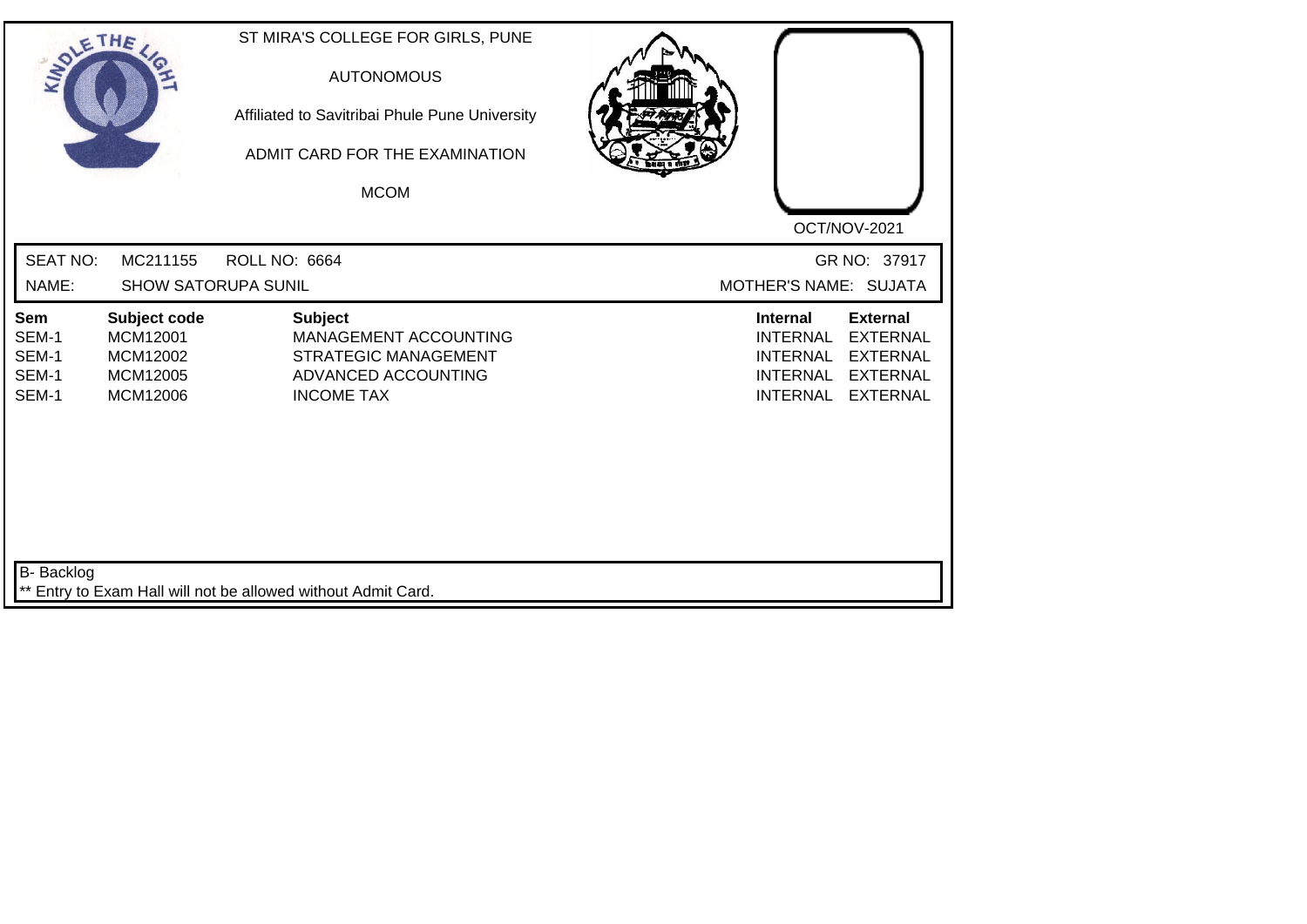| SOLETHE,                                |                                                              | ST MIRA'S COLLEGE FOR GIRLS, PUNE<br><b>AUTONOMOUS</b><br>Affiliated to Savitribai Phule Pune University<br>ADMIT CARD FOR THE EXAMINATION<br><b>MCOM</b> | OCT/NOV-2021                                                                                                                                             |  |
|-----------------------------------------|--------------------------------------------------------------|-----------------------------------------------------------------------------------------------------------------------------------------------------------|----------------------------------------------------------------------------------------------------------------------------------------------------------|--|
| <b>SEAT NO:</b><br>NAME:                | MCN201023                                                    | <b>ROLL NO: 6665</b><br>NEHA BANO SHAHEED AHMED                                                                                                           | GR NO: 34818<br>MOTHER'S NAME: SAYEEDA BEGUM                                                                                                             |  |
| Sem<br>SEM-1<br>SEM-1<br>SEM-1<br>SEM-1 | Subject code<br>MCM12001<br>MCM12002<br>MCM12005<br>MCM12006 | <b>Subject</b><br>MANAGEMENT ACCOUNTING<br><b>STRATEGIC MANAGEMENT</b><br>ADVANCED ACCOUNTING<br><b>INCOME TAX</b>                                        | <b>External</b><br><b>Internal</b><br><b>INTERNAL</b><br><b>EXTERNAL</b><br>INTERNAL EXTERNAL<br>INTERNAL EXTERNAL<br><b>INTERNAL</b><br><b>EXTERNAL</b> |  |
| B- Backlog                              |                                                              | ** Entry to Exam Hall will not be allowed without Admit Card.                                                                                             |                                                                                                                                                          |  |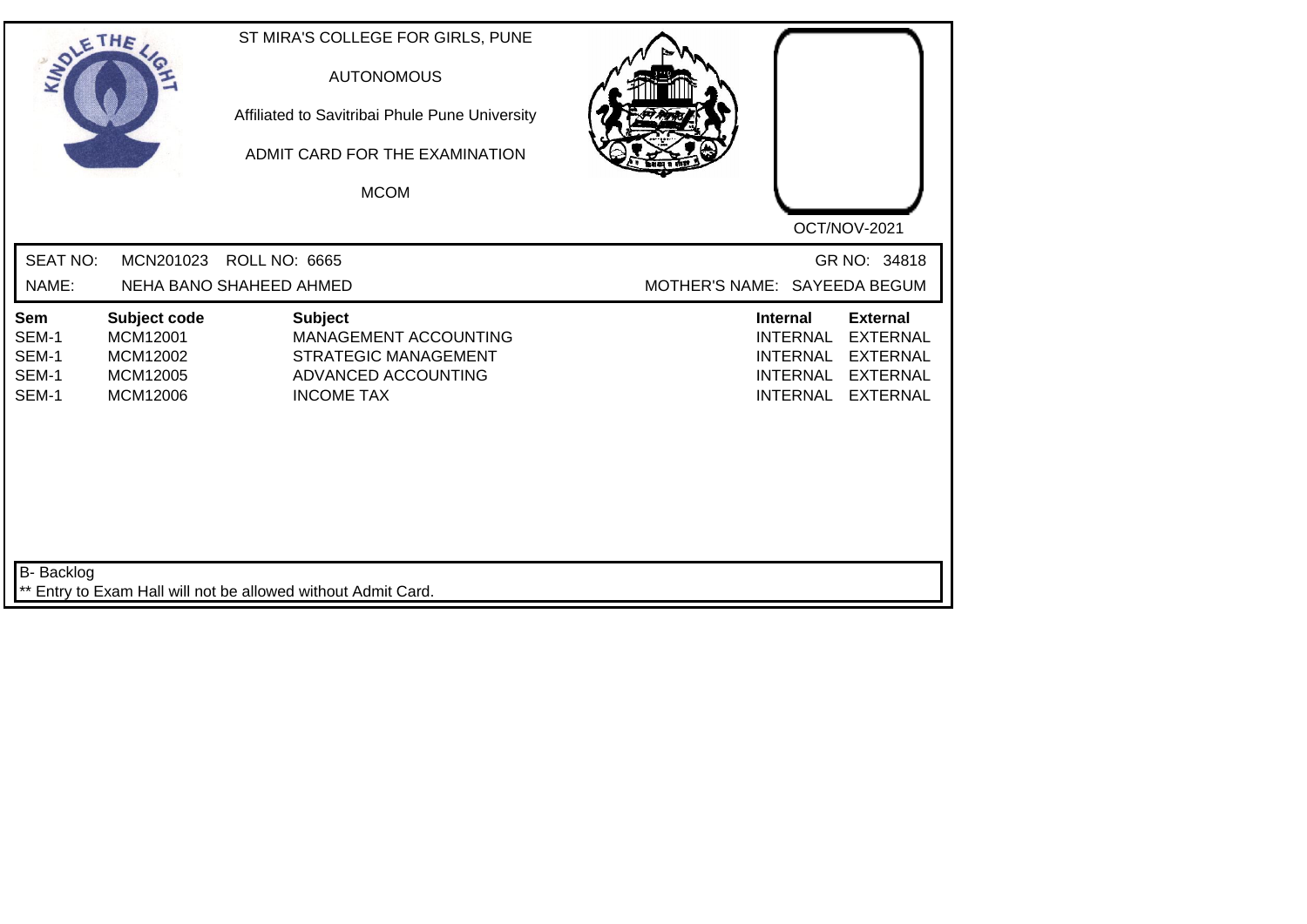| SOLETHE ,                               |                                                              | ST MIRA'S COLLEGE FOR GIRLS, PUNE<br><b>AUTONOMOUS</b><br>Affiliated to Savitribai Phule Pune University<br>ADMIT CARD FOR THE EXAMINATION |                                                                                                                                                                                            |
|-----------------------------------------|--------------------------------------------------------------|--------------------------------------------------------------------------------------------------------------------------------------------|--------------------------------------------------------------------------------------------------------------------------------------------------------------------------------------------|
|                                         |                                                              | <b>MCOM</b>                                                                                                                                |                                                                                                                                                                                            |
| <b>SEAT NO:</b>                         | MCN201021                                                    | <b>ROLL NO: 6666</b>                                                                                                                       | OCT/NOV-2021<br>GR NO: 34663                                                                                                                                                               |
| NAME:                                   |                                                              | MEENA KAILASHCHANDRA ARYA                                                                                                                  | MOTHER'S NAME: SITA ARYA                                                                                                                                                                   |
| Sem<br>SEM-1<br>SEM-1<br>SEM-1<br>SEM-1 | Subject code<br>MCM12001<br>MCM12002<br>MCM12005<br>MCM12006 | <b>Subject</b><br>MANAGEMENT ACCOUNTING<br><b>STRATEGIC MANAGEMENT</b><br>ADVANCED ACCOUNTING<br><b>INCOME TAX</b>                         | <b>Internal</b><br><b>External</b><br><b>INTERNAL</b><br><b>EXTERNAL</b><br><b>EXTERNAL</b><br><b>INTERNAL</b><br><b>INTERNAL</b><br><b>EXTERNAL</b><br><b>INTERNAL</b><br><b>EXTERNAL</b> |
| <b>B-</b> Backlog                       |                                                              | ** Entry to Exam Hall will not be allowed without Admit Card.                                                                              |                                                                                                                                                                                            |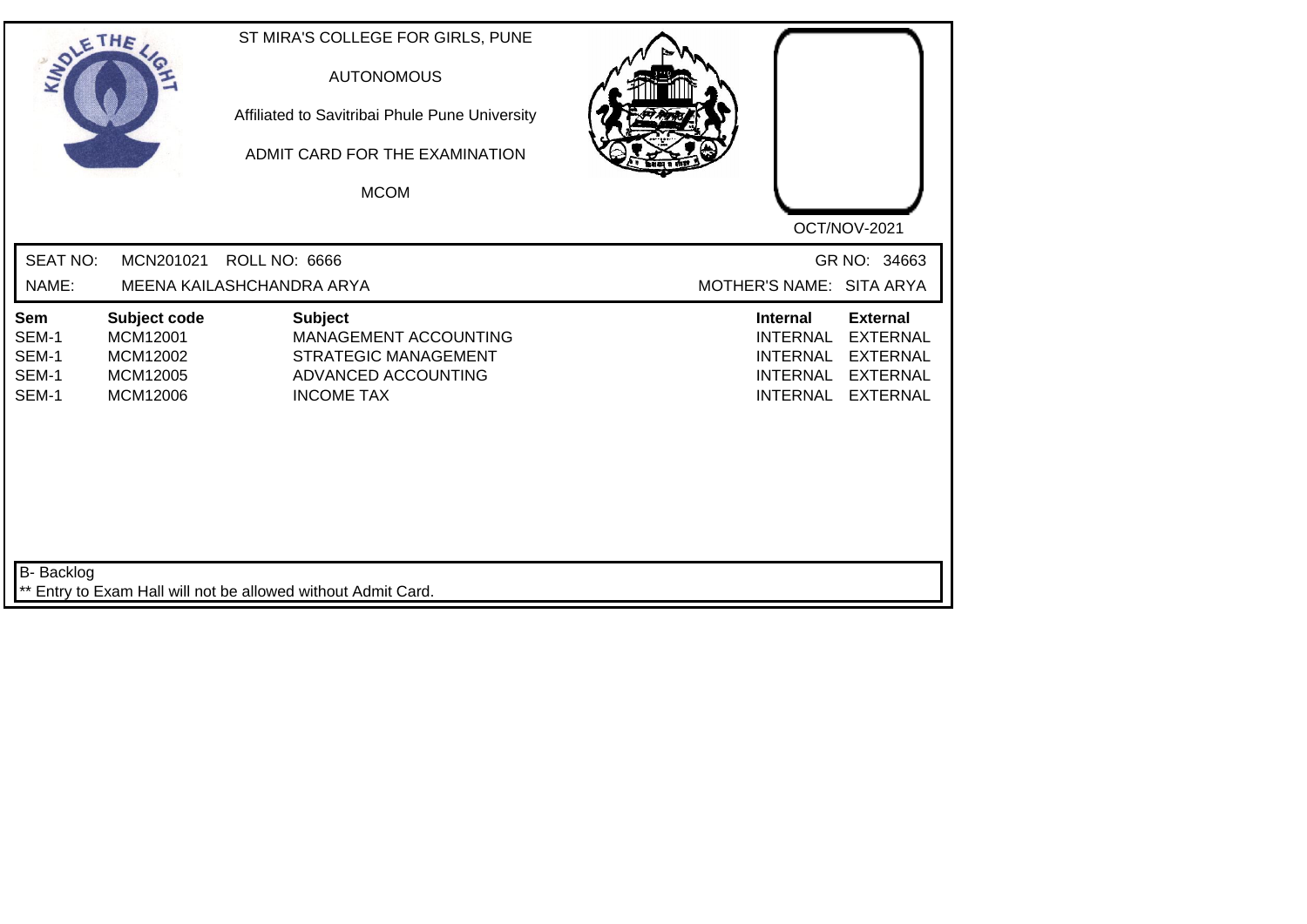| SOLETHE,                                |                                                              | ST MIRA'S COLLEGE FOR GIRLS, PUNE<br><b>AUTONOMOUS</b><br>Affiliated to Savitribai Phule Pune University<br>ADMIT CARD FOR THE EXAMINATION<br><b>MCOM</b> | OCT/NOV-2021                                                                                                                                                                               |
|-----------------------------------------|--------------------------------------------------------------|-----------------------------------------------------------------------------------------------------------------------------------------------------------|--------------------------------------------------------------------------------------------------------------------------------------------------------------------------------------------|
| <b>SEAT NO:</b><br>NAME:                | MCN201009                                                    | ROLL NO: 6667<br><b>GLORY SAMUEL SHEPPARD</b>                                                                                                             | GR NO: 2021053<br>MOTHER'S NAME: JAYASHRI                                                                                                                                                  |
| Sem<br>SEM-1<br>SEM-1<br>SEM-1<br>SEM-1 | Subject code<br>MCM12001<br>MCM12002<br>MCM12005<br>MCM12006 | <b>Subject</b><br>MANAGEMENT ACCOUNTING<br><b>STRATEGIC MANAGEMENT</b><br>ADVANCED ACCOUNTING<br><b>INCOME TAX</b>                                        | <b>External</b><br><b>Internal</b><br><b>EXTERNAL</b><br><b>INTERNAL</b><br><b>INTERNAL</b><br><b>EXTERNAL</b><br><b>INTERNAL</b><br><b>EXTERNAL</b><br><b>INTERNAL</b><br><b>EXTERNAL</b> |
| <b>B-</b> Backlog                       |                                                              | ** Entry to Exam Hall will not be allowed without Admit Card.                                                                                             |                                                                                                                                                                                            |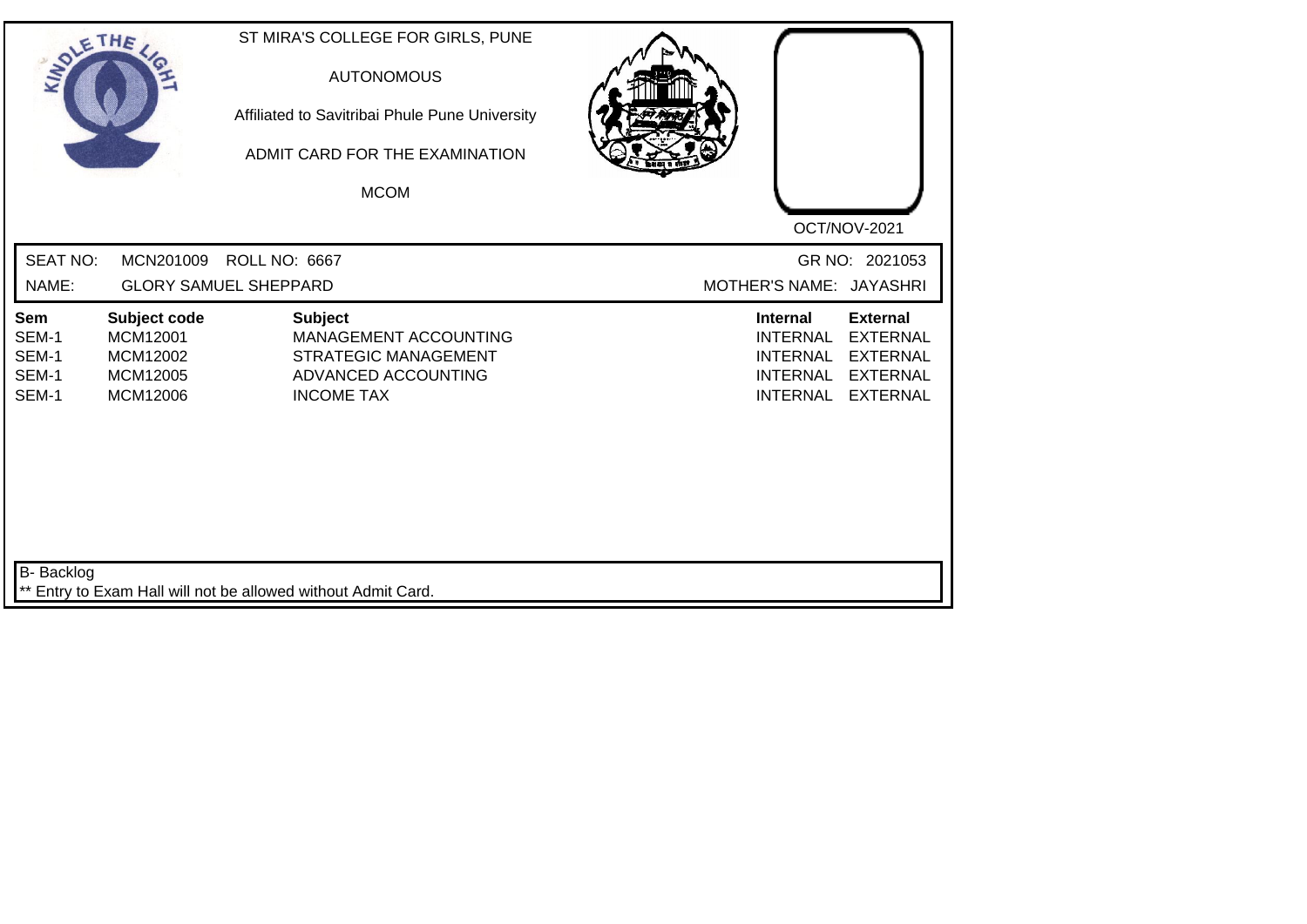| SOLETHE,                                |                                                              | ST MIRA'S COLLEGE FOR GIRLS, PUNE<br><b>AUTONOMOUS</b><br>Affiliated to Savitribai Phule Pune University<br>ADMIT CARD FOR THE EXAMINATION<br><b>MCOM</b> | OCT/NOV-2021                                                                                                                                                                               |
|-----------------------------------------|--------------------------------------------------------------|-----------------------------------------------------------------------------------------------------------------------------------------------------------|--------------------------------------------------------------------------------------------------------------------------------------------------------------------------------------------|
| <b>SEAT NO:</b><br>NAME:                | MC211127                                                     | <b>ROLL NO: 6668</b><br>AAKANKSHA SANTOSH JADHAV                                                                                                          | GR NO: 36229<br>MOTHER'S NAME: VAISHALI                                                                                                                                                    |
| Sem<br>SEM-1<br>SEM-1<br>SEM-1<br>SEM-1 | Subject code<br>MCM12001<br>MCM12002<br>MCM12005<br>MCM12006 | <b>Subject</b><br>MANAGEMENT ACCOUNTING<br><b>STRATEGIC MANAGEMENT</b><br>ADVANCED ACCOUNTING<br><b>INCOME TAX</b>                                        | <b>Internal</b><br><b>External</b><br><b>INTERNAL</b><br><b>EXTERNAL</b><br><b>EXTERNAL</b><br><b>INTERNAL</b><br><b>INTERNAL</b><br><b>EXTERNAL</b><br><b>INTERNAL</b><br><b>EXTERNAL</b> |
| B- Backlog                              |                                                              | ** Entry to Exam Hall will not be allowed without Admit Card.                                                                                             |                                                                                                                                                                                            |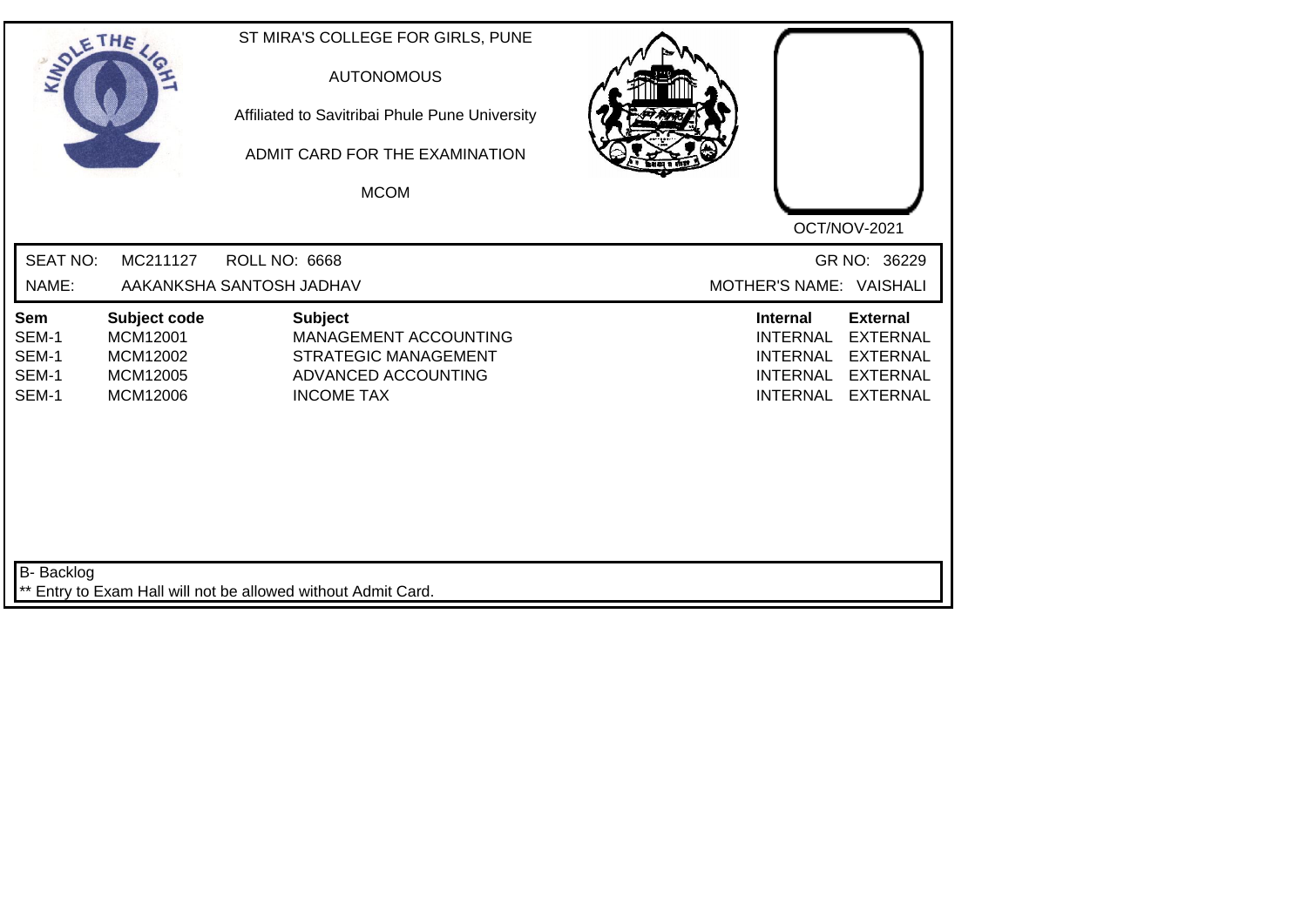| SOLETHE,                                |                                                              | ST MIRA'S COLLEGE FOR GIRLS, PUNE<br><b>AUTONOMOUS</b><br>Affiliated to Savitribai Phule Pune University<br>ADMIT CARD FOR THE EXAMINATION<br><b>MCOM</b> | OCT/NOV-2021                                                                                                                                                                               |  |
|-----------------------------------------|--------------------------------------------------------------|-----------------------------------------------------------------------------------------------------------------------------------------------------------|--------------------------------------------------------------------------------------------------------------------------------------------------------------------------------------------|--|
| <b>SEAT NO:</b><br>NAME:                | MC211122                                                     | <b>ROLL NO: 6669</b><br>DHANWANI HEMA HARESH                                                                                                              | GR NO:<br><b>MOTHER'S NAME:</b><br><b>MAMATA</b>                                                                                                                                           |  |
| Sem<br>SEM-1<br>SEM-1<br>SEM-1<br>SEM-1 | Subject code<br>MCM12001<br>MCM12002<br>MCM12005<br>MCM12006 | <b>Subject</b><br>MANAGEMENT ACCOUNTING<br><b>STRATEGIC MANAGEMENT</b><br>ADVANCED ACCOUNTING<br><b>INCOME TAX</b>                                        | <b>Internal</b><br><b>External</b><br><b>INTERNAL</b><br><b>EXTERNAL</b><br><b>EXTERNAL</b><br><b>INTERNAL</b><br><b>INTERNAL</b><br><b>EXTERNAL</b><br><b>INTERNAL</b><br><b>EXTERNAL</b> |  |
| <b>B-</b> Backlog                       |                                                              | ** Entry to Exam Hall will not be allowed without Admit Card.                                                                                             |                                                                                                                                                                                            |  |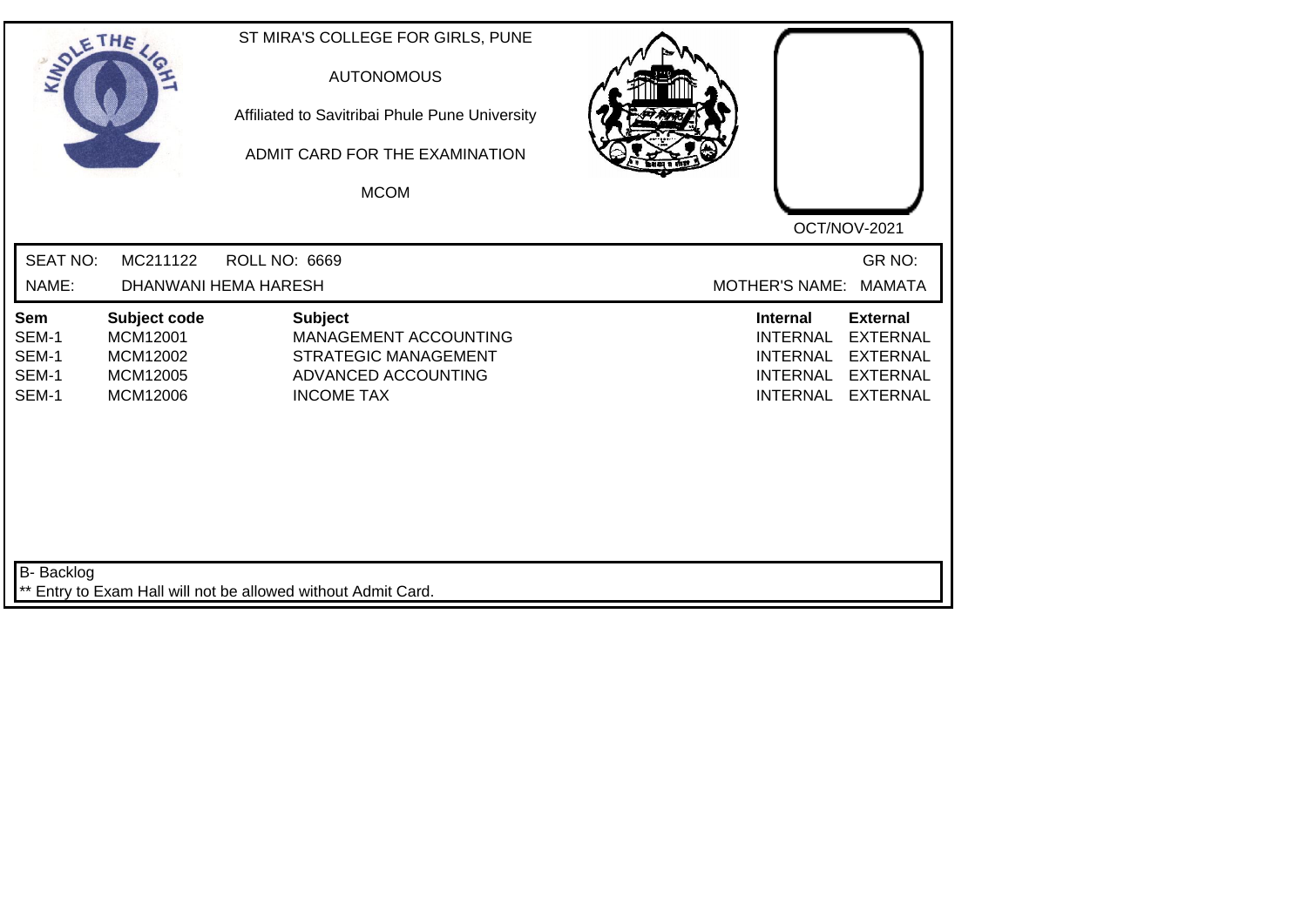| SOLETHE,                                |                                                              | ST MIRA'S COLLEGE FOR GIRLS, PUNE<br><b>AUTONOMOUS</b><br>Affiliated to Savitribai Phule Pune University<br>ADMIT CARD FOR THE EXAMINATION<br><b>MCOM</b> | OCT/NOV-2021                                                                                                                                                                               |
|-----------------------------------------|--------------------------------------------------------------|-----------------------------------------------------------------------------------------------------------------------------------------------------------|--------------------------------------------------------------------------------------------------------------------------------------------------------------------------------------------|
| <b>SEAT NO:</b><br>NAME:                | MC211133                                                     | <b>ROLL NO: 6670</b><br><b>PRITI SHANTARAM KOLTE</b>                                                                                                      | GR NO: 36291<br>MOTHER'S NAME: ARUNA                                                                                                                                                       |
| Sem<br>SEM-1<br>SEM-1<br>SEM-1<br>SEM-1 | Subject code<br>MCM12001<br>MCM12002<br>MCM12005<br>MCM12006 | <b>Subject</b><br>MANAGEMENT ACCOUNTING<br><b>STRATEGIC MANAGEMENT</b><br>ADVANCED ACCOUNTING<br><b>INCOME TAX</b>                                        | <b>External</b><br><b>Internal</b><br><b>INTERNAL</b><br><b>EXTERNAL</b><br><b>EXTERNAL</b><br><b>INTERNAL</b><br><b>INTERNAL</b><br><b>EXTERNAL</b><br><b>INTERNAL</b><br><b>EXTERNAL</b> |
| <b>B-</b> Backlog                       |                                                              | ** Entry to Exam Hall will not be allowed without Admit Card.                                                                                             |                                                                                                                                                                                            |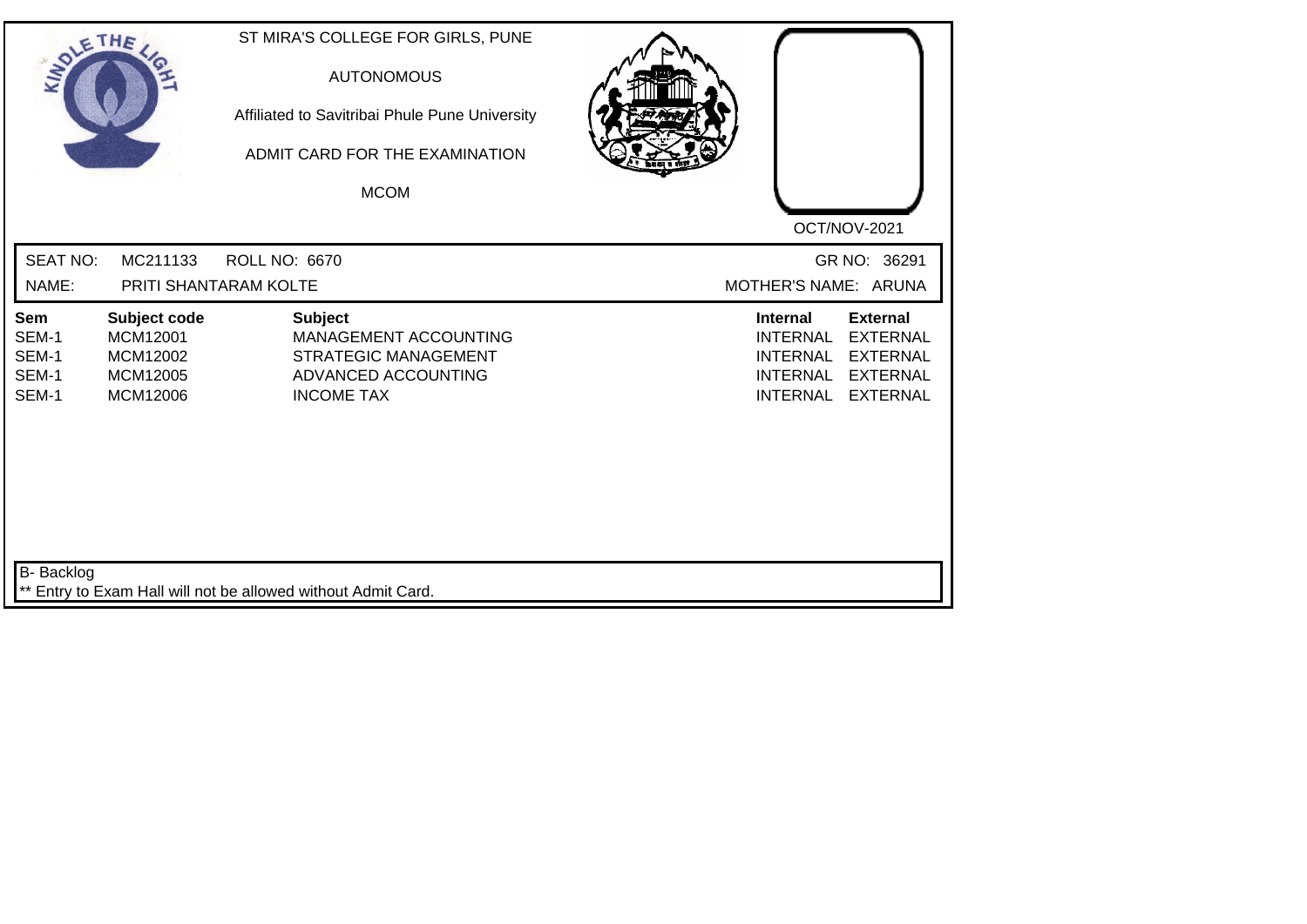| SOLETHE,                                |                                                              | ST MIRA'S COLLEGE FOR GIRLS, PUNE<br><b>AUTONOMOUS</b><br>Affiliated to Savitribai Phule Pune University<br>ADMIT CARD FOR THE EXAMINATION<br><b>MCOM</b> |                                                                                                                                                                    |
|-----------------------------------------|--------------------------------------------------------------|-----------------------------------------------------------------------------------------------------------------------------------------------------------|--------------------------------------------------------------------------------------------------------------------------------------------------------------------|
| <b>SEAT NO:</b><br>NAME:                | MC211151                                                     | ROLL NO: 6672<br>SHAIKH SUMMAIYA BANO WAJID                                                                                                               | OCT/NOV-2021<br>GR NO: 38016<br>MOTHER'S NAME: AYESHA                                                                                                              |
| Sem<br>SEM-1<br>SEM-1<br>SEM-1<br>SEM-1 | Subject code<br>MCM12001<br>MCM12002<br>MCM12005<br>MCM12006 | <b>Subject</b><br>MANAGEMENT ACCOUNTING<br><b>STRATEGIC MANAGEMENT</b><br>ADVANCED ACCOUNTING<br><b>INCOME TAX</b>                                        | <b>External</b><br>Internal<br><b>EXTERNAL</b><br><b>INTERNAL</b><br>INTERNAL EXTERNAL<br><b>INTERNAL</b><br><b>EXTERNAL</b><br><b>INTERNAL</b><br><b>EXTERNAL</b> |
| <b>B-</b> Backlog                       |                                                              | ** Entry to Exam Hall will not be allowed without Admit Card.                                                                                             |                                                                                                                                                                    |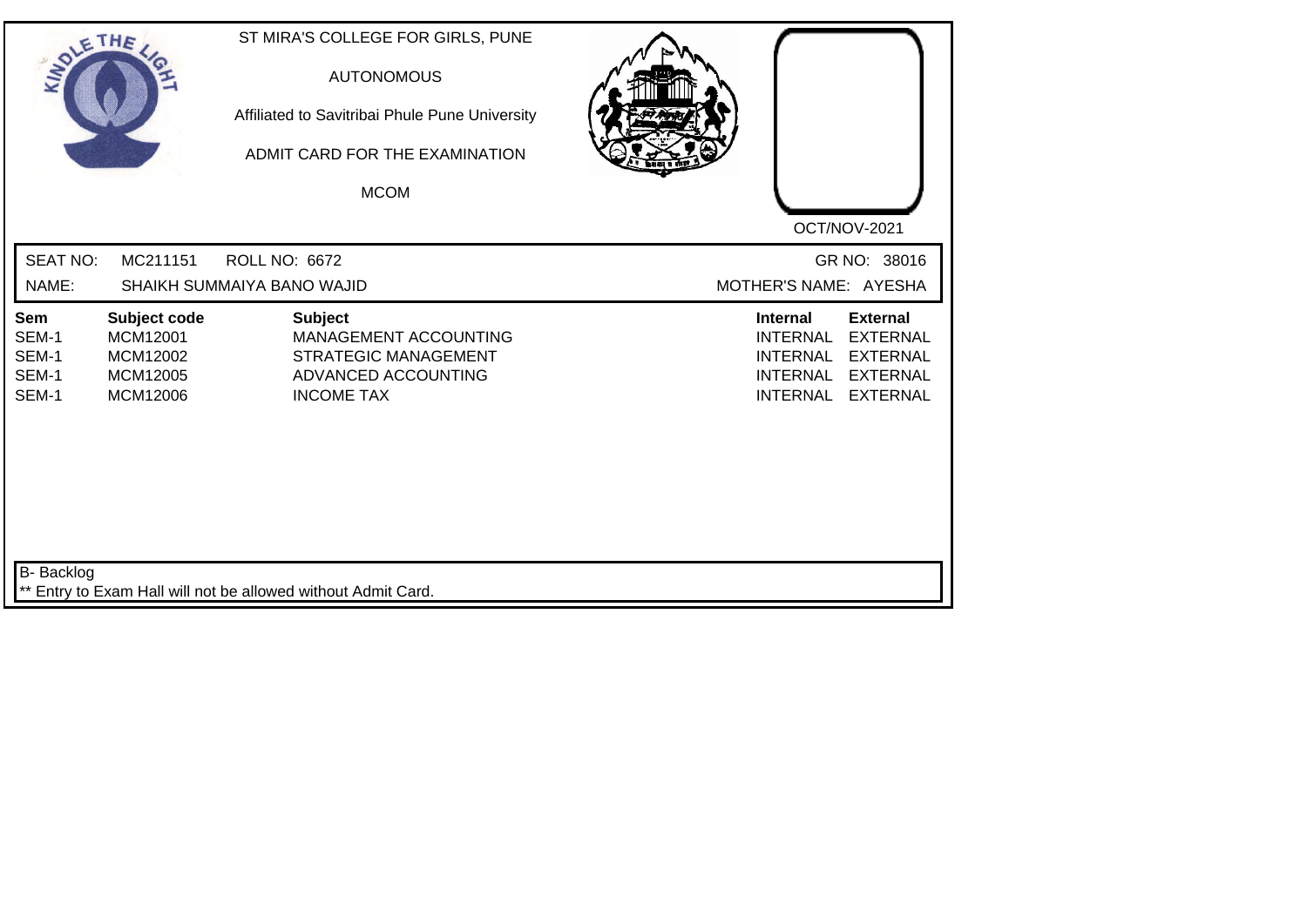| SOLETHE,                                |                                                              | ST MIRA'S COLLEGE FOR GIRLS, PUNE<br><b>AUTONOMOUS</b><br>Affiliated to Savitribai Phule Pune University<br>ADMIT CARD FOR THE EXAMINATION<br><b>MCOM</b> | OCT/NOV-2021                                                                                                                                                                               |
|-----------------------------------------|--------------------------------------------------------------|-----------------------------------------------------------------------------------------------------------------------------------------------------------|--------------------------------------------------------------------------------------------------------------------------------------------------------------------------------------------|
| <b>SEAT NO:</b><br>NAME:                | MCN201031                                                    | ROLL NO: 6673<br>SAMIKSHA SANJAY TIKAIT                                                                                                                   | GR NO: 2021052<br>MOTHER'S NAME: SANGEETA                                                                                                                                                  |
| Sem<br>SEM-1<br>SEM-1<br>SEM-1<br>SEM-1 | Subject code<br>MCM12001<br>MCM12002<br>MCM12005<br>MCM12006 | <b>Subject</b><br>MANAGEMENT ACCOUNTING<br><b>STRATEGIC MANAGEMENT</b><br>ADVANCED ACCOUNTING<br><b>INCOME TAX</b>                                        | <b>Internal</b><br><b>External</b><br><b>INTERNAL</b><br><b>EXTERNAL</b><br><b>INTERNAL</b><br><b>EXTERNAL</b><br><b>INTERNAL</b><br><b>EXTERNAL</b><br><b>INTERNAL</b><br><b>EXTERNAL</b> |
| B- Backlog                              |                                                              | ** Entry to Exam Hall will not be allowed without Admit Card.                                                                                             |                                                                                                                                                                                            |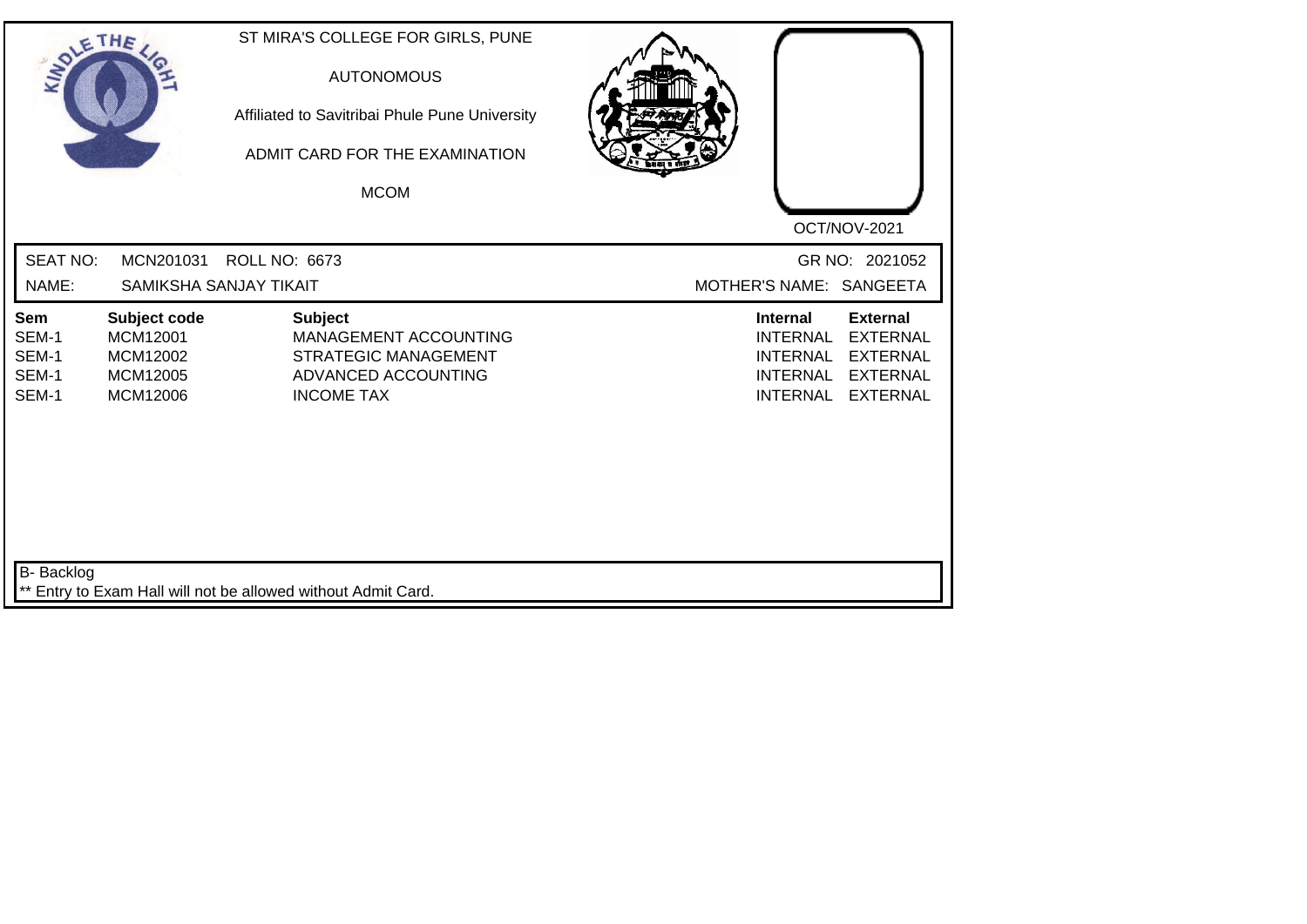| SOLETHE,                                |                                                              | ST MIRA'S COLLEGE FOR GIRLS, PUNE<br><b>AUTONOMOUS</b><br>Affiliated to Savitribai Phule Pune University<br>ADMIT CARD FOR THE EXAMINATION<br><b>MCOM</b> | OCT/NOV-2021                                                                                                                                                                               |
|-----------------------------------------|--------------------------------------------------------------|-----------------------------------------------------------------------------------------------------------------------------------------------------------|--------------------------------------------------------------------------------------------------------------------------------------------------------------------------------------------|
| <b>SEAT NO:</b><br>NAME:                | MC211148                                                     | <b>ROLL NO: 6674</b><br>SAYKAR SONAL MAHENDRA                                                                                                             | GR NO: 37943<br>MOTHER'S NAME: MANISHA                                                                                                                                                     |
| Sem<br>SEM-1<br>SEM-1<br>SEM-1<br>SEM-1 | Subject code<br>MCM12001<br>MCM12002<br>MCM12005<br>MCM12006 | <b>Subject</b><br>MANAGEMENT ACCOUNTING<br><b>STRATEGIC MANAGEMENT</b><br>ADVANCED ACCOUNTING<br><b>INCOME TAX</b>                                        | <b>Internal</b><br><b>External</b><br><b>INTERNAL</b><br><b>EXTERNAL</b><br><b>INTERNAL</b><br><b>EXTERNAL</b><br><b>INTERNAL</b><br><b>EXTERNAL</b><br><b>INTERNAL</b><br><b>EXTERNAL</b> |
| <b>B-</b> Backlog                       |                                                              | ** Entry to Exam Hall will not be allowed without Admit Card.                                                                                             |                                                                                                                                                                                            |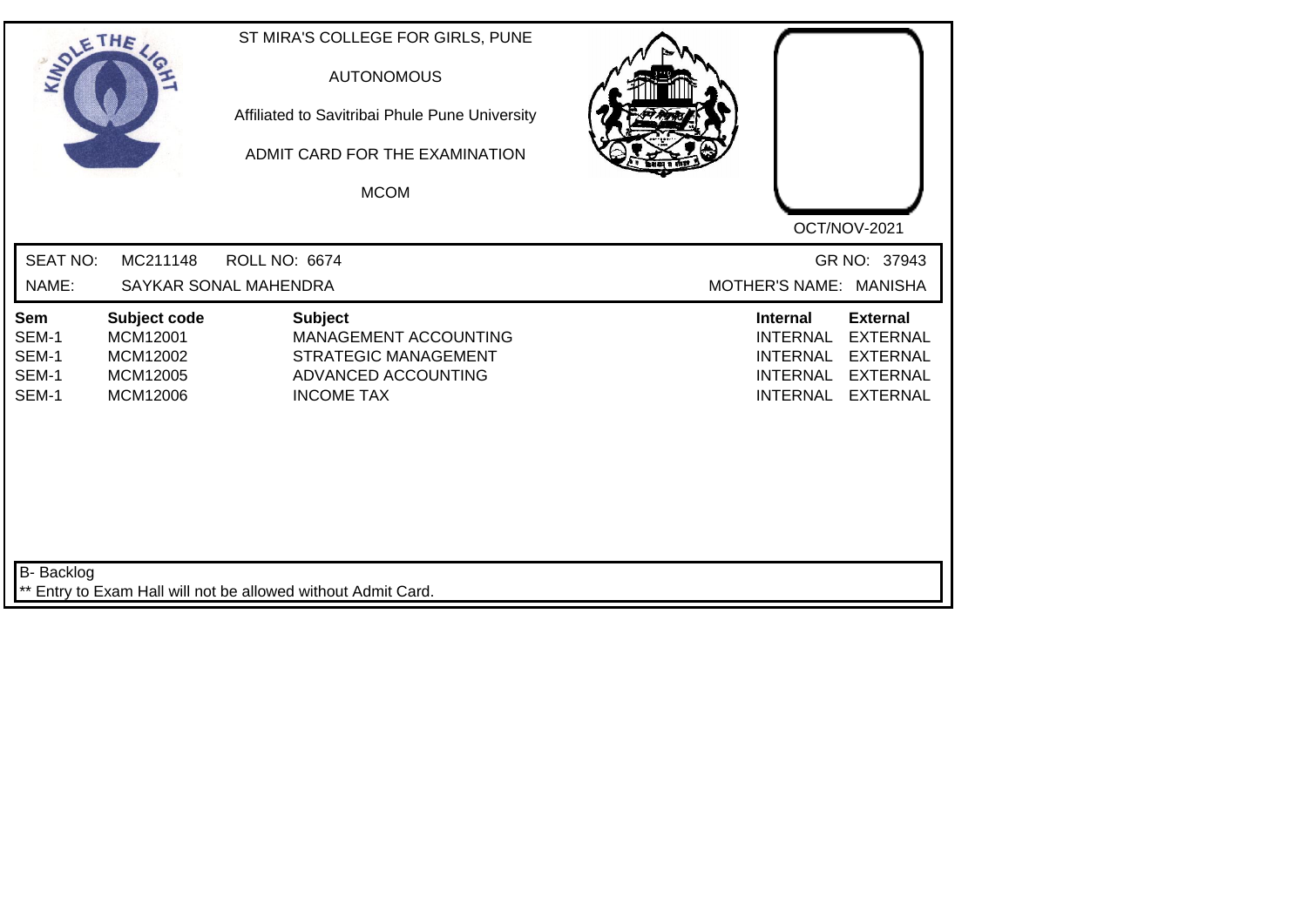| SOLETHE ,                               |                                                              | ST MIRA'S COLLEGE FOR GIRLS, PUNE<br><b>AUTONOMOUS</b><br>Affiliated to Savitribai Phule Pune University<br>ADMIT CARD FOR THE EXAMINATION<br><b>MCOM</b> |                                                                                                                                                                                            |
|-----------------------------------------|--------------------------------------------------------------|-----------------------------------------------------------------------------------------------------------------------------------------------------------|--------------------------------------------------------------------------------------------------------------------------------------------------------------------------------------------|
|                                         |                                                              |                                                                                                                                                           | OCT/NOV-2021                                                                                                                                                                               |
| <b>SEAT NO:</b><br>NAME:                | MC211142                                                     | <b>ROLL NO: 6675</b><br>SANGITA MOHAN PANDEY                                                                                                              | GR NO: 37940<br>MOTHER'S NAME: MUNNI                                                                                                                                                       |
| Sem<br>SEM-1<br>SEM-1<br>SEM-1<br>SEM-1 | Subject code<br>MCM12001<br>MCM12002<br>MCM12005<br>MCM12006 | <b>Subject</b><br>MANAGEMENT ACCOUNTING<br><b>STRATEGIC MANAGEMENT</b><br>ADVANCED ACCOUNTING<br><b>INCOME TAX</b>                                        | <b>External</b><br><b>Internal</b><br><b>INTERNAL</b><br><b>EXTERNAL</b><br><b>EXTERNAL</b><br><b>INTERNAL</b><br><b>INTERNAL</b><br><b>EXTERNAL</b><br><b>INTERNAL</b><br><b>EXTERNAL</b> |
| B- Backlog                              |                                                              | ** Entry to Exam Hall will not be allowed without Admit Card.                                                                                             |                                                                                                                                                                                            |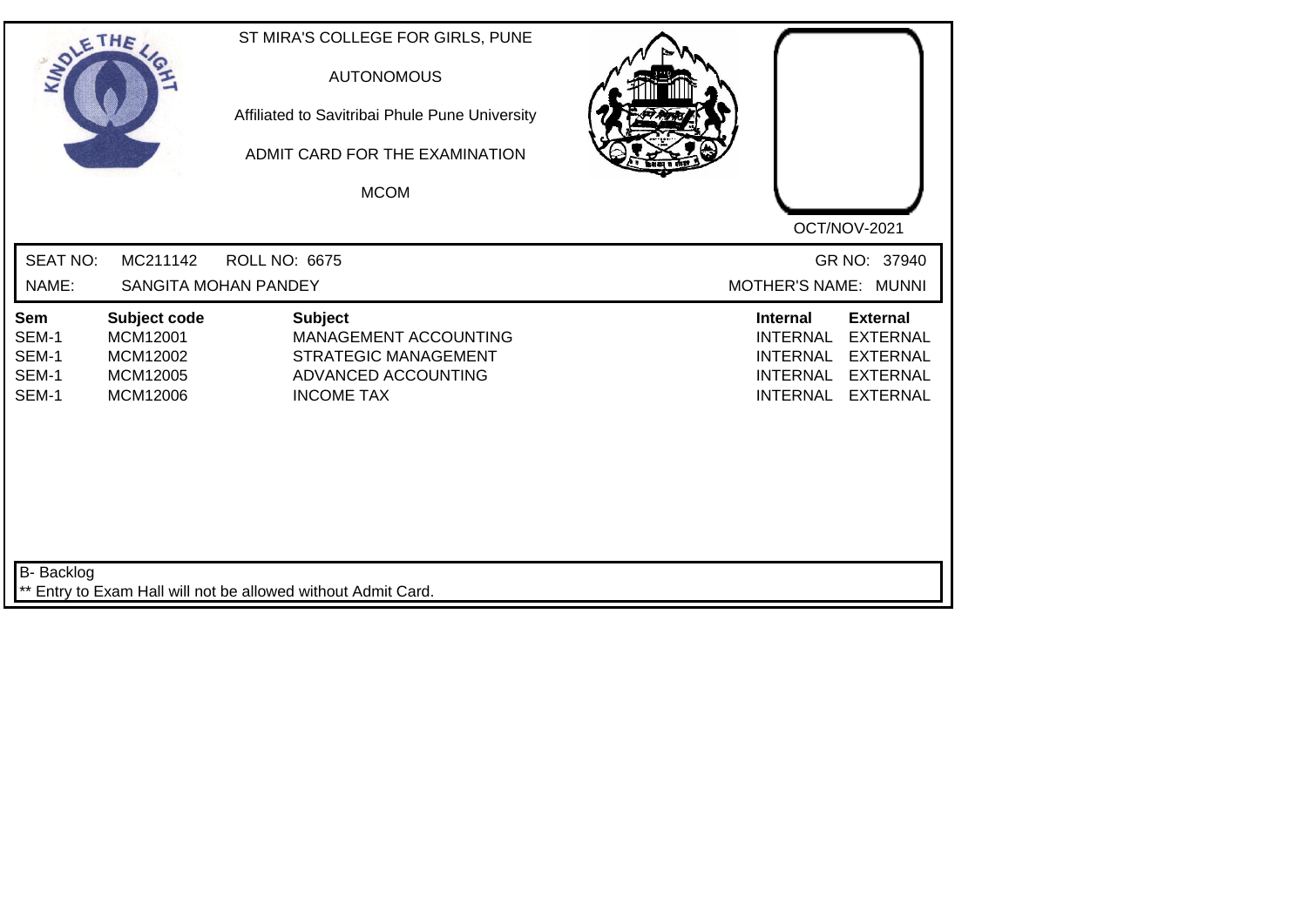| SOLETHE,                                |                                                              | ST MIRA'S COLLEGE FOR GIRLS, PUNE<br><b>AUTONOMOUS</b><br>Affiliated to Savitribai Phule Pune University<br>ADMIT CARD FOR THE EXAMINATION<br><b>MCOM</b> | OCT/NOV-2021                                                                                                                                                                               |
|-----------------------------------------|--------------------------------------------------------------|-----------------------------------------------------------------------------------------------------------------------------------------------------------|--------------------------------------------------------------------------------------------------------------------------------------------------------------------------------------------|
| <b>SEAT NO:</b><br>NAME:                | MC211128<br><b>JANHAVI NITIN CHAYAL</b>                      | <b>ROLL NO: 6676</b>                                                                                                                                      | GR NO: 36369<br>MOTHER'S NAME: SUNITA                                                                                                                                                      |
| Sem<br>SEM-1<br>SEM-1<br>SEM-1<br>SEM-1 | Subject code<br>MCM12001<br>MCM12002<br>MCM12005<br>MCM12006 | <b>Subject</b><br>MANAGEMENT ACCOUNTING<br><b>STRATEGIC MANAGEMENT</b><br>ADVANCED ACCOUNTING<br><b>INCOME TAX</b>                                        | <b>Internal</b><br><b>External</b><br><b>INTERNAL</b><br><b>EXTERNAL</b><br><b>INTERNAL</b><br><b>EXTERNAL</b><br><b>INTERNAL</b><br><b>EXTERNAL</b><br><b>INTERNAL</b><br><b>EXTERNAL</b> |
| <b>B-</b> Backlog                       |                                                              | ** Entry to Exam Hall will not be allowed without Admit Card.                                                                                             |                                                                                                                                                                                            |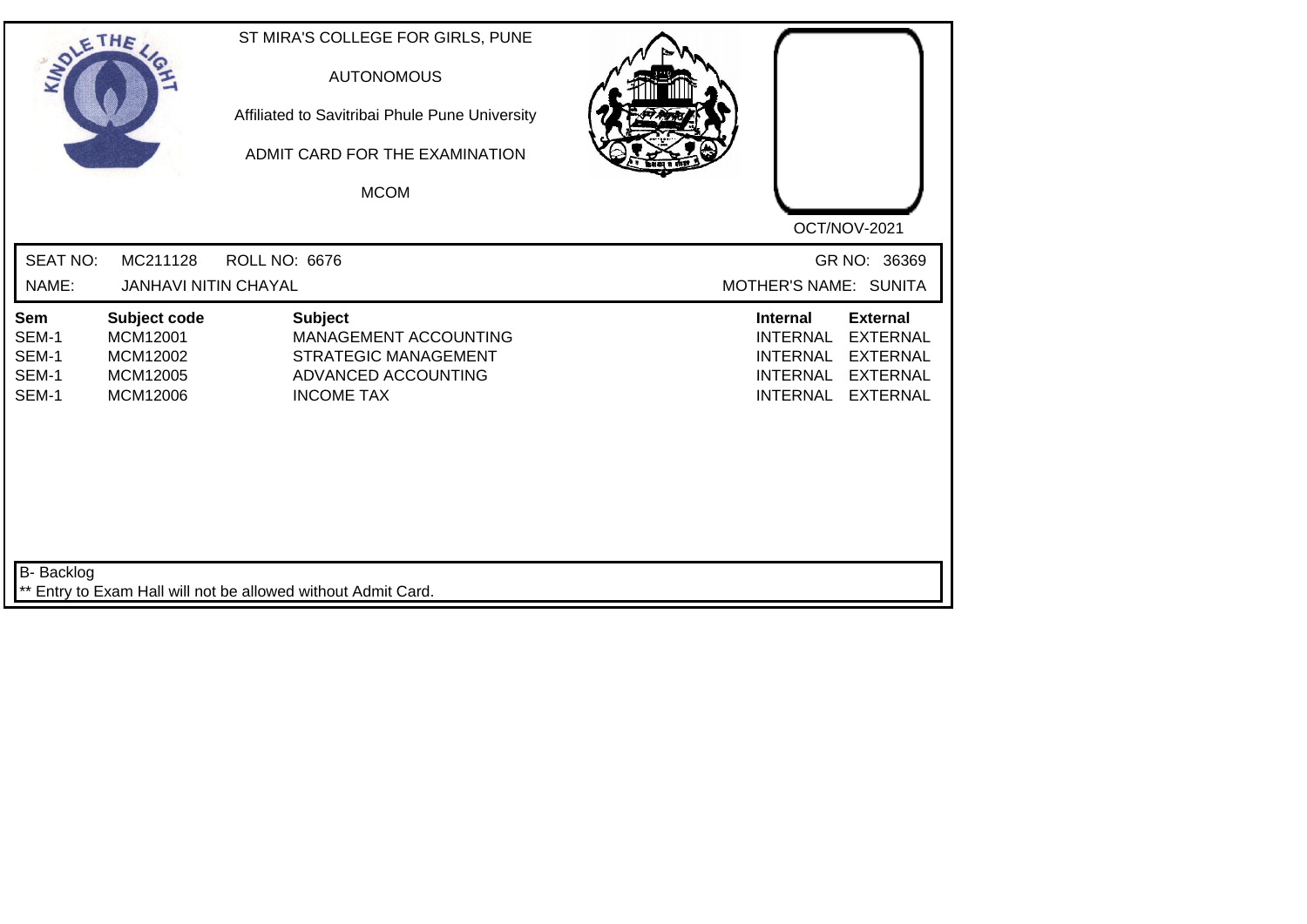| SOLETHE .                                      |                                                              | ST MIRA'S COLLEGE FOR GIRLS, PUNE<br><b>AUTONOMOUS</b><br>Affiliated to Savitribai Phule Pune University<br>ADMIT CARD FOR THE EXAMINATION<br><b>MCOM</b> | OCT/NOV-2021                                                                                                                                                                               |
|------------------------------------------------|--------------------------------------------------------------|-----------------------------------------------------------------------------------------------------------------------------------------------------------|--------------------------------------------------------------------------------------------------------------------------------------------------------------------------------------------|
| <b>SEAT NO:</b><br>NAME:                       | MC211104                                                     | <b>ROLL NO: 6801</b><br>RAVINA DEEPAK JAGTIANI                                                                                                            | GR NO: 36064<br>MOTHER'S NAME: SEEMA                                                                                                                                                       |
| <b>Sem</b><br>SEM-1<br>SEM-1<br>SEM-1<br>SEM-1 | Subject code<br>MCM12001<br>MCM12002<br>MCM12003<br>MCM12004 | <b>Subject</b><br>MANAGEMENT ACCOUNTING<br><b>STRATEGIC MANAGEMENT</b><br>PRODUCTION AND OPERATION MANAGEMENT<br><b>FINANCIAL MANAGEMENT</b>              | <b>Internal</b><br><b>External</b><br><b>INTERNAL</b><br><b>EXTERNAL</b><br><b>EXTERNAL</b><br><b>INTERNAL</b><br><b>INTERNAL</b><br><b>EXTERNAL</b><br><b>INTERNAL</b><br><b>EXTERNAL</b> |
| <b>B-</b> Backlog                              |                                                              | ** Entry to Exam Hall will not be allowed without Admit Card.                                                                                             |                                                                                                                                                                                            |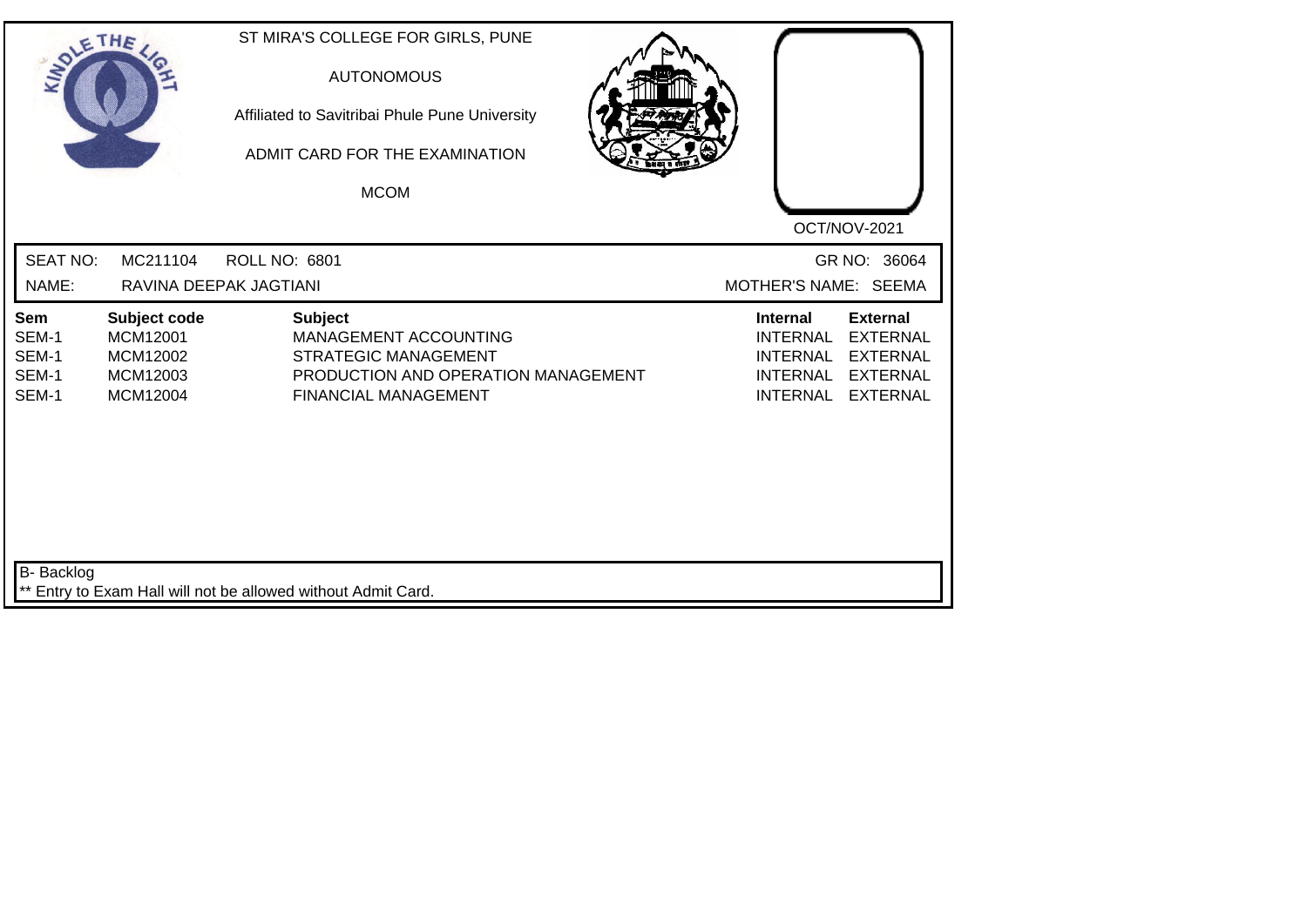| SOLETHE .                               |                                                              |                                                               | ST MIRA'S COLLEGE FOR GIRLS, PUNE<br><b>AUTONOMOUS</b><br>Affiliated to Savitribai Phule Pune University<br>ADMIT CARD FOR THE EXAMINATION<br><b>MCOM</b> |                                                                                             |                                                                                             |
|-----------------------------------------|--------------------------------------------------------------|---------------------------------------------------------------|-----------------------------------------------------------------------------------------------------------------------------------------------------------|---------------------------------------------------------------------------------------------|---------------------------------------------------------------------------------------------|
| <b>SEAT NO:</b><br>NAME:                | MC211112                                                     | ROLL NO: 6802<br><b>BADGUZAR SANA AYYUB</b>                   |                                                                                                                                                           |                                                                                             | OCT/NOV-2021<br>GR NO: 36160<br>MOTHER'S NAME: RASHIDA                                      |
| Sem<br>SEM-1<br>SEM-1<br>SEM-1<br>SEM-1 | Subject code<br>MCM12001<br>MCM12002<br>MCM12003<br>MCM12004 | <b>Subject</b>                                                | MANAGEMENT ACCOUNTING<br><b>STRATEGIC MANAGEMENT</b><br>PRODUCTION AND OPERATION MANAGEMENT<br>FINANCIAL MANAGEMENT                                       | <b>Internal</b><br><b>INTERNAL</b><br><b>INTERNAL</b><br><b>INTERNAL</b><br><b>INTERNAL</b> | <b>External</b><br><b>EXTERNAL</b><br><b>EXTERNAL</b><br><b>EXTERNAL</b><br><b>EXTERNAL</b> |
| <b>B-</b> Backlog                       |                                                              | ** Entry to Exam Hall will not be allowed without Admit Card. |                                                                                                                                                           |                                                                                             |                                                                                             |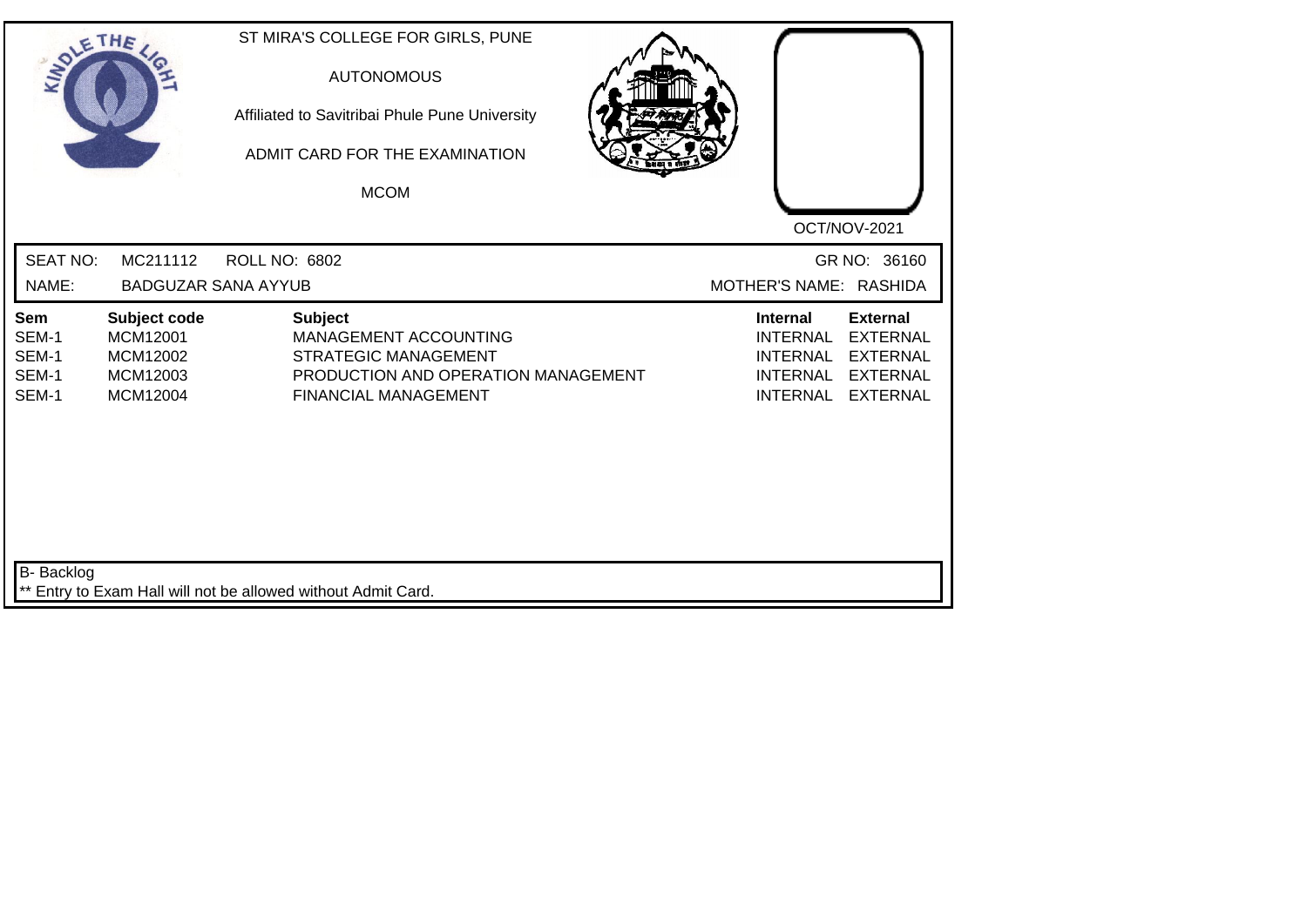| SOLETHE .                               |                                                              | ST MIRA'S COLLEGE FOR GIRLS, PUNE<br><b>AUTONOMOUS</b><br>Affiliated to Savitribai Phule Pune University<br>ADMIT CARD FOR THE EXAMINATION<br><b>MCOM</b> |                                                                                             | OCT/NOV-2021                                                                                |
|-----------------------------------------|--------------------------------------------------------------|-----------------------------------------------------------------------------------------------------------------------------------------------------------|---------------------------------------------------------------------------------------------|---------------------------------------------------------------------------------------------|
| <b>SEAT NO:</b><br>NAME:                | MC211125                                                     | <b>ROLL NO: 6803</b><br>SAYALI YOGIRAJ GOGAWALE                                                                                                           | <b>MOTHER'S NAME:</b>                                                                       | GR NO:<br><b>DEEPALI</b>                                                                    |
| Sem<br>SEM-1<br>SEM-1<br>SEM-1<br>SEM-1 | Subject code<br>MCM12001<br>MCM12002<br>MCM12003<br>MCM12004 | <b>Subject</b><br>MANAGEMENT ACCOUNTING<br><b>STRATEGIC MANAGEMENT</b><br>PRODUCTION AND OPERATION MANAGEMENT<br><b>FINANCIAL MANAGEMENT</b>              | <b>Internal</b><br><b>INTERNAL</b><br><b>INTERNAL</b><br><b>INTERNAL</b><br><b>INTERNAL</b> | <b>External</b><br><b>EXTERNAL</b><br><b>EXTERNAL</b><br><b>EXTERNAL</b><br><b>EXTERNAL</b> |
| <b>B-</b> Backlog                       |                                                              | ** Entry to Exam Hall will not be allowed without Admit Card.                                                                                             |                                                                                             |                                                                                             |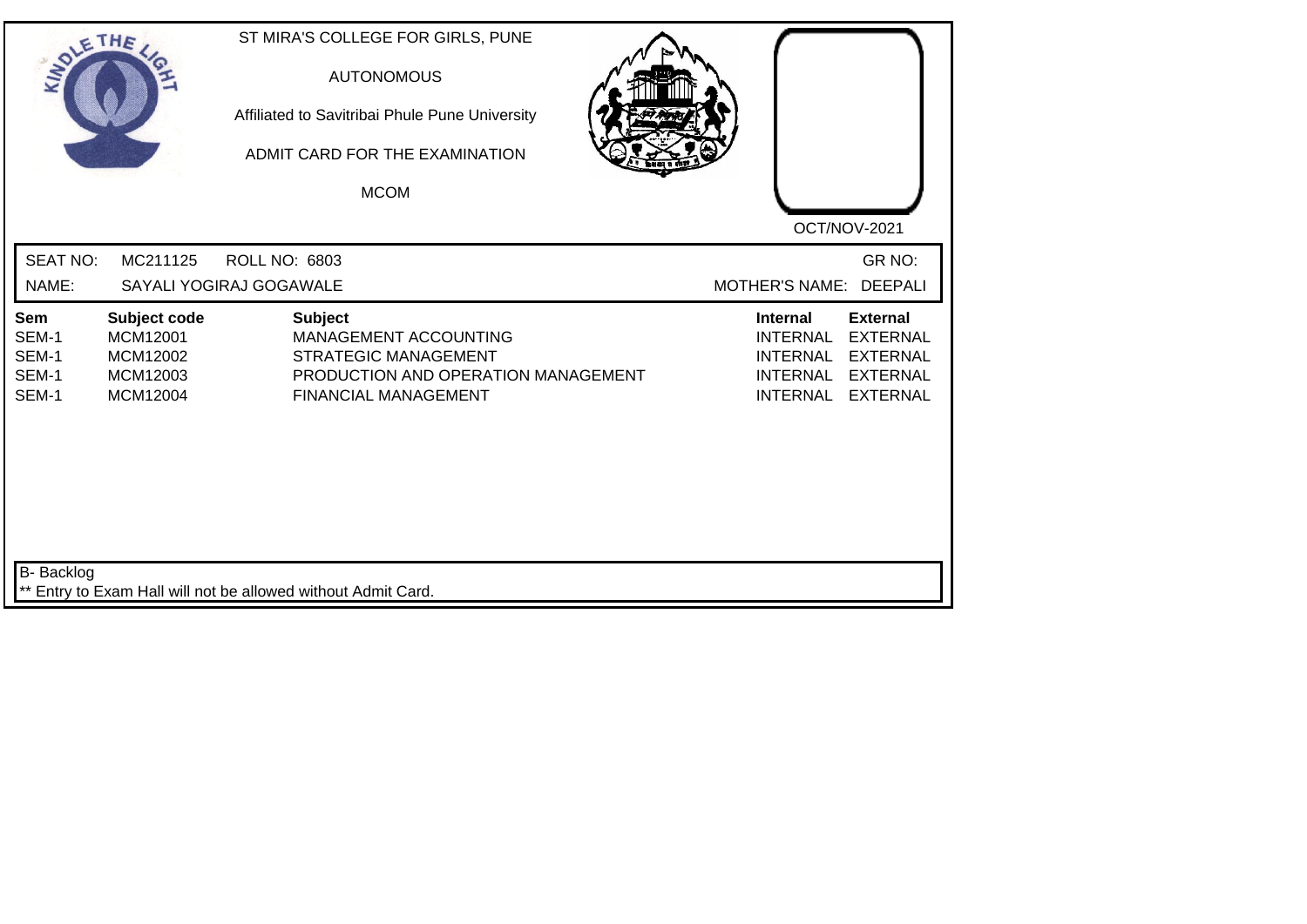| SOLETHE .                                      |                                                              | ST MIRA'S COLLEGE FOR GIRLS, PUNE<br><b>AUTONOMOUS</b><br>Affiliated to Savitribai Phule Pune University<br>ADMIT CARD FOR THE EXAMINATION<br><b>MCOM</b> |                                                                                                                                                                                            |
|------------------------------------------------|--------------------------------------------------------------|-----------------------------------------------------------------------------------------------------------------------------------------------------------|--------------------------------------------------------------------------------------------------------------------------------------------------------------------------------------------|
| <b>SEAT NO:</b><br>NAME:                       | MCN201036<br><b>KHUSHBOO SINGH</b>                           | <b>ROLL NO: 6804</b>                                                                                                                                      | OCT/NOV-2021<br>GR NO: 40242<br>MOTHER'S NAME: SHAKUNTALA                                                                                                                                  |
| <b>Sem</b><br>SEM-1<br>SEM-1<br>SEM-1<br>SEM-1 | Subject code<br>MCM12001<br>MCM12002<br>MCM12003<br>MCM12004 | <b>Subject</b><br>MANAGEMENT ACCOUNTING<br><b>STRATEGIC MANAGEMENT</b><br>PRODUCTION AND OPERATION MANAGEMENT<br><b>FINANCIAL MANAGEMENT</b>              | <b>External</b><br><b>Internal</b><br><b>INTERNAL</b><br><b>EXTERNAL</b><br><b>INTERNAL</b><br><b>EXTERNAL</b><br><b>INTERNAL</b><br><b>EXTERNAL</b><br><b>INTERNAL</b><br><b>EXTERNAL</b> |
| <b>B-</b> Backlog                              |                                                              | ** Entry to Exam Hall will not be allowed without Admit Card.                                                                                             |                                                                                                                                                                                            |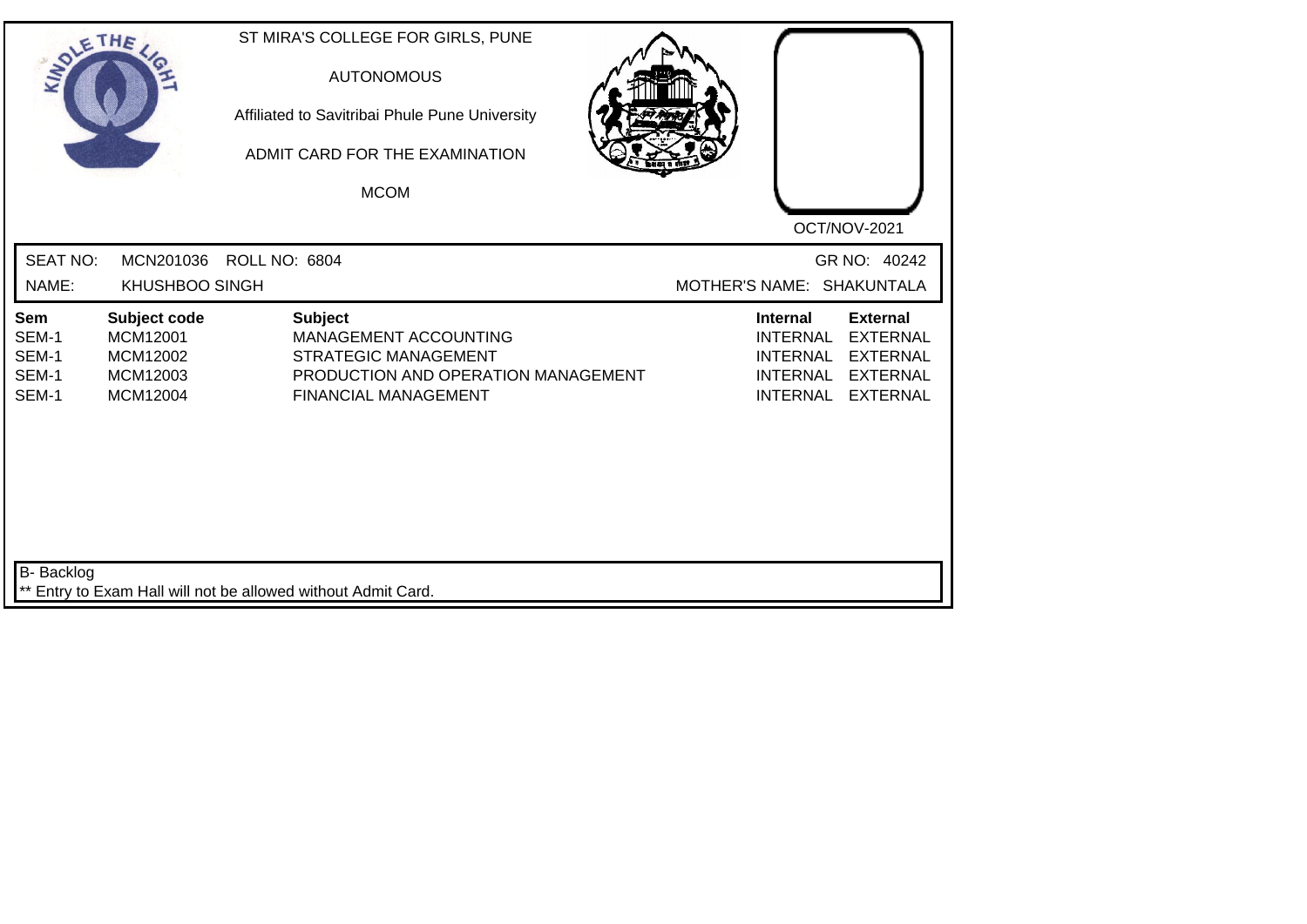| SOLETHE .                                      |                                                              | ST MIRA'S COLLEGE FOR GIRLS, PUNE<br><b>AUTONOMOUS</b><br>Affiliated to Savitribai Phule Pune University<br>ADMIT CARD FOR THE EXAMINATION<br><b>MCOM</b> |                                                                                                                                                                                            |
|------------------------------------------------|--------------------------------------------------------------|-----------------------------------------------------------------------------------------------------------------------------------------------------------|--------------------------------------------------------------------------------------------------------------------------------------------------------------------------------------------|
| <b>SEAT NO:</b><br>NAME:                       | MCN201035<br><b>ADITI SINGH</b>                              | <b>ROLL NO: 6805</b>                                                                                                                                      | OCT/NOV-2021<br>GR NO: 35455<br>MOTHER'S NAME: ANUPMA                                                                                                                                      |
| <b>Sem</b><br>SEM-1<br>SEM-1<br>SEM-1<br>SEM-1 | Subject code<br>MCM12001<br>MCM12002<br>MCM12003<br>MCM12004 | <b>Subject</b><br>MANAGEMENT ACCOUNTING<br><b>STRATEGIC MANAGEMENT</b><br>PRODUCTION AND OPERATION MANAGEMENT<br><b>FINANCIAL MANAGEMENT</b>              | <b>External</b><br><b>Internal</b><br><b>EXTERNAL</b><br><b>INTERNAL</b><br><b>INTERNAL</b><br><b>EXTERNAL</b><br><b>INTERNAL</b><br><b>EXTERNAL</b><br><b>INTERNAL</b><br><b>EXTERNAL</b> |
| <b>B-</b> Backlog                              |                                                              | ** Entry to Exam Hall will not be allowed without Admit Card.                                                                                             |                                                                                                                                                                                            |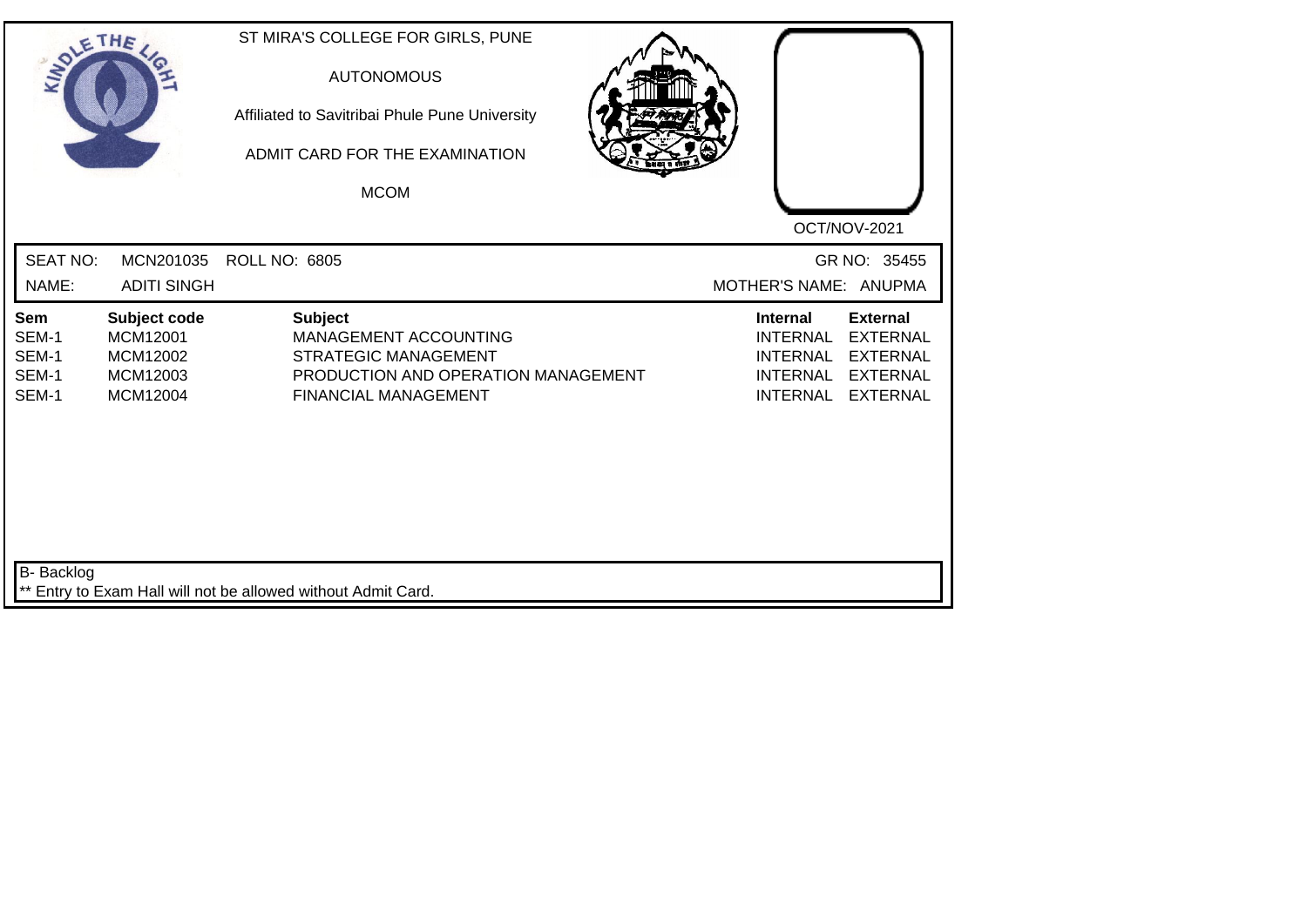| SOLE THE                                       |                                                              | ST MIRA'S COLLEGE FOR GIRLS, PUNE<br><b>AUTONOMOUS</b><br>Affiliated to Savitribai Phule Pune University<br>ADMIT CARD FOR THE EXAMINATION<br><b>MCOM</b> |                                                                                                                                                                                            |
|------------------------------------------------|--------------------------------------------------------------|-----------------------------------------------------------------------------------------------------------------------------------------------------------|--------------------------------------------------------------------------------------------------------------------------------------------------------------------------------------------|
| <b>SEAT NO:</b><br>NAME:                       | <b>SANCHARI SINHA</b>                                        | MCN201037 ROLL NO: 6806                                                                                                                                   | OCT/NOV-2021<br>GR NO: 36836<br>MOTHER'S NAME: BIDISHA                                                                                                                                     |
| <b>Sem</b><br>SEM-1<br>SEM-1<br>SEM-1<br>SEM-1 | Subject code<br>MCM12001<br>MCM12002<br>MCM12003<br>MCM12004 | <b>Subject</b><br>MANAGEMENT ACCOUNTING<br><b>STRATEGIC MANAGEMENT</b><br>PRODUCTION AND OPERATION MANAGEMENT<br><b>FINANCIAL MANAGEMENT</b>              | <b>External</b><br><b>Internal</b><br><b>INTERNAL</b><br><b>EXTERNAL</b><br><b>INTERNAL</b><br><b>EXTERNAL</b><br><b>INTERNAL</b><br><b>EXTERNAL</b><br><b>INTERNAL</b><br><b>EXTERNAL</b> |
| <b>B-</b> Backlog                              |                                                              | ** Entry to Exam Hall will not be allowed without Admit Card.                                                                                             |                                                                                                                                                                                            |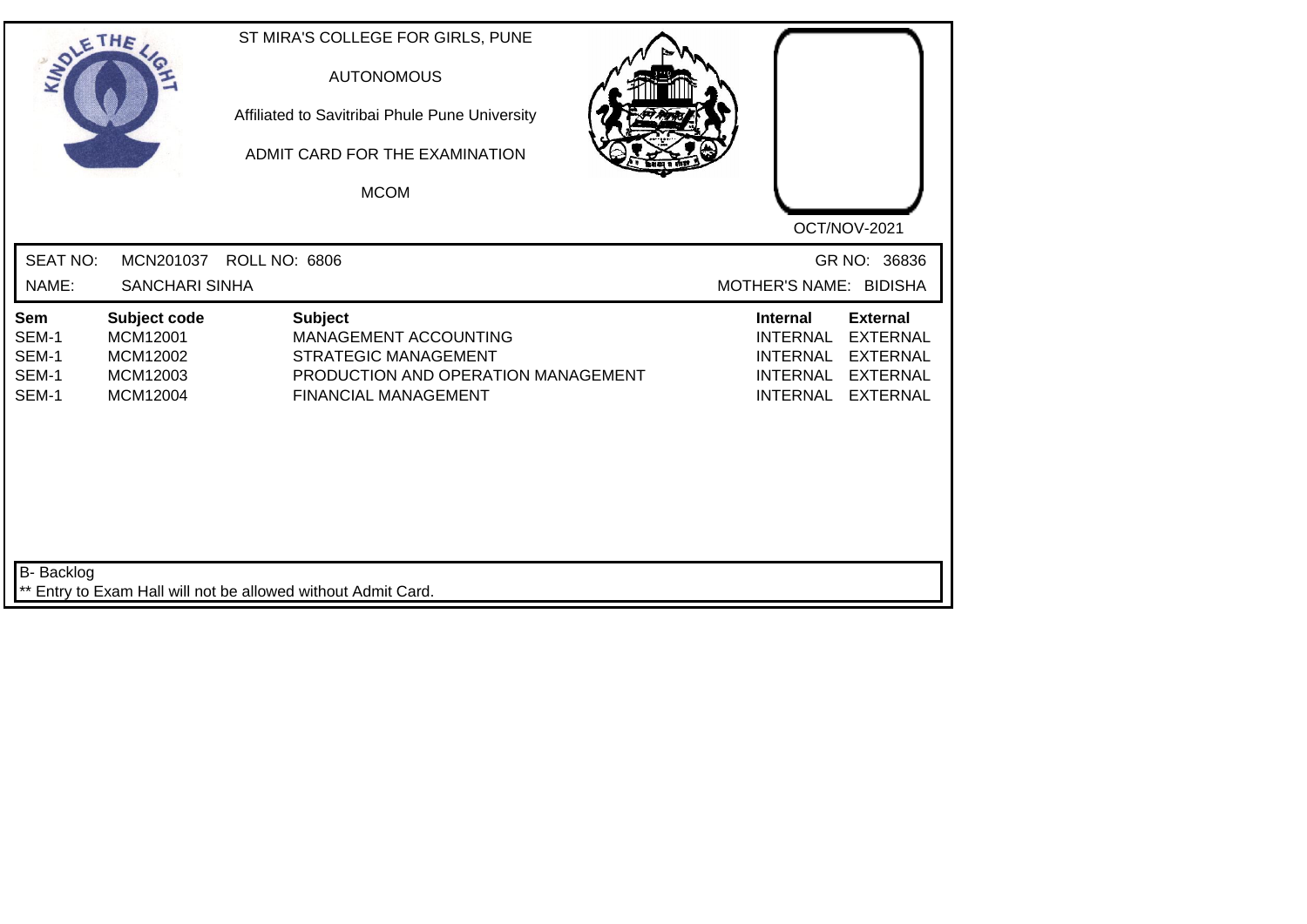| SOLE THE                                       |                                                              | ST MIRA'S COLLEGE FOR GIRLS, PUNE<br><b>AUTONOMOUS</b><br>Affiliated to Savitribai Phule Pune University<br>ADMIT CARD FOR THE EXAMINATION<br><b>MCOM</b> |                                                                                             | OCT/NOV-2021                                                                                |
|------------------------------------------------|--------------------------------------------------------------|-----------------------------------------------------------------------------------------------------------------------------------------------------------|---------------------------------------------------------------------------------------------|---------------------------------------------------------------------------------------------|
| <b>SEAT NO:</b><br>NAME:                       | MCN201011<br><b>JASSICA HAZARIKA</b>                         | ROLL NO: 6807                                                                                                                                             | MOTHER'S NAME: BIJUMONI                                                                     | GR NO: 36792                                                                                |
| <b>Sem</b><br>SEM-1<br>SEM-1<br>SEM-1<br>SEM-1 | Subject code<br>MCM12001<br>MCM12002<br>MCM12003<br>MCM12004 | <b>Subject</b><br>MANAGEMENT ACCOUNTING<br><b>STRATEGIC MANAGEMENT</b><br>PRODUCTION AND OPERATION MANAGEMENT<br><b>FINANCIAL MANAGEMENT</b>              | <b>Internal</b><br><b>INTERNAL</b><br><b>INTERNAL</b><br><b>INTERNAL</b><br><b>INTERNAL</b> | <b>External</b><br><b>EXTERNAL</b><br><b>EXTERNAL</b><br><b>EXTERNAL</b><br><b>EXTERNAL</b> |
| <b>B-</b> Backlog                              |                                                              | ** Entry to Exam Hall will not be allowed without Admit Card.                                                                                             |                                                                                             |                                                                                             |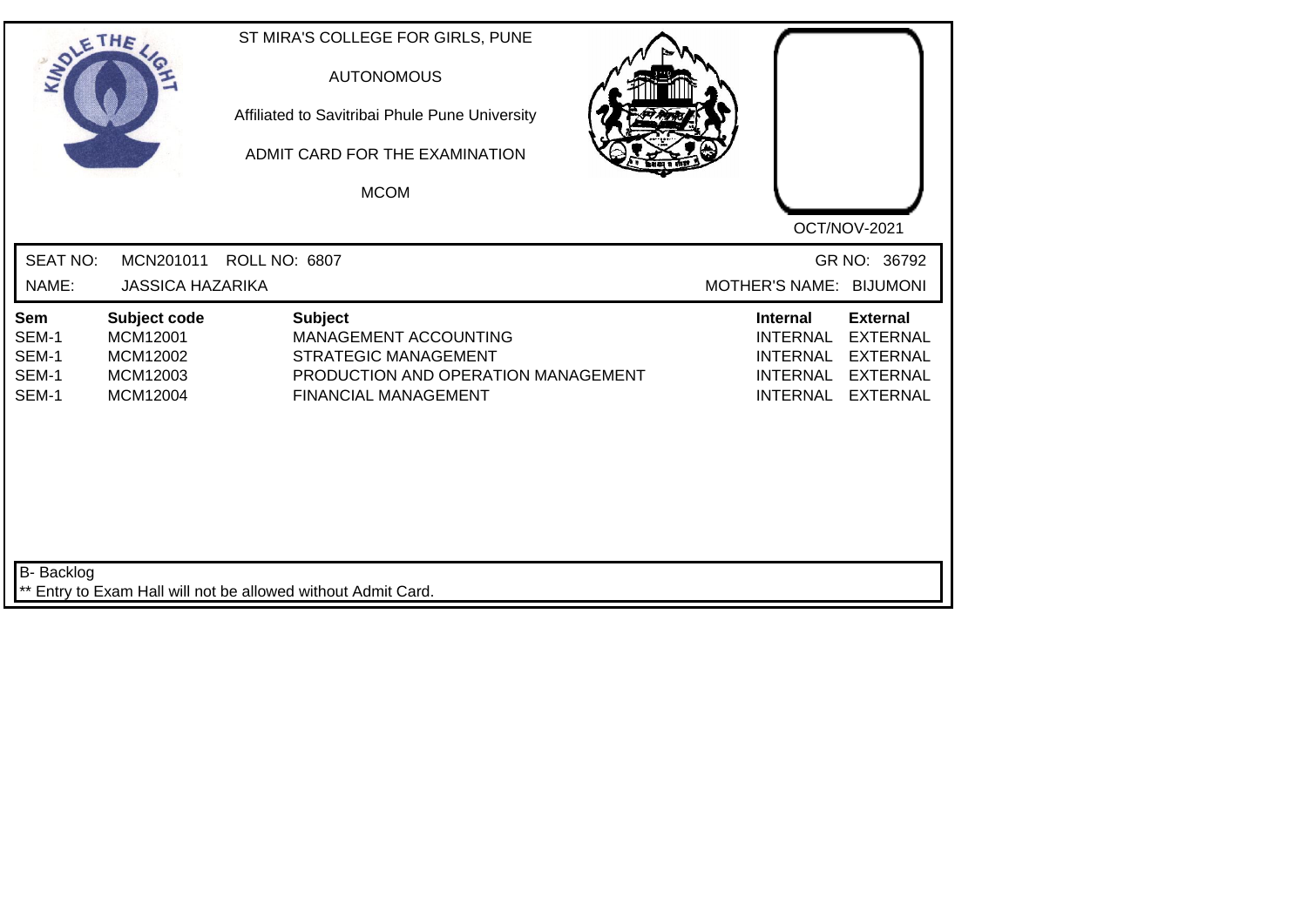| SOLE THE                                       |                                                              | ST MIRA'S COLLEGE FOR GIRLS, PUNE<br><b>AUTONOMOUS</b><br>Affiliated to Savitribai Phule Pune University<br>ADMIT CARD FOR THE EXAMINATION<br><b>MCOM</b> |                                                                                                                                                                                            |
|------------------------------------------------|--------------------------------------------------------------|-----------------------------------------------------------------------------------------------------------------------------------------------------------|--------------------------------------------------------------------------------------------------------------------------------------------------------------------------------------------|
| <b>SEAT NO:</b><br>NAME:                       | MCN201007<br>PUJA DEBBARMA                                   | <b>ROLL NO: 6808</b>                                                                                                                                      | OCT/NOV-2021<br>GR NO: 36831<br>MOTHER'S NAME: RADHAMATI                                                                                                                                   |
| <b>Sem</b><br>SEM-1<br>SEM-1<br>SEM-1<br>SEM-1 | Subject code<br>MCM12001<br>MCM12002<br>MCM12003<br>MCM12004 | <b>Subject</b><br>MANAGEMENT ACCOUNTING<br><b>STRATEGIC MANAGEMENT</b><br>PRODUCTION AND OPERATION MANAGEMENT<br><b>FINANCIAL MANAGEMENT</b>              | <b>External</b><br><b>Internal</b><br><b>INTERNAL</b><br><b>EXTERNAL</b><br><b>INTERNAL</b><br><b>EXTERNAL</b><br><b>INTERNAL</b><br><b>EXTERNAL</b><br><b>INTERNAL</b><br><b>EXTERNAL</b> |
| <b>B-</b> Backlog                              |                                                              | ** Entry to Exam Hall will not be allowed without Admit Card.                                                                                             |                                                                                                                                                                                            |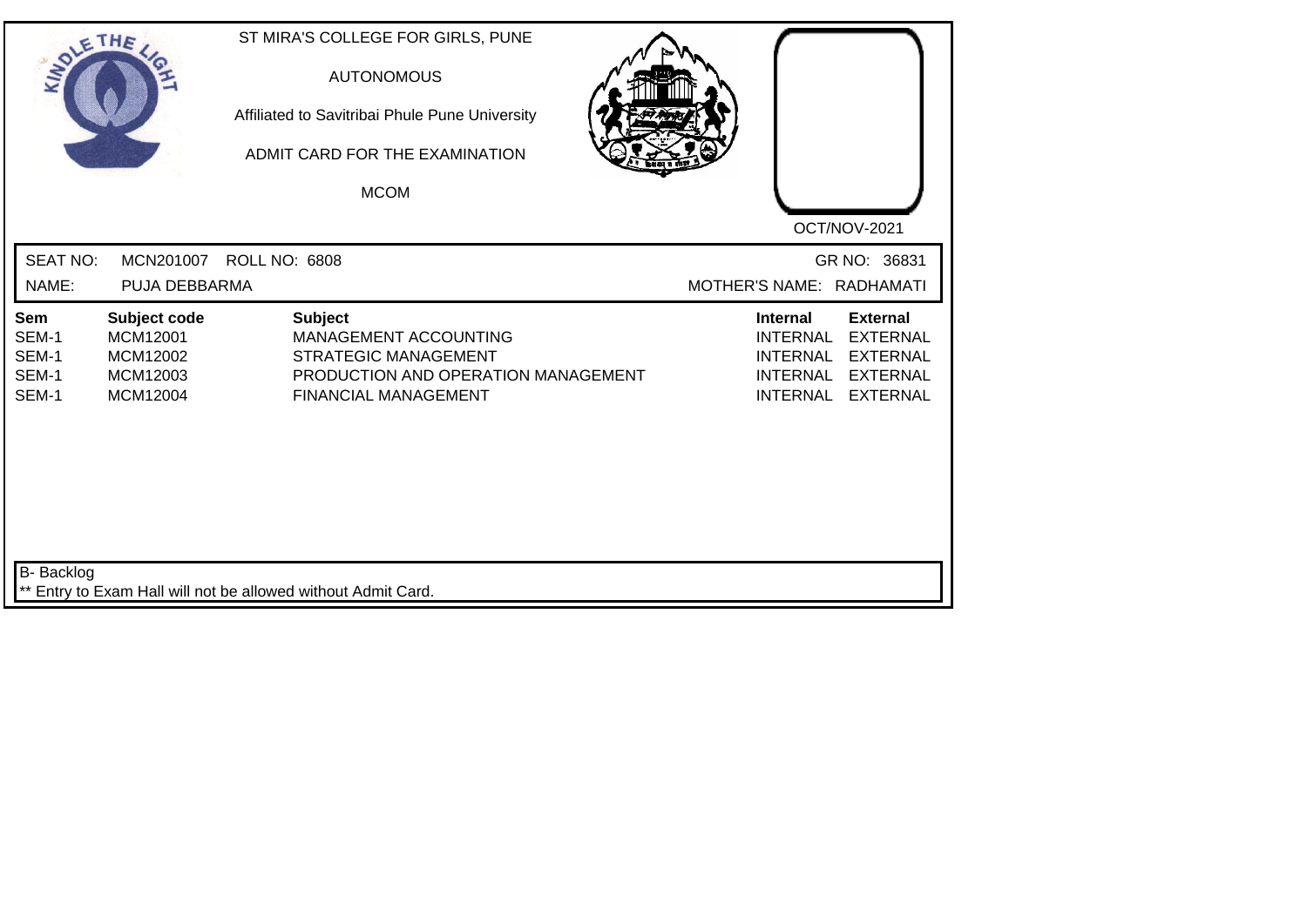| SOLETHE ,                                      |                                                              | ST MIRA'S COLLEGE FOR GIRLS, PUNE<br><b>AUTONOMOUS</b><br>Affiliated to Savitribai Phule Pune University<br>ADMIT CARD FOR THE EXAMINATION<br><b>MCOM</b> | OCT/NOV-2021                                                                                                                                                                               |
|------------------------------------------------|--------------------------------------------------------------|-----------------------------------------------------------------------------------------------------------------------------------------------------------|--------------------------------------------------------------------------------------------------------------------------------------------------------------------------------------------|
| <b>SEAT NO:</b><br>NAME:                       | MCN201040<br>PRITI VERMA                                     | <b>ROLL NO: 6809</b>                                                                                                                                      | GR NO: 36806<br>MOTHER'S NAME: NEELAM                                                                                                                                                      |
| <b>Sem</b><br>SEM-1<br>SEM-1<br>SEM-1<br>SEM-1 | Subject code<br>MCM12001<br>MCM12002<br>MCM12003<br>MCM12004 | <b>Subject</b><br>MANAGEMENT ACCOUNTING<br><b>STRATEGIC MANAGEMENT</b><br>PRODUCTION AND OPERATION MANAGEMENT<br><b>FINANCIAL MANAGEMENT</b>              | <b>External</b><br><b>Internal</b><br><b>EXTERNAL</b><br><b>INTERNAL</b><br><b>INTERNAL</b><br><b>EXTERNAL</b><br><b>INTERNAL</b><br><b>EXTERNAL</b><br><b>INTERNAL</b><br><b>EXTERNAL</b> |
| <b>B-</b> Backlog                              |                                                              | ** Entry to Exam Hall will not be allowed without Admit Card.                                                                                             |                                                                                                                                                                                            |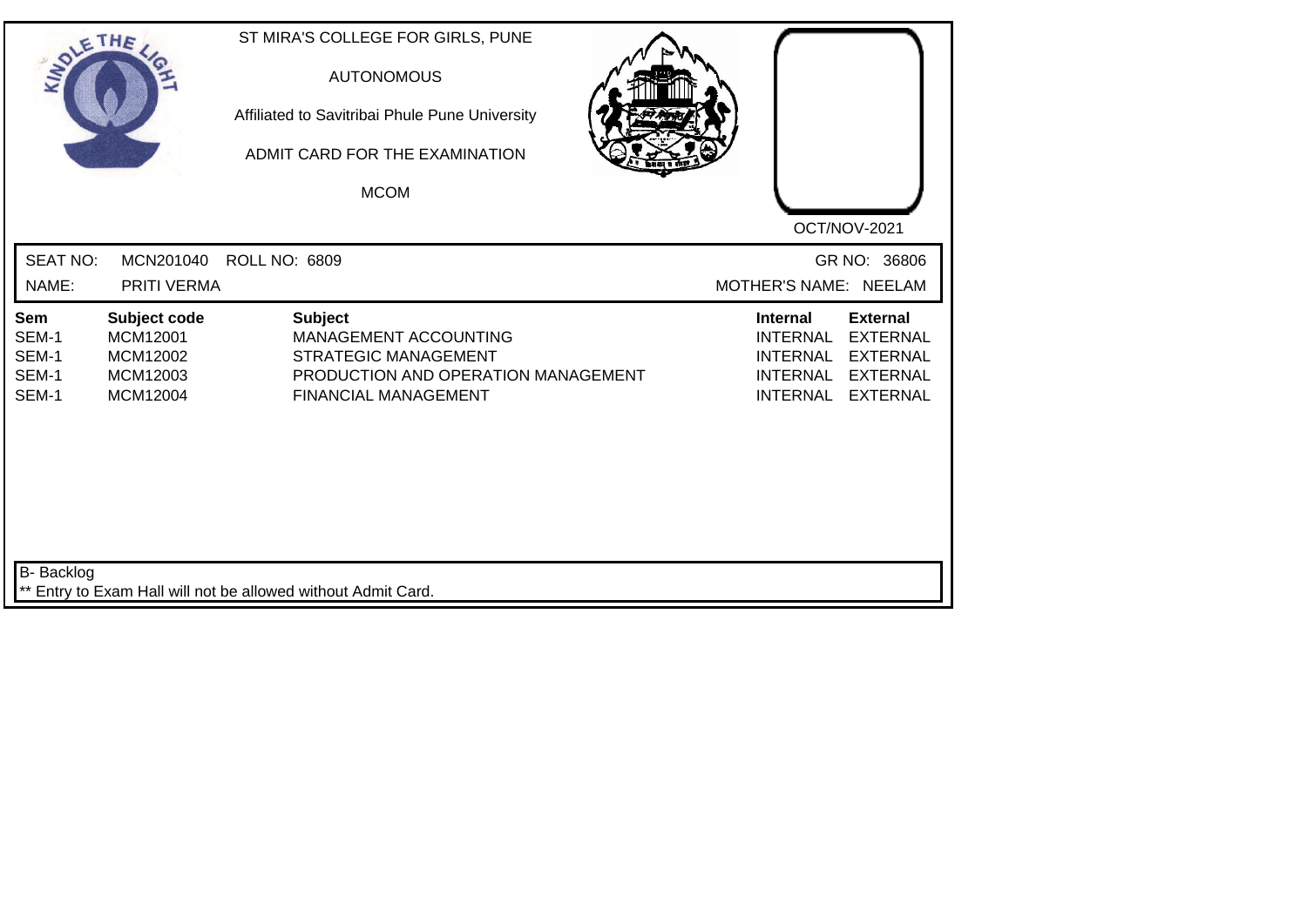| SOLETHE .                               |                                                              | ST MIRA'S COLLEGE FOR GIRLS, PUNE<br><b>AUTONOMOUS</b><br>Affiliated to Savitribai Phule Pune University<br>ADMIT CARD FOR THE EXAMINATION<br><b>MCOM</b> |                                                                                                                                                                                            |
|-----------------------------------------|--------------------------------------------------------------|-----------------------------------------------------------------------------------------------------------------------------------------------------------|--------------------------------------------------------------------------------------------------------------------------------------------------------------------------------------------|
| <b>SEAT NO:</b><br>NAME:                | <b>LOPEZ KATE AUSTIN</b>                                     | MCN201016 ROLL NO: 6810                                                                                                                                   | OCT/NOV-2021<br>GR NO: 36814<br>MOTHER'S NAME: MARIA                                                                                                                                       |
| Sem<br>SEM-1<br>SEM-1<br>SEM-1<br>SEM-1 | Subject code<br>MCM12001<br>MCM12002<br>MCM12003<br>MCM12004 | <b>Subject</b><br>MANAGEMENT ACCOUNTING<br><b>STRATEGIC MANAGEMENT</b><br>PRODUCTION AND OPERATION MANAGEMENT<br><b>FINANCIAL MANAGEMENT</b>              | <b>External</b><br><b>Internal</b><br><b>INTERNAL</b><br><b>EXTERNAL</b><br><b>INTERNAL</b><br><b>EXTERNAL</b><br><b>INTERNAL</b><br><b>EXTERNAL</b><br><b>INTERNAL</b><br><b>EXTERNAL</b> |
| <b>B-</b> Backlog                       |                                                              | ** Entry to Exam Hall will not be allowed without Admit Card.                                                                                             |                                                                                                                                                                                            |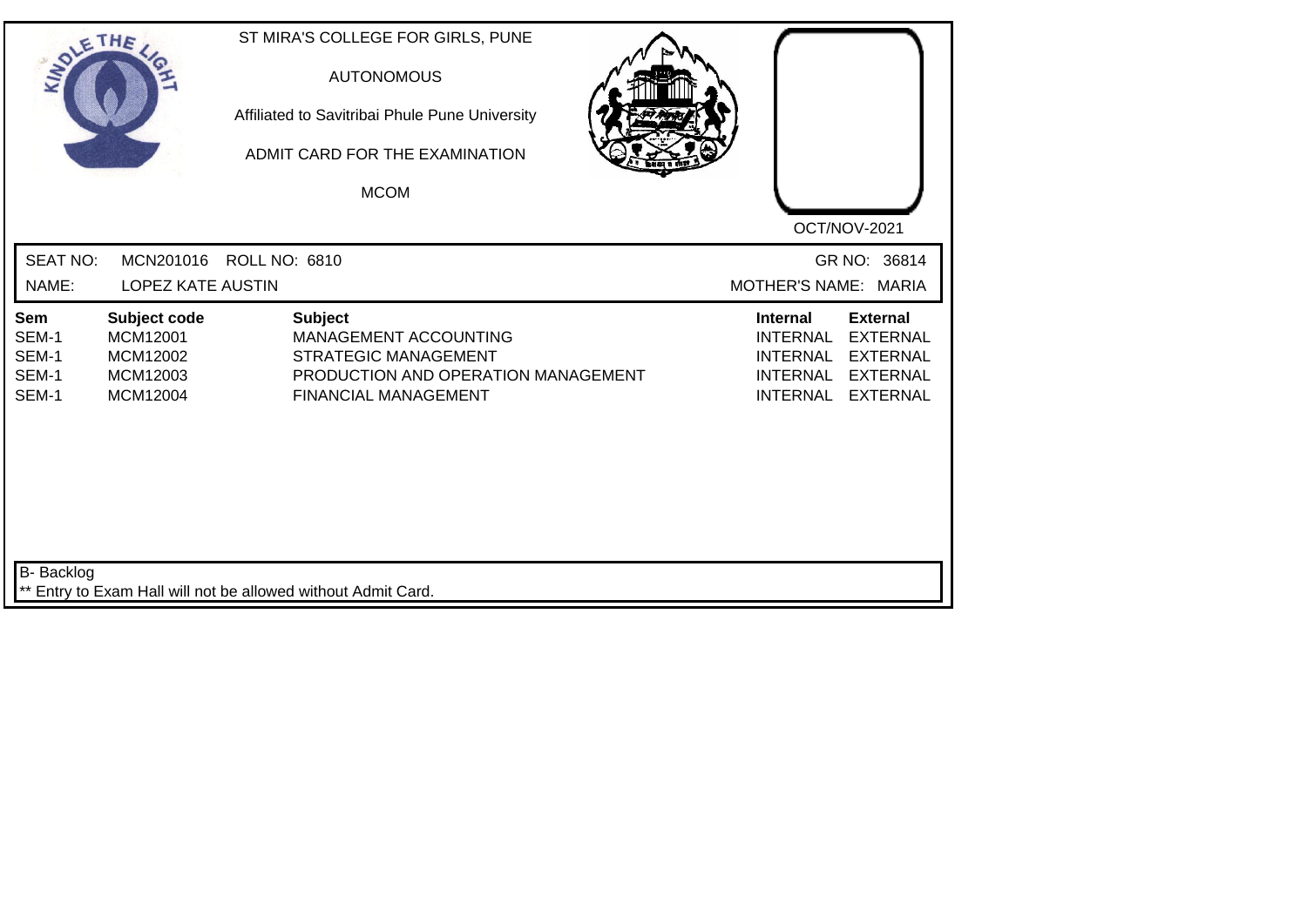| SOLE THE                                |                                                              | ST MIRA'S COLLEGE FOR GIRLS, PUNE<br><b>AUTONOMOUS</b><br>Affiliated to Savitribai Phule Pune University<br>ADMIT CARD FOR THE EXAMINATION<br><b>MCOM</b> |                                                                                                                                                                                            |
|-----------------------------------------|--------------------------------------------------------------|-----------------------------------------------------------------------------------------------------------------------------------------------------------|--------------------------------------------------------------------------------------------------------------------------------------------------------------------------------------------|
| <b>SEAT NO:</b><br>NAME:                | MC211156<br><b>SHIKHA KUMARI</b>                             | <b>ROLL NO: 6811</b>                                                                                                                                      | OCT/NOV-2021<br>GR NO: 37965<br>MOTHER'S NAME: MANJU                                                                                                                                       |
| Sem<br>SEM-1<br>SEM-1<br>SEM-1<br>SEM-1 | Subject code<br>MCM12001<br>MCM12002<br>MCM12003<br>MCM12004 | <b>Subject</b><br>MANAGEMENT ACCOUNTING<br><b>STRATEGIC MANAGEMENT</b><br>PRODUCTION AND OPERATION MANAGEMENT<br><b>FINANCIAL MANAGEMENT</b>              | <b>Internal</b><br><b>External</b><br><b>INTERNAL</b><br><b>EXTERNAL</b><br><b>INTERNAL</b><br><b>EXTERNAL</b><br><b>EXTERNAL</b><br><b>INTERNAL</b><br><b>INTERNAL</b><br><b>EXTERNAL</b> |
| <b>B-</b> Backlog                       |                                                              | ** Entry to Exam Hall will not be allowed without Admit Card.                                                                                             |                                                                                                                                                                                            |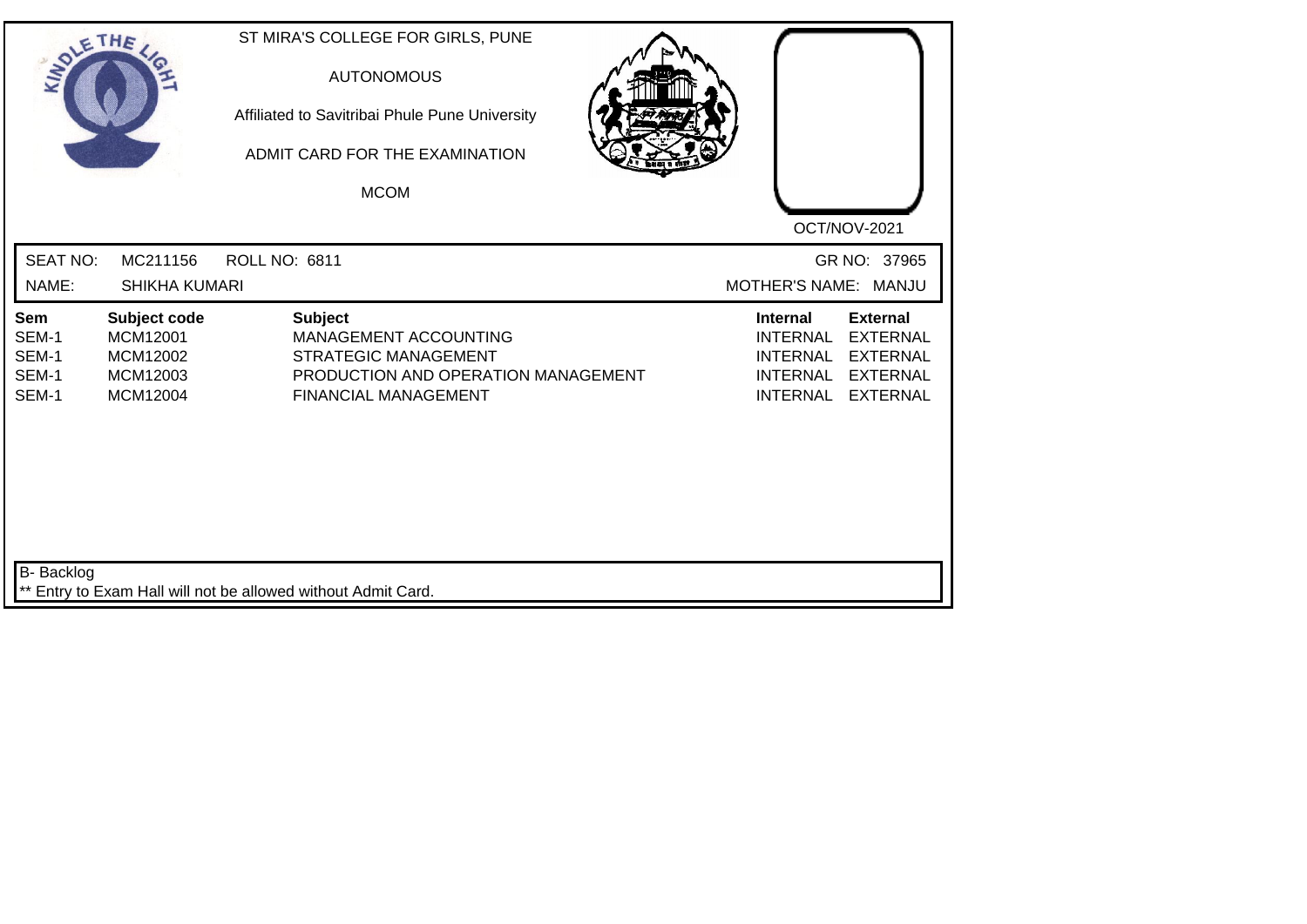| SOLETHE .                               |                                                              | ST MIRA'S COLLEGE FOR GIRLS, PUNE<br><b>AUTONOMOUS</b><br>Affiliated to Savitribai Phule Pune University<br>ADMIT CARD FOR THE EXAMINATION<br><b>MCOM</b> | OCT/NOV-2021                                                                                                                                                                               |
|-----------------------------------------|--------------------------------------------------------------|-----------------------------------------------------------------------------------------------------------------------------------------------------------|--------------------------------------------------------------------------------------------------------------------------------------------------------------------------------------------|
| <b>SEAT NO:</b><br>NAME:                | MC211123<br><b>MRUNALI ARUN DHIWAR</b>                       | <b>ROLL NO: 6812</b>                                                                                                                                      | GR NO: 37979<br>MOTHER'S NAME: JAYSHRI                                                                                                                                                     |
| Sem<br>SEM-1<br>SEM-1<br>SEM-1<br>SEM-1 | Subject code<br>MCM12001<br>MCM12002<br>MCM12003<br>MCM12004 | <b>Subject</b><br>MANAGEMENT ACCOUNTING<br><b>STRATEGIC MANAGEMENT</b><br>PRODUCTION AND OPERATION MANAGEMENT<br><b>FINANCIAL MANAGEMENT</b>              | <b>External</b><br><b>Internal</b><br><b>INTERNAL</b><br><b>EXTERNAL</b><br><b>INTERNAL</b><br><b>EXTERNAL</b><br><b>INTERNAL</b><br><b>EXTERNAL</b><br><b>INTERNAL</b><br><b>EXTERNAL</b> |
| <b>B-</b> Backlog                       |                                                              | ** Entry to Exam Hall will not be allowed without Admit Card.                                                                                             |                                                                                                                                                                                            |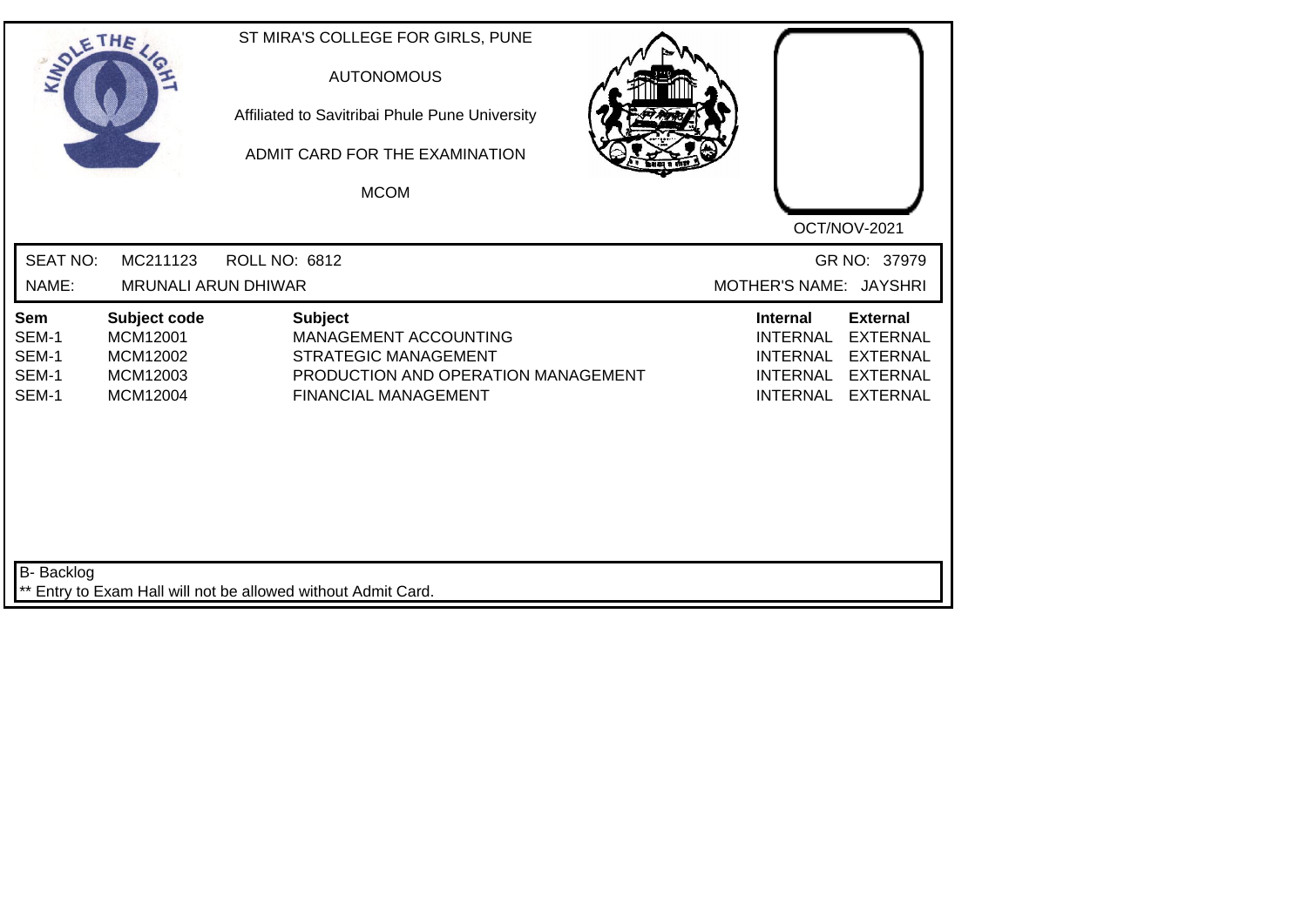| SOLETHE .                                      |                                                              | ST MIRA'S COLLEGE FOR GIRLS, PUNE<br><b>AUTONOMOUS</b><br>Affiliated to Savitribai Phule Pune University<br>ADMIT CARD FOR THE EXAMINATION<br><b>MCOM</b> | OCT/NOV-2021                                                                                                                                                                               |
|------------------------------------------------|--------------------------------------------------------------|-----------------------------------------------------------------------------------------------------------------------------------------------------------|--------------------------------------------------------------------------------------------------------------------------------------------------------------------------------------------|
| <b>SEAT NO:</b><br>NAME:                       | MCN201029<br><b>SHRUTHI PRAVEEN</b>                          | <b>ROLL NO: 6813</b>                                                                                                                                      | GR NO: 36992<br>MOTHER'S NAME: SAJITHA PRAVEEN                                                                                                                                             |
| <b>Sem</b><br>SEM-1<br>SEM-1<br>SEM-1<br>SEM-1 | Subject code<br>MCM12001<br>MCM12002<br>MCM12003<br>MCM12004 | <b>Subject</b><br>MANAGEMENT ACCOUNTING<br><b>STRATEGIC MANAGEMENT</b><br>PRODUCTION AND OPERATION MANAGEMENT<br><b>FINANCIAL MANAGEMENT</b>              | <b>External</b><br><b>Internal</b><br><b>INTERNAL</b><br><b>EXTERNAL</b><br><b>INTERNAL</b><br><b>EXTERNAL</b><br><b>INTERNAL</b><br><b>EXTERNAL</b><br><b>INTERNAL</b><br><b>EXTERNAL</b> |
| <b>B-</b> Backlog                              |                                                              | ** Entry to Exam Hall will not be allowed without Admit Card.                                                                                             |                                                                                                                                                                                            |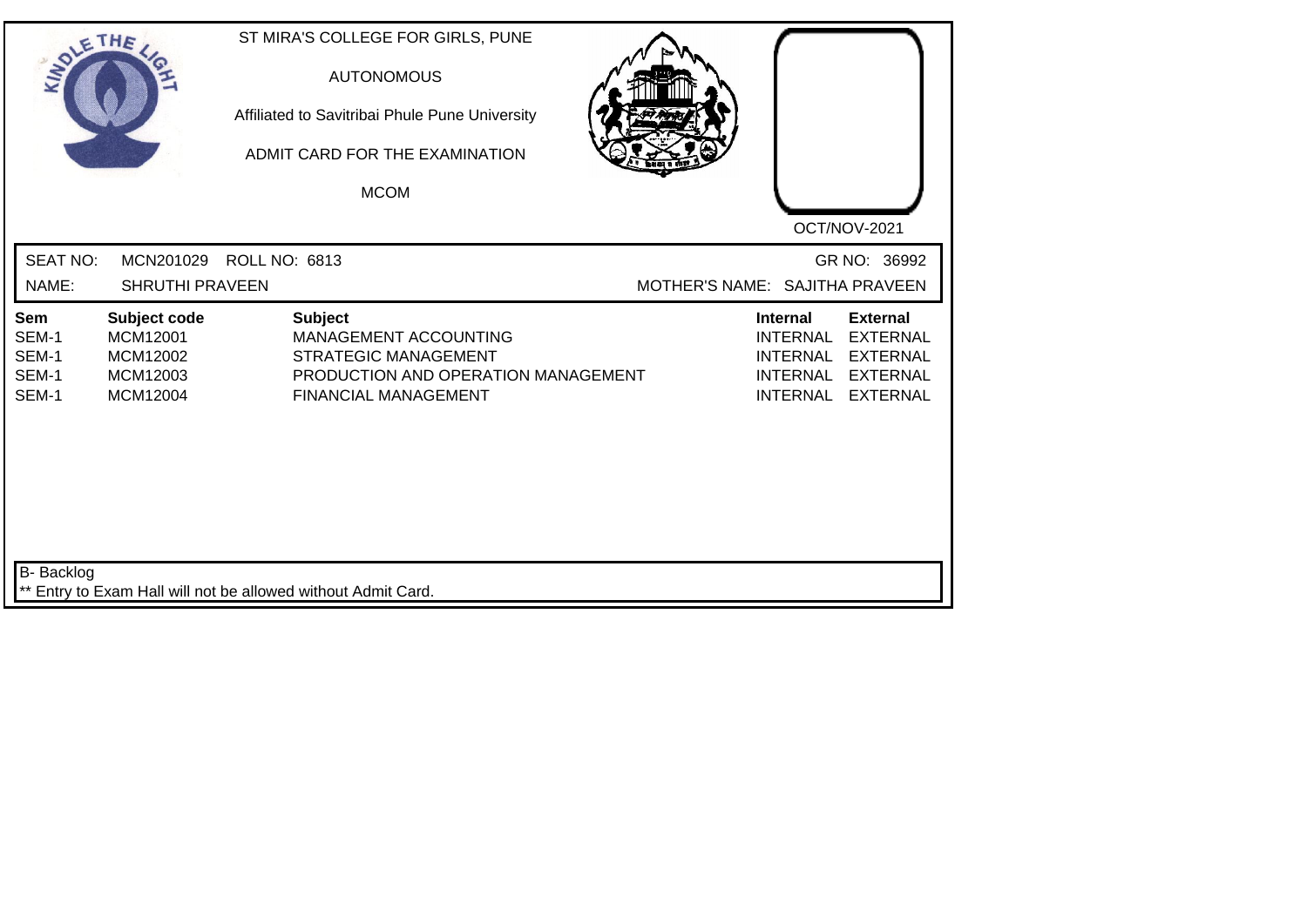| SOLETHE .                                      |                                                              | ST MIRA'S COLLEGE FOR GIRLS, PUNE<br><b>AUTONOMOUS</b><br>Affiliated to Savitribai Phule Pune University<br>ADMIT CARD FOR THE EXAMINATION<br><b>MCOM</b> |  |                                                                                             | OCT/NOV-2021                                                                                |
|------------------------------------------------|--------------------------------------------------------------|-----------------------------------------------------------------------------------------------------------------------------------------------------------|--|---------------------------------------------------------------------------------------------|---------------------------------------------------------------------------------------------|
| <b>SEAT NO:</b><br>NAME:                       | MCN201004                                                    | ROLL NO: 6814<br><b>SUSHMITA CHAKRABORTY</b>                                                                                                              |  | MOTHER'S NAME: SUKLA                                                                        | GR NO: 36896                                                                                |
| <b>Sem</b><br>SEM-1<br>SEM-1<br>SEM-1<br>SEM-1 | Subject code<br>MCM12001<br>MCM12002<br>MCM12003<br>MCM12004 | <b>Subject</b><br>MANAGEMENT ACCOUNTING<br><b>STRATEGIC MANAGEMENT</b><br>PRODUCTION AND OPERATION MANAGEMENT<br><b>FINANCIAL MANAGEMENT</b>              |  | <b>Internal</b><br><b>INTERNAL</b><br><b>INTERNAL</b><br><b>INTERNAL</b><br><b>INTERNAL</b> | <b>External</b><br><b>EXTERNAL</b><br><b>EXTERNAL</b><br><b>EXTERNAL</b><br><b>EXTERNAL</b> |
| <b>B-</b> Backlog                              |                                                              | ** Entry to Exam Hall will not be allowed without Admit Card.                                                                                             |  |                                                                                             |                                                                                             |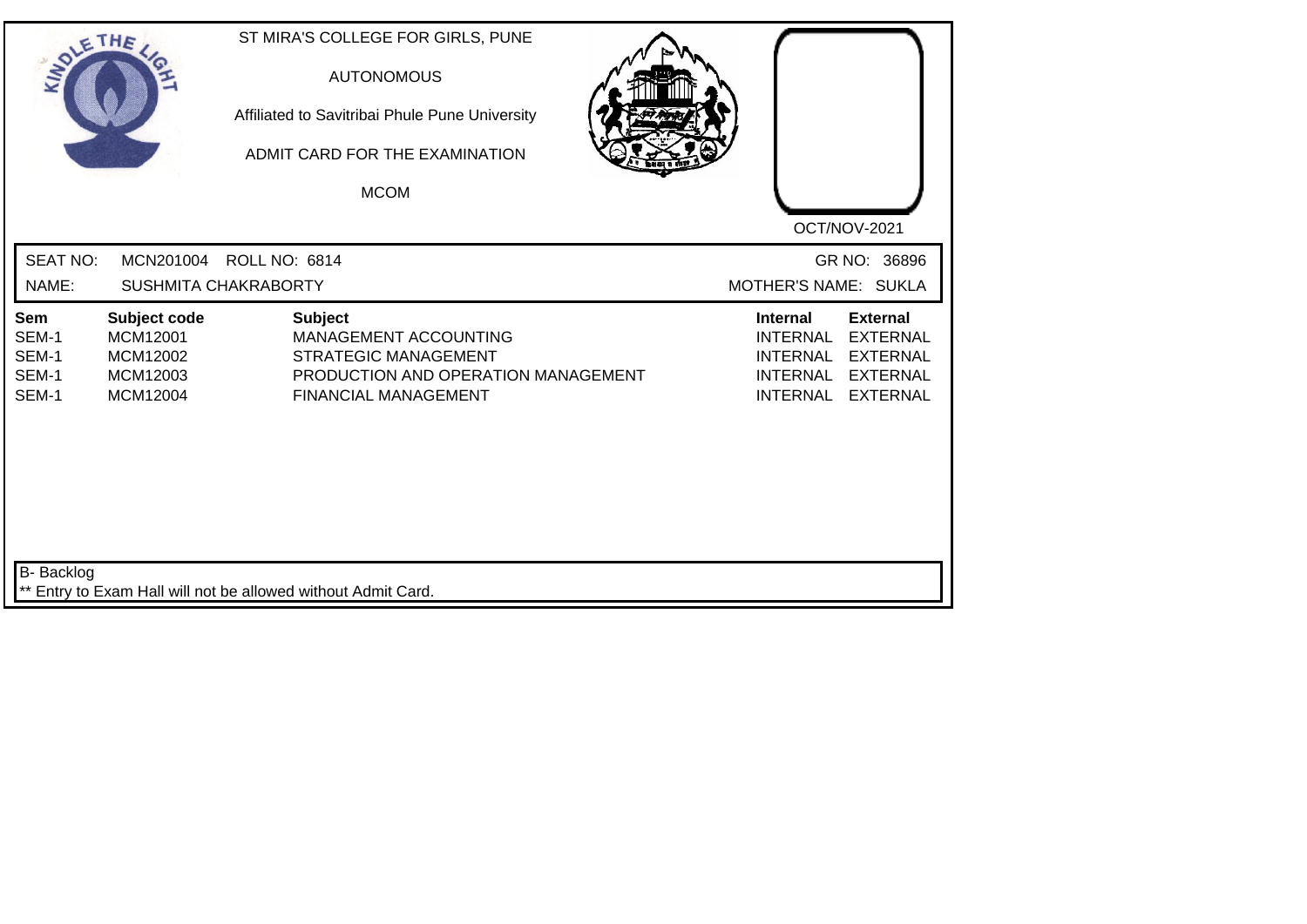| SOLETHE .                                      |                                                              | ST MIRA'S COLLEGE FOR GIRLS, PUNE<br><b>AUTONOMOUS</b><br>Affiliated to Savitribai Phule Pune University<br>ADMIT CARD FOR THE EXAMINATION<br><b>MCOM</b> |                                                                                                                            |                                                                                             |                                                                                             |
|------------------------------------------------|--------------------------------------------------------------|-----------------------------------------------------------------------------------------------------------------------------------------------------------|----------------------------------------------------------------------------------------------------------------------------|---------------------------------------------------------------------------------------------|---------------------------------------------------------------------------------------------|
| <b>SEAT NO:</b><br>NAME:                       | MC211147                                                     | <b>ROLL NO: 6815</b><br>RATHOD KAJAL SHANKAR                                                                                                              |                                                                                                                            | MOTHER'S NAME: KAMAL                                                                        | OCT/NOV-2021<br>GR NO: 36830                                                                |
| <b>Sem</b><br>SEM-1<br>SEM-1<br>SEM-1<br>SEM-1 | Subject code<br>MCM12001<br>MCM12002<br>MCM12003<br>MCM12004 | <b>Subject</b>                                                                                                                                            | MANAGEMENT ACCOUNTING<br><b>STRATEGIC MANAGEMENT</b><br>PRODUCTION AND OPERATION MANAGEMENT<br><b>FINANCIAL MANAGEMENT</b> | <b>Internal</b><br><b>INTERNAL</b><br><b>INTERNAL</b><br><b>INTERNAL</b><br><b>INTERNAL</b> | <b>External</b><br><b>EXTERNAL</b><br><b>EXTERNAL</b><br><b>EXTERNAL</b><br><b>EXTERNAL</b> |
| <b>B-</b> Backlog                              |                                                              | ** Entry to Exam Hall will not be allowed without Admit Card.                                                                                             |                                                                                                                            |                                                                                             |                                                                                             |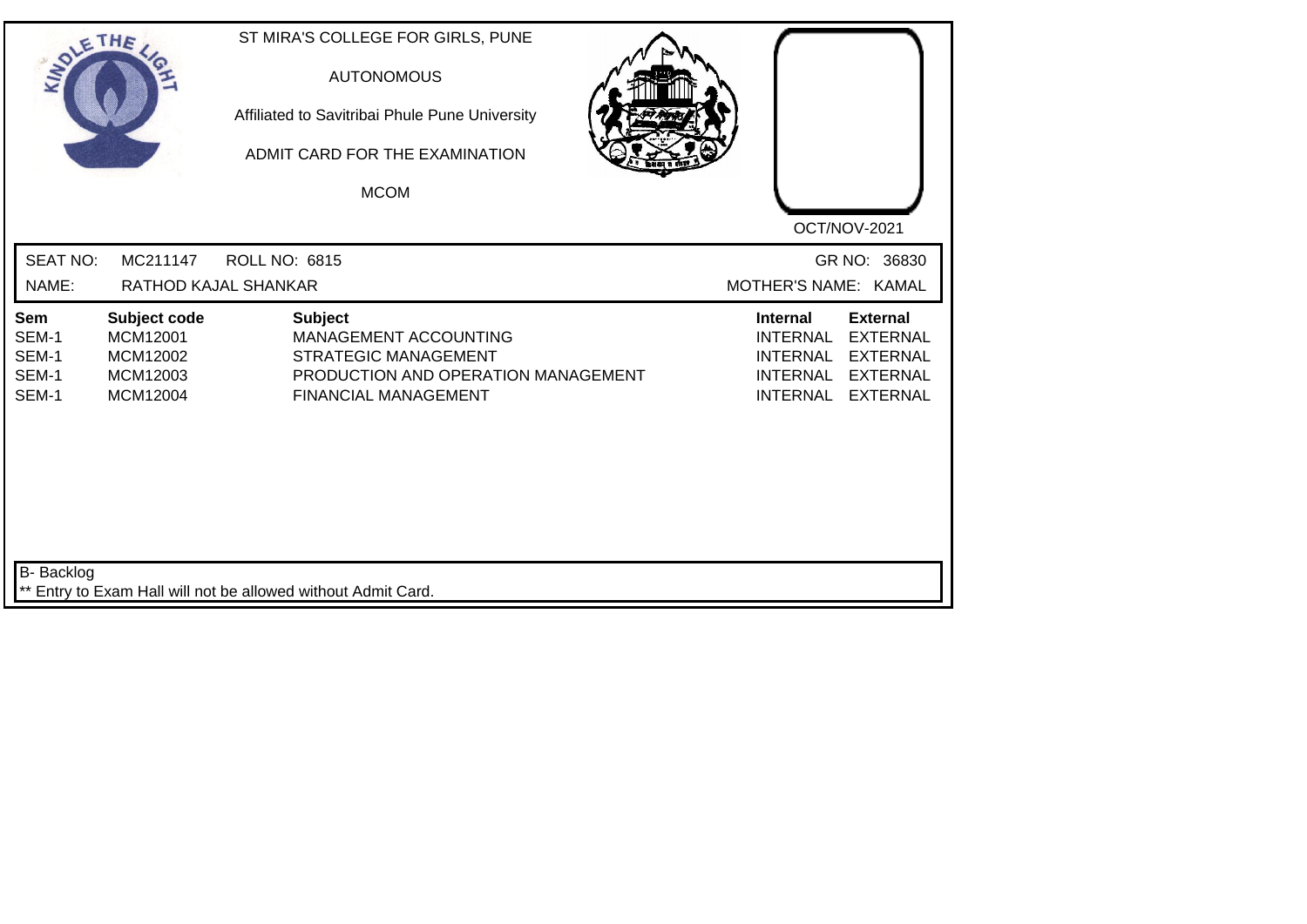| SOLETHE .                                      |                                                              | ST MIRA'S COLLEGE FOR GIRLS, PUNE<br><b>AUTONOMOUS</b><br>Affiliated to Savitribai Phule Pune University<br>ADMIT CARD FOR THE EXAMINATION<br><b>MCOM</b> |                                     |                                                                                             | OCT/NOV-2021                                                                                |
|------------------------------------------------|--------------------------------------------------------------|-----------------------------------------------------------------------------------------------------------------------------------------------------------|-------------------------------------|---------------------------------------------------------------------------------------------|---------------------------------------------------------------------------------------------|
| <b>SEAT NO:</b><br>NAME:                       | MC211114                                                     | <b>ROLL NO: 6816</b><br>BANDARU NAVALAXMI NARAYANA                                                                                                        |                                     | <b>MOTHER'S NAME:</b>                                                                       | GR NO: 36200<br>NARAYANAMMA                                                                 |
| <b>Sem</b><br>SEM-1<br>SEM-1<br>SEM-1<br>SEM-1 | Subject code<br>MCM12001<br>MCM12002<br>MCM12003<br>MCM12004 | <b>Subject</b><br>MANAGEMENT ACCOUNTING<br><b>STRATEGIC MANAGEMENT</b><br><b>FINANCIAL MANAGEMENT</b>                                                     | PRODUCTION AND OPERATION MANAGEMENT | <b>Internal</b><br><b>INTERNAL</b><br><b>INTERNAL</b><br><b>INTERNAL</b><br><b>INTERNAL</b> | <b>External</b><br><b>EXTERNAL</b><br><b>EXTERNAL</b><br><b>EXTERNAL</b><br><b>EXTERNAL</b> |
| <b>B-</b> Backlog                              |                                                              | ** Entry to Exam Hall will not be allowed without Admit Card.                                                                                             |                                     |                                                                                             |                                                                                             |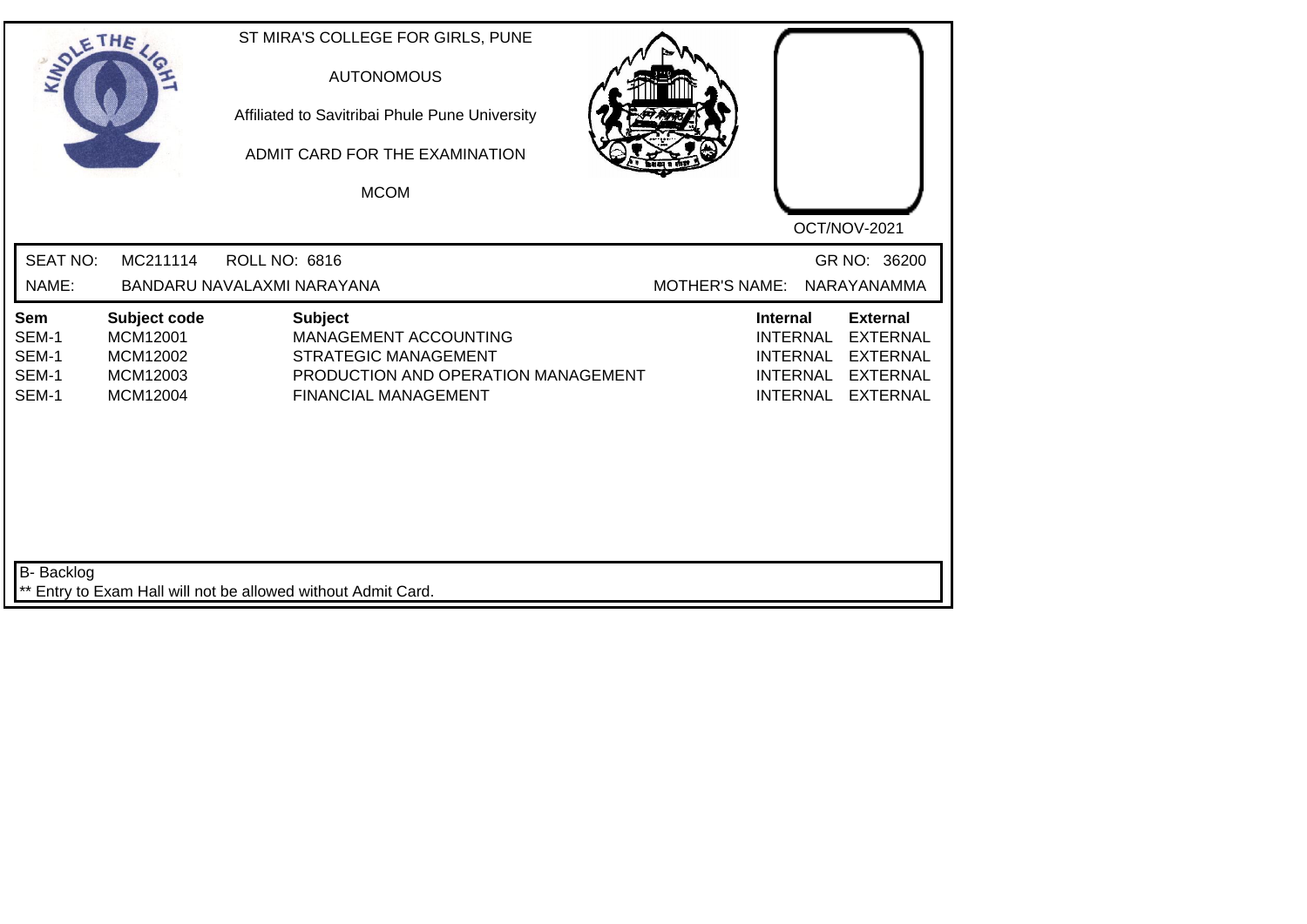| SOLETHE .                               |                                                              | ST MIRA'S COLLEGE FOR GIRLS, PUNE<br><b>AUTONOMOUS</b><br>Affiliated to Savitribai Phule Pune University<br>ADMIT CARD FOR THE EXAMINATION<br><b>MCOM</b> |                                                                                                                                                                                            |
|-----------------------------------------|--------------------------------------------------------------|-----------------------------------------------------------------------------------------------------------------------------------------------------------|--------------------------------------------------------------------------------------------------------------------------------------------------------------------------------------------|
|                                         |                                                              |                                                                                                                                                           | OCT/NOV-2021                                                                                                                                                                               |
| <b>SEAT NO:</b>                         | MC211152                                                     | <b>ROLL NO: 6817</b>                                                                                                                                      | GR NO: 36242                                                                                                                                                                               |
| NAME:                                   | SHAIKH AFROZ AZIZ                                            |                                                                                                                                                           | MOTHER'S NAME: NAJMA                                                                                                                                                                       |
| Sem<br>SEM-1<br>SEM-1<br>SEM-1<br>SEM-1 | Subject code<br>MCM12001<br>MCM12002<br>MCM12003<br>MCM12004 | <b>Subject</b><br>MANAGEMENT ACCOUNTING<br><b>STRATEGIC MANAGEMENT</b><br>PRODUCTION AND OPERATION MANAGEMENT<br>FINANCIAL MANAGEMENT                     | <b>External</b><br><b>Internal</b><br><b>EXTERNAL</b><br><b>INTERNAL</b><br><b>INTERNAL</b><br><b>EXTERNAL</b><br><b>INTERNAL</b><br><b>EXTERNAL</b><br><b>INTERNAL</b><br><b>EXTERNAL</b> |
| <b>B-</b> Backlog                       |                                                              | ** Entry to Exam Hall will not be allowed without Admit Card.                                                                                             |                                                                                                                                                                                            |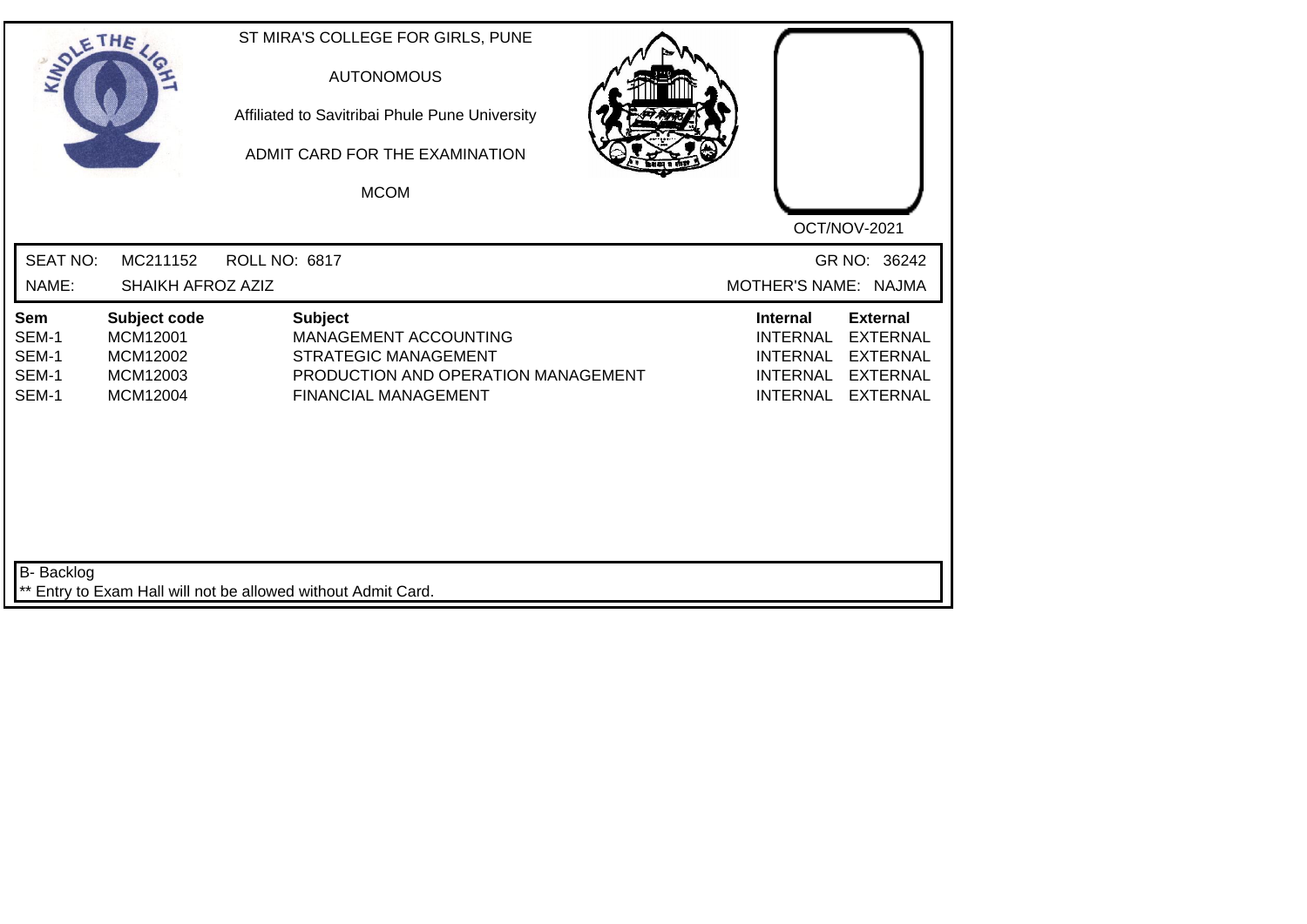| SOLETHE .                                      |                                                              | ST MIRA'S COLLEGE FOR GIRLS, PUNE<br><b>AUTONOMOUS</b><br>Affiliated to Savitribai Phule Pune University<br>ADMIT CARD FOR THE EXAMINATION<br><b>MCOM</b> |                                                                                                                                                                                            |
|------------------------------------------------|--------------------------------------------------------------|-----------------------------------------------------------------------------------------------------------------------------------------------------------|--------------------------------------------------------------------------------------------------------------------------------------------------------------------------------------------|
| <b>SEAT NO:</b><br>NAME:                       | MC211111<br><b>BABUL FIZZA FAZLEALI</b>                      | <b>ROLL NO: 6818</b>                                                                                                                                      | OCT/NOV-2021<br>GR NO: 36180<br>MOTHER'S NAME: SHENAZ                                                                                                                                      |
| <b>Sem</b><br>SEM-1<br>SEM-1<br>SEM-1<br>SEM-1 | Subject code<br>MCM12001<br>MCM12002<br>MCM12003<br>MCM12004 | <b>Subject</b><br>MANAGEMENT ACCOUNTING<br><b>STRATEGIC MANAGEMENT</b><br>PRODUCTION AND OPERATION MANAGEMENT<br><b>FINANCIAL MANAGEMENT</b>              | <b>External</b><br><b>Internal</b><br><b>EXTERNAL</b><br><b>INTERNAL</b><br><b>INTERNAL</b><br><b>EXTERNAL</b><br><b>INTERNAL</b><br><b>EXTERNAL</b><br><b>INTERNAL</b><br><b>EXTERNAL</b> |
| <b>B-</b> Backlog                              |                                                              | ** Entry to Exam Hall will not be allowed without Admit Card.                                                                                             |                                                                                                                                                                                            |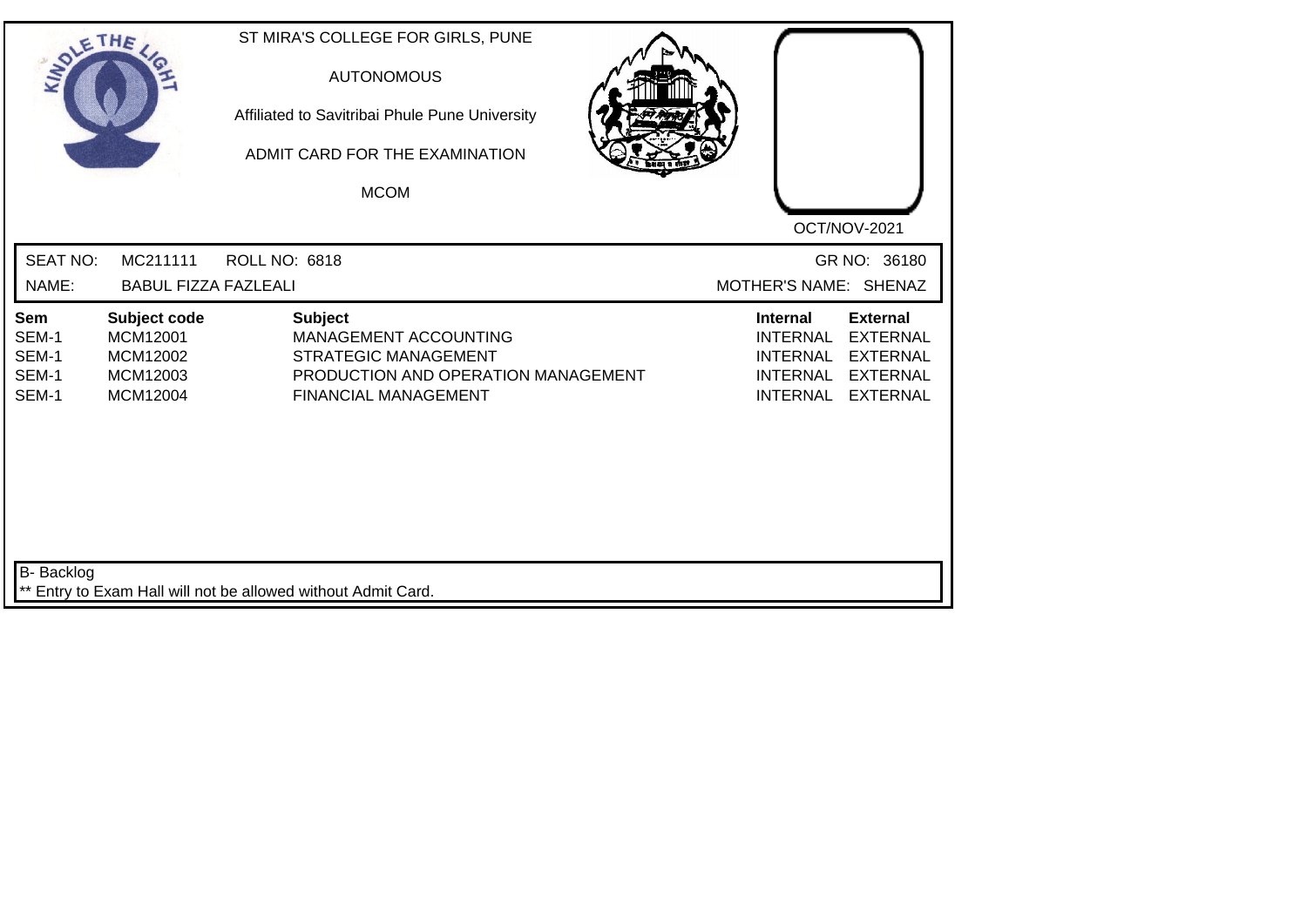| SOLETHE .                               |                                                              | ST MIRA'S COLLEGE FOR GIRLS, PUNE<br><b>AUTONOMOUS</b><br>Affiliated to Savitribai Phule Pune University<br>ADMIT CARD FOR THE EXAMINATION<br><b>MCOM</b> |                                                                                                                                                                                            |
|-----------------------------------------|--------------------------------------------------------------|-----------------------------------------------------------------------------------------------------------------------------------------------------------|--------------------------------------------------------------------------------------------------------------------------------------------------------------------------------------------|
| <b>SEAT NO:</b><br>NAME:                | MC211103<br>SANDRA SEBASTIAN                                 | <b>ROLL NO: 6819</b>                                                                                                                                      | OCT/NOV-2021<br>GR NO: 34705<br>MOTHER'S NAME: MINI                                                                                                                                        |
| Sem<br>SEM-1<br>SEM-1<br>SEM-1<br>SEM-1 | Subject code<br>MCM12001<br>MCM12002<br>MCM12003<br>MCM12004 | <b>Subject</b><br>MANAGEMENT ACCOUNTING<br><b>STRATEGIC MANAGEMENT</b><br>PRODUCTION AND OPERATION MANAGEMENT<br><b>FINANCIAL MANAGEMENT</b>              | <b>External</b><br><b>Internal</b><br><b>INTERNAL</b><br><b>EXTERNAL</b><br><b>INTERNAL</b><br><b>EXTERNAL</b><br><b>INTERNAL</b><br><b>EXTERNAL</b><br><b>INTERNAL</b><br><b>EXTERNAL</b> |
| <b>B-</b> Backlog                       |                                                              | ** Entry to Exam Hall will not be allowed without Admit Card.                                                                                             |                                                                                                                                                                                            |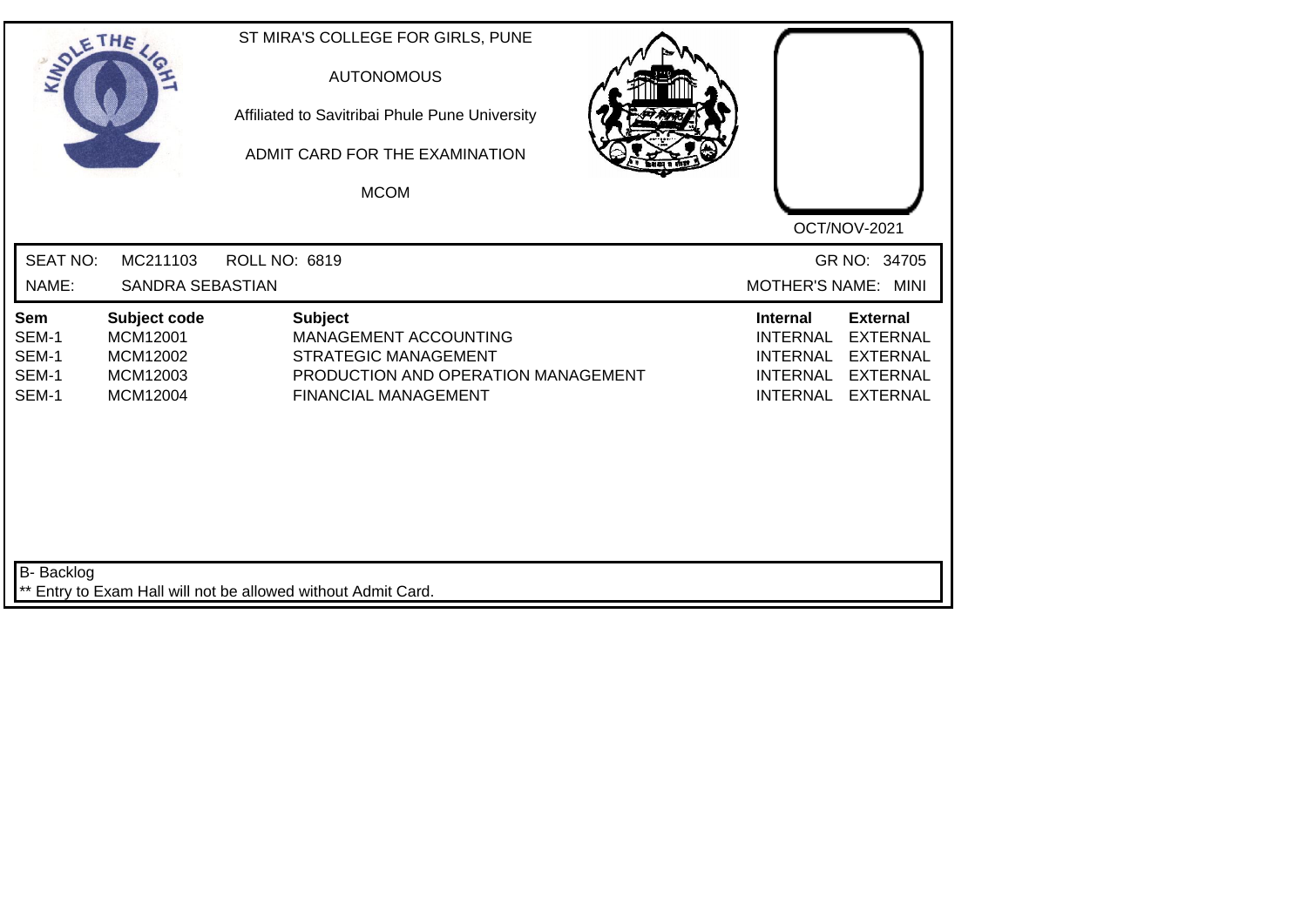| SOLETHE .                                      |                                                              | ST MIRA'S COLLEGE FOR GIRLS, PUNE<br><b>AUTONOMOUS</b><br>Affiliated to Savitribai Phule Pune University<br>ADMIT CARD FOR THE EXAMINATION<br><b>MCOM</b> |                                                                                                                                                                                            |
|------------------------------------------------|--------------------------------------------------------------|-----------------------------------------------------------------------------------------------------------------------------------------------------------|--------------------------------------------------------------------------------------------------------------------------------------------------------------------------------------------|
| <b>SEAT NO:</b><br>NAME:                       | MC211118                                                     | <b>ROLL NO: 6820</b><br>BHUJBAL AISHWARAYA EKNATH                                                                                                         | OCT/NOV-2021<br>GR NO: 35620<br>MOTHER'S NAME: SAVITA                                                                                                                                      |
| <b>Sem</b><br>SEM-1<br>SEM-1<br>SEM-1<br>SEM-1 | Subject code<br>MCM12001<br>MCM12002<br>MCM12003<br>MCM12004 | <b>Subject</b><br>MANAGEMENT ACCOUNTING<br><b>STRATEGIC MANAGEMENT</b><br>PRODUCTION AND OPERATION MANAGEMENT<br><b>FINANCIAL MANAGEMENT</b>              | <b>External</b><br><b>Internal</b><br><b>EXTERNAL</b><br><b>INTERNAL</b><br><b>INTERNAL</b><br><b>EXTERNAL</b><br><b>INTERNAL</b><br><b>EXTERNAL</b><br><b>INTERNAL</b><br><b>EXTERNAL</b> |
| <b>B-</b> Backlog                              |                                                              | ** Entry to Exam Hall will not be allowed without Admit Card.                                                                                             |                                                                                                                                                                                            |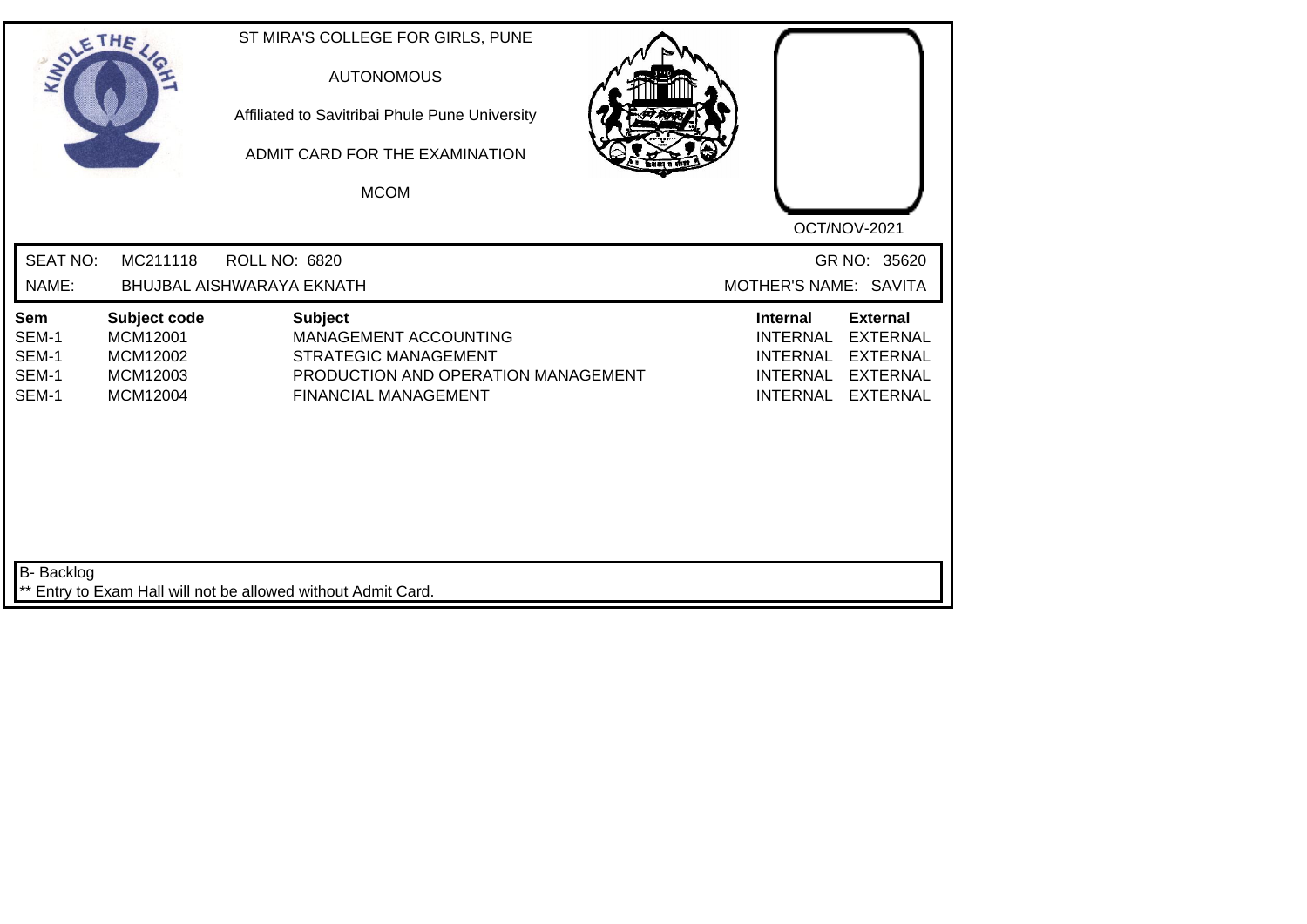| SOLETHE .                               |                                                              | ST MIRA'S COLLEGE FOR GIRLS, PUNE<br><b>AUTONOMOUS</b><br>Affiliated to Savitribai Phule Pune University<br>ADMIT CARD FOR THE EXAMINATION<br><b>MCOM</b> |                                                                                                                                                                                            |
|-----------------------------------------|--------------------------------------------------------------|-----------------------------------------------------------------------------------------------------------------------------------------------------------|--------------------------------------------------------------------------------------------------------------------------------------------------------------------------------------------|
| <b>SEAT NO:</b><br>NAME:                | MC211160                                                     | <b>ROLL NO: 6821</b><br>TULSIJA PRIYANKA THACKURDAS                                                                                                       | OCT/NOV-2021<br>GR NO:<br>MOTHER'S NAME: JAYA                                                                                                                                              |
| Sem<br>SEM-1<br>SEM-1<br>SEM-1<br>SEM-1 | Subject code<br>MCM12001<br>MCM12002<br>MCM12003<br>MCM12004 | <b>Subject</b><br>MANAGEMENT ACCOUNTING<br><b>STRATEGIC MANAGEMENT</b><br>PRODUCTION AND OPERATION MANAGEMENT<br><b>FINANCIAL MANAGEMENT</b>              | <b>External</b><br><b>Internal</b><br><b>INTERNAL</b><br><b>EXTERNAL</b><br><b>INTERNAL</b><br><b>EXTERNAL</b><br><b>INTERNAL</b><br><b>EXTERNAL</b><br><b>INTERNAL</b><br><b>EXTERNAL</b> |
| <b>B-</b> Backlog                       |                                                              | ** Entry to Exam Hall will not be allowed without Admit Card.                                                                                             |                                                                                                                                                                                            |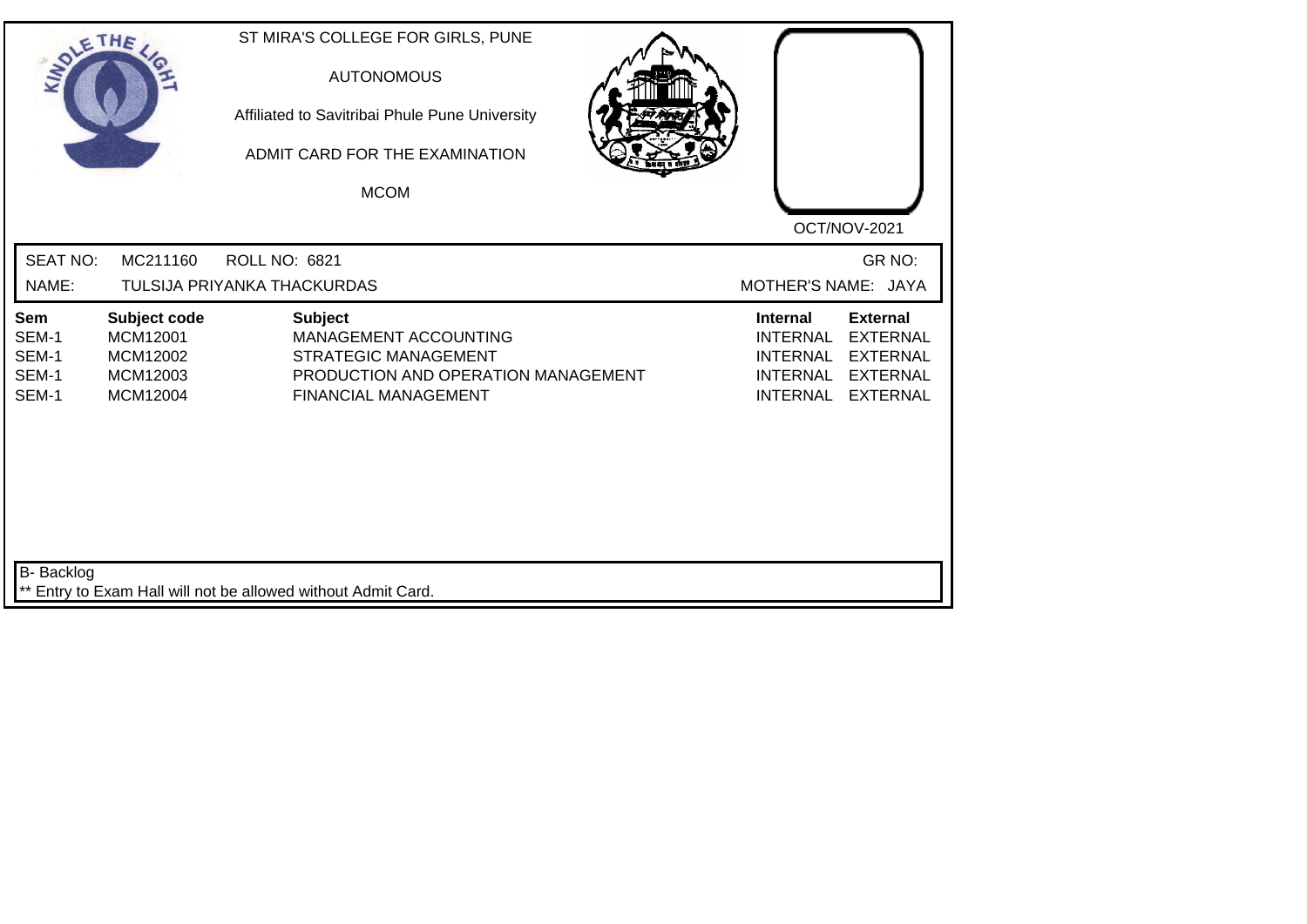| SOLETHE ,                                      |                                                              | ST MIRA'S COLLEGE FOR GIRLS, PUNE<br><b>AUTONOMOUS</b><br>Affiliated to Savitribai Phule Pune University<br>ADMIT CARD FOR THE EXAMINATION<br><b>MCOM</b> | OCT/NOV-2021                                                                                                                                                                        |
|------------------------------------------------|--------------------------------------------------------------|-----------------------------------------------------------------------------------------------------------------------------------------------------------|-------------------------------------------------------------------------------------------------------------------------------------------------------------------------------------|
| <b>SEAT NO:</b><br>NAME:                       | MCN201018<br><b>SAFIA KHATUN</b>                             | ROLL NO: 6822                                                                                                                                             | GR NO: 36861<br>MOTHER'S NAME: FERDOSHI BEGUM                                                                                                                                       |
| <b>Sem</b><br>SEM-1<br>SEM-1<br>SEM-1<br>SEM-1 | Subject code<br>MCM12001<br>MCM12002<br>MCM12003<br>MCM12004 | <b>Subject</b><br>MANAGEMENT ACCOUNTING<br><b>STRATEGIC MANAGEMENT</b><br>PRODUCTION AND OPERATION MANAGEMENT<br><b>FINANCIAL MANAGEMENT</b>              | <b>External</b><br>Internal<br><b>INTERNAL</b><br><b>EXTERNAL</b><br><b>INTERNAL</b><br><b>EXTERNAL</b><br><b>INTERNAL</b><br><b>EXTERNAL</b><br><b>INTERNAL</b><br><b>EXTERNAL</b> |
| <b>B-</b> Backlog                              |                                                              | ** Entry to Exam Hall will not be allowed without Admit Card.                                                                                             |                                                                                                                                                                                     |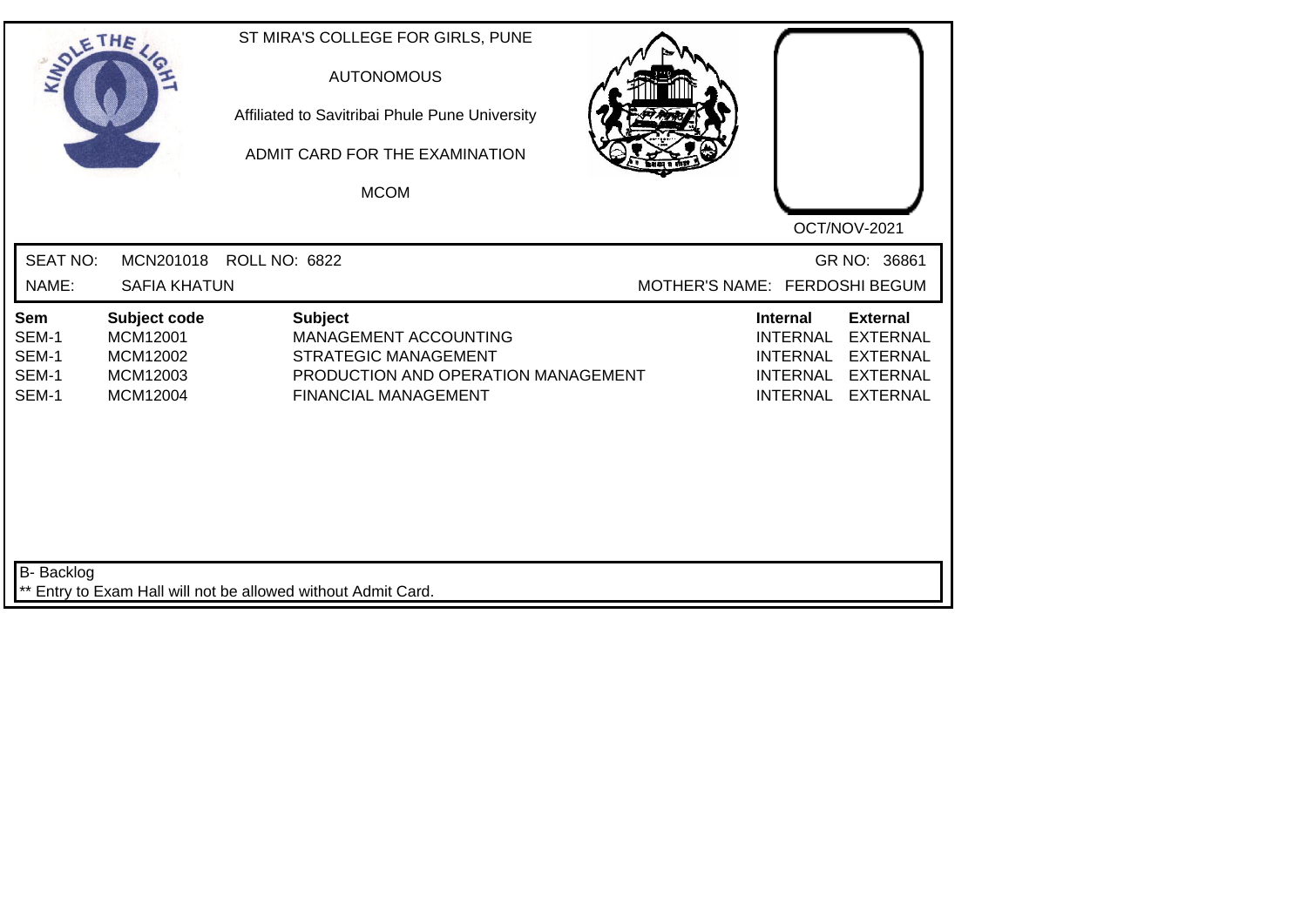| SOLETHE.                                |                                                              | ST MIRA'S COLLEGE FOR GIRLS, PUNE<br><b>AUTONOMOUS</b><br>Affiliated to Savitribai Phule Pune University<br>ADMIT CARD FOR THE EXAMINATION<br><b>MCOM</b> | OCT/NOV-2021                                                                                                                                                                               |
|-----------------------------------------|--------------------------------------------------------------|-----------------------------------------------------------------------------------------------------------------------------------------------------------|--------------------------------------------------------------------------------------------------------------------------------------------------------------------------------------------|
| <b>SEAT NO:</b><br>NAME:                | MC211107                                                     | ROLL NO: 6823<br><b>AGALAVE KOMAL HANUMANT</b>                                                                                                            | GR NO:<br><b>MOTHER'S NAME:</b><br><b>MANDA</b>                                                                                                                                            |
| Sem<br>SEM-1<br>SEM-1<br>SEM-1<br>SEM-1 | Subject code<br>MCM12001<br>MCM12002<br>MCM12003<br>MCM12004 | <b>Subject</b><br>MANAGEMENT ACCOUNTING<br><b>STRATEGIC MANAGEMENT</b><br>PRODUCTION AND OPERATION MANAGEMENT<br><b>FINANCIAL MANAGEMENT</b>              | <b>External</b><br><b>Internal</b><br><b>INTERNAL</b><br><b>EXTERNAL</b><br><b>INTERNAL</b><br><b>EXTERNAL</b><br><b>INTERNAL</b><br><b>EXTERNAL</b><br><b>INTERNAL</b><br><b>EXTERNAL</b> |
| B- Backlog                              |                                                              | ** Entry to Exam Hall will not be allowed without Admit Card.                                                                                             |                                                                                                                                                                                            |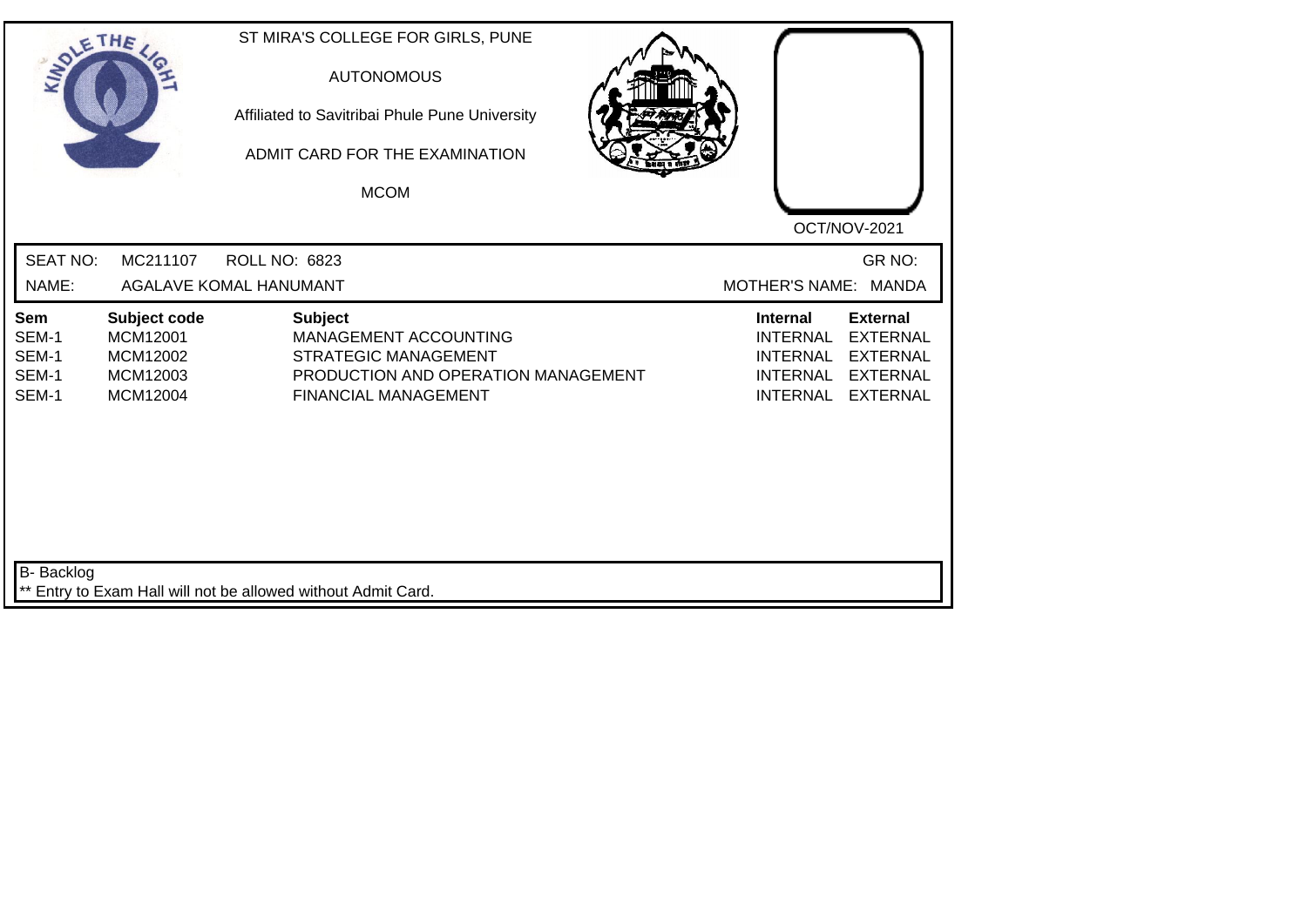| SOLETHE .                                                                          |                                                              | ST MIRA'S COLLEGE FOR GIRLS, PUNE<br><b>AUTONOMOUS</b><br>Affiliated to Savitribai Phule Pune University<br>ADMIT CARD FOR THE EXAMINATION<br><b>MCOM</b> |                                                                                                                                                                                            |  |  |
|------------------------------------------------------------------------------------|--------------------------------------------------------------|-----------------------------------------------------------------------------------------------------------------------------------------------------------|--------------------------------------------------------------------------------------------------------------------------------------------------------------------------------------------|--|--|
| <b>SEAT NO:</b><br>NAME:                                                           | MC211120                                                     | <b>ROLL NO: 6824</b><br>DATWANI JAYA MUKESH                                                                                                               | OCT/NOV-2021<br>GR NO: 36065<br>MOTHER'S NAME: RESHMA                                                                                                                                      |  |  |
| <b>Sem</b><br>SEM-1<br>SEM-1<br>SEM-1<br>SEM-1                                     | Subject code<br>MCM12001<br>MCM12002<br>MCM12003<br>MCM12004 | <b>Subject</b><br>MANAGEMENT ACCOUNTING<br><b>STRATEGIC MANAGEMENT</b><br>PRODUCTION AND OPERATION MANAGEMENT<br><b>FINANCIAL MANAGEMENT</b>              | <b>External</b><br><b>Internal</b><br><b>INTERNAL</b><br><b>EXTERNAL</b><br><b>INTERNAL</b><br><b>EXTERNAL</b><br><b>INTERNAL</b><br><b>EXTERNAL</b><br><b>INTERNAL</b><br><b>EXTERNAL</b> |  |  |
| <b>B-</b> Backlog<br>** Entry to Exam Hall will not be allowed without Admit Card. |                                                              |                                                                                                                                                           |                                                                                                                                                                                            |  |  |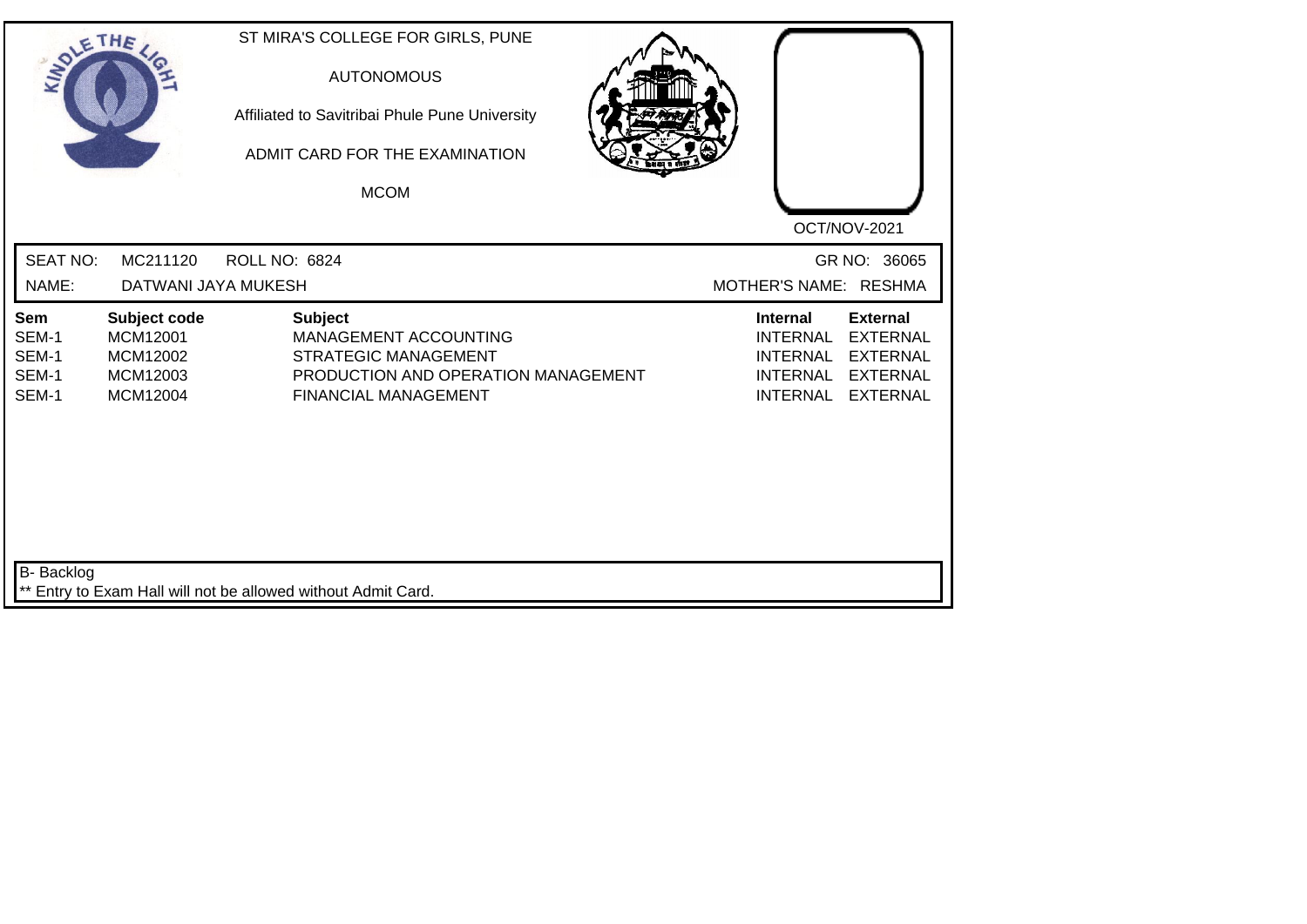| SOLE THE                                       |                                                              | ST MIRA'S COLLEGE FOR GIRLS, PUNE<br><b>AUTONOMOUS</b><br>Affiliated to Savitribai Phule Pune University<br>ADMIT CARD FOR THE EXAMINATION<br><b>MCOM</b> |                                                                                                                                                                                            |
|------------------------------------------------|--------------------------------------------------------------|-----------------------------------------------------------------------------------------------------------------------------------------------------------|--------------------------------------------------------------------------------------------------------------------------------------------------------------------------------------------|
| <b>SEAT NO:</b><br>NAME:                       | MCN201006                                                    | ROLL NO: 6825<br>MOHNANI CHANDNI GHANSHYAM                                                                                                                | OCT/NOV-2021<br>GR NO: 34509<br>MOTHER'S NAME: DIVYA                                                                                                                                       |
| <b>Sem</b><br>SEM-1<br>SEM-1<br>SEM-1<br>SEM-1 | Subject code<br>MCM12001<br>MCM12002<br>MCM12003<br>MCM12004 | <b>Subject</b><br>MANAGEMENT ACCOUNTING<br><b>STRATEGIC MANAGEMENT</b><br>PRODUCTION AND OPERATION MANAGEMENT<br>FINANCIAL MANAGEMENT                     | <b>Internal</b><br><b>External</b><br><b>INTERNAL</b><br><b>EXTERNAL</b><br><b>EXTERNAL</b><br><b>INTERNAL</b><br><b>INTERNAL</b><br><b>EXTERNAL</b><br><b>INTERNAL</b><br><b>EXTERNAL</b> |
| <b>B-</b> Backlog                              |                                                              | ** Entry to Exam Hall will not be allowed without Admit Card.                                                                                             |                                                                                                                                                                                            |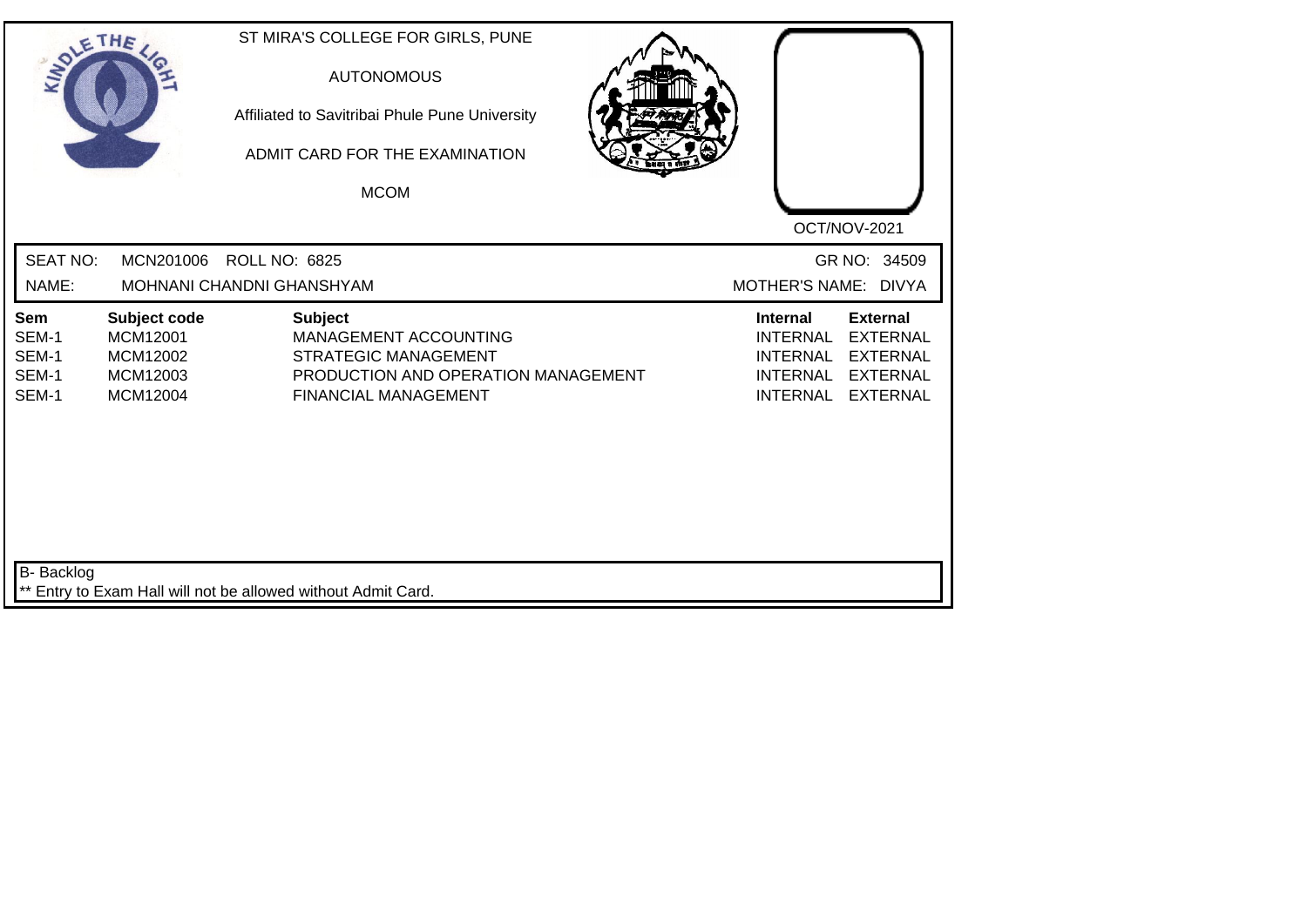| SOLE THE                                       |                                                              | ST MIRA'S COLLEGE FOR GIRLS, PUNE<br><b>AUTONOMOUS</b><br>Affiliated to Savitribai Phule Pune University<br>ADMIT CARD FOR THE EXAMINATION<br><b>MCOM</b> |                                     |                       |                                                                                             | OCT/NOV-2021                                                                                |
|------------------------------------------------|--------------------------------------------------------------|-----------------------------------------------------------------------------------------------------------------------------------------------------------|-------------------------------------|-----------------------|---------------------------------------------------------------------------------------------|---------------------------------------------------------------------------------------------|
| <b>SEAT NO:</b><br>NAME:                       | MC211117                                                     | <b>ROLL NO: 6826</b><br><b>BHOGE PRACHI RAVINDRA</b>                                                                                                      |                                     | <b>MOTHER'S NAME:</b> |                                                                                             | GR NO:<br><b>BHARATI</b>                                                                    |
| <b>Sem</b><br>SEM-1<br>SEM-1<br>SEM-1<br>SEM-1 | Subject code<br>MCM12001<br>MCM12002<br>MCM12003<br>MCM12004 | <b>Subject</b><br>MANAGEMENT ACCOUNTING<br><b>STRATEGIC MANAGEMENT</b><br><b>FINANCIAL MANAGEMENT</b>                                                     | PRODUCTION AND OPERATION MANAGEMENT |                       | <b>Internal</b><br><b>INTERNAL</b><br><b>INTERNAL</b><br><b>INTERNAL</b><br><b>INTERNAL</b> | <b>External</b><br><b>EXTERNAL</b><br><b>EXTERNAL</b><br><b>EXTERNAL</b><br><b>EXTERNAL</b> |
| <b>B-</b> Backlog                              |                                                              | ** Entry to Exam Hall will not be allowed without Admit Card.                                                                                             |                                     |                       |                                                                                             |                                                                                             |